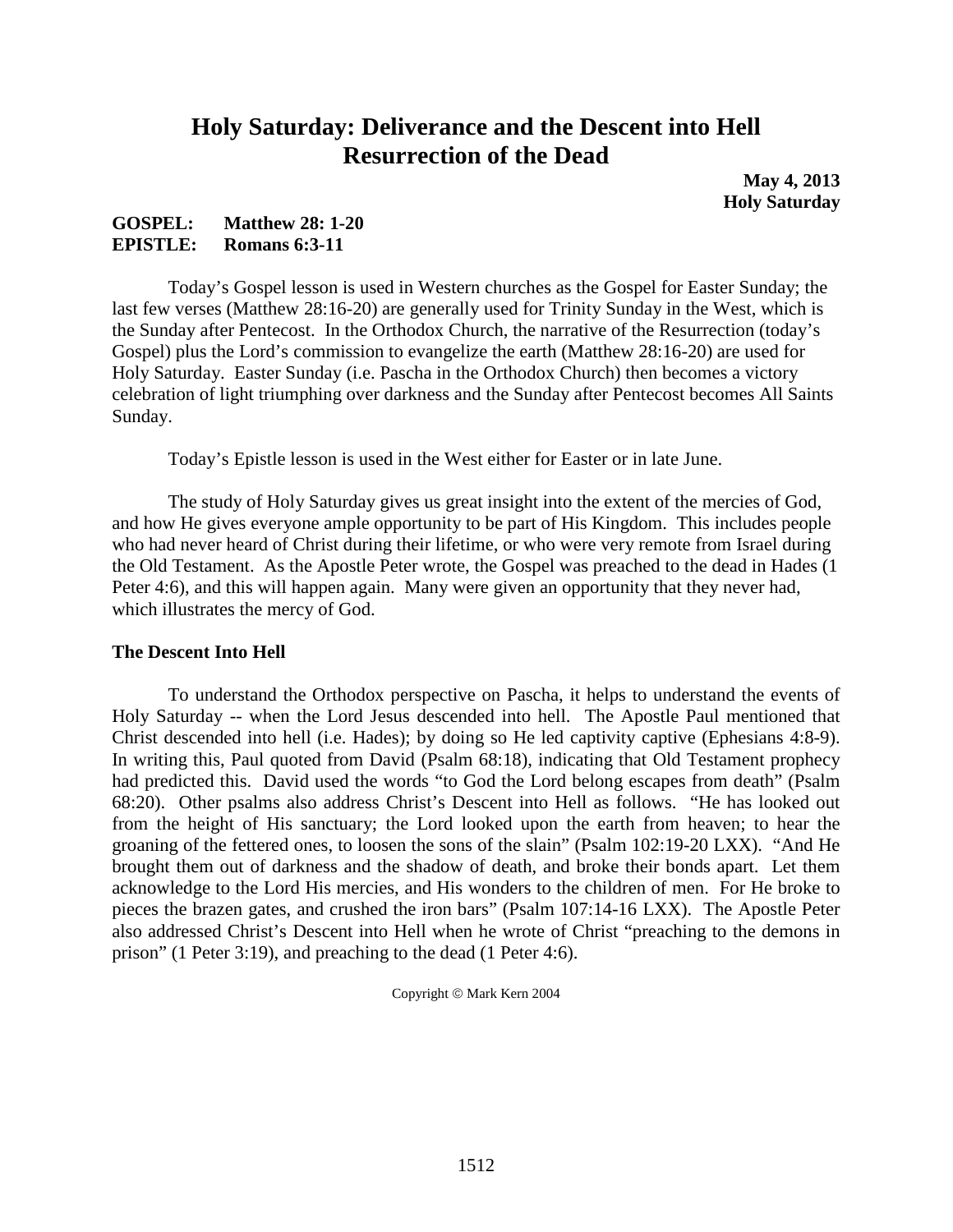From an Old Testament prophetic point of view, Holy Saturday is a very important day. Three major feasts existed under Mosaic Law where attendance was mandatory: Passover, Pentecost and Tabernacles (Exodus 23:14-17). Ignoring these feasts resulted in one being cut off from Israel (Numbers 9:10-14). Within these feasts were certain days being proclaimed a Sabbath -- no matter which day of the week it fell on. Of the first three days of Passover in 30 AD, Good Friday (the  $14<sup>th</sup>$  of Nisan) was not a Sabbath, Holy Saturday (the  $15<sup>th</sup>$  of Nisan) was both a Sabbath and the weekly Sabbath and Paschal Sunday (the 16th of Nisan) was not a Sabbath. The 14th of Nisan was the day of the slaying of the Passover lamb, and was the day Jesus was crucified. The 16th of Nisan was the day of the offering of the First-Fruits of the barley harvest and was the day of the Lord's Resurrection. Between these two days was the Sabbath of the 15th of Nisan. By being set aside as a Sabbath, the Mosaic Law taught that this was a very important and holy day.

In "leading captivity captive", Paul was referring to raising the righteous out of captivity in Hades where they had been held captive awaiting their redemption. There are many references to this in the Psalms, but the references are difficult to put in their context. A very interesting reference is the early historical account called The Gospel of Nicodemus.<sup>[1](#page-1-0)</sup>

This work can be traced to Nicodemus and Joseph of Arimathea, both prominent members of the Sanhedrin (Matthew 27:57-60, Mark 15:42-46, Luke 23:50-53, John 19:38-42) who had performed the burial rite for Jesus. Joseph was described as a "rich man" (Matthew 25:57) and Nicodemus was referred to in this work as a toparch (ruler of several cities, compare John 3:1) and the third richest man in Jerusalem. Interesting aspects of "The Descent into Hell" are quotes from the Psalms that are otherwise difficult to place in context. (See Appendix G for a summary of the Gospel of Nicodemus.)

The Gospel of Nicodemus is not a "Gospel" in the sense of the four Gospels of the New Testament, but is a historical account of the death and resurrection of Christ. It has two parts: Part I: "The Acts of Pilate" and Part II: "The Descent into Hell". There are three versions of each part: Part I has two Greek versions and one Latin version; Part II has one Greek version, two Latin versions. These different versions probably resulted from copying efforts at various times and places. Thus, one cannot use it word for word like Scripture but one can treat it as a historical source like Josephus' writings. Some of the imagery and quotes from Scripture found in the Gospel of Nicodemus are also used in the Orthodox Liturgy for Pascha. Thus it's applicability.

The Psalms picture mankind as bound in darkness and fettered behind brazen gates and iron bars (Psalm 107:14-16, 102:19-20 LXX). David also wrote, "Lift up your gates, you princes, and be lifted up, you everlasting doors; and the king of glory shall come in" (Psalm 24:7). These ancient doors (Hebrew: *olam*: long duration, antiquity) have very little meaning aside from the events of Holy Saturday. Two distinct images are described here. The darkness, the brazen gates and the iron bars refer to Hades, while the everlasting doors can also refer to the prince of the power of the air (Ephesians 2:1-2), who barred man's entrance into heaven, and which Jesus dealt with at His Ascension.

<span id="page-1-0"></span><sup>&</sup>lt;sup>1</sup> Roberts and Donaldson, "The Gospel of Nicodemus", Ante-Nicean Fathers, vol. 8.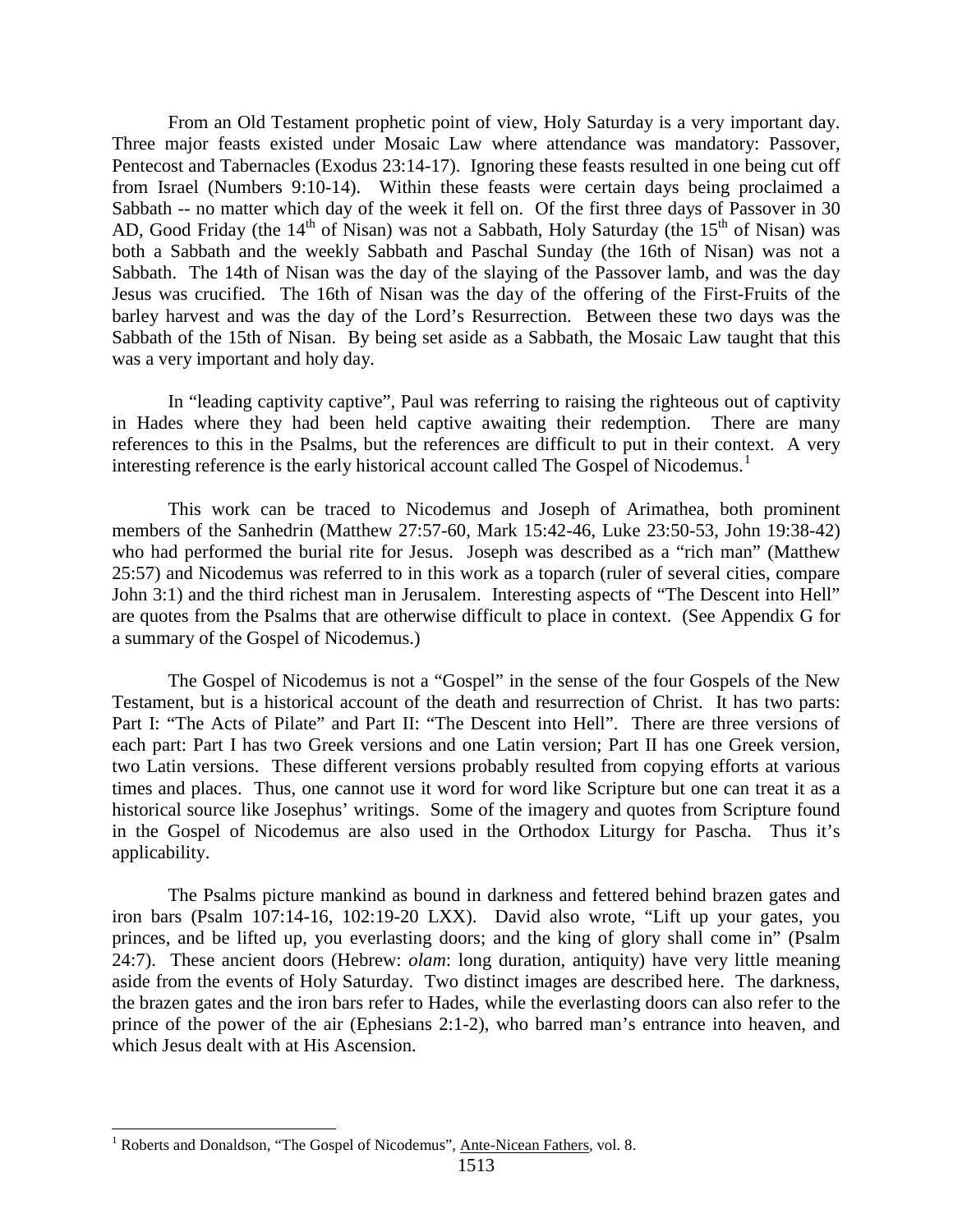#### **The Church Fathers on the Descent into Hell**

The Church Fathers present a viewpoint and a perspective that is not common today. They speak of the repentance of those in Hades who, in ignorance, never knew God. Not all were rescued from Hades by the Lord's descent, as the heretics claimed, but there was an opportunity to choose. Those who lived an evil life were not rescued, but those who tried to live a good life, but never had an opportunity to know God, received an opportunity.

Clement of Alexandria wrote at length about the Lord's descent into hell, and stated<sup>[2](#page-2-0)</sup> that Christ preached the Gospel to Jews and Gentiles in Hades. Of those in Hades, he distinguished some as "righteous according to the Law", but lacking in faith and some as "righteous according to philosophy", but lacking in faith and further needing to abandon idolatry. Some had sinned in ignorance without clearly knowing God. People in Hades obtained the same opportunity as those in this life, either choosing repentance or confessing that their punishment was just, because they didn't believe.

"The Lord preached the Gospel to those in Hades. Accordingly the Scripture says, 'Hades says to Destruction, We have not seen His form, but we have heard His voice' (Clement's paraphrase of Job 28:22). It is not the place that heard the voice, but those who have been put in Hades, and have abandoned themselves to destruction, as persons who have thrown themselves voluntarily from a ship into the sea. They, then, are those that hear the divine power and voice. Who in his senses can suppose the souls of the righteous and those of sinners in the same condemnation? Do not the Scriptures show that the Lord preached the Gospel to those that perished in the flood, to those kept 'in prison'" (1 Peter 4:6)?

"Christ also exerts His might because it is His work to save. He did this by drawing to salvation those who became willing, by the preaching  $\delta$  of the Gospel, to believe on Him, wherever they were. The Lord descended to Hades to preach the Gospel to all. All who believe shall be saved, even the Gentiles, on making their profession there. God's punishments are saving and disciplinary, leading to conversion, and choosing rather the repentance than the death of a sinner (Ezekiel 18:23, 32; 33:11). Souls, who had been darkened by passions, when released from their bodies, are able to perceive more clearly, because they are no longer obstructed by the flesh".

"Further the Gospel says, 'that many bodies of those that slept arose' (Matthew 27:52), plainly as having been translated to a better state. There took place, then, a universal movement and translation<sup>[4](#page-2-2)</sup> through the economy of Christ".

"Those who lived rightly before the Law were classed under faith (Romans 3:29-30; 10:12), and judged to be righteous. It is evident that those, who were outside of the Law, having lived rightly, though they are in Hades (1

<span id="page-2-1"></span><span id="page-2-0"></span><sup>&</sup>lt;sup>2</sup> Clement of Alexandria, <u>Stromata</u>, VI, 6.<br><sup>3</sup> To those in Hades, the preaching of John the Baptist after his beheading prepared them for the coming of Christ as well as the people alive on the earth.<br><sup>4</sup> Clement is probably quoting the following, "Most assuredly, I say to you, he who hears My word and believes in

<span id="page-2-2"></span>Him who sent Me has everlasting life, and shall not come into judgment, but has passed from death into life. Most assuredly, I say to you, the hour is coming, and now is, when the dead will hear the voice of the Son of God; and those who hear will live" (John 5:24-25). We may think that this is referring to the Second Coming of Christ, but we may want to reconsider in the light of Holy Saturday.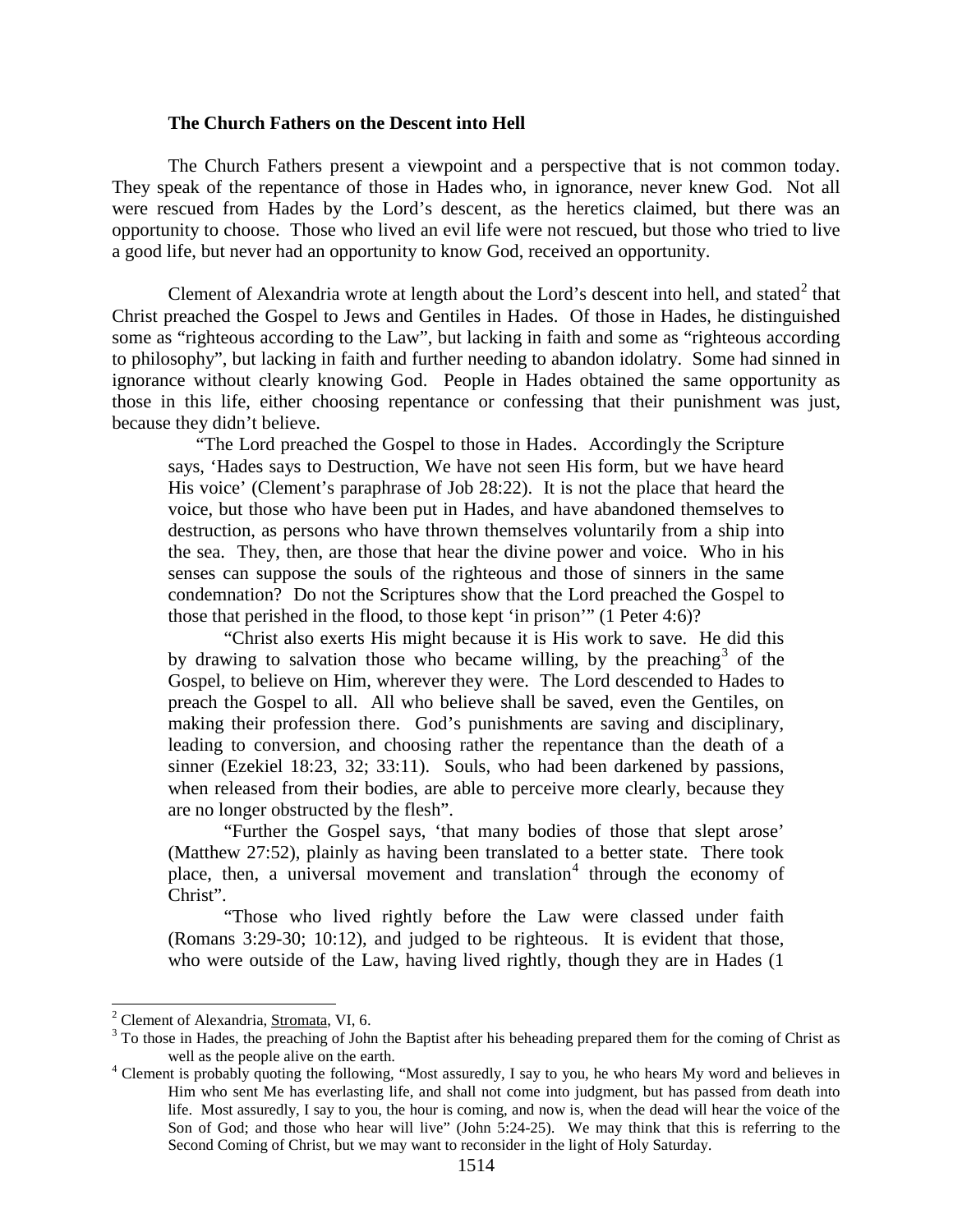Peter 3:19), on hearing the voice of the Lord, turned and believed. We remember that the Lord is 'the power of God'" (1 Corinthians 1:24).

"People obtained the same dispensation in Hades, so that even there, all the souls, on hearing the proclamation, might either exhibit repentance, or confess that their punishment was just, because they didn't believe. This was not the exercise of arbitrariness. Those who had departed before the Advent of the Lord, who didn't have the Gospel preached to them, and had no ground for believing or not, needed the opportunity to obtain either salvation or punishment. It is not right that these should be condemned without trial, and that those alone who lived after the Advent should have the advantage of the divine righteousness. But to all rational souls it was said from above, 'Whatever you have done in ignorance, without clearly knowing God, if, on becoming conscious, he repent, all his sins will be forgiven him' (Acts 3:17-19, 17:30). 'Behold, I have set before your face death and life, that you may choose life' (Deuteronomy 30:15, 19). God says that He set, not that He made, in order to offer the comparison of choice. In another Scripture He says, 'If you listen tor Me, and are willing, you shall eat the good of the land. But if you do not listen to Me, and are not willing, the sword shall devour you; for the mouth of the Lord has spoken these things'" (Isaiah 1:19-20).

"Again, David expressly says, 'My heart was glad, and My tongue rejoiced, and My flesh shall still rest in hope. You shall not leave My soul in hell, nor will You give Your Holy One to see corruption. You have made known to Me the paths of life, You will make Me full of joy in Your presence' (Psalm 16:9- 11 LXX; Acts 2:26-28). As, then, the people were precious to the Lord, so also is the entire holy people, and he who is converted from the Gentiles. Rightly the Scripture says, that 'the ox and the bear shall come together' (Isaiah 11:7). The Jew is designated by the ox, from the animal under the yoke being reckoned clean, according to the Law; for the ox both parts the hoof and chews the cud (Leviticus 11:3-9). The bear designates the Gentile, which is an unclean and wild beast. He who is converted from among the Gentiles is formed from a beast-like life to gentleness by the word; and, when once tamed, is made clean, just as the ox. For example, the prophet says, 'Jackals and ostriches, and all the beasts of the field, shall bless me' (Isaiah 43:20). Of the number of unclean animals, the wild beasts of the field are known to be of the world. Those who are wild with respect to faith, polluted in life, and not purified by righteousness, which is according to the Law, are called wild beasts. But changed from wild beasts by the faith of the Lord, they become men of God. For some the Lord exhorts, and to those who have already made the attempt he stretches forth His hand, and draws them up. 'The Lord does not dread the face of anyone, nor does He bow to greatness; for He has made small and great, and cares alike for all' (Wisdom 6:7). David says, 'The heathen are fixed in the destruction they have caused; their foot is taken in the snare which they hid' (Psalm 9:15 LXX). 'But the Lord was a refuge to the poor, a help in season also in affliction' (Psalm 9:9 LXX). Those, then, that were in affliction had the Gospel seasonably proclaimed. Therefore it said, 'Declare among the heathen his pursuits' (Psalm 9:11 LXX), that they may not be judged unjustly".

"If, then, He preached the Gospel to those in the flesh that they might not be condemned unjustly, how is it conceivable that He did not also preach the Gospel to those who had departed this life before His Advent? 'The righteous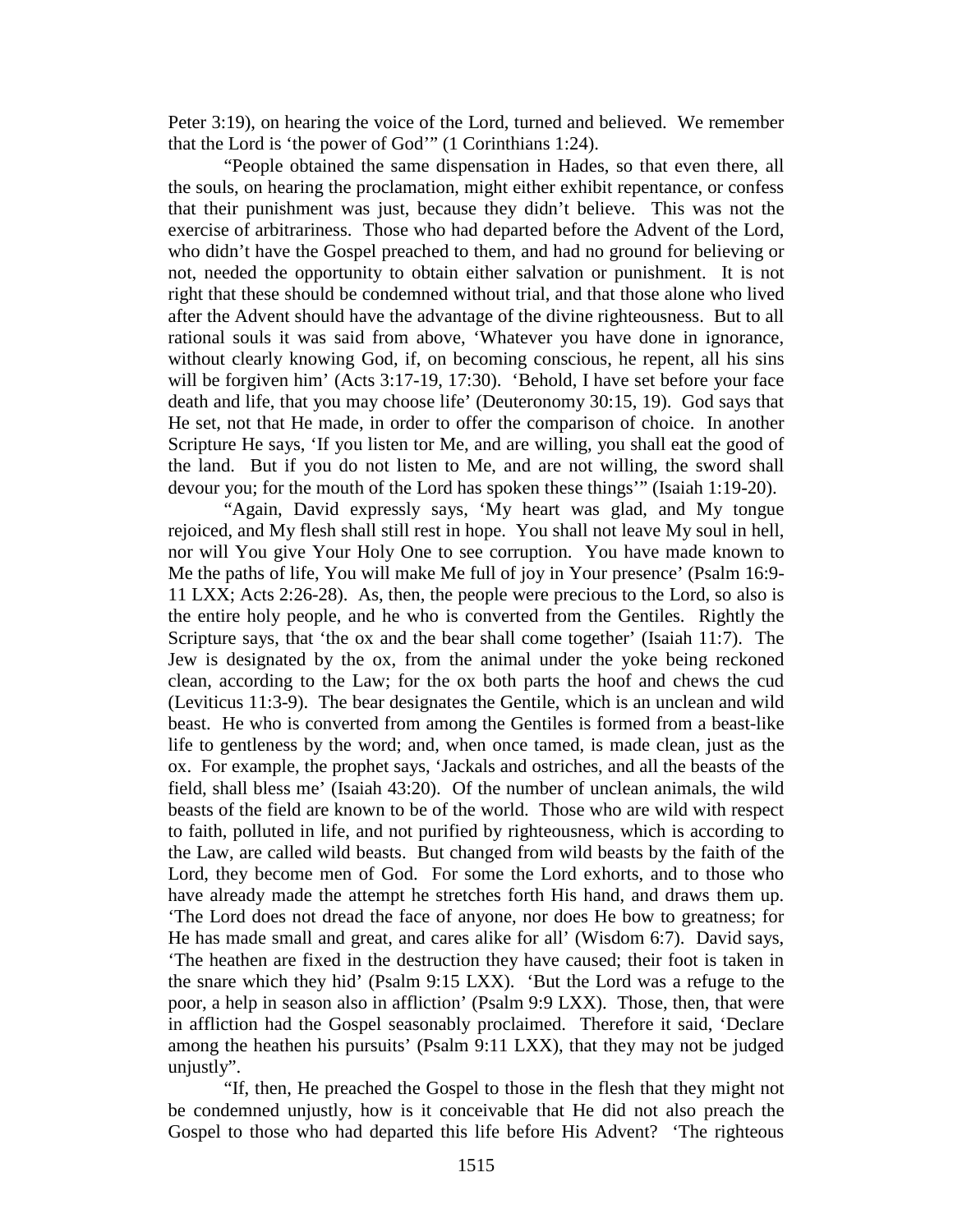Lord loves righteousness; His countenance beholds uprightness' (Psalm 11:7 LXX). 'But he that loves wickedness hates his own soul'" (Psalm 11:5 LXX).

Gregory the Great stated<sup>[5](#page-4-0)</sup> emphatically that Christ did not rescue everyone from Hades at His descent, as the heretics stated. He only rescued those who exhibited a life of faith and who in deeds did not deny Him. Someone, who had separated himself from God by evil living, cannot be drawn to God after death.

"Some had said that Christ, when He descended into hell, saved all who there acknowledged Him as God, and delivered them from the pains due to them. I desire that we should think very differently. When He descended into hell, He delivered through His grace those only who both believed that He should come and observed His precepts in their lives. It is evident that after the Incarnation of the Lord no one can be saved, even of those who hold His Faith, who don't have the life of faith. Since it is written, 'They acknowledge that they know God, but in deeds they deny Him' (Titus 1:16). John says, 'He that says that he knows Him, and does not keep His commandments, is a liar (1 John 2:4). James also, the brother of the Lord, writes saying, 'Faith without works is dead' (James 2:20). Are believers now saved without good works, while the unbelieving and reprobate without good action were saved by our Lord descending into hell? If so, then the lot of those who never saw the Incarnation of the Lord was better than that of these who have been born after the mystery of His Incarnation. But it is stupid to say or think this, and the Lord Himself testifies to His disciples, 'Many kings and prophets have desired to see the things which you see, and have not seen them'" (Matthew 13:17; Luke 10:24).

"Considering, therefore, all these things; and do not hold anything but what the true faith teaches through the Catholic Church. The Lord, in descending into hell, rescued from infernal durance those only whom while living in the flesh He preserved through His grace in faith and good conduct. He says in the Gospel, 'When I shall be lifted up from the earth, I will draw all to myself' (John 12:32); He means all that are elect. One could not be drawn to God after death who had separated himself from God by evil living".

Chrysostom went off on a bit of a tangent in commenting on this. He began with how inappropriate the tears were in Joppa. "If the Emperor were to send and invite some one of us to the palace, would it be right, I ask, to weep and mourn? Angels are present, commissioned from heaven, sent from the King Himself to call their fellow servant (Tabitha); and say, do you weep? Do you not know what a mystery it is that is taking place, how awesome, how worthy of hymns and praise? Like the spectacle of the Emperor as he comes in state to take possession of the city is the soul having left the body and departing in company with angels. Think what the soul must then be! In what amazement, what wonder, what delight! Why do you mourn?"

Chrysostom also suggested<sup>[6](#page-4-1)</sup> not just that we pray for the dead, but also that alms be given in their name. Consider, he said:

"A man has lost all the labor of a whole life: not one day has he lived for himself, but only to luxury, to debauchery, to covetousness, to sin, to the devil. Shall we not bewail this man? Shall we not try to snatch him from his perils? For

<span id="page-4-0"></span> $<sup>5</sup>$  Gregory the Great, <u>Epistle to George the Presbyter</u>, VII, 15.  $<sup>6</sup>$  John Chrysostom, Homilies on Acts, XXI,</sup></sup>

<span id="page-4-1"></span>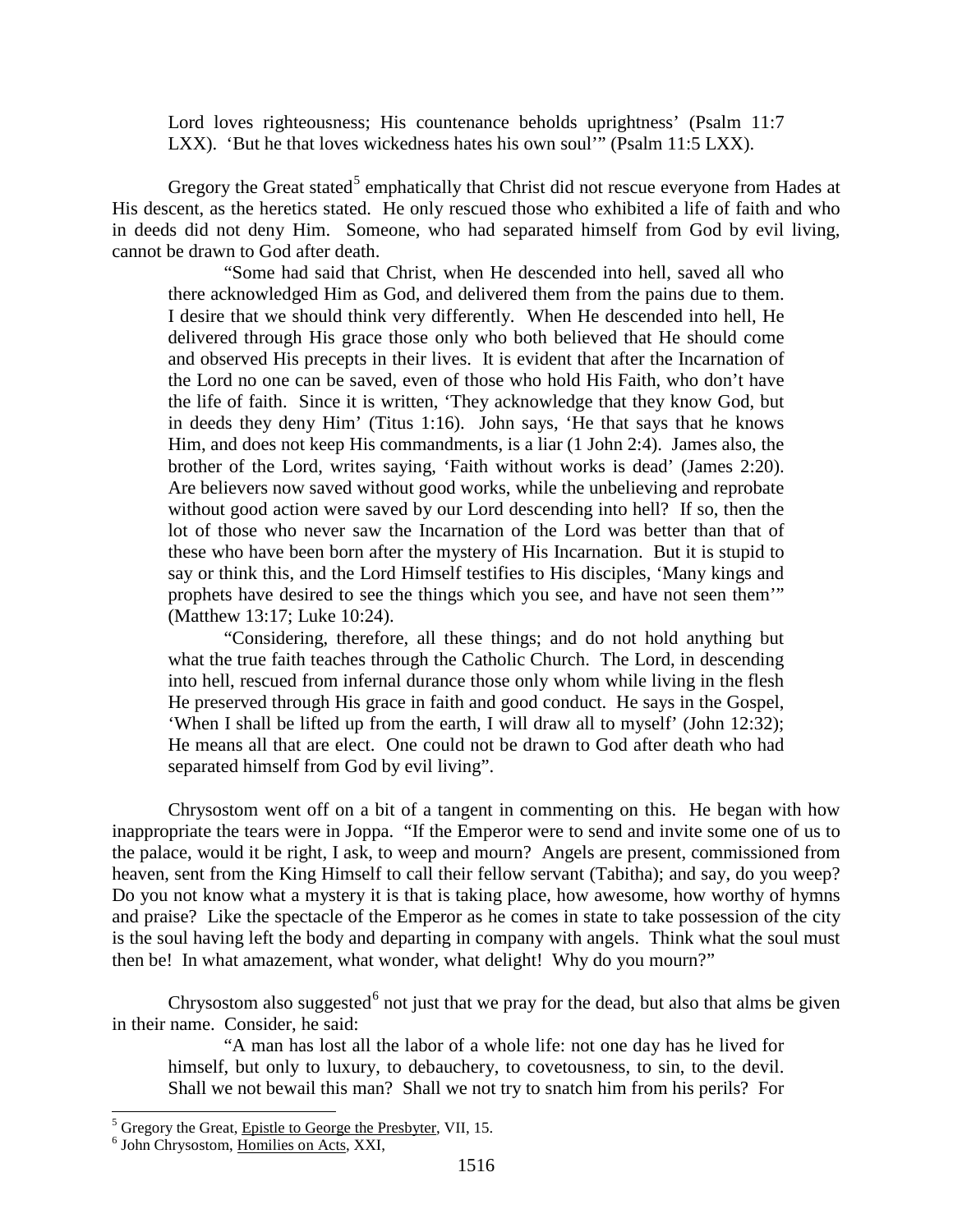it is, yes, it is possible, if we will, to mitigate his punishment, if we make continual prayers for him; if for him we give alms. Has he no alms-deeds of his own to exhibit? Let him have at least those of his kindred, which are done for him. The more sins he has to answer for, the greater need he has of alms; not only for this reason, but because the alms have not the same virtue now, but far less. It is not the same to have done it himself, versus to have another do it for him. Even this pertains to the mercy of God: widows, like the widows in Joppa (Acts 9:36- 41) standing around and weeping know how to rescue, not indeed from the present death, but from that which is to come. Many have profited even by the alms done by others on their behalf".

John of Damascus stated<sup>[7](#page-5-0)</sup> that Christ, as the Sun of Righteousness, brought light to those in Hades just as He did for those in Galilee and elsewhere.

"The soul, when it was deified, descended into Hades, in order that, just as the Sun of Righteousness rose for those upon the earth, so likewise He might bring light to those who sit under the earth in darkness and shadow of death (Matthew 4:16, Luke 1:79). He brought the message of peace to those upon the earth, of release to the prisoners and of sight to the blind. He became to those who believed the Author of everlasting salvation and to those who did not believe a reproach of their unbelief; so He might become the same to those in Hades. He did this that every knee should bow<sup>[8](#page-5-1)</sup> to Him, of things in heaven, and things in earth and things under the earth (Philippians 2:10). After He had freed those who had been bound for ages, immediately He rose again from the dead, showing us the way of resurrection".

Hilary of Poitiers pointed<sup>[9](#page-5-2)</sup> out that Christ was never absent from Paradise even while He descended into Hades. Bodily fear did not touch Him, and He promised the thief a home in Paradise, even while He was dying on the Cross.

"Christ's Divine Nature, with such power, could not be shut up within the confines of the nether world, nor even subjected to fear of it. When He descended to Hades, He was never absent from Paradise, just as He was always in Heaven when He was preaching on earth as the Son of Man. He promised His martyr a home there, and held out to him the transports of perfect happiness. Bodily fear cannot touch Him, Who reaches down as far as Hades, but by the power of His nature is present in all things everywhere. The abyss of Hell and the terrors of death cannot lay hold on the nature, which rules the world, boundless in the freedom of its spiritual power, confident of the raptures of Paradise. The Lord, Who was to descend to Hades, was also to dwell in Paradise. Separate, if you can, from His indivisible nature a part, which could fear punishment; send the one part of Christ to Hades to suffer pain, the other, you must leave in Paradise to reign. The thief said, 'Remember me when You come in Your Kingdom' (Luke 23:42). It was the groan he heard, I suppose, when the nails pierced the hands of our Lord, which provoked in him this blessed confession of faith. He learned the Kingdom of Christ from His weakened and stricken body! He begs that Christ

<span id="page-5-1"></span>

<span id="page-5-0"></span><sup>&</sup>lt;sup>7</sup> John of Damascus, Exposition of the Orthodox Faith, III, 29.<br><sup>8</sup> We sometimes think that Paul was referring to the Second Coming. But John of Damascus applied Paul's words to Holy Saturday, which would seem to fit the context better (Philippians 2:10).<br><sup>9</sup> Hilary of Poitiers, On the Trinity, X, 34.

<span id="page-5-2"></span>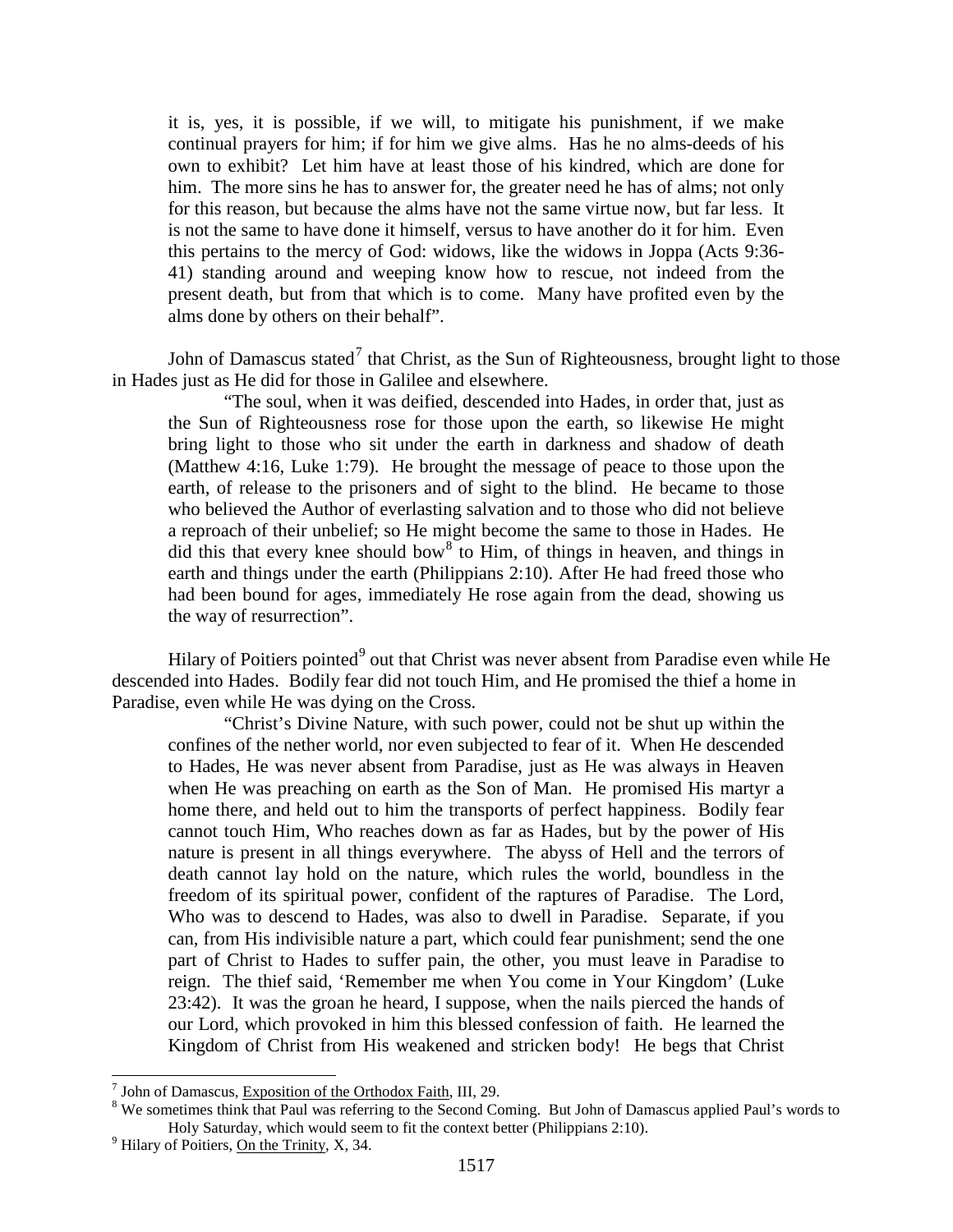will remember him when He comes in His Kingdom. Did Christ fear as He hung dying on the cross? The Lord promised him, 'Today, shall you be with Me in Paradise'. The thief confessed Christ in His Kingdom as He hung on the cross, and was rewarded with Paradise from the cross. You who impute to Christ the pain of punishment and the fear of death, will fail to enter Paradise and His Kingdom".

Rufinus of Aquilea stated<sup>[10](#page-6-0)</sup> that Christ's descent into hell was like a baited hook to catch the prince of this world, where the hook was Christ's Divinity and the bait was His human flesh. It was like a king going to a prison to liberate the prisoners. Christ's descent into hell was foretold in many places in the Psalms. Rufinus describes many places in the Psalms and elsewhere that refer to Holy Saturday. Without the understanding of the Church, it is easy to miss most of these references in the Scriptures.

"The object of the mystery of the Incarnation was the divine virtue of the Son of God, as a hook, concealed beneath the form of human flesh. He being 'found in fashion as a man' (Philippians 2:8), lured the Prince of this world to a conflict, offering His flesh as a bait. His divinity underneath caught him and held him fast with its hook, through the shedding of His immaculate blood. He, Who knew no stain of sin, has destroyed the sins of all, of those, at least, who have marked the doorposts of their faith with His blood (Exodus 12:7-14). As a fish seizes a baited hook, it not only does not take the bait off the hook, but is drawn out of the water to be itself food for others. So He, Who had the power of death, seized the body of Jesus in death, not being aware of the hook of Divinity enclosed within it, but swallowed it and was caught. The bars of hell being broken apart, he was drawn out as it were from the abyss to become food for others. Ezekiel foretold this under the same figure, saying, 'I will draw you out with My hook, and stretch you out on the earth. The plains shall be filled with you, and I will set all the fowls of the air over you<sup>[11](#page-6-1)</sup>, and I will satiate all the beasts of the earth with you' (Ezekiel 29:4-5, 32:3-8). David also says, 'You have broken the heads of the great dragon. You have given him to be meat to the people of Ethiopia' (Psalm 74:13-14). Job in like manner says in the person of the Lord speaking to him, 'Will you draw forth the dragon<sup>[12](#page-6-2)</sup> with a hook, and will you put your bit in his nostrils?'" (Job 41:1-2)

"It is with no loss of His Divine nature that Christ suffered in the flesh, but His Divine nature through the flesh descended to death. By the infirmity of the flesh He might affect salvation. He was not detained by death according to the law of mortality, but, in his resurrection, He opened the gates of death. It is as if a king were to proceed to a prison, and to go in and open the doors, undo the fetters, break in pieces the chains, the bars, and the bolts. Bringing forth and setting at liberty the prisoners, He restored to light and life those who are sitting in darkness and in the shadow of death (Matthew 4:16, Isaiah 42:7 LXX). The king, therefore, is said indeed to have been in prison, but not under the same condition as the prisoners who were detained there. They were in prison to be punished, He to free them from punishment".

<span id="page-6-1"></span><span id="page-6-0"></span><sup>&</sup>lt;sup>10</sup> Rufinus of Aquilea, <u>A Commentary on the Apostles' Creed</u>, 16-17, 28, 30.<br><sup>11</sup> We often apply these words from Ezekiel to the Second Coming of Christ, and not to Holy Saturday.<br><sup>12</sup> The "dragon" that Job referred to

<span id="page-6-2"></span>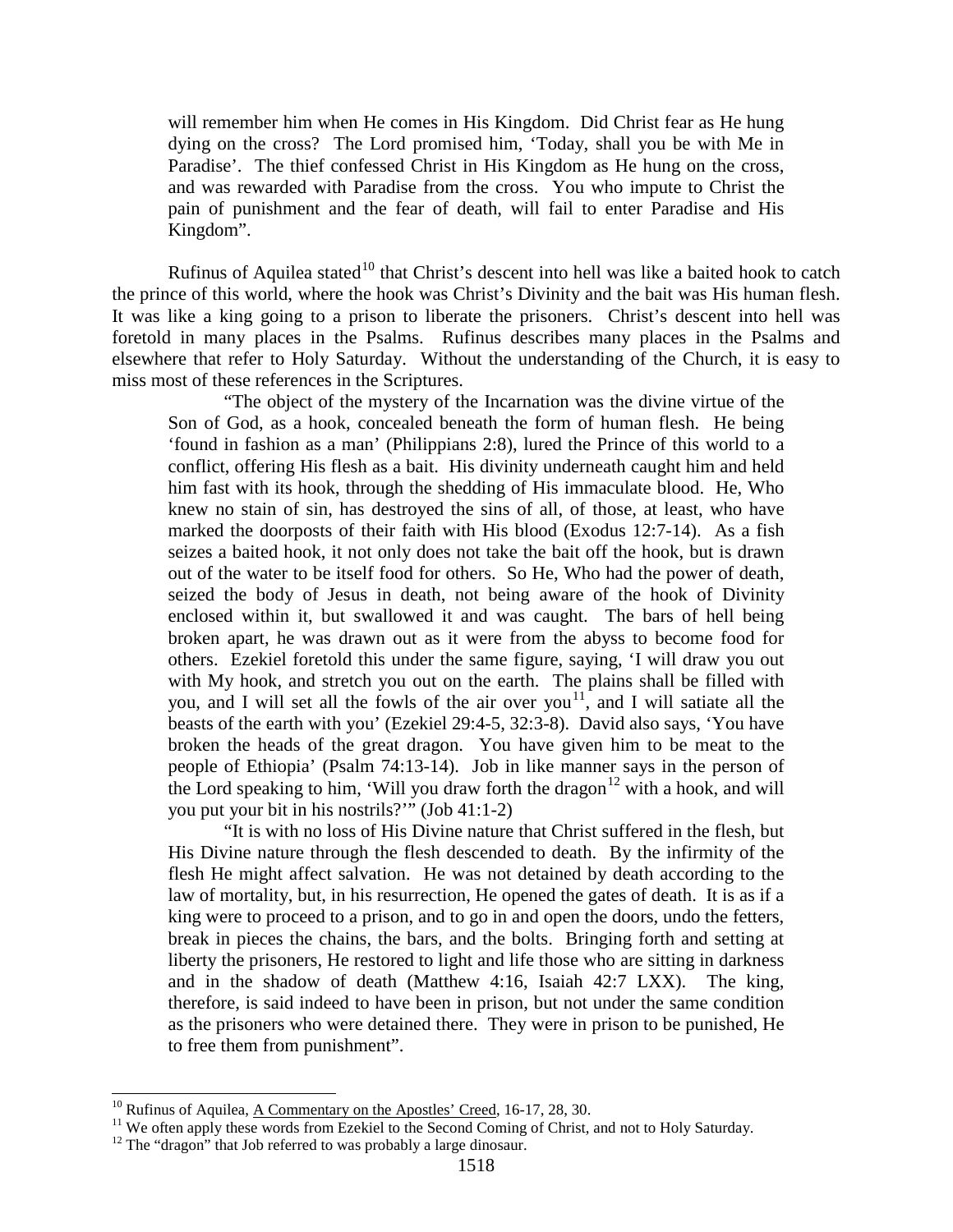"That Christ descended into hell is also foretold in the Psalms, 'You have brought Me also into the dust of the death' (Psalm 22:15). Again, 'What profit is there in my blood, when I shall have descended into corruption?' (Psalm 30:9) Again, 'I descended into the deep mire<sup>13</sup>, where there is no bottom' (Psalm 69:2). Moreover, John says, 'Are You He that shall come (into hell, without doubt), or do we look for another?' (Matthew 11:3, Luke 7:20) Also Peter says that 'Christ being put to death in the flesh, but quickened in the Spirit which dwells in Him, descended to the spirits who were shut up in prison; who in the days of Noah believed not, to preach unto them' (1 Peter 3:18-20). What He did in hell is declared by this. Moreover, the Lord says by the Prophet, as though speaking of the future, 'You will not leave my soul in hell, neither will You suffer Your Holy One to see corruption' (Psalm 16:10). In prophetic language he speaks of the descent into hell as actually fulfilled, 'O Lord, You have brought my soul out of hell; You have saved me from them that go down into the pit" (Psalm 30:3) LXX).

"It is said then in the Psalms, 'I laid me down and slept, and rose up again, because the Lord sustained me' (Psalm 3:5). Again, 'Because of the wretchedness of the needy and the groaning of the poor, now will I arise, says the Lord' (Psalm 12:5). In another place, 'Because You have turned and quickened me, and brought me out of the deep of the earth again' (Psalm 71:20 LXX). He is also spoken of, 'He became as a man without help, free among the dead' (Psalm 88:4-5). It is not said 'a man', but 'as a man'. In that He descended into hell, He was 'as a man'; but He was 'free among the dead', because He could not be detained by death. Therefore in the one nature, the power of human weakness; in the other, the power of divine majesty is exhibited. Hosea also speaks clearly of the third day, 'After two days He will heal us; but on the third day we shall rise and shall live in His presence' (Hosea 6:2). This he says in the person of those who, rising with Him on the third day, are recalled from death to life. They are the same persons who say, 'On the third day we shall rise again, and shall live in His presence'. But Isaiah says plainly, 'Who brought forth from the earth the great Shepherd of the sheep' (Hebrews 13:20, Isaiah 63:11). Then, that the women were to see His resurrection, while the Scribes and Pharisees and the people disbelieved, this Isaiah also foretold. 'You women, who come from beholding, come, for it is a people that has no understanding' (Isaiah 27:11 LXX). The Canticles also foretold the women who went to the sepulcher after the resurrection, and sought Him without finding; for example Mary Magdalene, who came to the sepulcher before it was light. Not finding Him, they said, weeping, to the angels who were there, 'They have taken away the Lord, and I know not where they have laid Him' (John 20:13). The Canticles foretold, 'On my bed I sought Him, Whom my soul loves; I sought Him in the night, and found Him not' (Song of Solomon 3:1). Of those who found Him, and held Him by the feet (Matthew 28:9), it is foretold, 'I will hold Him Whom my soul loves, and will not let Him go'"(Song of Solomon 3:4).

<span id="page-7-0"></span><sup>&</sup>lt;sup>13</sup> Ancient dungeons had dirt floors that might never dry out. To be imprisoned in a dungeon meant to dwell in deep mire that included human waste.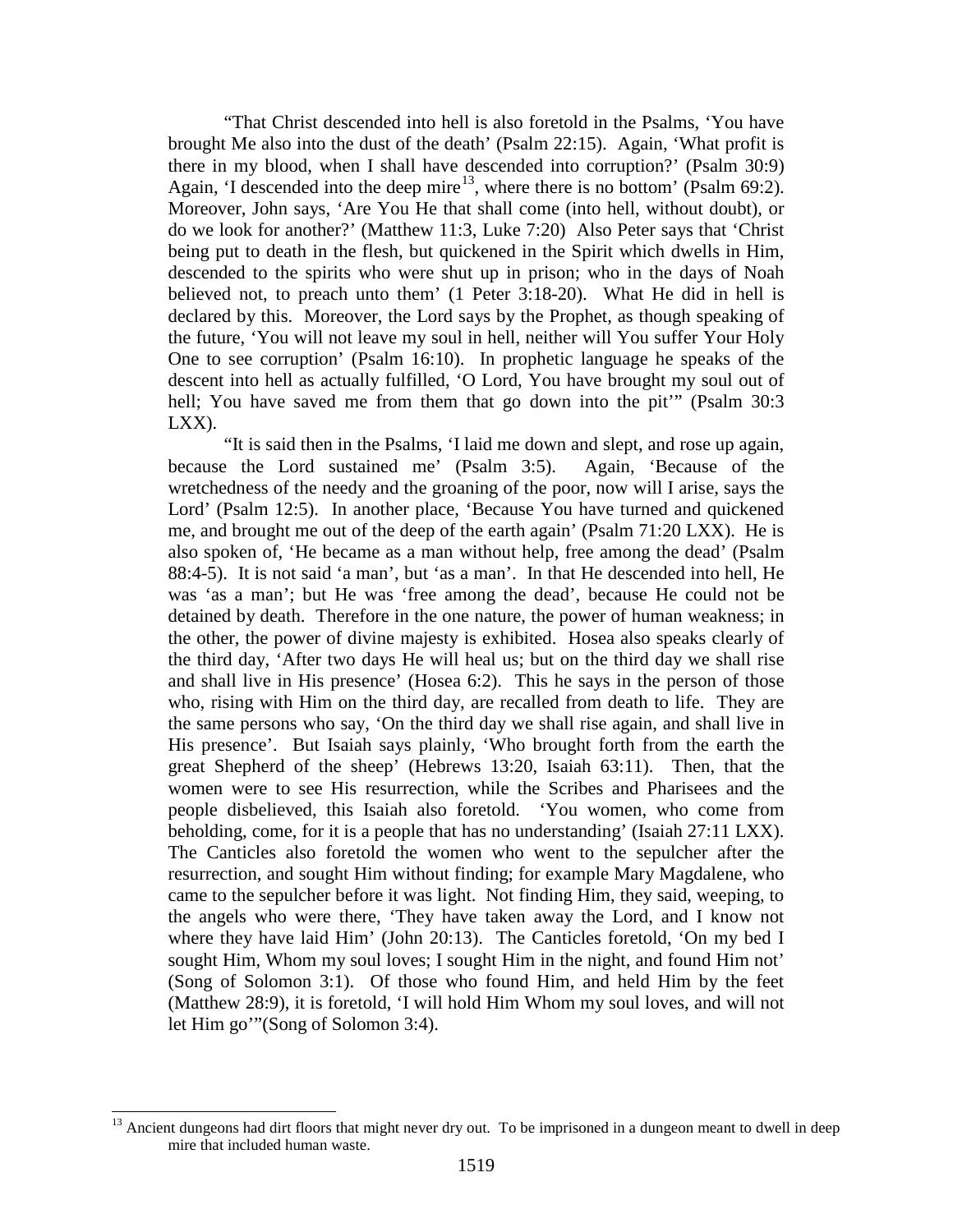Ignatius of Antioch addressed<sup>[14](#page-8-0)</sup> 1<sup>st</sup> Century heretics that stated that Christ was crucified in appearance only<sup>15</sup>. Christ was truly crucified and descended into Hades alone, but arose accompanied by a multitude.

"He really, not merely in appearance, was crucified, and died, in the sight of beings in heaven, and on earth, and under the earth. By those in heaven I mean such as are possessed of incorporeal natures. By those on earth, the Jews and Romans, and such persons as were present at that time when the Lord was crucified. Those under the earth are the multitude that arose along with the Lord. The Scripture says, 'Many bodies of the saints that slept arose' (Matthew 27:52), their graves being opened. He descended, indeed, into Hades alone, but He arose accompanied by a multitude. He tore apart that means of separation which had existed from the beginning of the world, and cast down its partition-wall".

Leo the Great stated<sup>[16](#page-8-2)</sup> that it was the heretics of his day that taught differently about Christ's descent into hell and His Resurrection. They didn't believe in the Incarnation, and therefore they had a problem with Christ's body resting in the Tomb while His soul descended into Hades.

"I am surprised that any intelligent Christian should have difficulty as to whether Christ descended to the realms below. His flesh rested in the tomb; since it truly died and was buried, so it was truly raised the third day. The Lord Himself had announced to the Jews, 'destroy this temple, and in three days I will raise it up' (John 2:19). Where the evangelist adds this comment: 'But this He spoke of the temple of His body' (John 2:21). The prophet David also had predicted, speaking in the person of the Lord and Savior, 'Moreover my flesh also shall rest in hope; because You will not leave my soul in Hades, nor give Your Holy One to see corruption' (Psalm 16:9-10). From these words surely it is clear that the Lord's flesh, being buried, both truly rested and did not undergo corruption, because it was quickly revived by the return of the soul, and rose again. Not to believe this is blasphemous enough, and is undoubtedly part of the doctrine of Manichaeus and Priscillian, who, with their blasphemous conceptions, pretend to confess Christ, but only in such a way as to destroy the reality of His incarnation, death and resurrection".

Athanasius of Alexandria stated<sup>[17](#page-8-3)</sup> that the "gates" and "everlasting doors" (Psalm 24:7) were those between heaven and earth that barred man from entrance to heaven. Thus Athanasius distinguished these gates from the gates of hell.

"The devil, the enemy of our race, having fallen from heaven, wanders about our lower atmosphere, and there bears rule over his fellow-spirits, as his peers in disobedience. Not only does he work illusions by their means, in them that are deceived, but tries to hinder them that are going up. About this the Apostle says, 'According to the prince of the power of the air, of the spirit that

<span id="page-8-1"></span><span id="page-8-0"></span><sup>&</sup>lt;sup>14</sup> Ignatius, *Epistle to the Trallians*, IX.<br><sup>15</sup> This heresy originated with Simon Magus and his followers, and was very widespread by the middle of the 1<sup>st</sup> Century. For details, see Mark Kern, <u>Simon Magus the Heresiarch</u>, St Athanasius Press, 2003.<br><sup>16</sup> Leo the Great, <u>Letter to Turribius</u>, XV, 18.<br><sup>17</sup> Athanasius of Alexandria, <u>On the Incarnation of the Word</u>, XXV, 5-6. Se

<span id="page-8-3"></span><span id="page-8-2"></span>

Hippolytus, Fragments from Commentary on Psalm 24, Part I Exegetical. Irenaeus, Against Heresies, IV, xxxiii, 13. Athanasius of Alexandria, Four Discourses Against the Arians, I, xi, 41.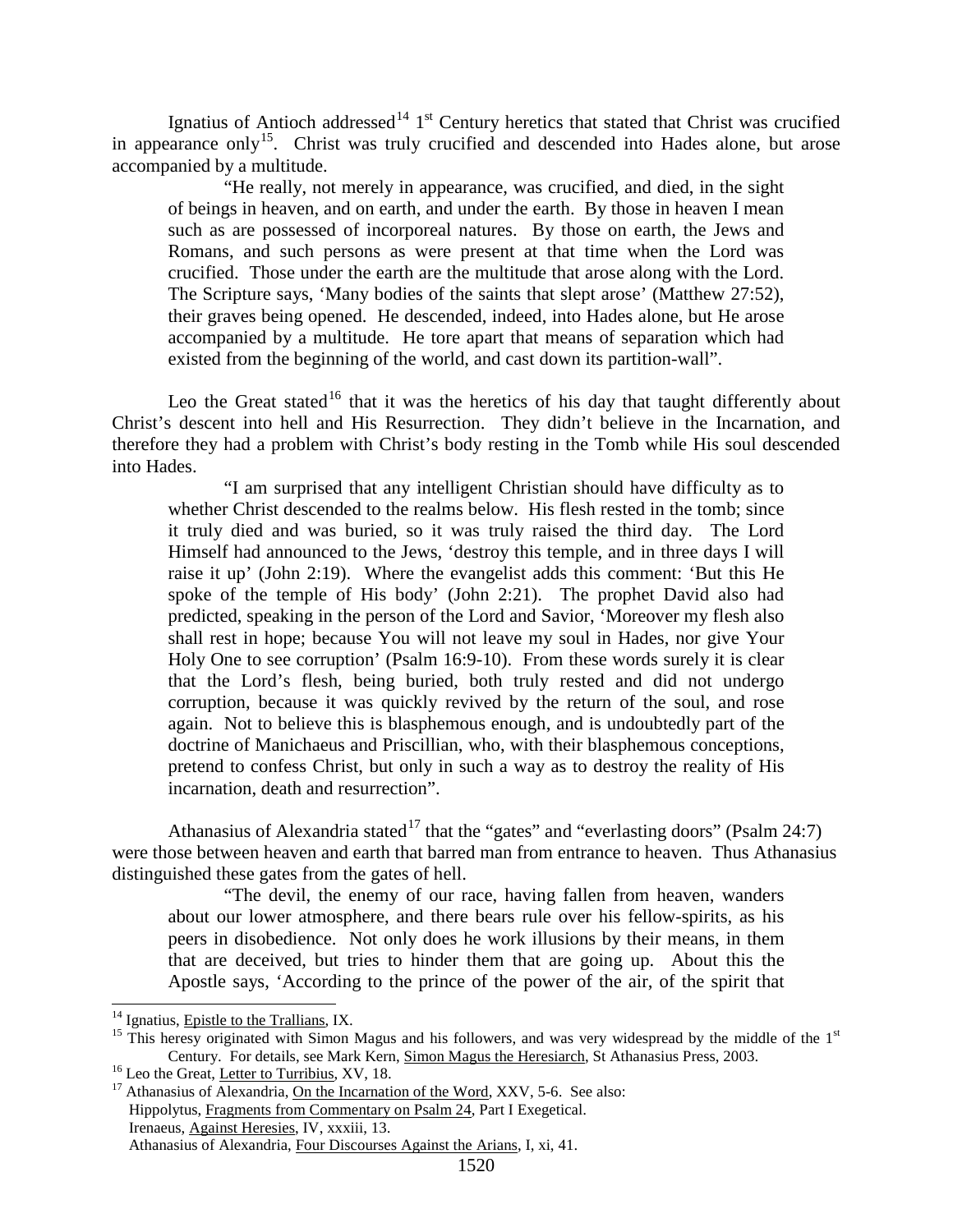now works in the sons of disobedience' (Ephesians 2:2). The Lord came to cast down the devil, clear the air and prepare the way for us up into heaven. As Paul said, we enter 'Through the veil, that is to say, His flesh' (Hebrews 10:20). This must be by death. By what other kind of death could this have come to pass, than by one that took place in the air, I mean the cross? Only he that is perfected on the cross dies in the air. Thus it was quite fitting that the Lord suffered this death.

Thus being lifted up, He cleared the air of the malignity both of the devil and of demons of all kinds. As He says, 'I beheld Satan as lightning fall from heaven' (Luke 10:[18](#page-9-0)). He made a new opening<sup>18</sup> of the way up into heaven as He says once more, 'Lift up your gates, O princes, and be lifted up, you everlasting doors' (Psalm 24:7). It was not the Word Himself that needed an opening of the gates, being Lord of all; but we needed it, whom He carried up by His own body. As He offered it to death on behalf of all, so by it He once more made ready the way up into the heavens.

### **Parables from the Old Testament for Holy Saturday**

There are fifteen Readings from the Old Testament prescribed for Holy Saturday, listed below, that give us some perspective regarding the significance of Holy Saturday for the Church. There are three major sections to this Study on Holy Saturday as follows:

- 1. The Climax of Christ's Mission
- 2. Deliverance and Baptism with the Epistle Reading, Romans 6:3-11
- 3. Resurrection of the Dead with the Gospel Reading, Matthew 28: 1-20

Discussion on these 15 Readings is distributed among the three major sections of the Study for Holy Saturday according to the following Table. Two of the parables have been moved to the section on Good Friday Lamentation for subject matter continuity.

| <b>Reading</b>          | <b>Reading</b>             | <b>Subject</b>                              | <b>Location</b>         |
|-------------------------|----------------------------|---------------------------------------------|-------------------------|
|                         |                            |                                             |                         |
| 1                       | Genesis 1:1-13             | The Creation                                | Climax Christ's Mission |
| $\overline{2}$          | Isaiah $60:1-16$           | The Gathering of the Elect                  | The Resurrection        |
| 3                       | Exodus 12:1-11             | <b>Christ -- The Passover Sacrifice</b>     | Good Friday Lamentation |
| $\overline{\mathbf{4}}$ | Jonah 1:1-4:11             | The Belly of the Sea Monster<br>Deliverance |                         |
| 5                       | Joshua 5:10-15             | The Captain of the Lord's Host              | Climax Christ's Mission |
| 6                       | Exodus 13:20-15:19         | Crossing the Red Sea                        | Good Friday Lamentation |
| 7                       | Zephaniah 3:8-15           | The Remnant                                 | The Resurrection        |
| 8                       | 1 Kings 17:8-24            | Elijah Raises the Widow's Son               | The Resurrection        |
| 9                       | Isaiah 61:10-62:5          | The Garment of Salvation                    | The Resurrection        |
| 10                      | Genesis 22:1-18            | Isaac Prefigures Christ                     | Deliverance             |
| 11                      | Isaiah $61:1-9$            | <b>Christ Preaches the Gospel</b>           | Climax Christ's Mission |
| 12                      | 2 Kings 4:8-37             | The Shunammite's Son                        | The Resurrection        |
| 13                      | Isaiah 63:11-64:5          | The Second Coming                           | The Resurrection        |
| 14                      | Jeremiah 31:31-34          | The New Covenant                            | Climax Christ's Mission |
| 15                      | Daniel 3:1-30 plus         | The Children in the Furnace                 | Deliverance             |
|                         | Song of the Three Children |                                             |                         |
|                         | $1:1-65$                   |                                             |                         |

**Parables from the Old Testament for Holy Saturday**

<span id="page-9-0"></span><sup>&</sup>lt;sup>18</sup> Thus Psalm 24 refers to both the descent into Hades and to the Ascension.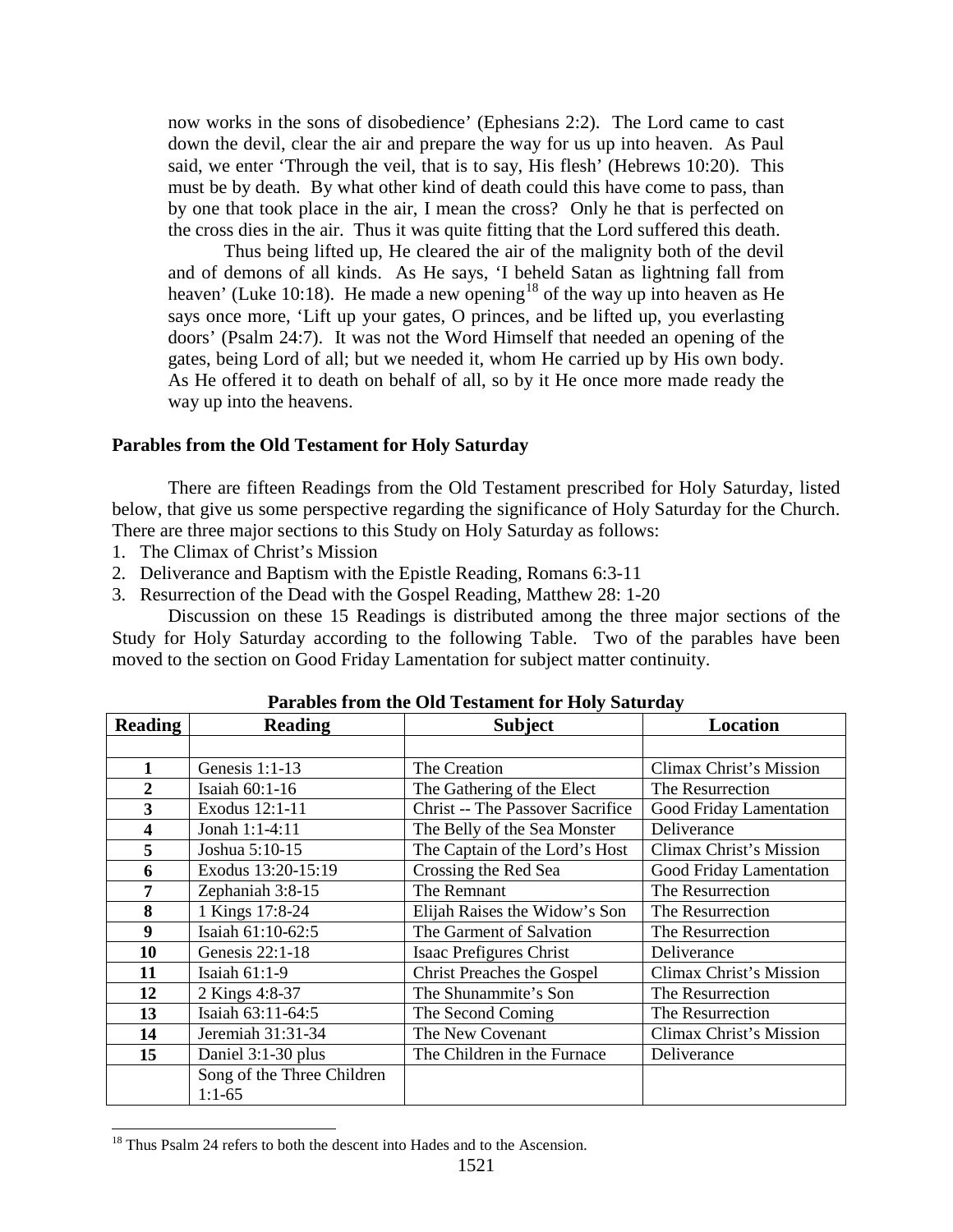## **The Climax of Christ's Mission**

Christ's mission in becoming incarnate from the Virgin Mary was not a spur-of-themoment decision; it had been planned before the Garden of Eden. Peter stated that Christ was "foreordained before the foundation of the world, but was manifest in these last times for you" (1 Peter 1:20). Paul spoke of Christ's works that "were finished from the foundation of the world" (Hebrews 4:3). This is a mystery, hidden in God, that was revealed to mankind slowly over the ages (Romans 16:25-26, Ephesians 3:8-13). Part of this mystery was the Lord's purpose to make His grace available to everyone, including those in Hades. The "busting-out" of those in Hades was thus the climax of a mission that had been planned for a long time.

In Western tradition, little attention has been given to Holy Saturday. As a result, "Easter" in the West doesn't have the same depth of meaning as Pascha in the Orthodox Church.

Irenaeus stated that the Lord preached His Advent to those in hell also. Those who directed their eyes toward His light prior to His Advent were in much the same condition as the Gentiles after His Advent. We would despise the Grace of God if we would say that they have no opportunity to repent.

"The Lord descended<sup>[19](#page-10-0)</sup> into the regions beneath the earth, preaching His Advent there also, and declaring the remission of sins received by those who believe in Him. Now all those believed in Him who had hope towards Him, that is, those who proclaimed His Advent, and submitted to His dispensations. This included the righteous men, the prophets, and the patriarchs, to whom He remitted sins in the same way as He did to us, which sins we should not lay to their charge, if we would not despise the grace of God. These men did not impute to us Gentiles our transgressions; so also it is not right that we should lay blame on those who sinned before Christ's coming. For 'all men come short of the glory of God' (Romans 3:23), and are not justified of themselves, but by the Advent of the Lord, — they who earnestly direct their eyes towards His light. It is for our instruction that their actions have been committed to writing, that we might know, in the first place, that our God and theirs is one".

"God was patient<sup>[20](#page-10-1)</sup> regarding the state of slumber in which men lay just as He aroused His sleeping disciples at His passion. On their account 'He also descended into the lower parts of the earth' (Ephesians 4:9), to behold with His eyes the state of those who were resting from their labors. In reference to this, He declared to His disciples, 'Many prophets and righteous men have desired to see and hear what you see and hear'" (Matthew 13:16).

"It was not merely for those who believed on Him in the time of Tiberius Caesar that Christ came, nor did the Father exercise His providence for the men only who are now alive. He came for all men altogether, which from the beginning, according to their capacity, in their generation have both feared and loved God, practiced justice and piety towards their neighbors, and have earnestly desired to see Christ, and to hear His voice".

<span id="page-10-1"></span><span id="page-10-0"></span><sup>&</sup>lt;sup>19</sup> Irenaeus, Against Heresies, IV, xxvii, 2.<br><sup>20</sup> Irenaeus, Against Heresies, IV, xxii, 1-2.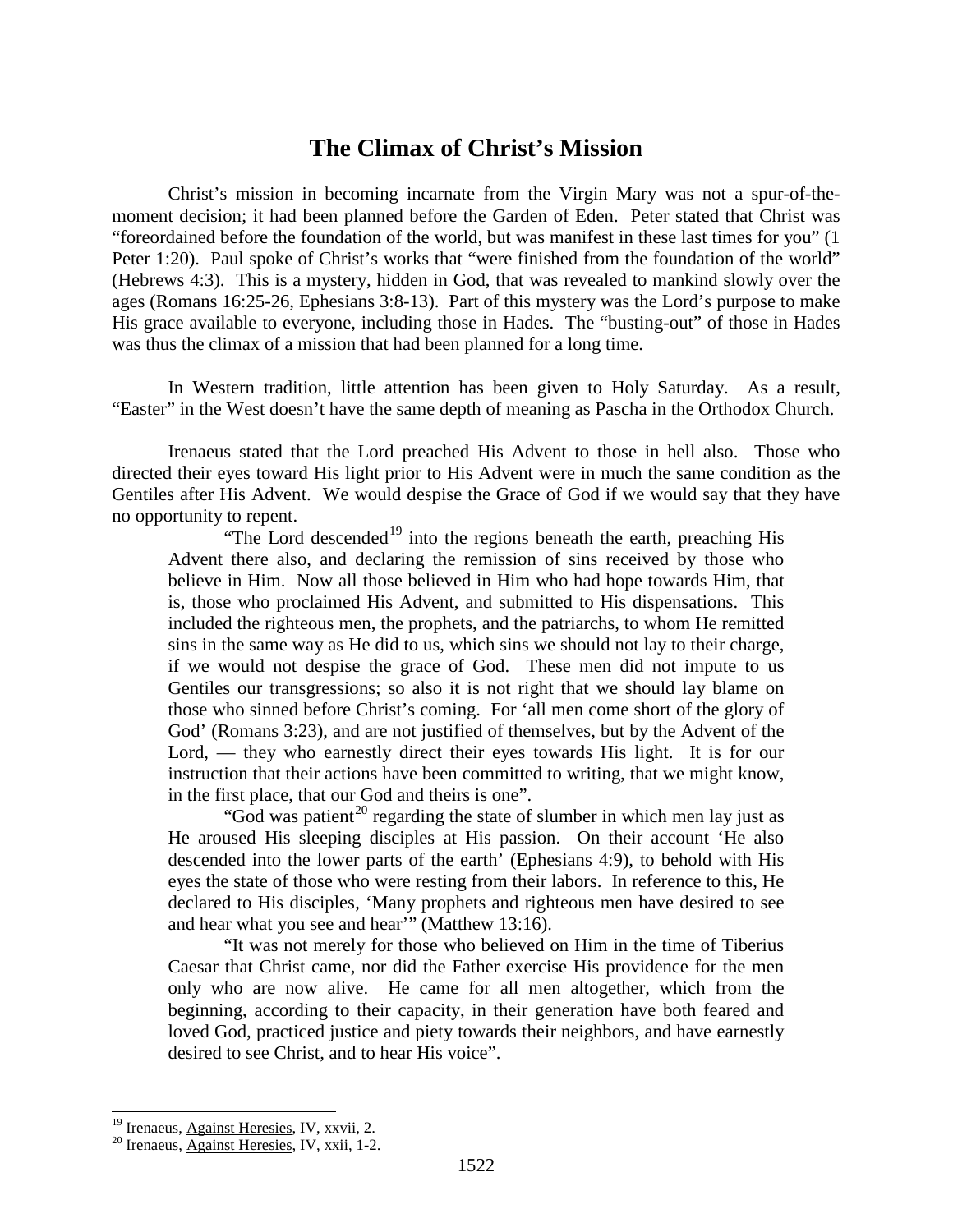Irenaeus also wrote<sup>[21](#page-11-0)</sup> that following His Descent into Hell, breaking the brazen gates and iron bars, He then ascended to heaven, from which He came, and opened the doors of heaven.

"The prophets spoke of His having slept, and of His having risen again because the Lord sustained Him (Psalm 3:5). David commanded the principalities of heaven to set open the everlasting doors, that the King of glory might go in (Psalm 24:7), proclaiming beforehand His resurrection from the dead through the Father's power, and His reception into heaven. They expressed themselves thus, 'His going forth is from the extremity of heaven, and his circuit to the *other* end of heaven; and no one shall be hidden from his heat' (Psalm 19:6 LXX). Thus they announced His being taken up again to the place from which He came down, and that there is no one who can escape His righteous judgment".

Gregory Thaumaturgus, speaking of the conversation of Jesus with John the Baptist before His baptism, spoke<sup>[22](#page-11-1)</sup> of how Jesus convinced John to proceed. John had said that he needed to be baptized by Him, and was reluctant to proceed (Matthew 3:13-15). One aspect of Jesus' explanation was His need to descend into hell on behalf of the dead there.

"It is fitting for me to ascend the cross, to be pierced with its nails, and to suffer after the manner of that nature which is capable of suffering. I must heal sufferings by my suffering, and, by the tree, cure the wound that was inflicted upon men by the tree. It is fitting for me to descend even into the very depths of the grave, on behalf of the dead who are detained there. It is fitting for me, by my three days' dissolution in the flesh, to destroy the power of the ancient enemy, death. It is fitting for me to kindle the torch of my body for those who sit in darkness and in the shadow of death".

Methodius stated<sup>[23](#page-11-2)</sup> that Christ's baptism by John was a mystery that prophesied of His descent into hell.

"He showed the world a mystery, rising superior to the natural elements in the Jordan, and thus exhibiting, in signs beforehand, the descent of our Lord into Hades, and His wonderful deliverance of those who were held fast in corruption. All things yielded and succumbed to that divine image which prefigured you".

John Chrysostom linked<sup>[24](#page-11-3)</sup> Paul's words, "He descended into the lower parts of the earth" (Ephesians 4:9) with his words, "He became obedient even to death" (Philippians 2:8, 9). On both occasions, Paul was speaking of Christ's humility.

"From His ascending, he implies His descent, and by 'the lower parts of the earth', 'death', according to the notions of men. As Jacob also said, 'Then shall you bring down my gray hairs with sorrow to the grave' (Genesis 32:48). Again, 'Lest I become like them that go down into the pit' (Psalm 143:7), that is like the dead. Why does he descend upon this region? Of what captivity does he speak? Of that of the devil; for He took the tyrant captive, the devil, I mean, and death, the curse, and sin. Behold His spoils and His trophies".

<span id="page-11-0"></span> <sup>21</sup> Irenaeus, Against Heresies, IV, xxxiii, 13.

<span id="page-11-1"></span><sup>&</sup>lt;sup>22</sup> Gregory Thaumaturgus, "On the Holy Theophany", Four Homilies, IV, Dubious or Spurious Writings, Part II, Ante Nicene Fathers, v. 6.<br><sup>23</sup> Methodius, Oration Concerning Simeon and Anna, IX.<br><sup>24</sup> John Chrysostom, <u>Homilies on Ephesians</u>, XI, vv. 4:8-12.

<span id="page-11-3"></span><span id="page-11-2"></span>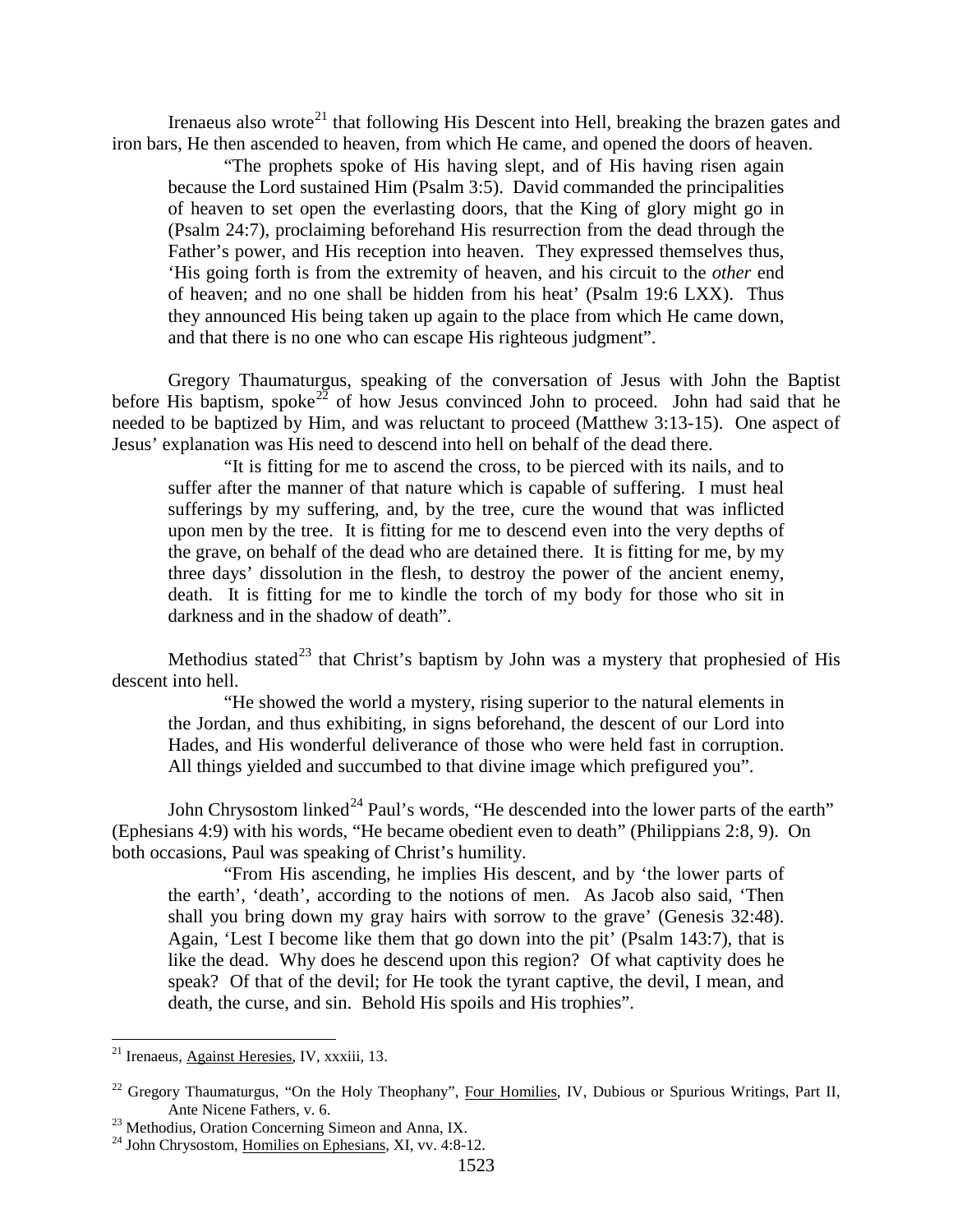"He descended into the lower parts of the earth, beyond which there are no other; and He ascended up far above all things, to that place, beyond which there is no other. This is to show His divine energy, and supreme dominion. It did Him no injury that He came down into the lower parts of the earth, nor was it any hindrance to His becoming far higher than the Heavens. So that the more a man is humbled, so much the more is he exalted".

In reviewing the history of the Advent of Christ, Athanasius of Alexandria mentioned<sup>[25](#page-12-0)</sup> that the gatekeepers of hell shuddered at the descent of Christ to their realm.

"We know that He, the Only-begotten Son of God, at the Father's bidding came from the heavens for the abolishment of sin, and was born of the Virgin Mary. He conversed with the disciples, and fulfilled the Economy according to the Father's will, and was crucified. He died and descended into the parts beneath the earth, and regulated the things there. The gatekeepers of hell saw Him (Job 38:17 LXX) and shuddered. He rose from the dead the third day, and conversed with the disciples, and fulfilled the whole Economy. When the forty days were full, He ascended into the heavens, and sits on the right hand of the Father. He is coming in the last day of the resurrection in the glory of the Father, to render to everyone according to his works".

Giving us more insight into Christ's mission in becoming Incarnate are four Readings from the Old Testament. They will be covered in the following order:

- 1. 1st Parable from the Old Testament: Genesis 1:1-13 "The Creation"
- 2. 5<sup>th</sup> Parable from the Old Testament: Joshua 5:10-15 "The Captain of the Lord's Host"
- 3. 11th Parable from the Old Testament: Isaiah 61:1-9 "Christ Preaches the Gospel"
- 4. 14<sup>th</sup> Parable from the Old Testament: Jeremiah 31:31-34 "The New Covenant"

### **1st Parable from the Old Testament: Genesis 1:1-13 "The Creation"**

There are many parallels between Genesis 1 and John 1, and the Reading prescribed for Pascha is John 1:1-17. Just as Holy Saturday and Pascha go together hand-in-hand, so these two Readings go hand-in-hand. Athanasius of Alexandria wrote<sup>[26](#page-12-1)</sup> of this connection as follows, where the testimony of Creation has benefit to those who never heard of Christ, but are inclined to see the hand of the Creator in His works.

"Creation testifies of its Creator and is itself a revelation of God, especially in the order and harmony pervading the whole. God being good and loving to mankind, but having His being beyond all created existence, mankind was likely to miss the way to the knowledge of Him. For this cause God, by His own Word, gave the universe the order it has in order that men might be enabled to know Him by His works even though He is by nature invisible and incomprehensible. Even in human works, the artist is known by his works even when he is not seen".

<span id="page-12-0"></span><sup>&</sup>lt;sup>25</sup> Athanasius of Alexandria, <u>De Synodis</u>, Part I, 8.<br>Athanasius of Alexandria, <u>De Synodis</u>, Part II, 30.

<span id="page-12-1"></span> $26$  Athanasius of Alexandria, Prolegomena III, 35.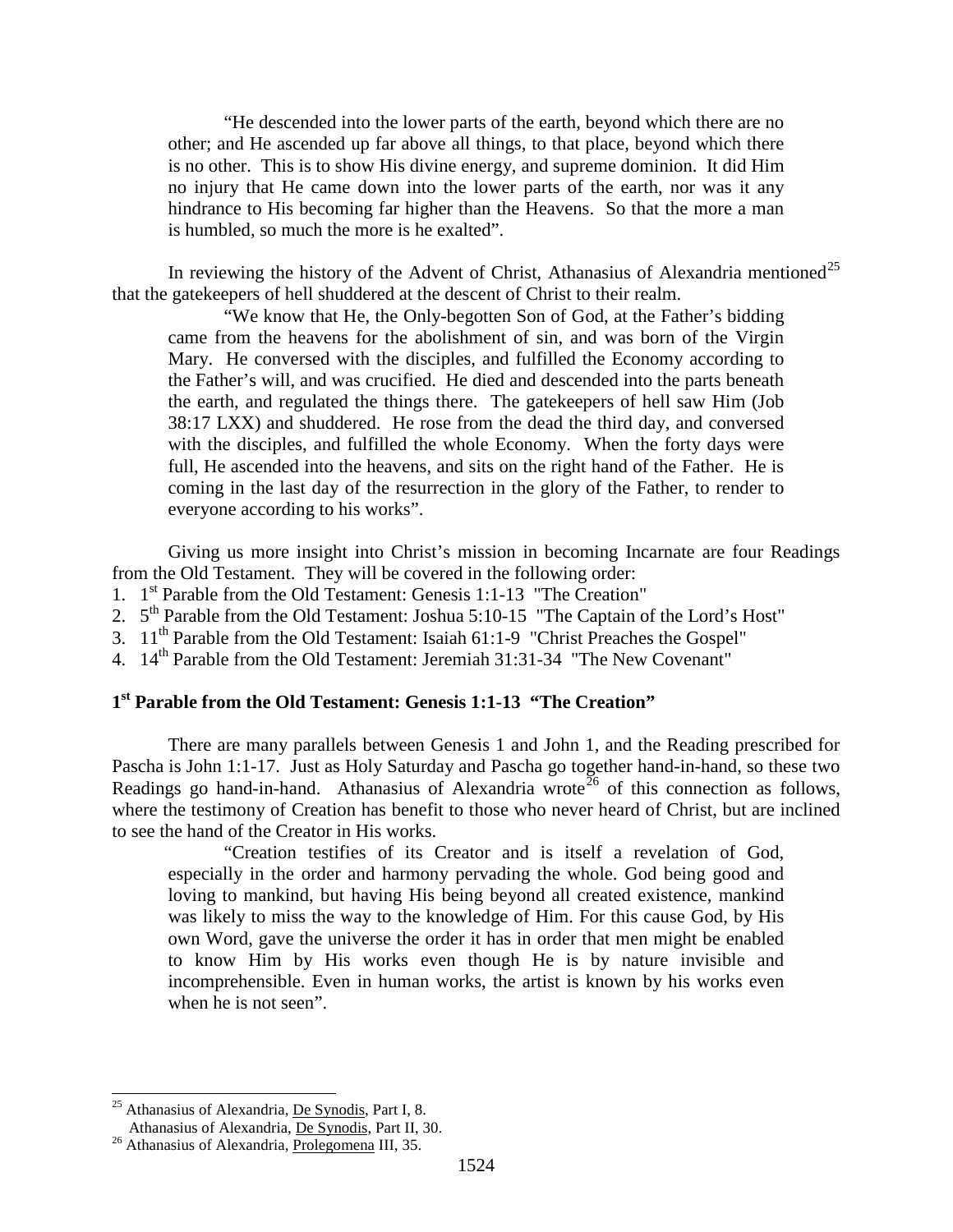"For the heavens declare the glory of God and the firmament shows His handiwork" (Psalm 19:1). "Since the creation of the world His invisible attributes are clearly seen, being understood by the things that are made" (Romans 1:20).

Seeing a revelation of God can be dependent on the condition of one's heart, however. The people accompanying Paul at his conversion didn't see what he saw (Acts 9:3-7). The wisdom of this world and the heretics of the ages have seen the Creation but have misinterpreted it, accepting the ideas of Plato and others who state that matter is uncreated and therefore coeternal with God. A modern rephrase of this would state that matter or its equivalent energy is uncreated in conjunction with the First Law of Thermodynamics.

If matter is uncreated, God then becomes either a mechanic working on matter external to Himself, or a material god, if matter was part of His essence. The heretics supposed that Christ was a secondary god and a part of creation, not the Creator Himself. The Church Fathers were adamant about the Father and the Son being co-operators in creating the heavens and the earth out of nothing, and the words of the Nicene Creed were chosen very carefully to reflect this.

Gregory of Nazianzus stated<sup>[27](#page-13-0)</sup> that in creating the heavens and the earth (Genesis 1:1), God first created the heavenly and angelic powers out of an invisible nature. This was a work fulfilled by His Word, and perfected by His Spirit. Then when His first creation was in good order, He conceived a second world, material and visible. This is a compound of earth and sky, and all that is in the midst of them — an admirable creation indeed, when we consider the harmony and the unison of the whole.

When God spoke during the six days of Creation, the Father addressed the Son, saying, "Let there be light", as the Spirit moved over the waters (Genesis 1:2-3). Basil the Great stated<sup>[28](#page-13-1)</sup> that God spoke and creation appeared instantaneously as a vast nature and an elaborate system. Thus David quotes the Father addressing the Son, "You, Lord, in the beginning laid the foundation of the earth, and the heavens are the work of your hands" (Psalm 102:25, Hebrews 1:10).

The Son is called "the brightness of His Glory and the express image of His person" (Hebrews 1:3), and "the image of the invisible God" (Colossians 1:15). In this regard, Christ said, "I and My Father are one", and "He who has seen Me has seen the Father" (John 10:30, 14:9). It is then to Christ, the Image of God, that the Father said, "Let us make man in our image" (Genesis 1:26). The Son then created man with both a visible nature (i.e. from matter) and an invisible nature (i.e. his soul) as He breathed into him the breath of life. Man was created as part earthly and part heavenly, and able to live in either realm. Clement of Alexandria stated $^{29}$ :

"The other works of creation He made by the word of command alone, but man He framed by Himself, by His own hand, and breathed into him what was peculiar to Himself".

<span id="page-13-0"></span><sup>&</sup>lt;sup>27</sup> Gregory of Nazianzen, <u>Oration on the Theophany</u>, 38<sup>28</sup> Basil the Great, Hexaemeron I:6, V:6, V:10

<span id="page-13-1"></span>

<span id="page-13-2"></span><sup>&</sup>lt;sup>29</sup> Clement of Alexandria, The Instructor I, 3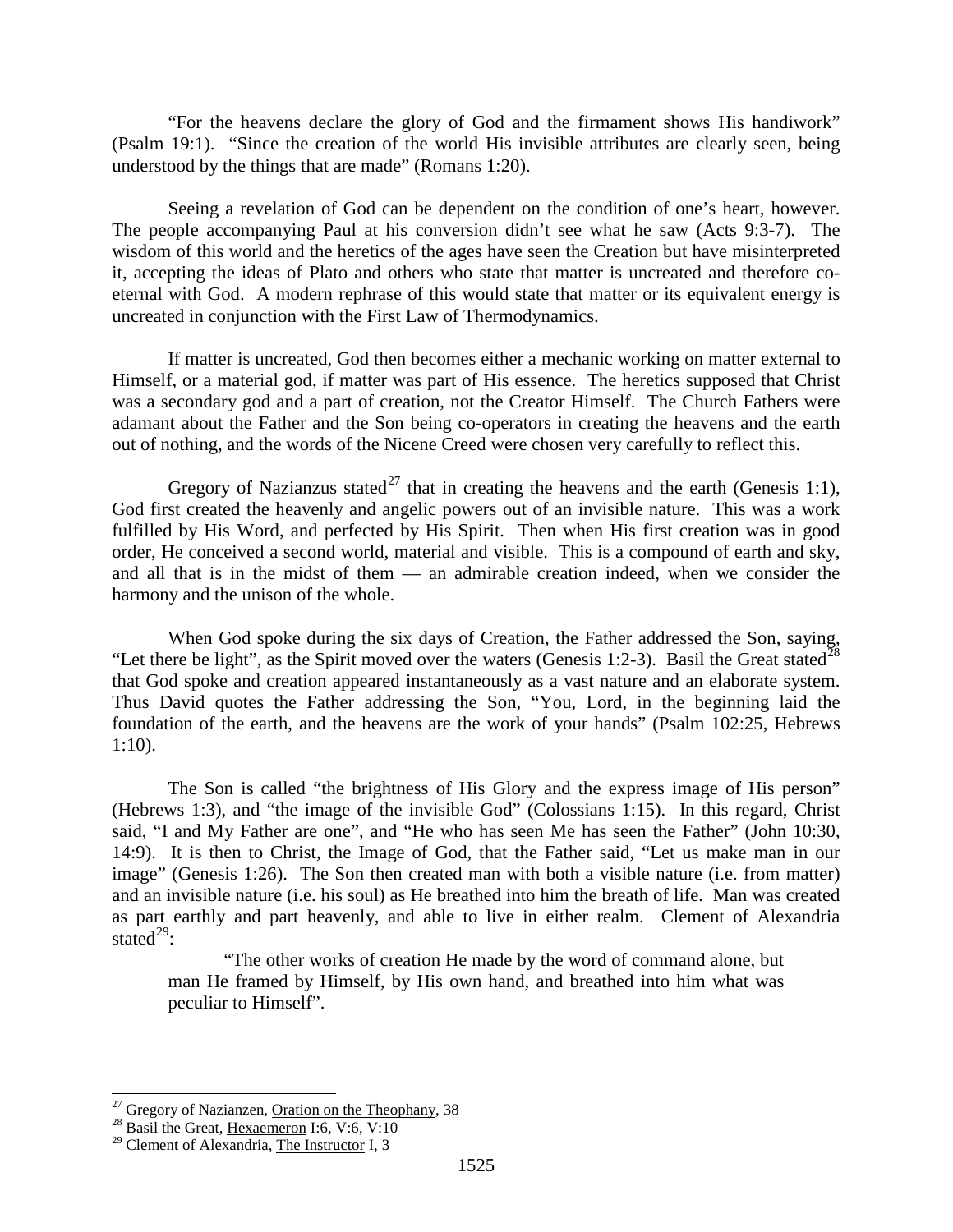Gregory of Nyssa linked<sup>[30](#page-14-0)</sup> the Creation to the Resurrection of the Dead, and one of the major themes for Pascha is a return to Paradise for those who had been expelled.

"It is helpful in understanding the Creation to also understand the end of time, since the end must be like the beginning. He who admits a beginning of motion surely does not doubt also as to its having an end, and vice versa. We must use the same faith as to the Word of God when He foretells the necessary stoppage of existing things. Those who deny the Creation often deny the Resurrection. The resurrection promises us nothing else than the restoration of the fallen to their ancient state. The grace we look for is a certain return to the first life, bringing back again to Paradise him who was cast out from it".

In John 1 as in Genesis 1, one of the themes is the subject of light versus darkness. The initial state described for the earth was darkness. "Darkness was over the surface of the deep" as the Spirit of God moved over the surface of the waters (Genesis 1:2).

On the first three days of Creation, the following occurred:

- Day One: Separation of light from darkness.
- Day Two: Separation of waters above the horizon from waters below the horizon.
- Day Three: Separation of dry land; sprouting of vegetation.

On each of these three days, there was not yet any embodied light. That didn't occur until the creation of the sun, moon and stars on Day Four. One might ask how Christ could separate the light from the darkness if there was no (embodied) light yet. What was He separating?

John gives the answer, "In Him was life and the life was the light of men. And the light shines in the darkness and the darkness did not overcome it" (John 1:5). The darkness spoken of here takes on an evil dimension as the forces of darkness. John mentions this again "Men loved darkness rather than light because their deeds were evil" (John 3:19).

Darkness is spoken of throughout Scripture as the eternal abode of the ungodly. For example, speaking of Cain, Balaam, Korah and others: for them, "The gloom of darkness is reserved forever" (Jude 13, 2 Peter 2:17). Those who are judged unrighteous at the Last Judgment are said to be "cast into the outer darkness" (Matthew 8:12, 22:13, 25:30), where there will be weeping and gnashing of teeth.

A similar situation will occur at the end of time, where there will be no sun or moon because the Glory of God will illumine everything (Revelation 21:23, Isaiah 60:19, 20). At that time, the light and the darkness will already be separated.

Even today, "We wrestle not against flesh and blood but against the rulers of the darkness of this age" (Ephesians 6:12). In doing so, we have become sons (and daughters) of light and are not of the darkness (1 Thessalonians 5:5, John 12:35-36). In fact, we have been delivered out of darkness into the light of God (1 Peter 2:9, Ephesians 5:8, Colossians 1:13).

<span id="page-14-0"></span><sup>&</sup>lt;sup>30</sup> Gregory of Nyssa, On the Making of Man, 23, 17.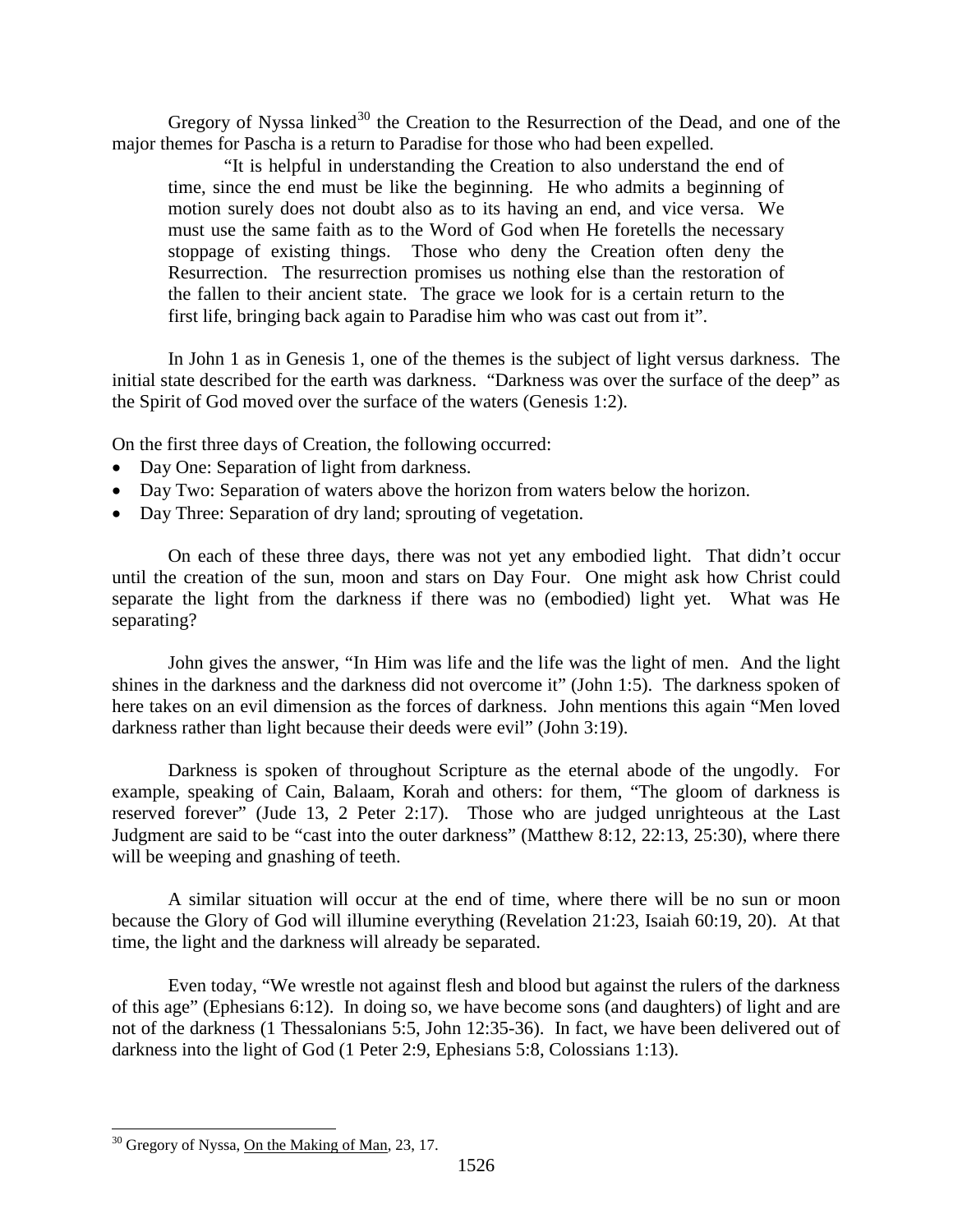John Chrysostom stated $31$  that all men receive "light" from God, but some close their eyes to it. Their "darkness" arises from their own wickedness. This has direct bearing on Christ's purpose in descending into Hades. There were those in Hades who had responded to His Light, but who didn't have the opportunities of those living in Israel.

"If He 'gives light to all men that come into the world' (John 1:9), how is it that so many continue unenlightened? Not all have known the majesty of Christ. How then does He give light to all men? He gives light to all as far as in Him lies. But if some, willfully closing the eyes of their mind, would not receive the rays of that Light, their darkness arises not from the nature of the Light, but from their own wickedness, who willfully deprive themselves of the gift".

When the Lord created Adam and Eve, not only were they created in the Image of God, but God commanded light to shine out of darkness (2 Corinthians 4:6) through them. John Chrysostom comments<sup>[32](#page-15-1)</sup> on this to say that Christ Himself became Light at the Incarnation to restore the light in men.

"Where did He command light to shine out of darkness? In the beginning and in prelude to the creation; for He says, 'Darkness was on the face of the deep. And God said, let there be light, and there was light' (Genesis 1:2, 3). Then, He said, 'Let it be, and it was'; but now He said nothing, but Himself became Light for us. He did not say, 'has now commanded light', but 'has Himself shined' (2 Corinthians 4:6). Therefore, we do not see tangible objects by the shining of this light, but we see God Himself through Christ. Of the Spirit, he says, 'But we all, with unveiled face, beholding as in a mirror the glory of the Lord, are being transformed into the same image from glory to glory even as from the Lord Spirit' (2 Corinthians 3:18). Of the Son He says, 'That the light of the Gospel of the glory of Christ, who is the image of God, should shine on them' (2 Corinthians 4:4). And of the Father, He says 'He that said Light shall shine out of darkness shined in your hearts, to give the light of the knowledge of the glory of God in the face of Christ"" (2 Corinthians 4:6).

Paul also spoke of the work of Creation as having been the work of Christ, along with the Father and the Holy Spirit:

"But to the Son, He says 'You, Lord, in the beginning laid the foundation of the earth, and the heavens are the work of Your hands'" (Hebrews 1:8, 10; Psalm 102:25).

Also to the Colossians: "By Him (Christ) all things were created that are in heaven and that are on earth, visible and invisible, whether thrones, lordships, principalities or authorities. All things were created through Him and for Him" (Colossians 1:16, also Revelation 4:11).

## **5th Parable from the Old Testament: Joshua 5:10-15 "The Captain of the Lord's Host"**

"And it came to pass, when Joshua was by Jericho, that he lifted his eyes and looked, and behold, a Man stood opposite him with His sword drawn in His hand. And Joshua went to Him and said to Him, '*Are* You for us or for our adversaries?' So He said, 'No, but *as* Commander of the army of the Lord I have now come'. And Joshua fell on his face to the earth and worshiped,

<span id="page-15-1"></span><span id="page-15-0"></span> $31$  John Chrysostom, <u>Homilies on John</u>, VIII,  $32$  John Chrysostom, Homilies on 2 Corinthians, VIII, 3.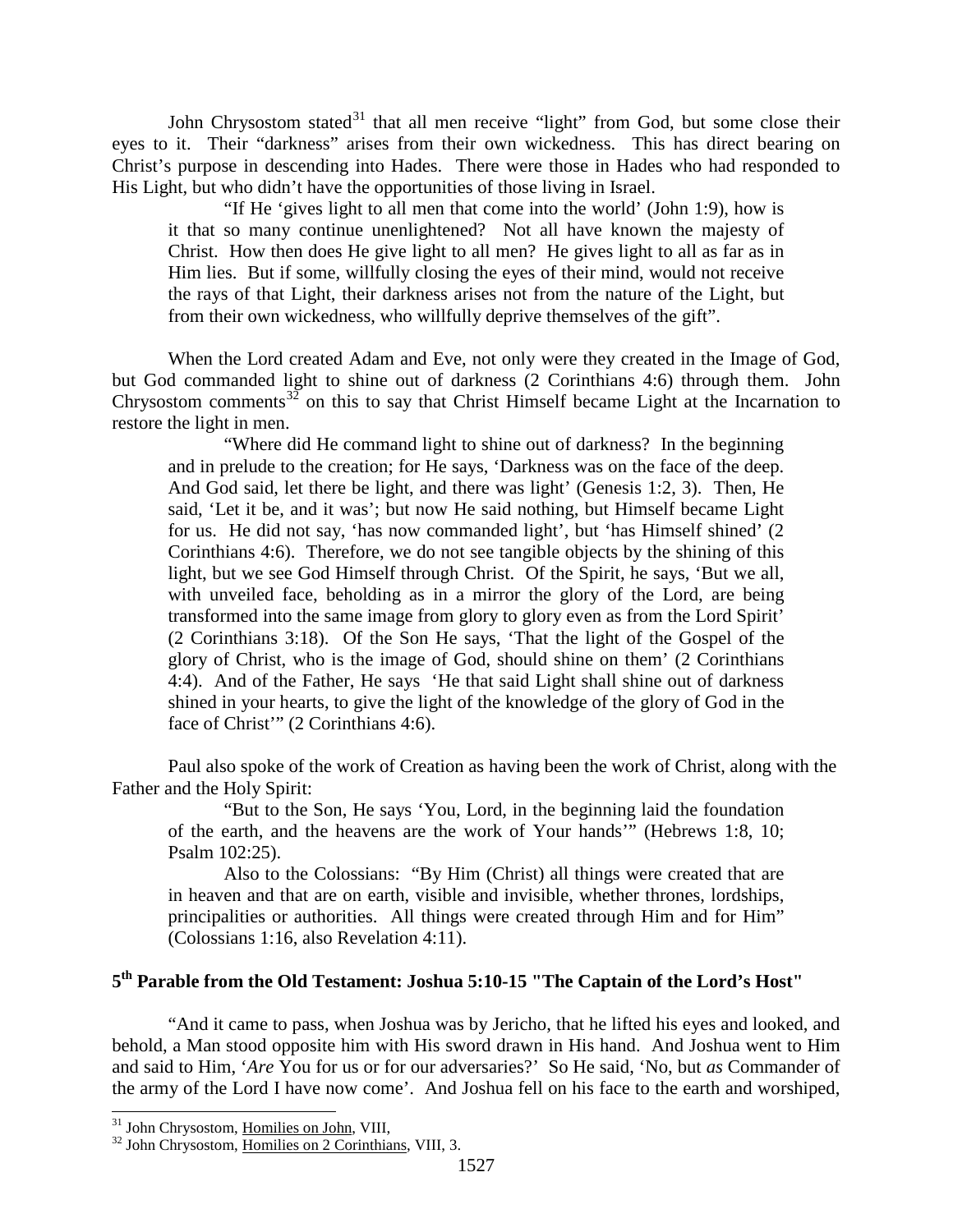and said to Him, 'What does my Lord say to His servant?' Then the Commander of the Lord's army said to Joshua, 'Take your sandal off your foot, for the place where you stand *is* holy'. And Joshua did so" (Joshua 5:10-15 LXX).

#### **Entering the Promised Land: Overview**

On Holy Saturday, 30 AD, many were entering the Promised Land as Christ led captivity captive (Ephesians 4:8). Others of us still face the great wilderness of this life, full of scorpions and adders. Joshua's encounter with Christ at Jericho gives us some illumination about our present situation.

As Joshua led the people into the Promised Land, the Lord spoke to him, "Today I have rolled away the reproach of Egypt from you" (Joshua 5:9). As they celebrated their first Passover in the Promised Land, the manna ceased as suddenly as it started (Joshua 5:12).

Manna was God's special provision to get His people through the wilderness (Exodus 16:35, Numbers 11:7). Jesus called the manna "bread from heaven" and said that the "true bread from heaven is He who comes down from heaven and gives life to the world" (John 6:32-33). He then went on to say, "I am the living bread which came down from heaven. If anyone eats of this bread, he will live forever; and the bread that I shall give is My flesh, which I shall give for the life of the world" (John 6:51). Here He is speaking of the Lord's Supper, which is God's special provision for the wilderness of this life.

Once we have arrived in the Promised Land at the Second Coming, the manna will not be necessary and we will drink of the fruit of the vine new with our Lord (Matthew 26:29). At that time, everyone will know the Lord (Jeremiah 31:34), and everywhere will be holy ground. And we will all join the saints and angels in worshipping the captain of the host of the Lord.

There is dual imagery here. The manna ceased when Israel entered the Promised Land. But yet, manna is also an image of the Eucharist, which we need to carry us through the wilderness of this life<sup>[33](#page-16-0)</sup>. Just as the manna was called "Angels' food" (Psalm 78:25), so the Eucharist is called "heavenly food". In both cases the people of God ate this food in anticipation of the heavenly rest that they were heading for. The manna and the Eucharist both speak about the future Kingdom of God.

Israel was commanded to eat the Passover lamb with their loins belted, with their sandals on their feet, with their staff in their hand (Exodus 12:11). John Chrysostom stated  $34$  that we also look for our Exodus, and we need to be ready. We have an encampment in the desert, where the encampment is our body (2 Corinthians 5:1). We are on our journey home and we do not lay up any treasure in the desert. If the thief should come, we must in a moment arise and depart for our Exodus. Quoting the Lord: "Watch, for you know not at what hour the thief comes" (Matthew 24:42-43) thus the Lord calls the thief death. Assisting us are the same forces that assisted Israel in her Exodus, and opposing us are the same forces that opposed them.

"We too have our encampment (Revelation 20:9), and we dwell in the desert; for a desert indeed without virtue, is the earth now, even more desolate

<span id="page-16-0"></span> $33$  For more information on the "bread of heaven", see the Study for the Feeding of the 5000 at the  $8<sup>th</sup>$  Sunday After Pentecost at Mark Kern, The Whole Counsel of God, St. Athanasius Press, 2004, p. 129. <sup>34</sup> John Chrysostom, Homilies on Ephesians, XXIII, Moral.

<span id="page-16-1"></span>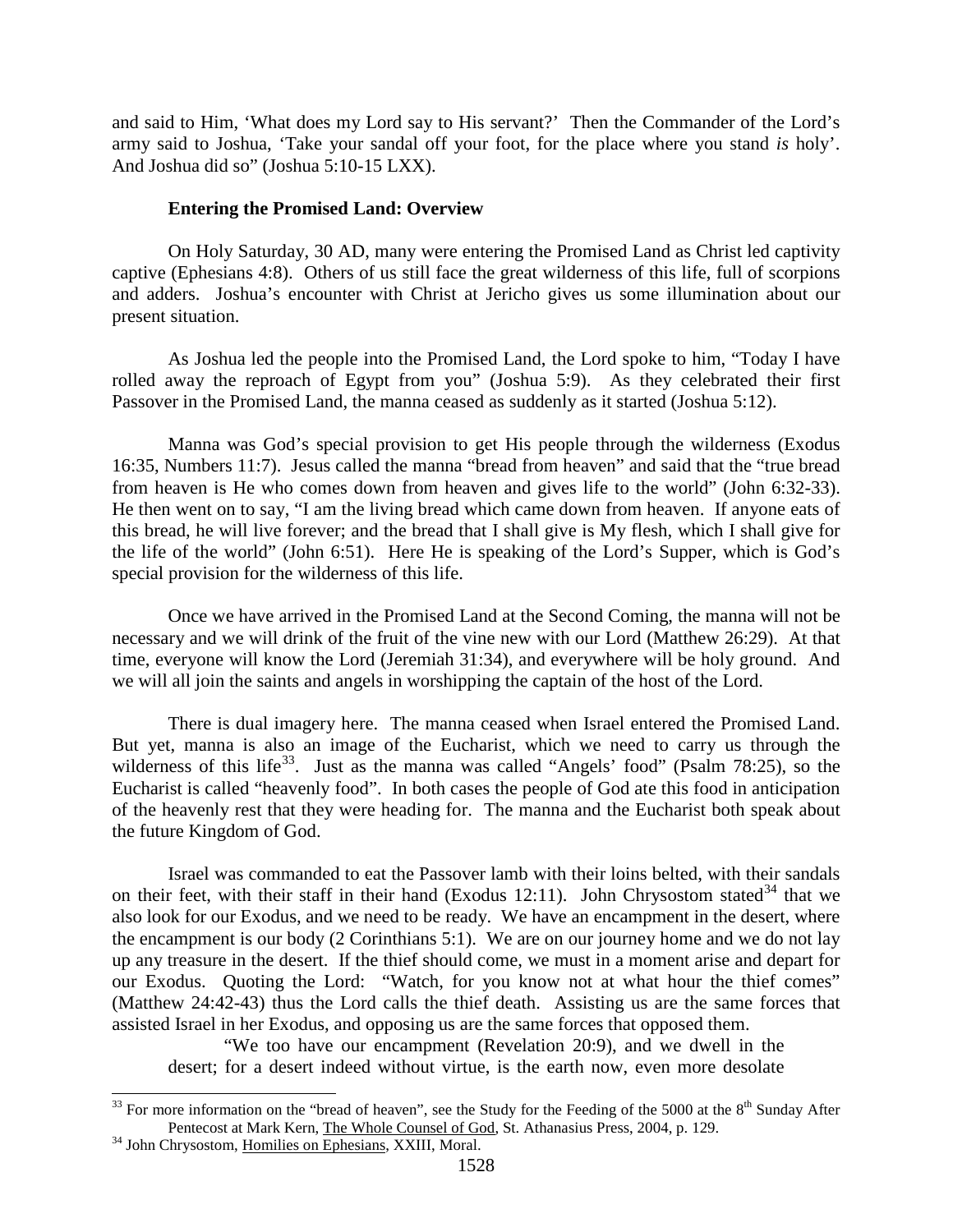than that wilderness. Why was that desert so terrible? Was it not because it had scorpions in it, and cobras (Deuteronomy 8:15)? 'A land', it is said, 'which none passed through' (Jeremiah 2:6). Yet that wilderness is not as barren of fruits as is this human nature. At this instant, how many scorpions, how many cobras are in this wilderness, how many serpents, how many 'offspring of vipers' (Matthew 3:7) are these through whom we at this instant pass! Yet let us not be afraid; for the leader of this our Exodus is not Moses, but Jesus".

### **The Day of First-Fruits**

Table 1 shows where the "Day of First-Fruits" fits into the celebration of the Passover. It was the "day after the Sabbath" when Jesus rose from the dead<sup>[35](#page-17-0)</sup>.

The manna, the food the Israelis ate during their 40-year stay in the Sinai wilderness, ceased on the Day of First-Fruits. On the 14<sup>th</sup> of Nisan, they observed the Passover. On the next day, the  $15<sup>th</sup>$ , a Sabbath, they ate some of the produce of the land. The next day, the manna stopped (Joshua 5:11-12). In 30 AD, the 14<sup>th</sup> of Nisan was the day Jesus was crucified, and the  $15<sup>th</sup>$  of Nisan was Holy Saturday. The day the manna stopped was the  $16<sup>th</sup>$  of Nisan, or the day Christ rose from the dead.

Both the first year, and virtually every year since, the central theme preceding and following the Day of First-Fruits was the celebration of the fact that they had been delivered from Egypt. Also, being in the middle of the week of the Feast of Unleavened Bread, they were in the midst of eating unleavened bread for seven days. Further, the barley crop was ripe, but as yet not harvested.

| Feast                   | Date           | Sabbath?       | <b>Other Names</b>                          |
|-------------------------|----------------|----------------|---------------------------------------------|
|                         |                |                |                                             |
| The Day of the Lord's   | 14 Nisan       | N <sub>0</sub> | Preparation Day Mark 15:42. This was the    |
| Passover                |                |                | day Jesus was crucified.                    |
|                         |                |                |                                             |
| The Feast of            | 15 Nisan to 21 | 15 Nisan and   | Called the Feast of the Passover in the New |
| <b>Unleavened Bread</b> | <b>Nisan</b>   | 21 Nisan       | Testament; e.g. John 13:1, Luke 2:41        |
|                         |                |                |                                             |
| The Day of First-Fruits | 16 Nisan       | N <sub>0</sub> | Called the "day after the Sabbath" (of 15   |
|                         |                |                | Nisan) Leviticus 23:10-14. This was the     |
|                         |                |                | day Jesus rose from the dead.               |

### **Table 1 Dates of the First Three of the Seven Set Feasts**

According to Paul, Jesus was "the First-Fruits of those that are asleep" (1 Corinthians 15:20). As such, He is the barley sheaf that was waved before the Lord in celebration that the harvest is at hand (Leviticus 23:9-14). Later, Paul makes it clear that the harvest, of which Jesus Christ is the First-Fruits, is all "those who are His at His coming" at the end of the age (1 Corinthians 15:23, 24). Since the Day of First-Fruits was not a Sabbath day, the actual

<span id="page-17-0"></span><sup>&</sup>lt;sup>35</sup> For more discussion on the implications of this, see the Study for Holy Thursday Morning.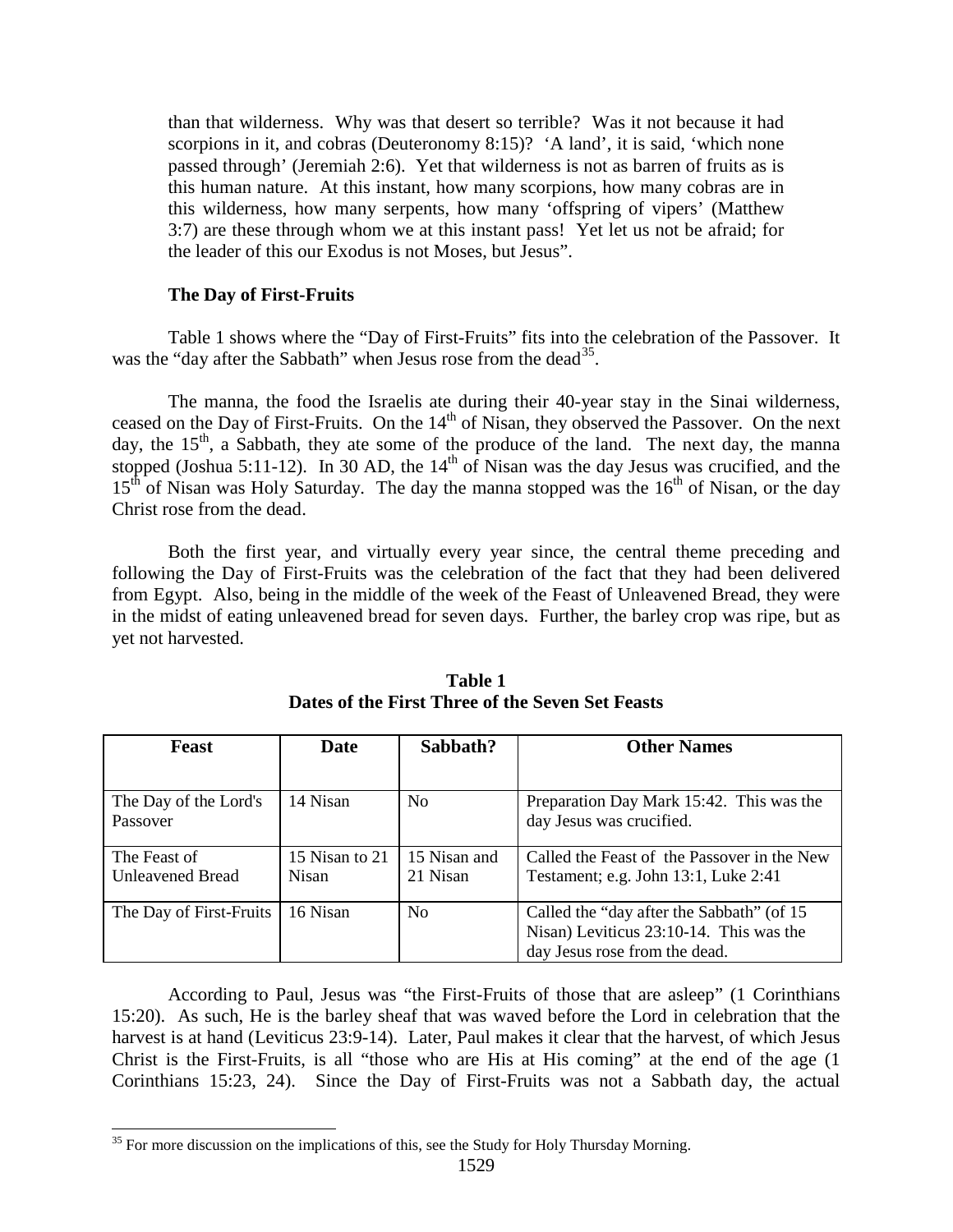harvesting of the barley could begin on this same day. And so the Lord's harvest began this day, also.

Consider some Old Testament passages relating to the death of Old Testament believers (e.g. Genesis 37:35, 42:38, Job 14:13, 19:25, Psalms 16:10, 49:15, 88:3, 89:48). Old Testament believers expected to be in the grave, or Sheol, to await the coming of their Redeemer. They realized, however, that

- (1) Their Redeemer lived (Job 19:25) and
- (2) He would not abandon their soul to Sheol (Psalms 16:10).

Jesus referred to Lazarus (the poor man) as being in "Abraham's bosom", not heaven, or with the Lord, while the rich man, who had no compassion on Lazarus, was in "Hades" and in torment (Luke 16:22-26). From these and other passages, it seems that there were two parts to "the grave" (or Sheol): one for the righteous (i.e. Abraham's bosom), and one for the unrighteous, containing flames (Luke 16:24). Between the two was a great chasm so that no one can cross (Luke 16:26).

This transition of believers from Sheol (Abraham's bosom) to heaven occurred at the Resurrection. This is what Paul referred to as the Lord leading captivity captive (Ephesians 4:8, Psalm 68:18). This transfer was the beginning of the harvest of which the First-Fruit sheaf was a promise or declaration. Since that day, the anticipation of the harvest has been going on, with each believer's death being one more stalk that is added. At the end of the age comes the grand finale of the harvest (Revelation 14:14-20) where first all the "tares" are gathered (Matthew 13:24-30, 36-43) and bundled and prepared to be burned.

Jesus said that it was written in the Scriptures that the Christ was to suffer and to rise from the dead the third day (Luke 24:44-46, 1 Corinthians 15:4 see also Luke 24:26, 27; John 20:9). There are numerous references to Christ's suffering (Psalm 22, Isaiah 53, etc.), but few references, apart from First-Fruits, to Christ rising precisely on the third  $day^{36}$  $day^{36}$  $day^{36}$ . Jesus used Jonah's three days in the belly of the sea monster as an illustration of His three-day burial. But to make this connection before Christ was incarnate took some keen insight. The Day of First-Fruits was to be taken unmistakably as a resurrection prophecy; this can be seen by connecting the "history lesson" (Deuteronomy 26:1-11) to the First-Fruit sheaf offering. In the "history lesson", the predominant theme is the resurrection of the Israeli nation from the point of certain death by  $(1)$  a mighty hand,  $(2)$  an outstretched arm,  $(3)$  awe-inspiring terror,  $(4)$  signs, and  $(5)$ wonders or miracles. And in the First-Fruit sheaf one is celebrating the resurrection of the seed that was buried in the ground.

At the time of the Day of First-Fruits, Israel was in the midst of eating unleavened bread for seven days, and eating unleavened bread implies a new and different life-style<sup>[37](#page-18-1)</sup>  $(1$ Corinthians 5:8). Thus, Paul says, "so we too might walk in newness of life." It is this "walking in newness of life" that baptism is all about.

"Walking in newness of life" is not just following a bunch of rules and gutting it out. At the time that the Israeli army entered Canaan, the manna ceased on the Day of First-Fruits (Joshua 5:11-12). The reason it ceased was because God had made provision for them to walk in

<span id="page-18-1"></span><span id="page-18-0"></span><sup>&</sup>lt;sup>36</sup> Hosea speaks of Christ reviving His saints after two days, and raising them up on the third day (Hosea 6:2).  $37$  For more discussion on the Day of First-Fruits, refer to the Study for Holy Thursday Matins in Mark Ke Whole Counsel of God, St. Athanasius Press, 1996, 1998, 2004.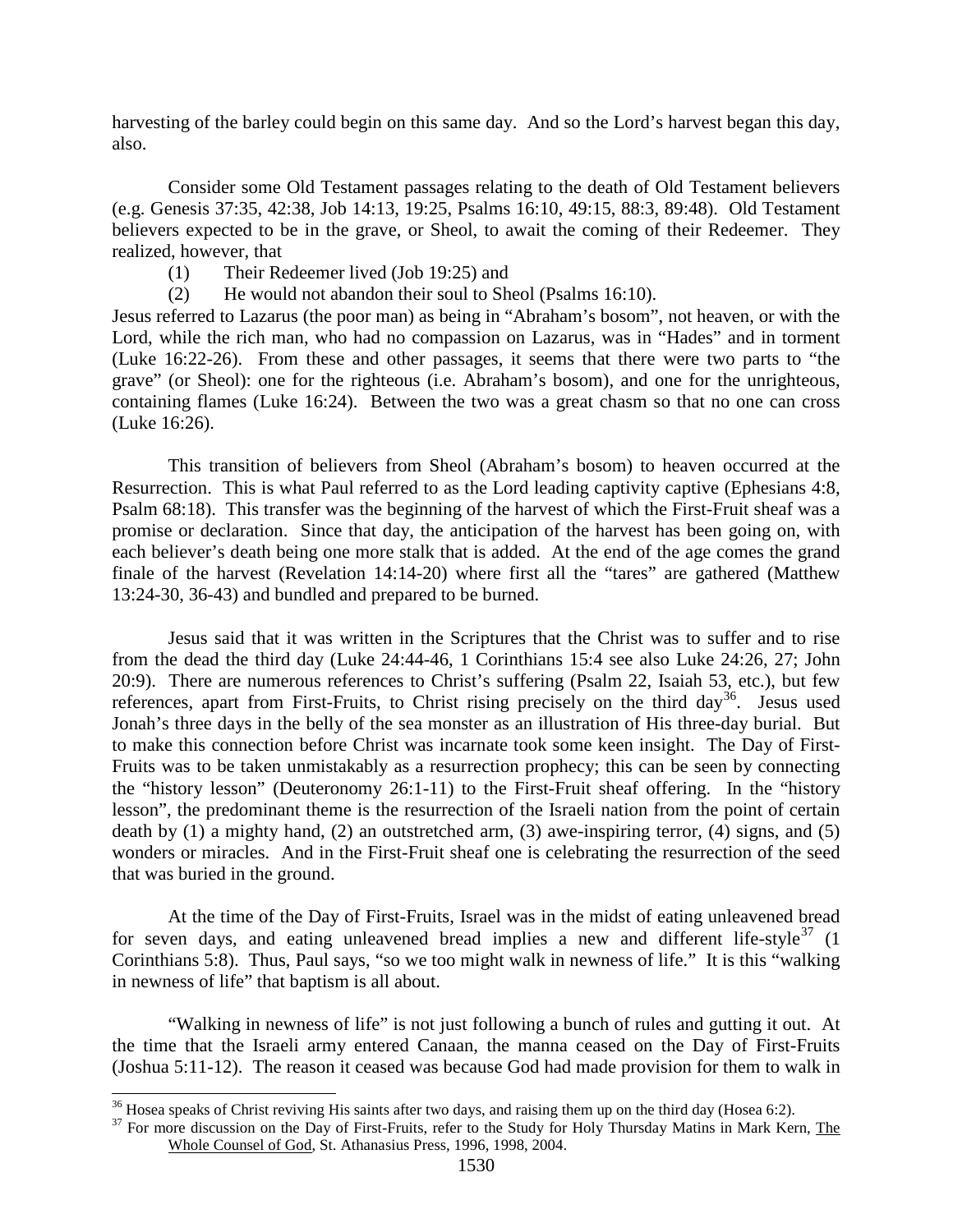a newness of life. They were now at a point where they could begin to draw from the land that God had promised to Abraham, Isaac, and Jacob; that is, the Kingdom of God. Today, once we have "appealed to God for a good conscience" (1 Peter 3:21) in baptism; the resources of the Kingdom of God are available to enable us to, in fact, walk in newness of life.

### **Joshua Meets Christ**

After crossing the Jordan into the Promised Land, but before getting to Jericho, Joshua met a man standing opposite him with a drawn sword in His hand. Not recognizing the man, Joshua asked if He were for them or against them. The Man replied "No, rather I indeed come now as Captain of the host of the Lord" (Joshua 5:14). Joshua fell on his face and bowed down and said, "What has My Lord to say to His servant?" The Captain of the Lord's host said, "Remove your sandals from your feet for the place where you are standing is holy. And Joshua did so."

Some might say that the Captain of the Lord's host is the archangel Michael, since Michael is "the great prince who stands guard over the sons of your people Israel" (Daniel 12:1). But yet the archangels don't ask to be worshipped; and even go out of their way to prevent people from worshipping them, as did the angel who revealed Revelation to the Apostle John (Revelation 19:10, 22:9). On that occasion, John fell down to worship the angel, but the angel said "see that you do not do that. I am your fellow servant and of your brethren the prophets. Worship God!" We would conclude that the "Captain of the Lord's host" is Christ!

Christ called the place where He was standing "holy ground", and this has major implications. The Scriptures refer to things, animals, and people as being holy, but always by association with a Holy God. Made in the image of God (Genesis 1:26, Ephesians 4:24), His people were to be holy as He is holy (Leviticus 19:2), and they are to be partakers of His Holiness (Hebrews 12:10). Consequently, the Tabernacle and all its furnishings and utensils were anointed with holy oil (Exodus 40:9) in preparation for the Presence of God dwelling there (Exodus 29:43-46, Numbers 7:89). Holy clothing was worn by the priests (Exodus 28:2) in serving God, and holy water was used by the priests in performing the judgments of God both for discernment in concealed sin (Numbers 5:17ff) and for removing uncleanness (Numbers 19:9). The offerings to the Lord were also holy, whether animal or vegetable (Exodus 29:33, Leviticus 2:3, 6:25). Therefore, for the ground to be holy (Joshua 5:15), the Presence of the Lord was there, just as it was at the Burning Bush (Exodus 3:4). Similarly, the camp of Israel was not allowed to become defiled (Deuteronomy 23:14, Numbers 5:2-3) because the Tabernacle and the Presence of God were in its midst. The Commandments, Statutes and Judgments of the Lord were similarly holy (Romans 7:12, Psalm 19:7-10) because they represented the Word of God for His people (Deuteronomy 4:8, Leviticus 18:26-28, Psalm 105:42). All this carries over into the New Testament, where the people of God "are not called to uncleanness but in holiness" (1 Thessalonians 4:7). Ambrose stated<sup>[38](#page-19-0)</sup> that the Church is the holy ground, fruitful with sanctity and fertile with virtues. Christ in us is like the burning bush, consuming our thorns, showing us Grace.

<span id="page-19-0"></span><sup>&</sup>lt;sup>38</sup> Ambrose of Milan, Epistles, LXIII, 41-42.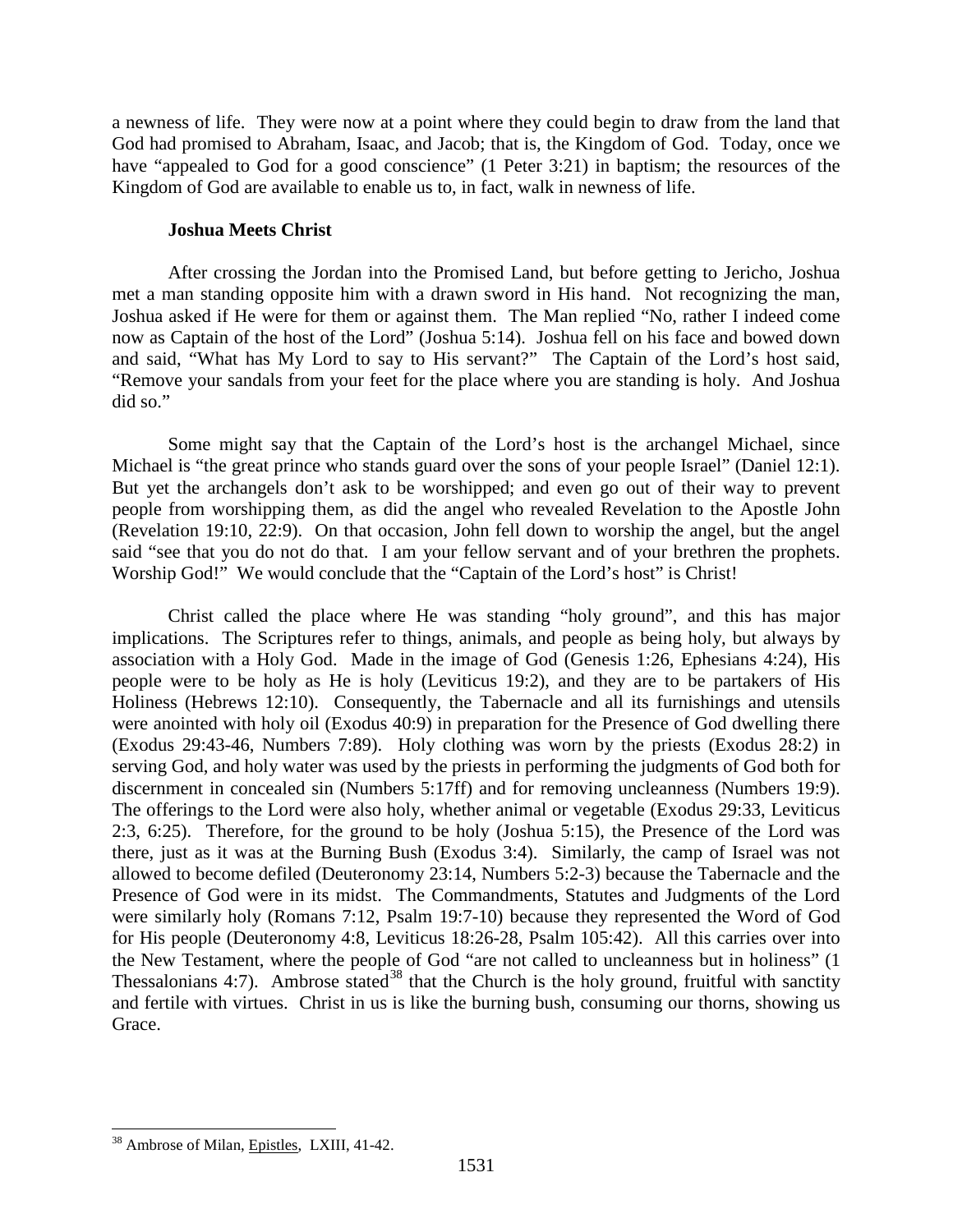Cyprian noted<sup>[39](#page-20-0)</sup> a mystery shown by Joshua, whom he calls Jesus<sup>40</sup>. He who was instructed to remove his shoes (Joshua 5:13-15) was not the Bridegroom. He who kept His shoes on was to be the Bridegroom. The same was true of Moses at the Burning Bush (Exodus 3:2-6).

Similarly, Ambrose of Milan, in speaking of Christ as the Bridegroom of the Church, contrasted<sup>[41](#page-20-2)</sup> Him with Moses and Joshua. Both Moses and Joshua were asked to remove their shoes in His Presence.

"Moses was not the Bridegroom, for to him came the word, 'Loose your shoe from off your foot' (Exodus 3:5), that he might give place to his Lord. Nor was Joshua, the son of Nun, the Bridegroom, for to him also it was told, saying, 'Loose your shoe from off your foot' (Joshua 5:15), lest, by reason of the likeness of his name, he should be thought the spouse of the Church. None other is the Bridegroom but Christ alone, of Whom John the Baptist said, 'He Who has the bride is the Bridegroom' (John 3:29). They, therefore, loose their shoes, but His shoe cannot be loosed, even as John the Baptist said, 'I am not worthy to loose the strap of His sandal'" (John 1:27).

Justin Martyr, in his argument with the Jewish philosopher, Trypho, over the words "Let Us make" (Genesis 1:26), used<sup>[42](#page-20-3)</sup> the account of Joshua with the Captain of the Lord's Host to strengthen his case. Trypho agreed that the "Captain of the Lord's host" was God; he had difficulty believing that God became flesh by the Virgin Mary.

"Do not change the force of the words I quoted, and repeat what your teachers assert. They say either that God said to Himself, 'Let Us make,' just as we, when about to do something, sometimes say to ourselves, 'Let us make'. Or they say that God spoke to the elements: the earth and other similar substances of which we believe man was formed. I shall quote again the words narrated by Moses himself, from which we can indisputably learn that God conversed with someone who was numerically distinct from Himself, and also a rational Being. These are the words: 'And God said, Behold, Adam has become as one of us, to know good and evil' (Genesis 3:22). In saying, therefore, 'as one of us', Moses has declared that there is a certain number of persons associated with one another, and that they are at least two. I would not say that the dogma of that heresy which is among you is true, or that the teachers of it can prove that God spoke to angels, or that the human frame was the workmanship of angels<sup>[43](#page-20-4)</sup>. But this Offspring, which was truly brought forth from the Father, was with the Father before all the creatures, and the Father communed with Him. The Scripture by Solomon has made this clear, that He whom Solomon calls Wisdom, was begotten as a Beginning before all His creatures and as Offspring by God (Proverbs 8:22-31). He has also declared this same thing in the revelation made to Joshua the son of Nun, where the Lord, after He revealed Who He was, said to Joshua, 'Behold, I give into your hand Jericho, and its king, and its mighty men''" (Joshua 5:13-6:2).

<span id="page-20-2"></span>

<span id="page-20-4"></span><span id="page-20-3"></span>

<span id="page-20-1"></span><span id="page-20-0"></span><sup>&</sup>lt;sup>39</sup> Cyprian, <u>Treatises</u>, XII, ii, 19.<br><sup>40</sup> In Hebrew, the name for Jesus and Joshua are the same name.<br><sup>41</sup> Ambrose, <u>Exposition of the Christian Faith</u>, III, x, 71.<br><sup>42</sup> Justin Martyr, <u>Dialogue with Trypho</u>, 62.<br><sup>43</sup> Century, especially among the Jews. For details, see Mark Kern, Simon Magus the Heresiarch, St Athanasius Press, 2003.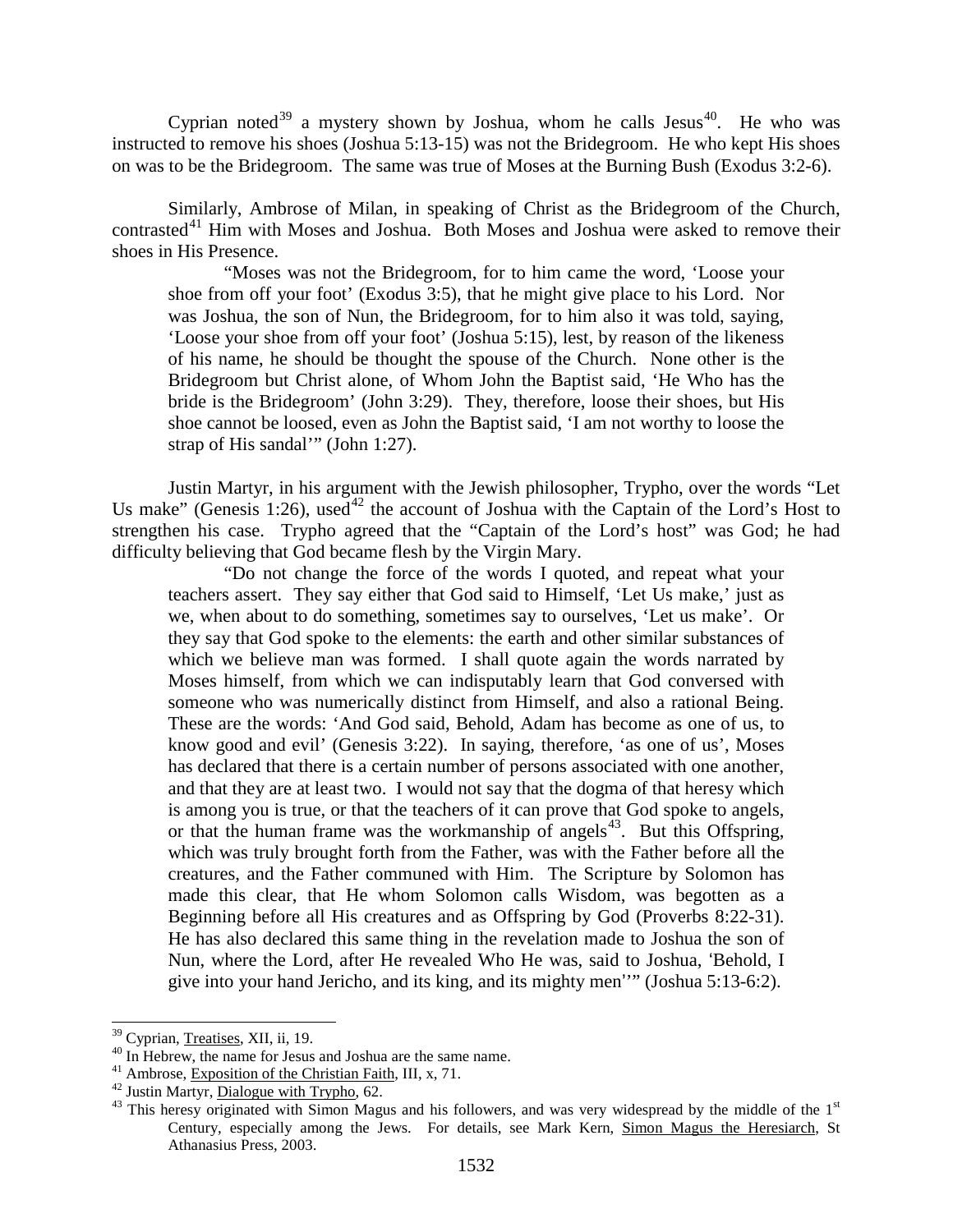According to early Christian tradition<sup>[44](#page-21-0)</sup>, there were a number of "theophanies" or appearances of the Son of God prior to His Incarnation. Included in these appearances are the following:

- 1. He rained down fire on Sodom from the Father in heaven (Genesis 19:24).
- 2. He wrestled with Jacob all night (Genesis 32:24).
- 3. He was a Guest of Abraham, where they discussed the judgment of Sodom (Genesis 18:2-3, 22-33).
- 4. He spoke with Moses at the Burning Bush (Exodus 3:2-6).
- 5. Moses wrote of Him as "That Prophet" Who was to come (Deuteronomy 18:15).
- 6. Joshua saw Him as "The Captain of the Lord's Host" (Joshua 5:13-15) and worshipped Him.
- 7. Samuel knew Him as the "Anointed of God", and then named the priests and kings as the anointed (1 Samuel 12:1-5).
- 8. David knew Him as "The Beloved" (Psalm 45:6-17).
- 9. Solomon spoke of Him as "The Beginning" and as "Wisdom" (Proverbs 8:22-31, 9:1-10).
- 10. Isaiah knew Him as "The Branch from Jesse" (Isaiah 11:1, 10).
- 11. Zechariah wrote of His coming on Palm Sunday (Zechariah 9:9).
- 12. Daniel wrote of Him as the Son of Man coming to the Father (Daniel 7:13-14), and as the "Stone cut out of the mountain without hands" (Daniel 2:34-35).
- 13. Jeremiah wrote of living under His shadow among the Gentiles (Lamentations 4:20).

John Cassian mentioned<sup>[45](#page-21-1)</sup> that our feet are shod as we go out into the world to preach the Gospel (Ephesians 6:15). But yet many people in his day removed their shoes to approach the holy mysteries (i.e. the Eucharist) in imitation of Joshua.

"But though lawfully enough they make use of these sandals, as permitted by the Lord's command, yet they never allow them to remain on their feet when they approach to celebrate or to receive the holy mysteries. They think that they ought to observe in the letter that which was said to Moses and to Joshua, the son of Nun, 'Take your sandals off your feet, for the place where you stand is holy ground'" (Exodus 3:5).

## **11th Parable from the Old Testament: Isaiah 61:1-9 "Christ Preaches the Gospel"**

There are two parts to this Reading: one having to do with the Anointing of Christ in His humanity to preach the Gospel, and the other having to do with the end of the age.

### **The Anointing of Christ: Isaiah 61:1-3**

The Anointing of Christ saw its fulfillment early in Jesus' three-year ministry, beginning with His Baptism by John the Baptist. Following His Baptism, Jesus returned "in the power of the Spirit to Galilee" (Luke 4:14) and read from Isaiah 61:1-2 for the Public Reading of the Scriptures during the Synagogue worship in Nazareth (Luke 4:16-19). This Reading was part of the Old Testament lectionary for that day. After reading it, He proclaimed, "Today this Scripture

<span id="page-21-1"></span><span id="page-21-0"></span><sup>&</sup>lt;sup>44</sup> Constitutions of the Holy Apostles, V, iii, 20.  $45$  John Cassian, The Institutes of the Coenobia, I, 9.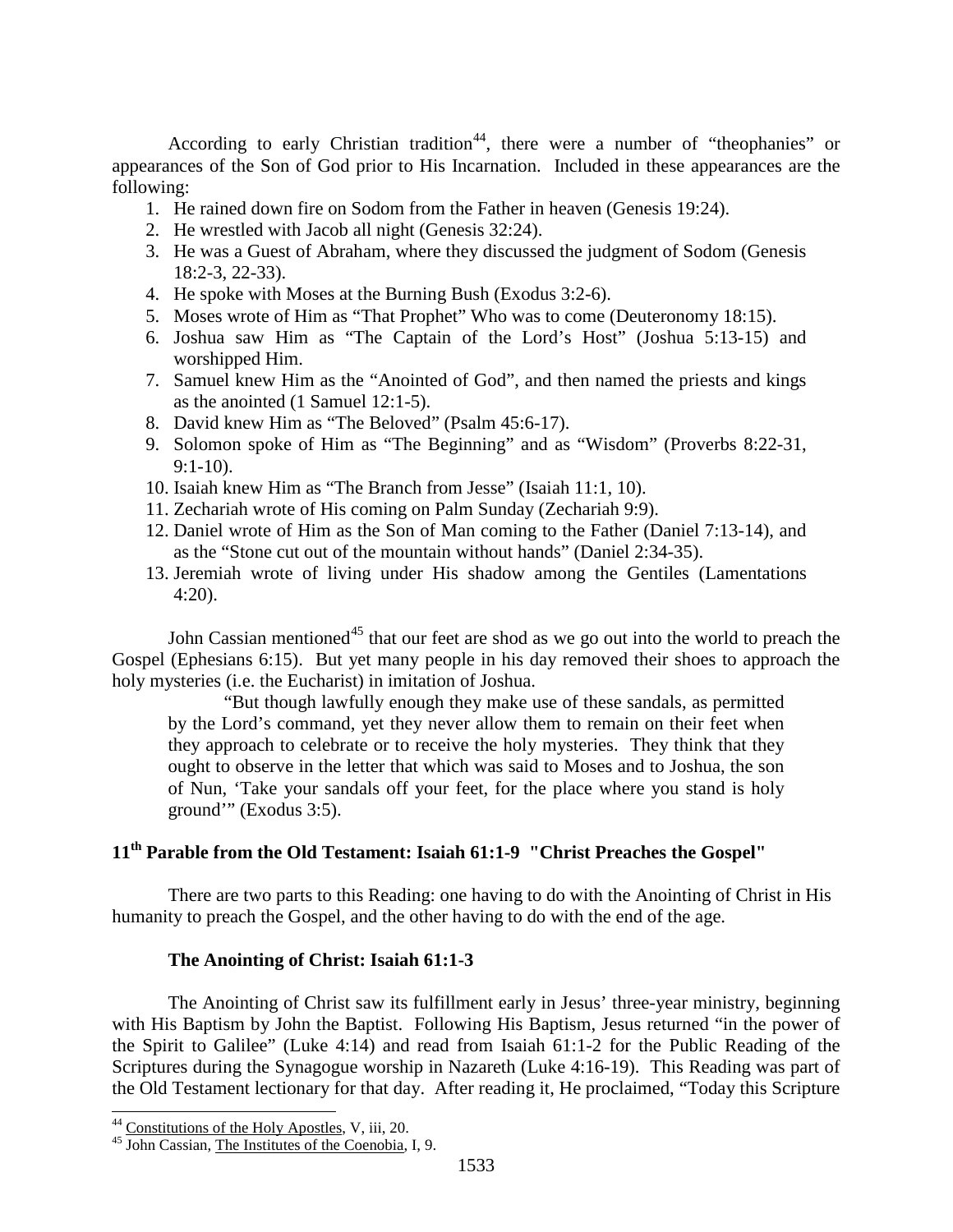is fulfilled in your hearing" (Luke 4:21). However, this proclamation was too much for Nazareth and they tried to throw the Lord off a cliff (Luke 4:29).

The passage that Jesus read is messianic throughout (Messiah means anointed one): "The Spirit of the Lord God is upon Me because the Lord has anointed Me." (Isaiah 61:1). In this passage, Messiah will:

- Bring the Gospel to the afflicted, heal the broken hearted, proclaim liberty to captives and restore the sight of the blind (Isaiah 61:1 LXX)
- Proclaim the favorable year of the Lord and the day of God's vengeance (Isaiah 61:2)
- Comfort all who mourn (Isaiah 61:2-3)
- The people of God will rebuild the ancient ruined cities (Isaiah 61:4)
- Gentiles will be their servants (Isaiah 61:5)
- They will be priests of the Lord and they will eat the strength of the Gentiles (Isaiah 61:6) LXX)
- They will inherit the land a second time, and everlasting joy shall be upon their heads (Isaiah 61:7 LXX)
- Their seed will be blessed of God and known all over the earth (Isaiah 61:8-9)

There are six items included in the (shortened) Reading Jesus read in the Nazareth synagogue and most of them relate to the Feast of Trumpets<sup>46</sup>. What made this reading all the more powerful is that Jesus stated after He read it: "Today this Scripture has been fulfilled in your ears" (Luke 4:21). The six items that He read are:

**I am the Messiah:** "The Spirit of the Lord is upon Me because He has anointed Me." Messiah means "Anointed One." In saying that this Scripture was fulfilled in their ears, Jesus meant that He claimed to be Messiah. The villagers found this hard to believe (Luke 4:22ff).

**Preaching the Good News (Gospel) to the Poor:** The rich generally have difficulty receiving the Good News. An example is the rich young (synagogue) ruler that Jesus asked to sell all that he had to obtain treasure in heaven. The burden of their wealth makes it difficult for them to enter the Kingdom of Heaven. The poor, however, receive it much easier. The Beginning of the Indiction is the proclamation of the Good News to the poor. So it was with the preaching of the Twelve and the Seventy: largely to the poor.

**Send Out the Downtrodden Forgiven:** Luke's Gospel quotes the Septuagint text of Isaiah 61 word for word except for this phrase. The Septuagint reading of this phrase is "heal the brokenhearted." The word "send out" in Luke's Gospel is the Greek word *apostollo* from which comes the word apostle. The Twelve and the Seventy Apostles and others like them throughout the centuries have been sent out forgiven. Cyril of Alexandria stated<sup>[47](#page-22-1)</sup> that the words "heal the brokenhearted" referred to those "whom Satan had broken by the rod of spiritual violence".

**Proclaim Release to the Captives:** This refers to those saints of all ages held captive in Hades awaiting the coming of Messiah. When Christ rose from the dead, He led captivity captive

<span id="page-22-0"></span> $46$  The Feast of Trumpets refers to the Second Coming of Christ, and it is celebrated in the Church on September  $1<sup>st</sup>$ as the Beginning of the Indiction, or the preaching of the Church. For more details, see Mark Kern, The Meaning and Prophetic Significance of the Hebrew Feast Days, St Athanasius Press, 3<sup>rd</sup> edition, 2009.<br><sup>47</sup> Cyril of Alexandria, Commentary on the Gospel of Luke, Chapter 4.

<span id="page-22-1"></span>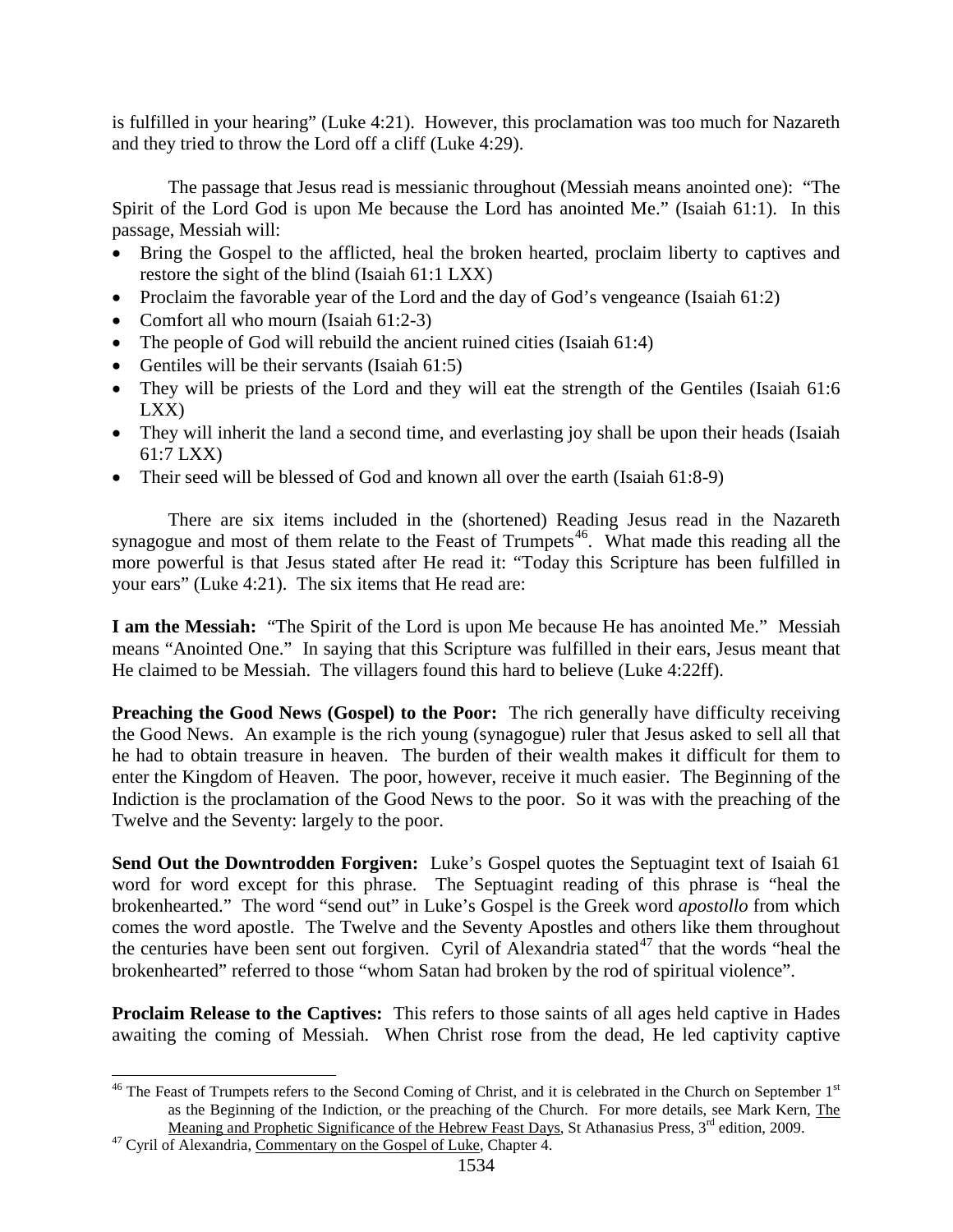(Ephesians 4:8, Psalms 68:18) and plundered Hades. Celebration of this event is a part of the Pascha sunrise service in the Orthodox Church<sup>[48](#page-23-0)</sup>

**Proclaim Recovery of Sight to the Blind:** Many people are unable to see what is going on around them. This was true of the villagers in Nazareth who tried to throw Jesus off a cliff shortly after He read these passages (Luke 4:28-30). This was also true of the Pharisees who had such difficulty with Jesus' healing of a blind man on the Sabbath (John 9:1-34). Jesus spoke to them afterward: "For judgment I have come into this world, that those who do not see may see, and that those who see may be made blind" (John 9:39). The problem here is the blindness caused by sin (John 9:41).

**Proclaim an Acceptable Year of the Lord:** In the Mosaic Law, every seventh year "the Land shall have a Sabbath rest, a Sabbath to the Lord; you shall not sow your field nor prune your vineyard" (Leviticus 25:4). After seven Sabbaths of years, or seven times seven, the fiftieth year was the Year of Jubilee. If the seventh year was a Sabbath to the Lord, the fiftieth was more so.

Beginning each year in the Church calendar $49$ , we ask that this be an acceptable year of the Lord. As Paul said, after quoting a Messianic passage from Isaiah 49:8, "Behold, now is the acceptable time; behold, now is the day of salvation" (2 Corinthians 6:2).

Ambrose of Milan pointed out<sup>[50](#page-23-2)</sup> that just as the Son sent the Holy Spirit to the Church after His Ascension, so the Holy Spirit had earlier sent the Son in His humanity to save man. Just as the Holy Spirit anointed the Son, so the Holy Spirit anointed the Prophets and Apostles also.

"In the former book<sup>[51](#page-23-3)</sup> we have shown by the clear evidence of the Scriptures that the apostles and prophets were appointed, the latter to prophesy, the former to preach the Gospel, by the Holy Spirit in the same way as by the Father and the Son. Now we add what all will rightly wonder at, and not be able to doubt, that the Spirit was upon Christ; and that as He sent the Spirit (John 16:7), so the Spirit sent the Son of God. The Son of God says, 'The Spirit of the Lord is upon Me, because He has anointed Me, etc.' (Isaiah 61:1 LXX). He says in the Gospel, 'Today this Scripture has been fulfilled in your ears' (Luke 4:21), that He might point out that this was written of Himself. Rightly did He say 'upon Me', because He was speaking as the Son of Man. As the Son of Man He was anointed and sent to preach the Gospel".

Irenaeus pointed out<sup>[52](#page-23-4)</sup> how the Trinity was involved at the anointing of Jesus at His baptism. "In the Name of Christ is implied, He that anoints, He that is anointed, and the unction itself with which He is anointed. It is the Father who anoints, but the

<span id="page-23-0"></span> $48$  For more discussion on this, see the Study for the Pascha Gospel Reading.

<span id="page-23-1"></span><sup>&</sup>lt;sup>49</sup> The occasion of "The Beginning of the Indiction" contains much of the imagery of the Old Testament Feast of Trumpets. The Church Lectionary proclaims the Messiah and preaches the good news (Gospel) to the poor. Those broken by Satan will be healed and the bishops will be sent out to do the Lord's work. The Church will remember the Lord's victory over sin, death and Hades in leading captivity captive, and those, whose sin is forgiven, will have the eyes of their heart opened. This is the preaching of the Church. <sup>50</sup> Ambrose of Milan, On the Holy Spirit, III, i, 1-2.

<span id="page-23-3"></span><span id="page-23-2"></span>See also Ambrose of Milan, <u>Exposition of the Christian Faith</u>, II, ix, 74-79.<br><sup>51</sup> See Ambrose of Milan, <u>On the Holy Spirit</u>, II, xii. <sup>52</sup> Irenaeus, Against Heresies, III, xviii, 3.

<span id="page-23-4"></span>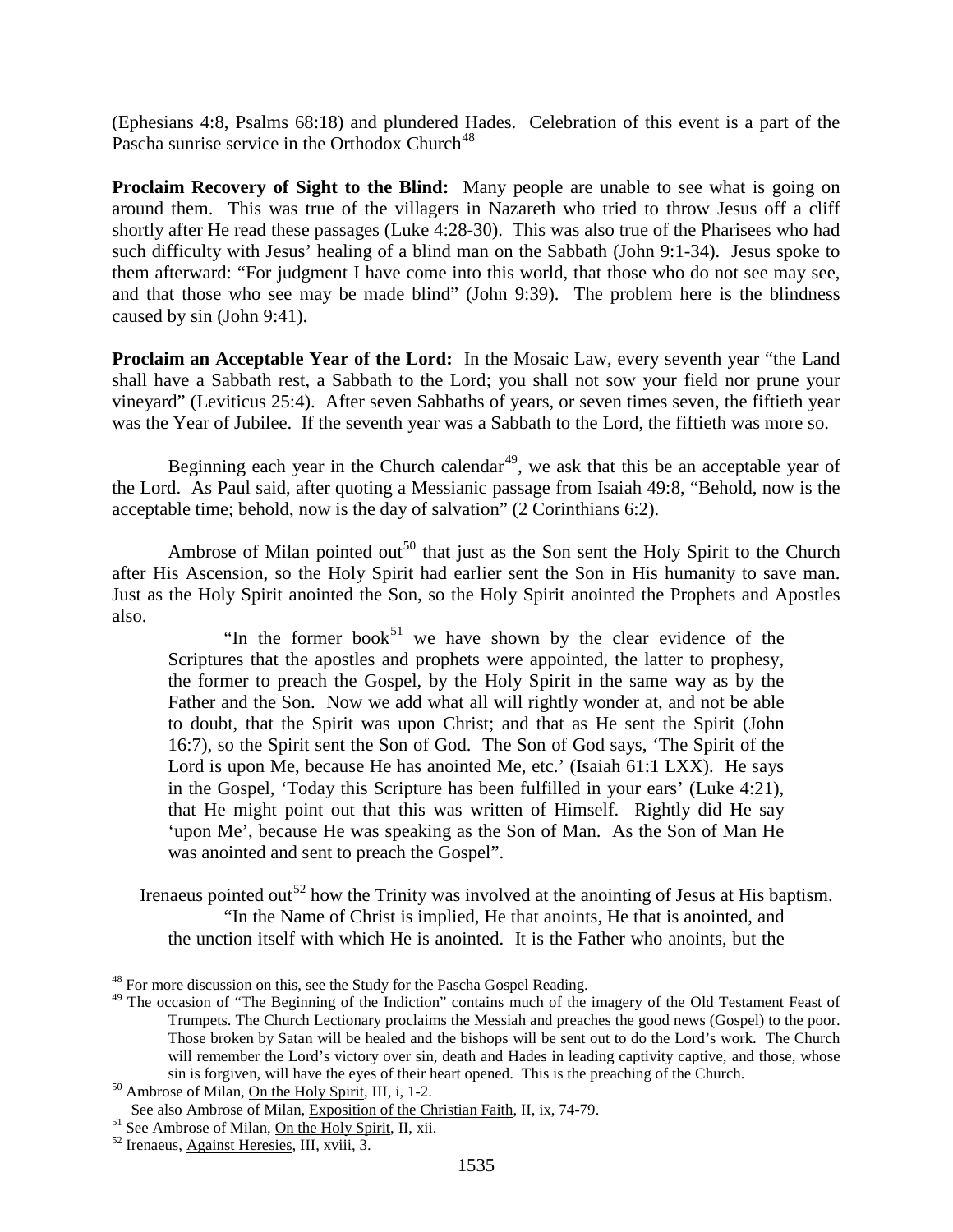Son who is anointed by the Spirit, who is the unction, as the Word declares by Isaiah. 'The Spirit of the Lord is upon me, because He has anointed Me' (Isaiah 61:1), pointing out both the anointing Father, the anointed Son, and the unction, which is the Spirit".

Irenaeus also stated<sup>[53](#page-24-0)</sup> that Christ did not speak of Himself (John 14:9-11, 12:44-45), but spoke because of His anointing by the Holy Spirit. This also applied to the Apostles who followed Him.

"The Spirit of the Lord is upon Me, because He has anointed Me' (Isaiah) 61:1). That is the Spirit of whom the Lord declares, 'It is not you that speak, but the Spirit of your Father which speaks in you' (Matthew 10:20). Again, giving to the disciples the power of regeneration into God, He said to them, 'Go and teach all nations, baptizing them in the Name of the Father, and of the Son, and of the Holy Spirit' (Matthew 28:19). God promised, that in the last times He would pour Him [the Spirit] upon His servants and handmaids that they might prophesy. Therefore He descended upon the Son of God, Who had been made the Son of man, becoming accustomed in fellowship with Him to dwell in the human race, to rest with human beings, and to dwell in the workmanship of God. He worked the will of the Father in them, and renewed them from their old habits into the newness of Christ".

Irenaeus further stated<sup>[54](#page-24-1)</sup> that while the Holy Spirit rested on Jesus' humanity, He did not need to rest on His Deity. Since we, on the other hand, were bound and mourned from being led captive by our own sins, He was anointed to free us. We are saved as we receive the anointing of the Holy Spirit.

"Inasmuch as the Word of God was man from the root of Jesse, in this respect did the Spirit of God rest upon Him, and anoint Him to preach the Gospel to the lowly. But inasmuch as He was God, He did not judge according to glory, nor reprove after the manner of speech. 'He did not need that any should testify to Him of man, for He Himself knew what was in man' (John 2:25). He called all men that mourn; and granting forgiveness to those, who had been led into captivity by their sins. He loosed them from their chains, of whom Solomon says, 'Everyone shall be bound with the cords of his own sins' (Proverbs 5:22). Therefore the Spirit of God descended upon Him, the Spirit of Him who had promised by the prophets that He would anoint Him. So we, receiving from the abundance of His unction, might be saved. Such, then, is the witness of Matthew that Jesus and was anointed by the Spirit from the Father at His baptism" (Matthew 3:16-17).

Tertullian compared<sup>[55](#page-24-2)</sup> the anointing of the High Priest, Aaron, with our baptism. A physical act of anointing generates a spiritual effect on our lives.

"When we have come up from the baptismal font, we are thoroughly anointed with a blessed unction, which is a practice derived from the old discipline, where on entering the priesthood, men were anointed with oil from a horn, ever since Moses anointed Aaron (Exodus 39:1, Leviticus 8:12, Psalm

<span id="page-24-1"></span><span id="page-24-0"></span><sup>&</sup>lt;sup>53</sup> Irenaeus, <u>Against Heresies</u>, III, xvii, 1.<br><sup>54</sup> Irenaeus, <u>Against Heresies</u>, III, ix, 3.<br><sup>55</sup> Tertullian, On <u>Baptism</u>, III, ii, 7.

<span id="page-24-2"></span>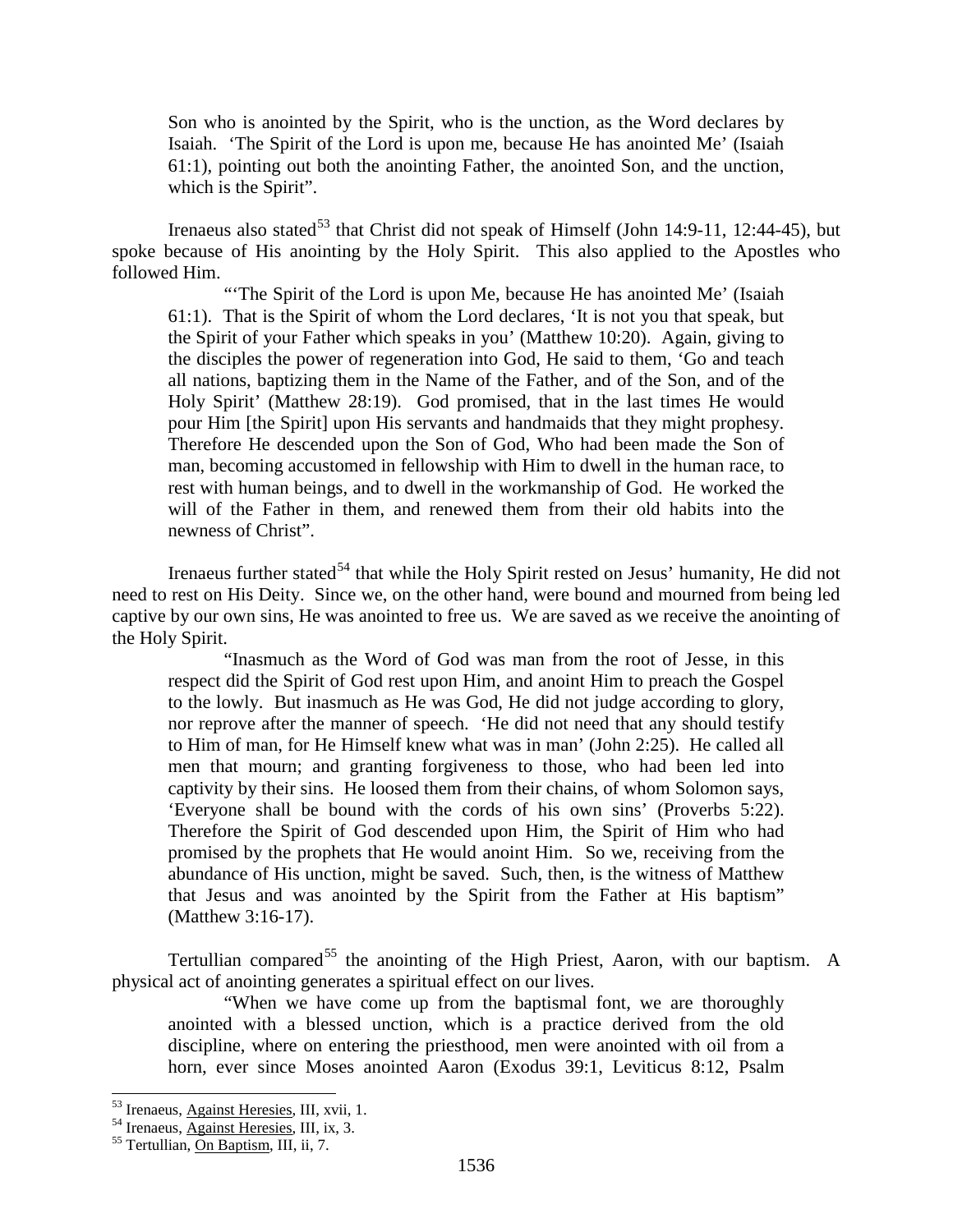133:2). Aaron is called<sup>[56](#page-25-0)</sup> 'Christ' (Leviticus 4:5, 16 LXX), from the 'chrism', which is the 'unction'; which, when made spiritual, furnished an appropriate Name to the Lord, because He was 'anointed' with the Spirit by God the Father. As written in the Acts: 'Truly they were gathered together in this city against Your Holy Son whom You<sup>[57](#page-25-1)</sup> have anointed' (Acts 4:27). Thus, too, in our case, the unction runs on the body, but profits spiritually; in the same way as the act of baptism itself is on the body, in that we are plunged in water, but the effect is spiritual, in that we are freed from sins.

John of Damascus also applied Isaiah's words (free the prisoners, sight to the blind, etc.) to those in Hades awaiting the coming of Christ. In doing so, he distinguished<sup>[58](#page-25-2)</sup> between two meanings of the word "corruption". The first applied to Christ because He was truly human and was subject to death. The second did not apply to Him because He was not allowed to decay in His humanity. After His Resurrection, neither meaning applied to Him. At His descent into Hades in His deified soul, He released the prisoners and gave sight to the blind (Isaiah 61:1) for those who had been bound for ages.

"The word corruption has two meanings. It signifies all the human sufferings, such as hunger, thirst, death, that is, the separation of soul and body. In this sense we say that our Lord's body was subject to corruption. He voluntarily accepted all these things. But corruption means also the complete resolution of the body into its constituent elements, and its utter disappearance, which is spoken of by many as destruction. The body of our Lord did not experience this form of corruption, as the prophet David says, 'You will not leave my soul in hell, neither will You allow Your Holy One to see corruption'" (Psalm 16:10).

"Saying that our Lord's body was incorruptible, in the first sense of the word, before His resurrection, is impious. If it were incorruptible it was not really, but only apparently, of the same essence as ours, and what the Gospel tells us happened, viz. the hunger, the thirst, the nails, the wound in His side, the death, did not actually occur. But if they only apparently happened, then the mystery of the dispensation is an imposture and a sham, and He became man only in appearance, and not in actual fact<sup>[59](#page-25-3)</sup>, and we are saved only in appearance, and not in actual fact. But God forbid, and may those who say so have no part in salvation. But in the second meaning of the word 'corruption', we confess that our Lord's body is incorruptible, that is, indestructible, for such is the tradition of the inspired Fathers. Indeed, after the resurrection of our Savior from the dead, we say that our Lord's body is incorruptible even in the first sense of the word. Our Lord by His own body bestowed the gifts both of resurrection and of subsequent incorruption even on our own body, He Himself having become to us the First-Fruits both of resurrection and incorruption. As Paul says, 'This corruptible must put on incorruption'" (1 Corinthians 15:53).

<span id="page-25-1"></span><span id="page-25-0"></span><sup>&</sup>lt;sup>56</sup> In the LXX, Aaron and his successors were called "the anointed priest".<br><sup>57</sup> Luke testifies further of Christ's anointing (Acts 10:38). Similarly, for a priest to serve in the Temple, he had to have been "anointed" (Leviticus 4:18).<br><sup>58</sup> John of Damascus, Exposition of the Orthodox Faith, III, 28-29.

<span id="page-25-2"></span>

<span id="page-25-3"></span><sup>&</sup>lt;sup>59</sup> This heresy originated with Simon Magus and his followers, and was very widespread by the middle of the 1<sup>st</sup> Century, especially among the Jews. For details, see Mark Kern, Simon Magus the Heresiarch, St Athanasius Press, 2003.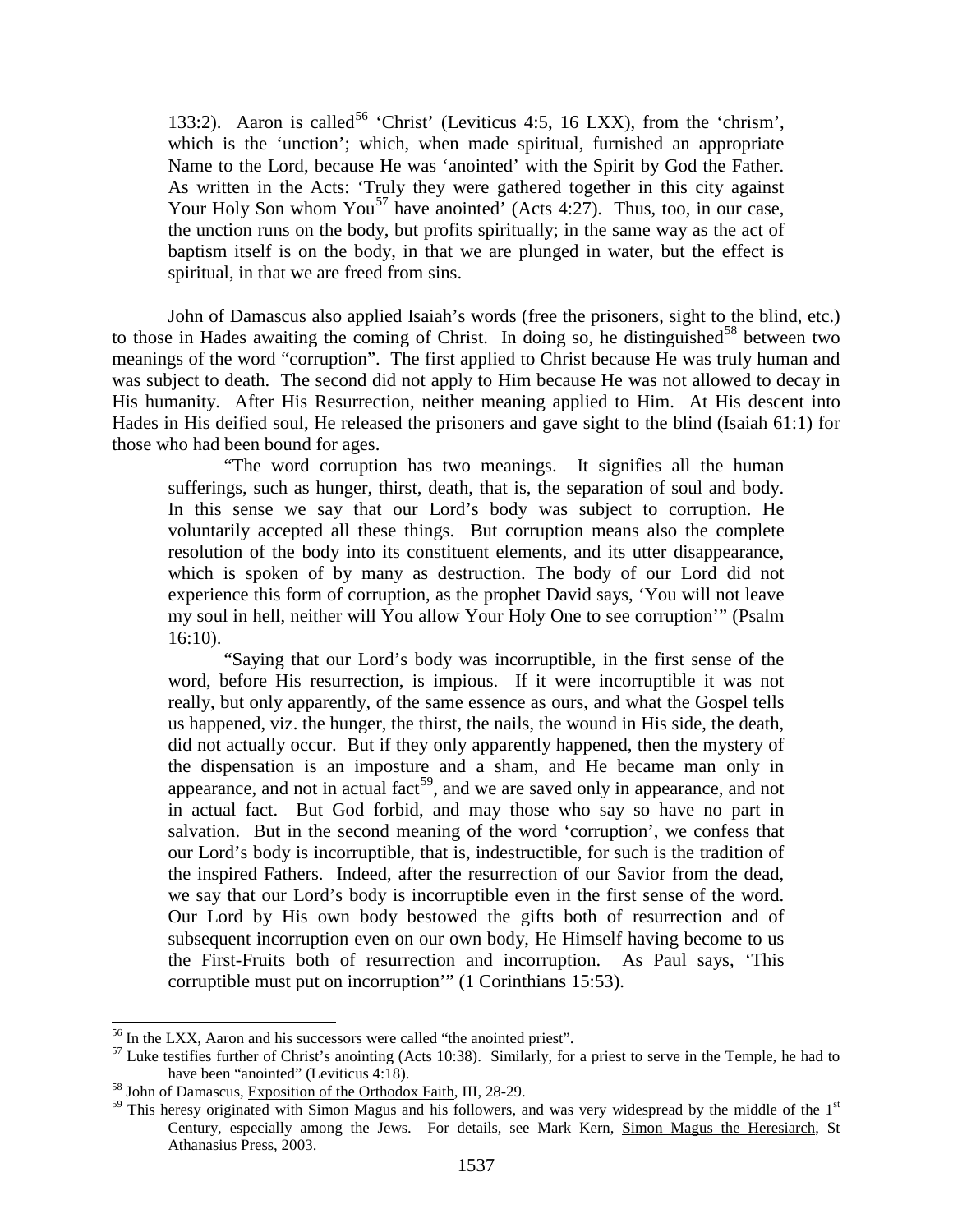"His soul, when it was deified, descended into Hades, in order that, just as the Sun of Righteousness rose for those on the earth, so likewise He might bring light to those who sit under the earth in darkness and shadow of death. He brought the message of peace to those on the earth, and release to the prisoners and sight to the blind. He became to those who believed, the Author of everlasting salvation and to those who did not believe, a reproach of their unbelief. He might became the same to those in Hades that every knee should bow to Him, of things in heaven, and things in earth and things under the earth. After He had freed those who had been bound for ages, immediately He rose again from the dead, showing us the way of resurrection".

### **Contrast of This Age to the End of the Age: Isaiah 61:4-9**

Isaiah wrote, "They shall build the old waste places, they shall raise up those that were before made desolate, and shall renew the desert cities, *even* those that had been desolate for *many* generations. Strangers shall come and feed your flocks, and aliens *shall be your* plowmen and vine-dressers. But you shall be called priests of the Lord, the ministers of God: you shall eat the strength of nations, and shall be admired because of their wealth. Thus shall they inherit the Land a second time and everlasting joy shall be upon their head! For I am the Lord who loves righteousness, and hate robberies of injustice; and I will give their labor to the just, and will make an everlasting covenant with them. Their seed shall be known among the Gentiles, and their offspring in the midst of peoples; everyone that sees them shall take notice of them, that they are a seed blessed of God" (Isaiah 61:4-9).

Isaiah lived in Northern Israel in the years just prior to the conquest of (the Ten Tribes of) Israel by Assyria. About 135 years later, (the remaining two Tribes of) Judah would also be conquered by Babylon and led into exile. For Isaiah to say, "They shall inherit the Land a second time, and everlasting joy shall be upon their head" (Isaiah 61:7 LXX), he is not speaking of a return from captivity, but a much greater event. "The Land" refers to the Promised Land, where the "first inheritance" occurred after the Conquest by Joshua. Thus, Isaiah has switched from speaking of Christ's "anointing" at His Advent and is now speaking of His Second Coming.

Gone at this time will be the evil, which was common to Israel both prior to and following the rejection of Christ. Tertullian elaborated<sup>[60](#page-26-0)</sup> on the "day of retribution" (Isaiah 61:2) as something subsequent to the destruction of Jerusalem in c. 70 AD.

"It is for these deserts of yours that Ezekiel announces your ruin as about to come: and not only in this age — a ruin which has already<sup>[61](#page-26-1)</sup> befallen — but in the 'day of retribution' (Isaiah 61:2), which will be subsequent. None will be freed from this ruin but he who shall have been frontally sealed with the passion of the Christ whom you have rejected. Thus it is written: 'The Lord said to me, Son of man, you have seen what the elders of Israel do, each one of them in darkness, each in a hidden bed-chamber. Because they have said, 'The Lord does not see us; the Lord has forsaken the earth'" (Ezekiel 8:12).

<span id="page-26-1"></span><span id="page-26-0"></span><sup>&</sup>lt;sup>60</sup> Tertullian, <u>An Answer to the Jews</u>, I, vii, 11.<br><sup>61</sup> That is, at the destruction of Jerusalem in c. 70 AD and in c. 135 AD.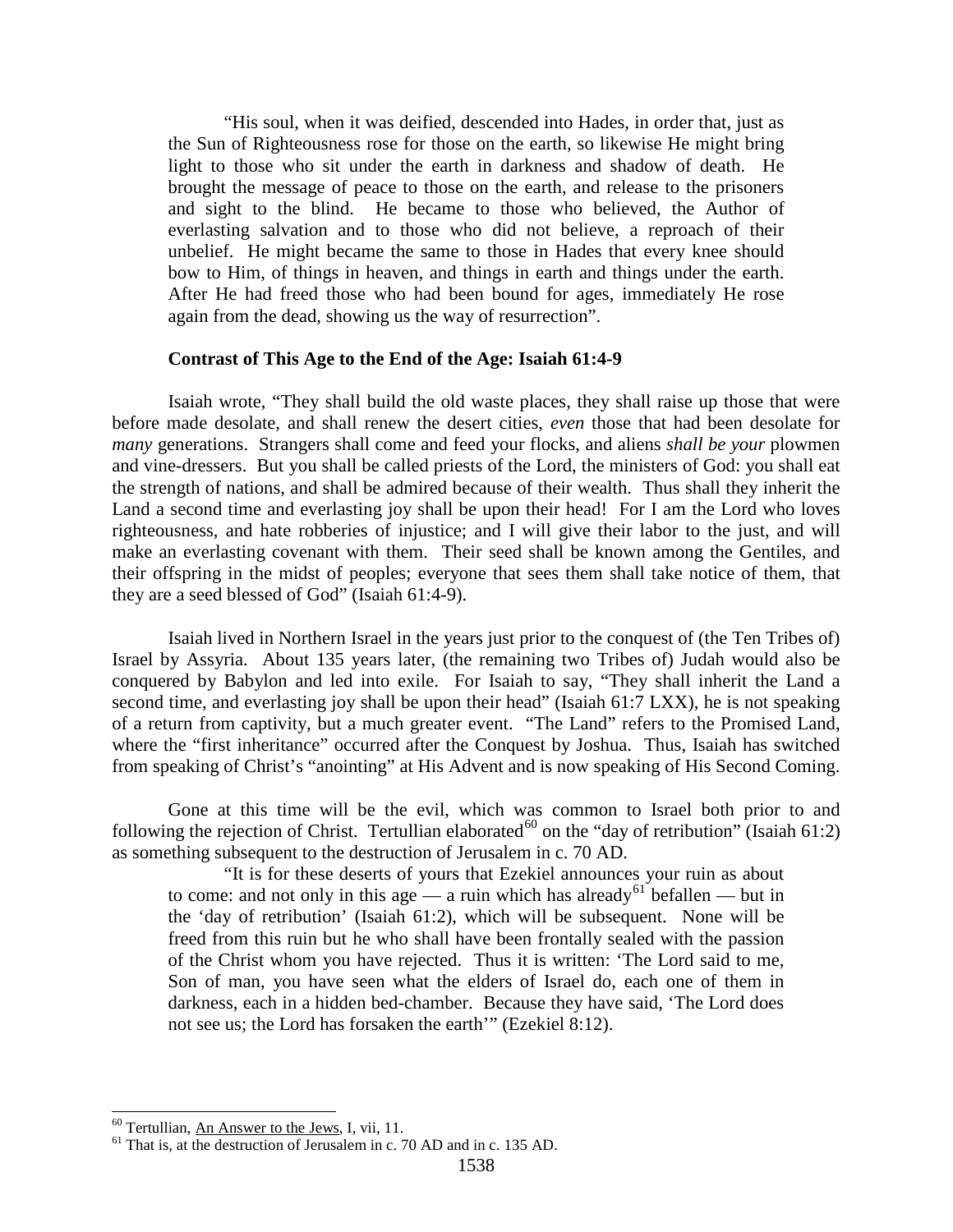Characteristic of the things of this age are "robberies of burnt offerings" (Isaiah 61:8), which the Lord hates. John Cassian referred<sup> $62$ </sup> to these "offerings" as our offices and our actions, which benefit our flesh but do nothing for the Lord. To this the Lord says, "Cursed is he that does the work of the Lord fraudulently" (Jeremiah 48:10). Paul refers to this as "Your reasonable service" (Romans 12:1), and Moses said, "Let the balance be just and the weights equal, the bushel just and the sextarius<sup>[63](#page-27-1)</sup> equal" (Leviticus 19:35).

Pope Gregory the Great elaborated<sup> $64$ </sup> on this, saying that when sin is mixed with showing mercy, it can no longer be called mercy.

"It is one thing to show mercy on account of our sins; another thing to sin on account of showing mercy. It can no longer be called mercy, since it cannot grow into sweet fruit, being embittered by the poison of its pestiferous root. The Lord through the prophet rejects even sacrifices themselves, saying, I the Lord love judgment, and I hate robbery in a whole burnt offering (Isaiah 61:8 LXX). Again He has said, 'The sacrifices of the ungodly are abominable, which are offerings of wickedness' (Proverbs 21:28). Such persons also take from the indigent what they give to God".

In words attributed<sup>[65](#page-27-3)</sup> to Clement of Rome, "Let us 'not be as the foolish, but as the wise' (Matthew 25:1-13), in all the self-restraint of the fear of God, that God may be glorified in everything through our Lord Jesus Christ, through our chaste and holy behavior. 'Whether we eat, or drink, or do anything else, let us do it as for the glory of God' (1 Corinthians 10:31). Let 'all those who see us acknowledge that we are a blessed seed' (Isaiah 61:9). Let them recognize us as 'sons of the living God' (Hosea 1:10, Romans 9:26), in everything — in all our words in purity, in humility. We do not copy the heathen in anything, nor are believers like other men, but in everything they are estranged from the wicked".

### **14th Parable from the Old Testament: Jeremiah 31:31-34 "The New Covenant"**

"Behold, the days come, says the Lord, when I will make a new covenant with the house of Israel, and with the house of Judah. Not according to the covenant which I made with their fathers in the day when I took hold of their hand to bring them out of the land of Egypt; for they abode not in my covenant, and I disregarded them, says the Lord. For this is my covenant, which I will make with the house of Israel; after those days, says the Lord, I will surely put my laws into their mind, and write them on their hearts. And I will be to them a God, and they shall be to me a people. They shall not at all teach every one his *fellow* citizen, and every one his brother, saying, Know the Lord: for all shall know me, from the least of them to the greatest of them. For I will be merciful to their iniquities, and their sins I will remember no more" (Jeremiah 31:31-34 LXX).

This Reading from Jeremiah covers not just the New Covenant, but also the transition to the New Covenant and life in the Kingdom of God following the Second Coming. All this was set in motion by Christ's victory over death on Holy Saturday. To understand this, it is helpful to begin by backing up and looking at the purpose of the Law (the Old Covenant) as given at Mt.

<span id="page-27-2"></span><span id="page-27-1"></span>

<span id="page-27-3"></span>

<span id="page-27-0"></span><sup>&</sup>lt;sup>62</sup> John Cassian, <u>First Conference of Abbot Theonas</u>, III, xxi, 22.<br><sup>63</sup> A sextarius was a measure of liquid capacity, about half a liter.<br><sup>64</sup> Gregory the Great, <u>Book of Pastoral Rule</u>, III, 21.<br><sup>65</sup> Clement of Rome,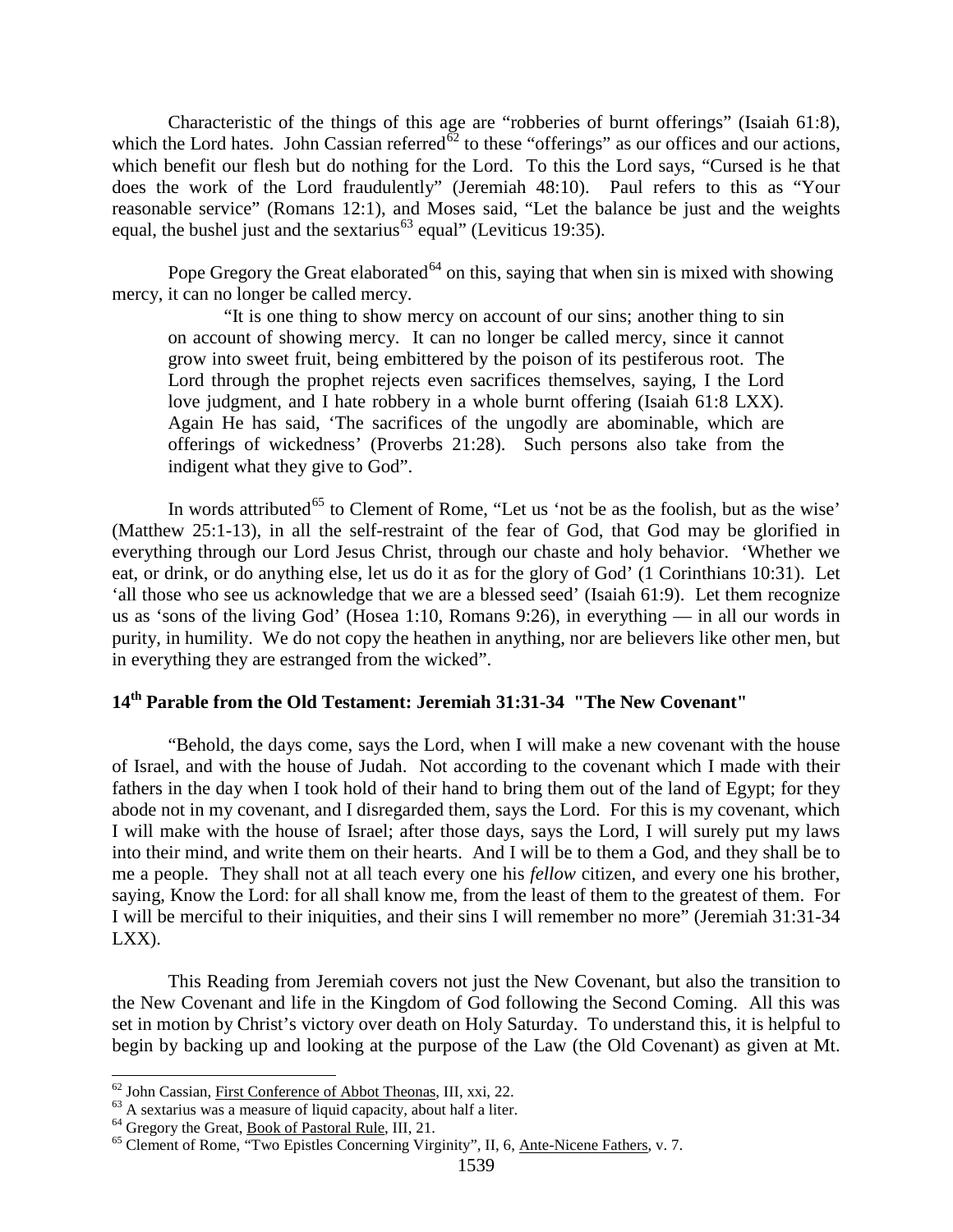Sinai. We will also look at what constituted the Law, and how it was used as a "Creed" in the 1<sup>st</sup> Century synagogue worship. When Christ came, He said that He came to fulfill the Law; therefore we will look at the Law from Abraham's viewpoint and the Law in the light of Grace. The pillar and central focus of the Law is the love of God.

Since Christ is our Great High Priest, there is of necessity a change in the Law (Hebrews 7:11-12). We will look at the New Covenant spoken of by Jeremiah during the Age of the Church. Since the Law has a spiritual dimension to it (Romans 7:14), we will look at the Law as it relates to the Holy Spirit. Finally, we will conclude with the place of the Law in the Kingdom of God at the Second Coming.

## **1) What Constituted the Mosaic Law?**

The central pillar of the Mosaic Law was the love of God. Jesus referred to this as the "Greatest Commandment" of the Law and stated it in these terms:

- You shall love the Lord your God with all your heart, with all your soul, and with all your mind (Matthew 22:37), and
- You shall love your neighbor as yourself (Matthew 22:39).

Jesus called these two parts "the first" and "the second", where the second is like the first (Matthew 22:39). But these words did not just fall out of the sky; they had been an integral part of the Mosaic Law from the beginning (Deuteronomy 6:5, 10:12, 30:6, Leviticus 19:18). Israel was instructed to teach this to their children diligently (Deuteronomy 6:7). They were instructed to bind them into phylacteries on their foreheads (Deuteronomy 6:8) and write them on the door posts of their houses (Deuteronomy 6:9).

Breaking down the Mosaic Law into more detail, it consisted of Commandments, Statutes, Judgments and Testimonies. The core of the Law was the "Greatest Commandment", and on this hangs all the Law and the Prophets (Matthew  $22:37-40$ ). Tertullian stated<sup>[66](#page-28-0)</sup> that Adam and Eve were aware of this in the Garden of Eden, and that if they had obeyed it, they would not have fallen. Thus the Gentiles had the Law prior to Moses. Until the coming of Christ, when the Law would be written on men's hearts (Jeremiah 31:31-34), the Lord commanded that the Law should be written in stone on Mt. Ebal (Deuteronomy 27:1-8). Without the Holy Spirit resident in men's bodies (1 Corinthians 6:19-20) as a teacher of all things, the text of the Law served as medicine for an obstinate people who were forgetful and ungrateful, and who were prone to fall into idolatry.

An outline of the Mosaic Law is as follows, comprising Commandments, Statutes, Judgments and Testimonies. All features of these parts of the Law are aimed at instructing the people of God in loving the Lord and in loving their neighbor.

## **Commandments.**

- The Ten Commandments, which give details of the Greatest Commandment (Deuteronomy 5:6-21)
- Atonement for sin in anticipation of the work of Christ (Leviticus 4, Leviticus 5, Numbers 15)

<span id="page-28-0"></span> <sup>66</sup> Tertullian, Answer to Jews, I, iii, 2.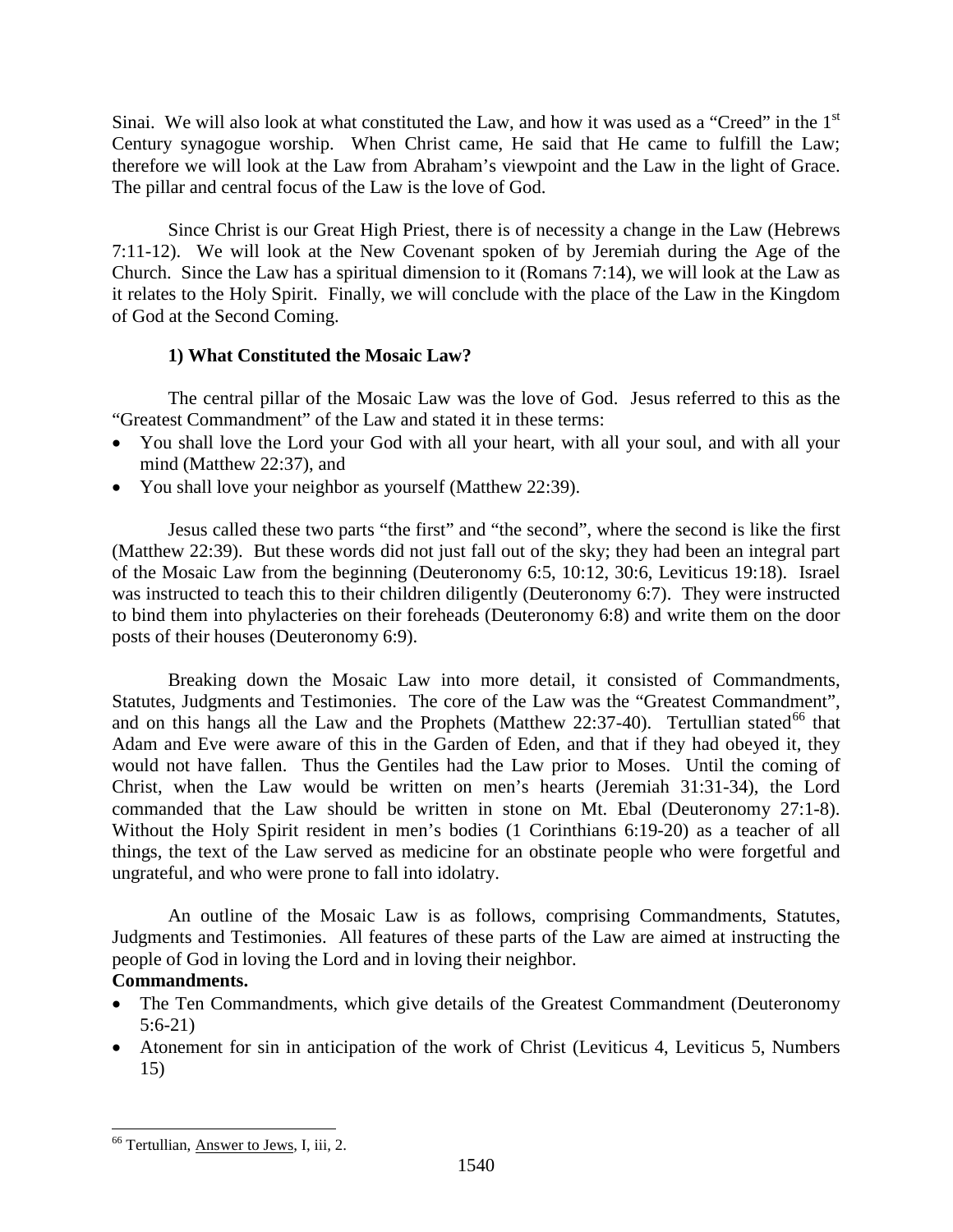- Separation from the world; no intermarriage with Canaanites (Deuteronomy 7:1-11, 2) Corinthians 6:14-18)
- Tithes and Alms to guard against greed (Deuteronomy 26, 2 Corinthians 9:6-15)
- The year of remission to teach forgiveness (Deuteronomy 15:1-18, Mark 11:25, James 2:13)
- Manna to teach about real food (Deuteronomy 8:1-10, John 6:31-58)
- Blessings for those who obey; curses for those who don't (Deuteronomy 28, Matthew 25:14-46)

## **Statutes.**

- The Major Festivals: Passover, Pentecost, and Tabernacles to teach about the Kingdom of God.
- Portions for the priests (Leviticus 6:14-30, Leviticus 7, Leviticus 10:12-20, Numbers 18:8-24, 1 Timothy 5:17-18)
- Duties of the priests before God in the House of God (Exodus 27-30, Leviticus 10:8-11)
- Maintain holiness and avoid uncleanness (Leviticus 20, Numbers 19, 2 Corinthians 6:14-7:1, 1 John 2:6)
- Evenhandedness for Jew and Gentile (Numbers 15:14-16, Leviticus 19:33-34, Ephesians 2:11-22)

**Judgments.** The Judgments represent "case law" that resolved some uncertainty on how to interpret the Mosaic Law. Some examples are the question of inheritance brought by the daughters of Zelophehad (Numbers 27:1-11), and the question of working on the Sabbath during the 40 years in the wilderness (Numbers 15:32-36). Difficult cases were brought to the Levitical judges in Jerusalem for a decision, and if the Levitical judges had difficulty, they brought the case before the Lord Himself in the Holy of Holies for a decision (Deuteronomy 17:8-13, Deuteronomy 19:15-21, Numbers 28:21, Deuteronomy 1:17). These cases foreshadowed a time when "They shall not at all teach every one his *fellow* citizen, and every one his brother, saying, 'Know the Lord', for all shall know me, from the least of them to the greatest of them" (Jeremiah 31:34 LXX).

**Testimonies**. The Testimony or Witness (i.e. singular) was the Ark of the Covenant that was kept in the Holy of Holies, and upon which the Lord dwelt between the Cherubim (Numbers 7:89). Things associated with the Presence of God are also referred to as part of the Testimony. For example, there is the Ark of the Testimony, the Tent (or Tabernacle) of the Testimony (Numbers 1:53), the Veil of Testimony (Leviticus 24:3), and the Tablets of the Testimony (Exodus 31:18) which were in the Ark (Deuteronomy 10:5). The Testimonies or Witnesses (i.e. plural) are the recorded deeds and mercies of God among His people coming from His Presence on the Ark of the Testimony. Part of the Mosaic Law was teaching future generations what the Lord had done (Deuteronomy 6:20-25).

## **2) The Purpose of the Law of Moses**

The purpose of the giving of the Law was to lead the people of God to Christ (Romans 10:4). As such, the Law was our tutor or pedagogue<sup>[67](#page-29-0)</sup> until Christ, that we might be justified by faith (Galatians 3:24). Adam knew major aspects of the Law. Tertullian expressed <sup>[68](#page-29-1)</sup> this as follows,

"In this law given to Adam, we recognize in embryo all the precepts which afterward sprouted forth when given through Moses. That is, you shall love the

<span id="page-29-1"></span><span id="page-29-0"></span> $^{67}$  A pedagogue was a trustworthy slave who was charged with the duty of supervising the life and morals of boys.  $^{68}$  Tertullian, Answer to Jews, I, iii, 2.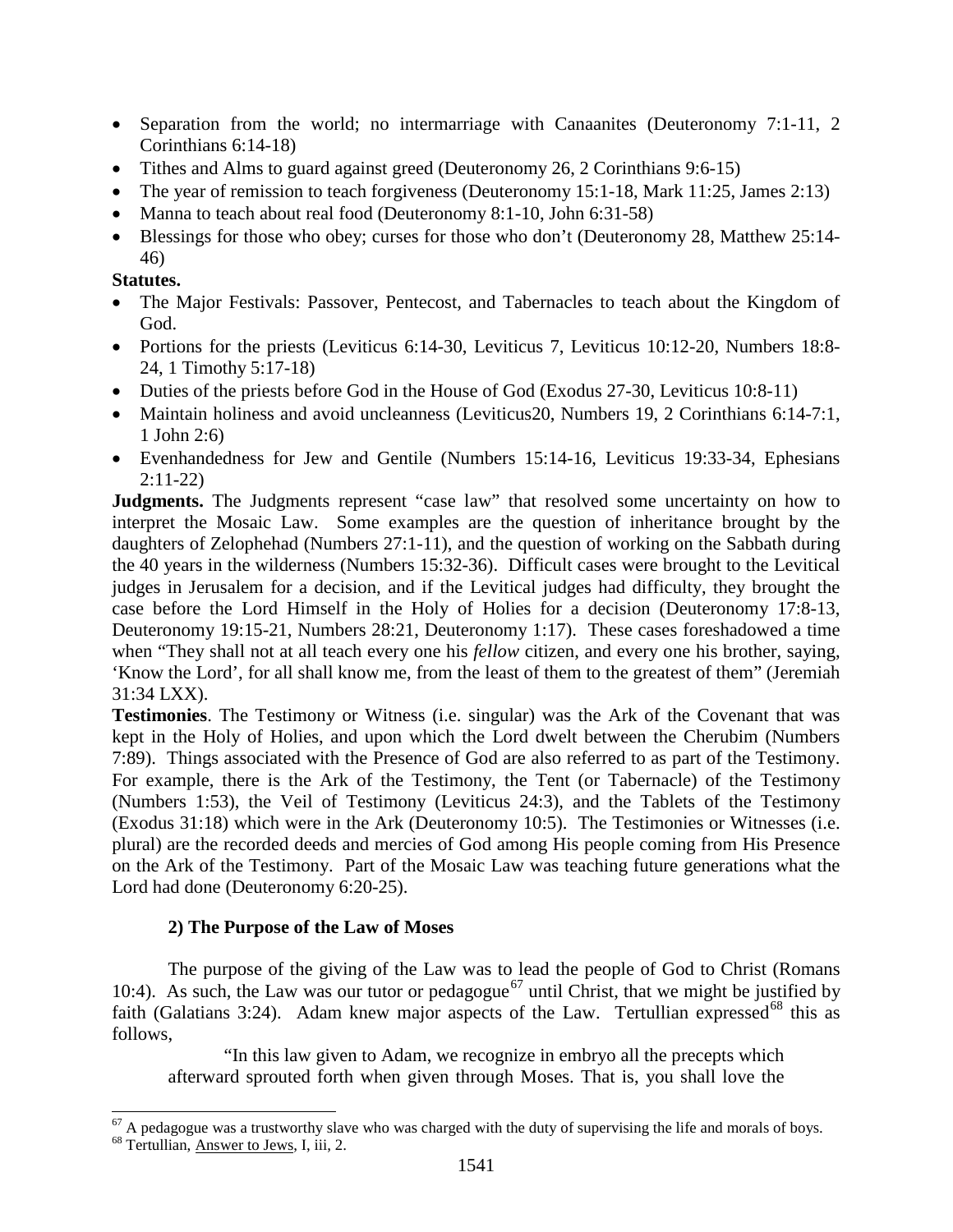Lord your God from your whole heart and out of your whole soul; you shall love your neighbor as yourself, etc."

John Cassian added<sup>[69](#page-30-0)</sup> that how else could Abel have known to offer to God a sacrifice of the firstlings of his flock using their fat (Genesis 4:4), unless he had been taught by the Law (Exodus 13:12, Leviticus 3:7-10)? How could Noah have distinguished what animals were clean and what were unclean (Genesis 7:2), when the commandment of the Law (Deuteronomy 14) had not yet made a distinction?

Circumcision was the sign of the Covenant God made with Abraham (Genesis 17:10-14), and Israel needed to embrace circumcision of the flesh in order to participate in the things of God (Exodus 12:43-49). Moses repeatedly admonished Israel to circumcise their heart (Leviticus 26:41, Deuteronomy 30:6), and so did the Prophets (Jeremiah 4:4, 9:26, Ezekiel 44:7). This pointed to Christ, Who is the end of the Law for everyone who believes (Romans 10:4), and Who also applied the Law to address the condition of men's hearts (Matthew 5:17-48). Tertullian stated $70$ :

"Since both circumcision and un-circumcision were attributed to the same God, both lost their power in Christ, by reason of the excellence of Faith. Of that faith it has been written, 'And in His name shall the Gentiles trust' (Isaiah 42:4 LXX), and of that faith 'which works by Love' (Galatians 5:6). By this saying he also shows that the Creator is the source of that grace. Whether he speaks of the love, which is due to God, or that which is due to one's neighbor, in either case, the Creator's grace is meant; for it is He who commands it as the Greatest Commandment. This implies that the Law would lead him, who circumcised the flesh under the Old Covenant, to circumcision of the heart".

Knowledge of the Law by faith brought Abraham to Christ. Jesus said of Abraham, "Your father Abraham rejoiced to see My day, and he saw it and was glad" (John 8:56). As a result, Abraham is referred to as "The father of all those who believe" (Romans 4:11). Those who obey the Law as Abraham did are now sons of Abraham and heirs according to the promise and are blessed with the believing Abraham (Galatians 3:7, 9, 29).

One might say, "The Law is not made for a righteous person" (1 Timothy 1:9). The Law was very versatile and was designed both for those who had a heart of faith and for those who were stiff-necked. Abraham did not need the details of the Law because his heart was right. The Early Church taught<sup>[71](#page-30-2)</sup> that God bound Israel for the hardness of their hearts, that by sacrificing, resting, and purifying themselves, etc., they might come to the knowledge of God, who ordained these things for them. The Mosaic Law bridged a gap until the coming of Christ when the Law would be written on men's hearts (Jeremiah 31:31-34) and the Holy Spirit would take up residence in men's bodies (1 Corinthians 6:19-20).

<span id="page-30-1"></span><span id="page-30-0"></span><sup>&</sup>lt;sup>69</sup> John Cassian, <u>Conferences</u> I, viii, 23.<br><sup>70</sup> Tertullian, <u>Contra Marcion</u> II, v, 4.<br>Tertullian, <u>Contra Marcion</u> II, v, 13.

<span id="page-30-2"></span> $171$  Apostolic Constitutions VI, iv, 20.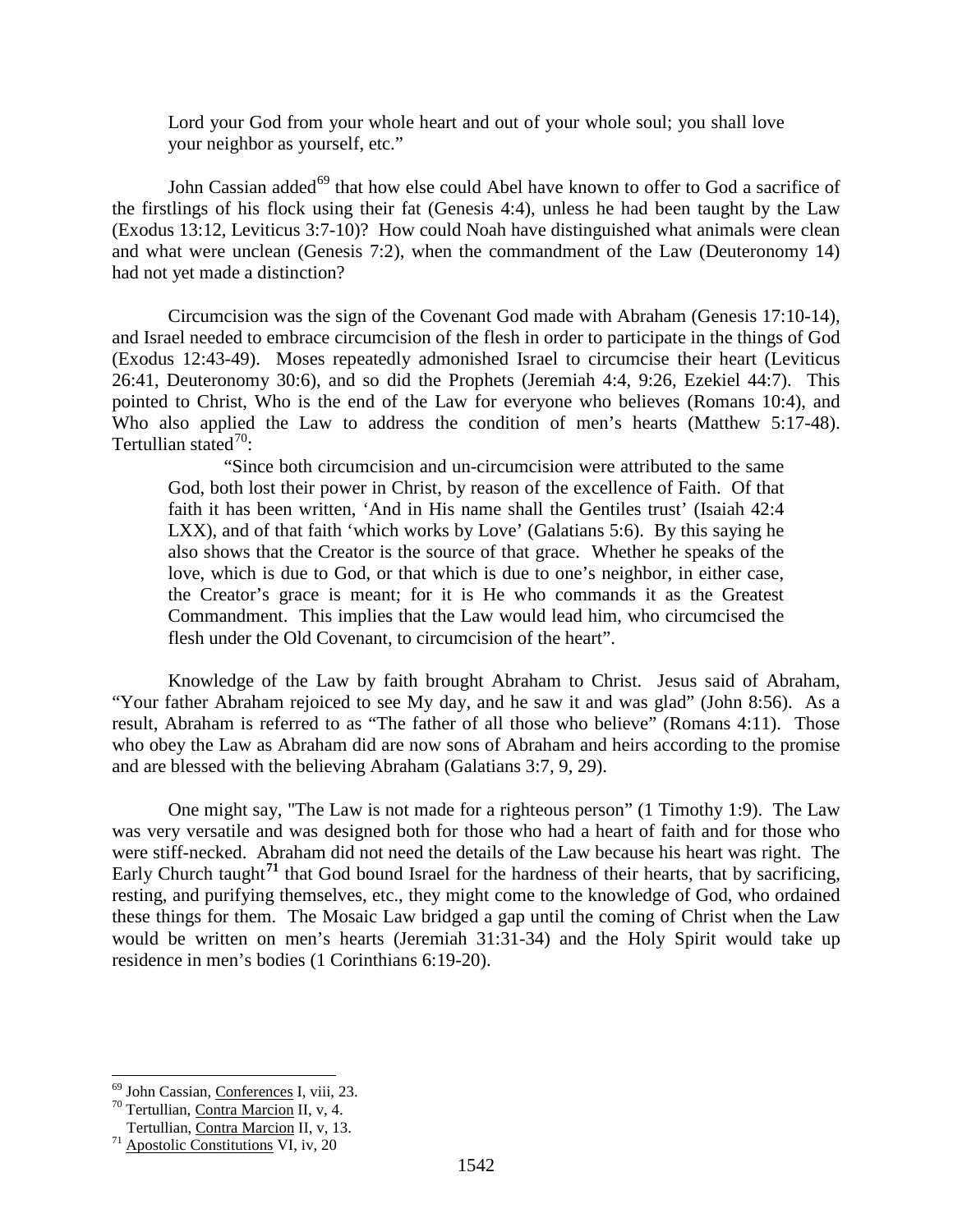John Chrysostom stated**[72](#page-31-0)** that the Law saves us by exposing sin and bringing us to the realization of our need for faith. Instead of excluding us from the Promises, it aids us in obtaining them.

"Having exalted Faith, and having proved its claims, that the Law may not be considered superfluous, Paul sets this side of the doctrine right also in his letter to the Galatians (Galatians 3:15-25). He proves that the Law was given with a purpose, and very profitably. 'It was added because of transgressions'; that is to say, that the Jews might not live carelessly, and plunge into the depth of wickedness. The Law was placed upon them as a bridle, guiding, regulating, and checking them from transgressing, if not all, at least some of the commandments. The Law was a great advantage until the Advent of Christ".

"The Law is not contrary to the promises of God (Galatians 3:21). If we had our hope of life in the Law, and our salvation depended on it, we might object to Faith superseding the Law. But if the Law saves you, by means of Faith, though it brings you under the curse, you suffer no harm from it, in that Faith comes and sets everything right. Had the promise been by the Law, you had reason to fear lest, separating from the Law, you should separate from righteousness. But if it was given in order to convince all and to expose their individual sins, far from excluding you from the promises, it now aids you in obtaining them".

"The Jews were not even conscious of their own sins, and in consequence did not even desire forgiveness. The Law was given to probe their wounds that they might long for a physician. The words 'confined under sin' (Galatians 3:22) means 'convinced' and the conviction held them in fear. You see then, the Law was given to implement the promises. Had the Law not been given, all would have been wrecked on wickedness, and there would have been no Jews to listen to Christ. But now being given, it has affected two things. 1) It has schooled its followers in a certain degree of virtue, and 2) it has pressed on them the knowledge of their own sins. This especially made them more zealous to seek the Son; for those who disbelieved, they did so from having no sense of their own sins. As Paul shows, 'Being ignorant of God's righteousness, and seeking to establish their own righteousness, they did not subject themselves to the righteousness of God'" (Romans 10:3).

The giving of the Law on Mt. Sinai was a very dramatic event, where God spoke directly to all His people for the first time, and this made a lasting impression on the people of God. The appearance of the mountaintop looked like it "burned with fire to the very heart of the heavens" (Deuteronomy 4:11). This was an awesome spectacle, accompanied by the thunder, the lightning, the smoke and the very loud trumpet sound (Exodus 19:16), in addition to the earthquake (Psalm 114:4), all of which Basil the Great attributed<sup>[73](#page-31-1)</sup> to the angels that surround the Throne of God. Moses reminded Israel not to forget these spectacular events (Deuteronomy 4:10), and so did the Psalmist (Psalm 104:32). Not only did God speak to His people personally from the midst of the fire (Deuteronomy 4:36), but Moses walked up the mountain right into this fire (Exodus 24:16-18).

<span id="page-31-0"></span><sup>&</sup>lt;sup>72</sup> John Chrysostom, <u>Commentary on Galatians</u>, Chap 3, vv. 19-21.<br><sup>73</sup> Basil, On the Spirit, Ch. 14

<span id="page-31-1"></span>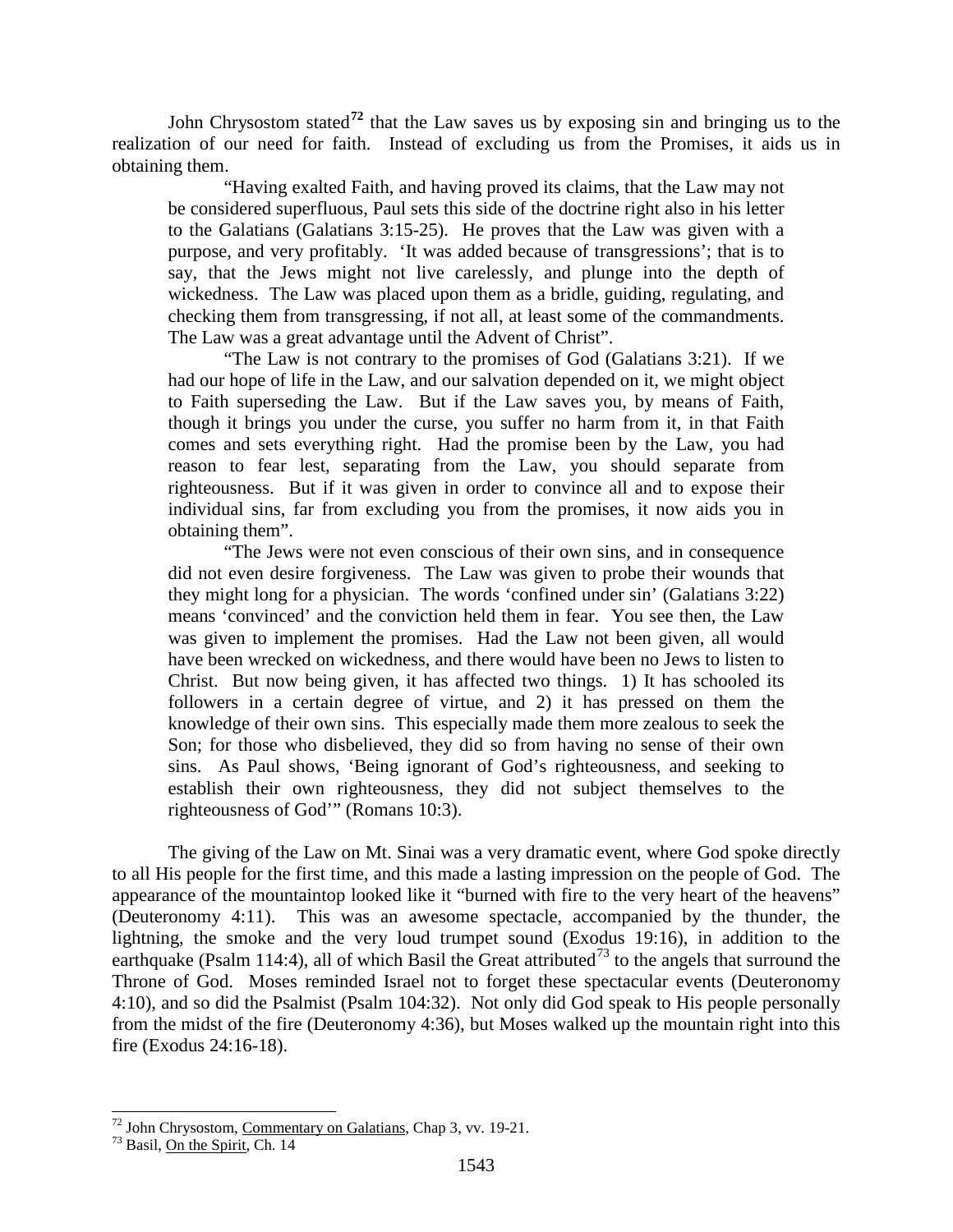The Law is still useful today, especially for training in righteousness (2 Timothy 3:16). Tertullian stated $^{74}$  $^{74}$  $^{74}$ :

"Plainly we assert that the Law has deceased in one sense that its burdens, which not even the fathers were able to sustain, have wholly ceased. Such parts, however, as relate to righteousness not only permanently remain reserved, but even amplified, in order that our righteousness may be able to excel above the righteousness of the scribes and of the Pharisees".

Early Apostolic teaching warned<sup>[75](#page-32-1)</sup> people about speaking evil of the Law. This continues to our day, where the prayers in many of the Orthodox services ask:

(1) Blessed are You, O Lord, teach me Your commandments.

(2) Blessed are You, O Sovereign Lord, let me understand Your commandments.

(3) Blessed are You, O Holy One, enlighten me with Your commandments.

There is a progression outlined here, beginning as catechumens and finishing with true enlightenment. First we learn; then we understand; and finally we are enlightened. As the Holy Spirit burns within us, we can also hear God speaking to us from the fire within us if we have a heart to listen.

### **a) The "Greatest Commandment" as a Creed**

The "Greatest Commandment" of the Law was also used as a Creed<sup>[76](#page-32-2)</sup> in the Synagogue worship, and it was one of the first things children learned in school. Thus, in questions with the Jewish leaders (Mark 12:28-34), there was no argument about what was the Greatest Commandment. This was so fundamental to the Mosaic Law that it was obvious. In their rejection of Christ, and later in their rejection of His Apostles, the nation of Israel turned the love of God as expressed in the "Creed" into a nationalistic zeal. The Apostle Simon the Zealot had even been a member of this political party of the "Zealots" before he was called as an Apostle. Toward the end of the Age of Israel in c. 70 AD, the "Zealot" party was largely responsible for the destruction of Israel<sup>[77](#page-32-3)</sup> in their zeal to rid themselves of the Romans.

The Mosaic Law defined keeping the Greatest Commandment as being "circumcised in heart" (Deuteronomy 30:6, 10:16). If the people obeyed the Lord and kept this commandment (and its corollaries), the Lord promised to bless them above all the nations of the earth. He would open for them His good storehouse to bless them so that they could lend to and evangelize the nations (Deuteronomy 28:1, 2, 12). To the nationalistic "Zealots", however, all they could see were materialistic aspects of their nation.

In Mark's account, Jesus prefaced His response with the introduction to the Creed used in the Synagogue worship, "Hear, O Israel, the Lord our God, the Lord is one" (Deuteronomy 6:4). After reciting the Greatest Commandment, Jesus concluded, "There is no other commandment greater than these" (Mark 12:29-31). In Matthew's account, Jesus summarized the Greatest Commandment by saying, "On these two commandments hang all the Law and the prophets" (Matthew 22:40).

<span id="page-32-2"></span>

<span id="page-32-1"></span><span id="page-32-0"></span><sup>&</sup>lt;sup>74</sup> Tertullian, <u>On Monogamy</u> IV, vi, 7.<br><sup>75</sup> Apostolic <u>Constitutions</u>, VI, iv, 19.<br><sup>76</sup> Alfred Edersheim, Sketch<u>es of Jewish Social Life</u>, Hendrickson Publishers, Peabody, MA, 1994, pp. 245, 101-104. 104. 104. 104. The Study for Holy Monday evening.

<span id="page-32-3"></span>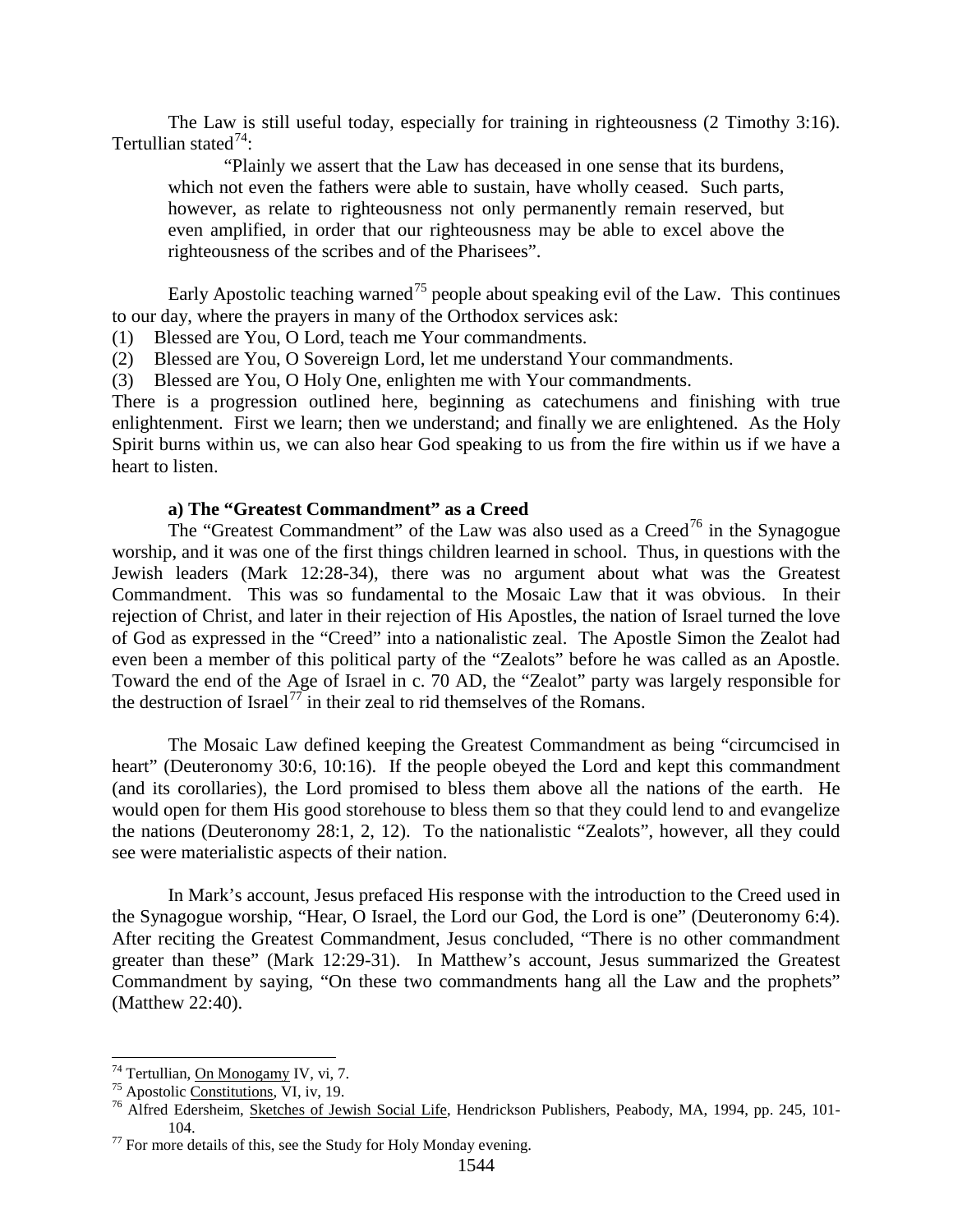On one occasion, a lawyer (that is, one skilled in interpreting the Mosaic Law) asked Jesus "What shall I do to inherit eternal life?" (Luke 10:25) Jesus asked him what the Law said; the lawyer replied with the "Greatest Commandment". Jesus answered, "You have answered rightly; do this and you will live" (Luke 10:28). That is, you will have eternal life. Wishing to justify himself, the lawyer replied, "And who is my neighbor?" Jesus then proceeded with the story of the Good Samaritan to illustrate the second part of the Greatest Commandment. This example illustrates someone trying to get by with the minimum, and not someone like Abraham, who loved the Lord with all his heart, soul and strength.

#### **b) Christ Fulfilled the Law**

When Christ came, He stated, "Do not think that I came to destroy the Law and the Prophets. I did not come to destroy but to fulfill. Assuredly, I say to you, till heaven and earth pass away, one yod<sup>[78](#page-33-0)</sup> or one piece of a Hebrew letter<sup>[79](#page-33-1)</sup> will by no means pass from the Law till all is fulfilled" (Matthew 5:17-18).

John Chrysostom mentioned<sup>[80](#page-33-2)</sup> three ways in which Christ fulfilled the Law.

- 1. He transgressed none of the precepts of the Law, and thus "fulfilled" the Law by keeping it perfectly. There are a number of occasions where the Scripture states  $81$  this.
- 2. He condemned sin in the flesh, that the righteous requirement of the Law might be fulfilled in us who do not walk according to the flesh but according to the Spirit (Romans 8:3-4). "Since the Law<sup>[82](#page-33-4)</sup> was laboring to make man righteous, but didn't have power, He came and brought in the way of righteousness by faith, and so established that which the Law desired; and what the Law could not do by letters, this He accomplished by faith. On this account He said, 'I am not come to destroy the Law'" (Matthew 5:17).
- 3. He upgraded the Law to what was the original intent, and Chrysostom called this the "future code of laws". "Do not murder" became "Do not even be angry" (Matthew 5:21-22); "Do not commit adultery" became "Do not even lust in your heart" (Matthew 5:27-28).

Some people try to keep the Law without loving the Lawgiver. Paul addressed this by quoting from the Law<sup>83</sup>, "Moses writes that the man who practices the righteousness which is based on the Law shall live by that righteousness" (Romans 10:5). These words of Moses were also quoted by Nehemiah and Ezekiel in a negative context where the people hadn't kept the Lord's statutes and judgments and were suffering or were about to suffer the consequences (Nehemiah 9:29, Ezekiel 20:11, 13, 21).

Paul continued by quoting Moses loosely again to say that the righteousness of faith does not involve heroic efforts to bring Christ down from heaven or up from the abyss. It is not difficult, and is really very simple; it is near you in your mouth and in your heart (Romans 10:6- 8). The full text of this, as written by Moses reads, "For this commandment which I command you today is not too difficult for you nor is it out of reach. It is not in heaven that you should say, 'Who will go up to heaven for us to get it for us and make us hear it, that we may observe

<span id="page-33-1"></span><span id="page-33-0"></span><sup>&</sup>lt;sup>78</sup> A "yod" is the smallest letter in the Hebrew alphabet, about the size of an apostrophe.<br><sup>79</sup> This refers to the projection of one Hebrew letter that distinguishes it from another. It would be equivalent in English letters to the dot of an "i" or the crossing of a "t".<br><sup>80</sup> John Chrysostom, <u>Homilies on Matthew</u>, XVI, 3-4.<br><sup>81</sup> For example Matthew 3:15, John 8:46, John 14:30, Isaiah 53:9.<br><sup>82</sup> John Chrysostom, <u>Homilies on Ma</u>

<span id="page-33-3"></span><span id="page-33-2"></span>

<span id="page-33-5"></span><span id="page-33-4"></span>

do them and he shall live by them."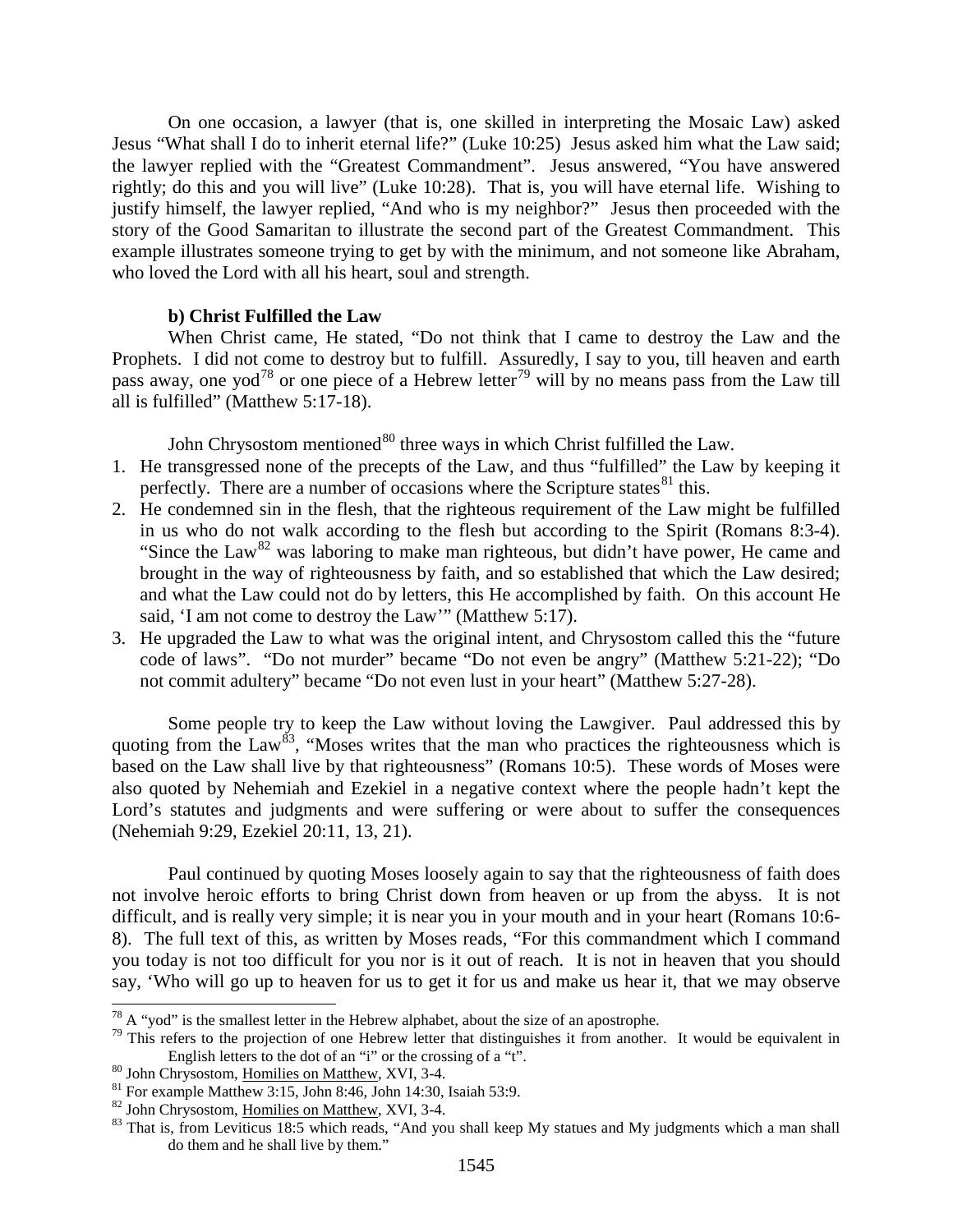it?' Nor is it beyond the sea that you should say 'Who will cross the sea for us to get it for us and make us hear it that we may observe it?' The Word is very near you, in your mouth and in your heart, that you may observe it" (Deuteronomy 30:11-14). Moses went on to say that the Lord's people had a choice. If they loved the Lord and walked in His ways, they would have life and prosperity; if they were drawn away to worship other gods, they would have death and adversity (Deuteronomy 30:15-17).

Paul clarified Moses' words, "If you confess with your mouth Jesus as Lord and believe in your heart that God raised Him from the dead, you shall be saved. With the heart man believes, resulting in righteousness<sup>84</sup>, and with the mouth he confesses, resulting in salvation" (Romans 10:9-10). We note that Paul said, "With the heart man believes," and not just with the head man believes.

Under the Old Covenant people did this also. Contained within the details of the sacrificial statutes and festivals was Jesus as the Lamb of God who would be raised on the third day. This is why Moses added, "That you may observe it" (Deuteronomy 30:12, 13, 14). Paul omitted "observing it," since the sacrifice of the Lamb of God had by then been made once for all. In Moses' day, the Law continually pointed forward to the Lamb of God. Thus Paul and Moses both taught righteousness by faith, but from different viewpoints in time. "Now the righteousness of God apart from the Law is revealed, being witnessed by the Law and the Prophets" (Romans 3:21).

John Chrysostom stated $85$  that the end of the Law was that man might be justified, but Christ gave a fuller accomplishment of this through faith.

"What was the object of the Law? To make man righteous! But it had not the power, for no one fulfilled it. This then was the end of the Law and to this it looked throughout; and for this all its parts were made: its feasts and commandments, and sacrifices, and all besides, that man might be justified. But this end Christ gave a fuller accomplishment through faith. Do not be afraid then, he says, as if transgressing the Law in having come over to the Faith. You transgress the Law when you do not believe Christ. If you believe in Him, then you have fulfilled it also, and much more than it commanded. You have received a much greater righteousness."

The Jews opposing Paul not only ridiculed Grace as too easy, but even stressed that it was not possible to be justified by faith. Chrysostom went on<sup>[86](#page-34-2)</sup> to refute the notion that Grace is easy and cheap while there is a virtue manifested in works. Included in faith is a requirement for a wakeful soul that does not yield to listlessness.

"Thus when one begins to believe, there are thoughts which confuse and make havoc of the minds of most men, and it takes a soul of some vigor to shake them thoroughly off. This is a soul that takes in things beyond expectation, and does not stumble at appearances."

Some people have tried to keep the Law without honoring the Lawgiver. The result is usually the Law being perceived as a rigid rulebook unrelated to the Lawgiver. For example, the

<span id="page-34-1"></span><span id="page-34-0"></span><sup>&</sup>lt;sup>84</sup> It is easy to confuse "righteousness" and "salvation", where the issue is "faith" versus "works".<br><sup>85</sup> John Chrysostom, <u>Homilies on Romans, XVII, v. 4.</u> 86 John Chrysostom, Homilies on Romans, XVII, v. 6.

<span id="page-34-2"></span>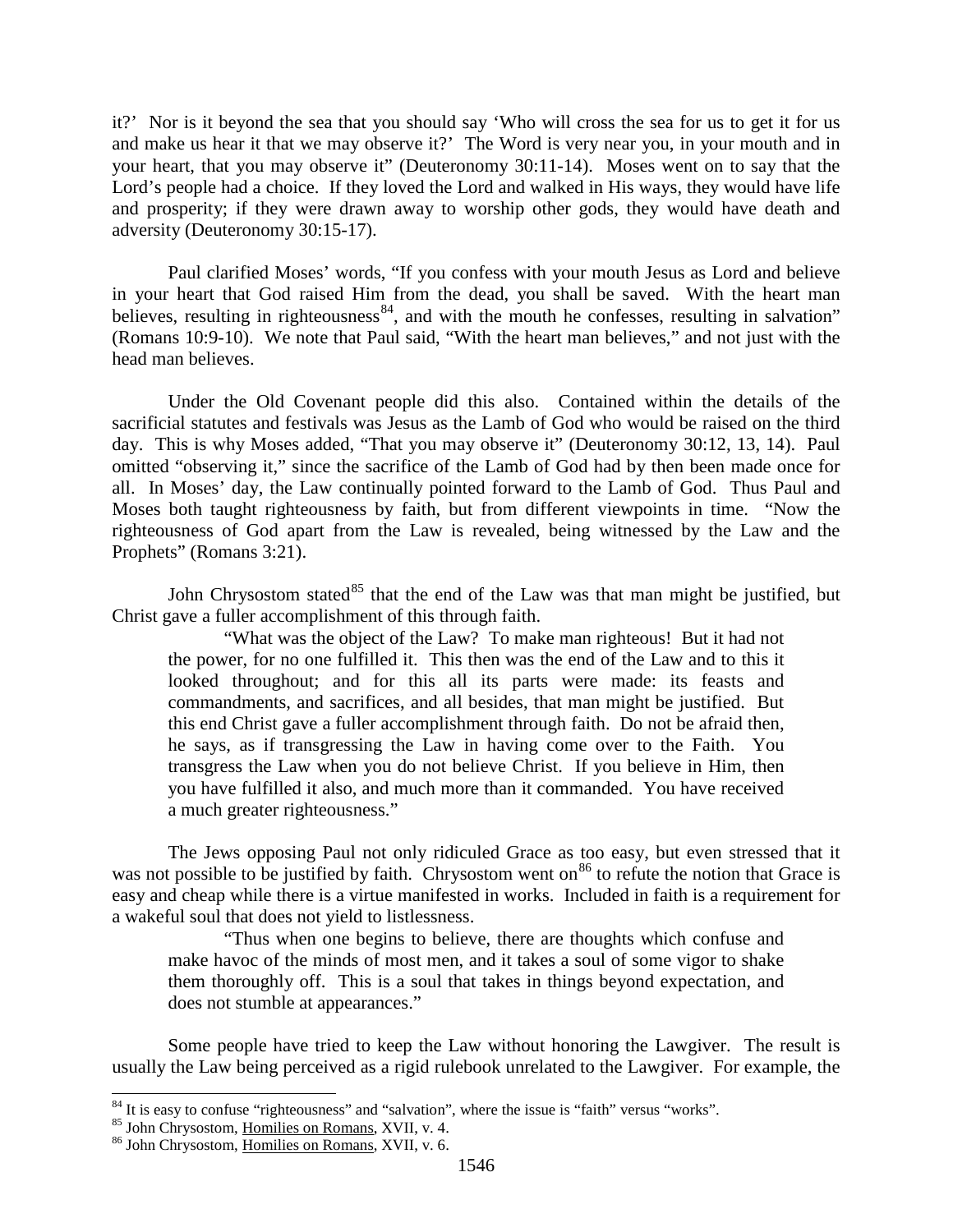Jewish leaders were seeking the death penalty for Jesus because He healed people on the Sabbath (John 5:9-10). Doing good had been the intent of the Sabbath as a time for rest and concentration on the things of  $God^{87}$  $God^{87}$  $God^{87}$ . One who loves and honors the Lawgiver can see this. The Jewish leaders, however, could only see the letter of the Law that demanded the death penalty for anyone "breaking" the Sabbath rest laws (Exodus 31:13-17). The zeal of the Jewish leaders for the letter of the Law was very strong. After all, God gave it!

By not seeking the righteousness of faith that Moses (and Paul) taught, they were seeking to establish their own righteousness (Romans 10:3). But what did their righteousness produce? They ignored the details of the Law when it conflicted with their personal agenda (John 7:45-52, 12:9-19; 11:43-53; Matthew 26:3-5). The ultimate example of this is the crucifixion of the Lawgiver.

Early Christian teaching included<sup>[88](#page-35-1)</sup> a greater emphasis on the Law than is present today. The emphasis was on the details of the Law as demonstrating the Grace of Christ. The original intent was to give the people a way that they could express love for God. But when they turned that opportunity into idolatry, then it became a commandment and a "hard collar" regarding exactly how God was to be worshipped.

"He nowhere has dissolved the Law, but fulfilled it. He says, 'One yod, or one piece of a Hebrew letter, shall not pass from the Law until all is fulfilled' (Matthew 5:18). He says, 'I come not to dissolve the Law, but to fulfill it' (Matthew 5:17). Moses himself was at once the lawgiver, the high priest, the prophet, and the king; Elijah, the zealous follower of the prophets, was also present at our Lord's transfiguration in the mountain. They were witnesses of His incarnation and of His sufferings, as the intimate friends of Christ, but not as enemies and strangers. Thus it is demonstrated that the Law is good and holy (Romans 7:12), as also the prophets."

"Now the Law is the Decalogue, which the Lord spoke to them with an audible voice (Exodus 20:1, Deuteronomy 4:15), before the people made that calf (Exodus 32:1-4) which represented the Egyptian Apis. The Law is righteous, and therefore is it called the Law, because judgments are made according to the Law of nature. This Law is good, holy, and lays no compulsion on things positive. He says, 'If you will make me an altar, you shall make it of earth' (Exodus 20:24). It does not say, 'Make one', but, 'If you will make'. It does not impose a necessity, but gives room to their own free liberty. God does not stand in need of sacrifices, being by nature above all want. But knowing that, Abel, Noah and Abraham, not out of requirement, but moved of themselves by the law of nature, offered sacrifice to God out of a grateful mind. So He permitted the Hebrews, not commanded, if they wanted to offer sacrifice. If they offered from a right intention, He showed Himself pleased with their sacrifices. Therefore He says, 'If you desire to offer, do not offer to me as to one that stands in need of it, for I stand in need of nothing; for the world is mine, and the fullness thereof'" (Psalm 50:12).

"But later this people became forgetful of that, and called on a calf as God, instead of the true God. To him they ascribed the cause of their coming out of Egypt, saying, 'These are your gods, O Israel, which have brought you out of the

<span id="page-35-1"></span><span id="page-35-0"></span><sup>&</sup>lt;sup>87</sup> For example, see Luke 6:6-11, Exodus 20:10-11, 31:15, Numbers 10:10, Leviticus 24:5-9, Ezekiel 20:12, 20. <sup>88</sup> Apostolic Constitutions VI, iv, 19-20.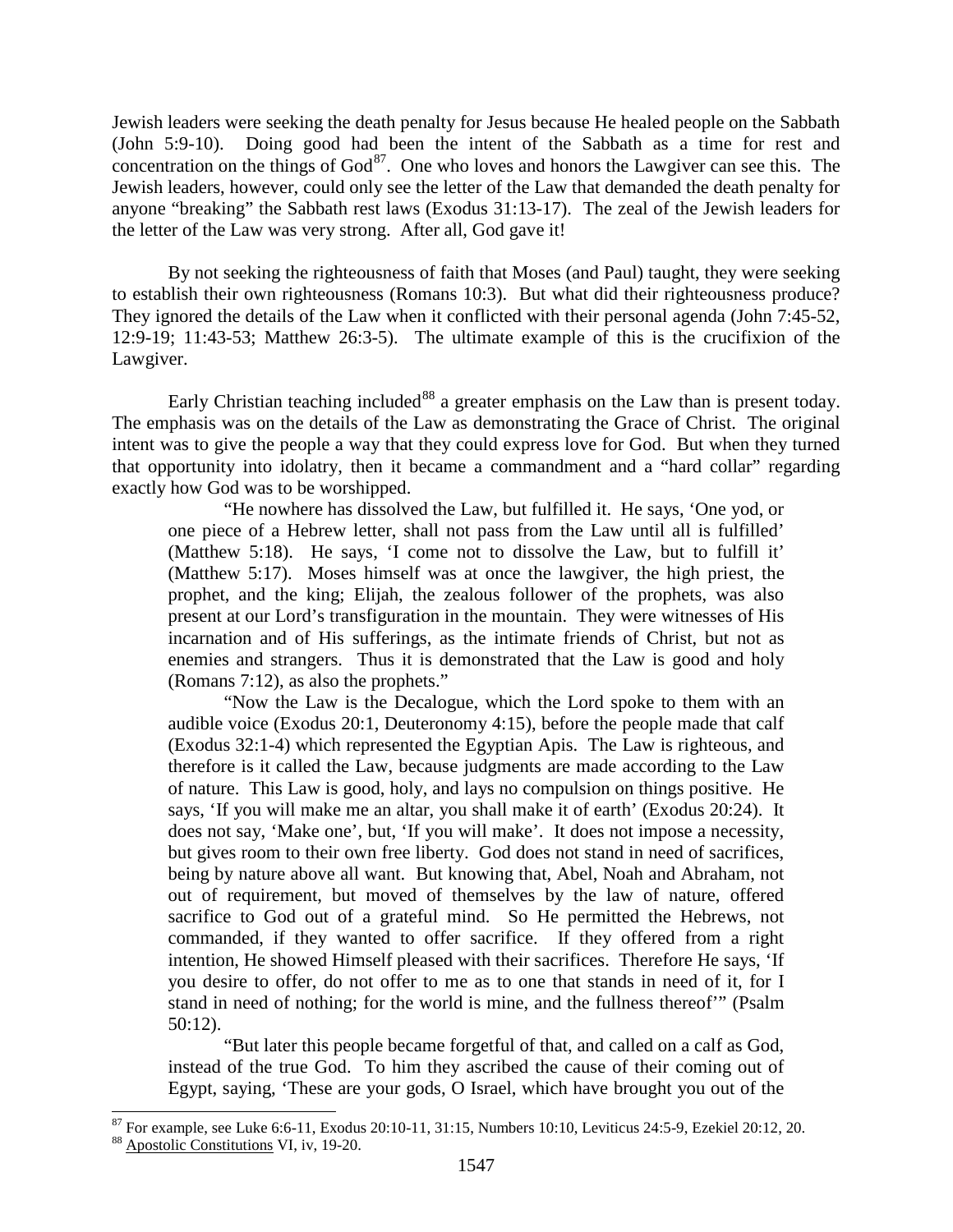land of Egypt' (Exodus 32:4). When these men had committed wickedness with the 'similitude of a calf that eats hay' and denied God who had visited them by Moses (Exodus 4) in their afflictions, and had done signs with his hand and rod, then was God angry, as being ungratefully treated by them. He bound them with bonds which could not be loosened, with a mortifying burden and a hard collar, and no longer said, 'If you make', but, 'Make an altar', and sacrifice perpetually. You are forgetful and ungrateful. Offer burnt offerings therefore continually, that you may be mindful of Me. Since you have wickedly abused your power, I lay a necessity upon you for the time to come, and I command you to abstain from certain meats. I ordain to you the distinction of clean and unclean creatures, although every creature is good, as being made by Me. I appoint to you several separations, purging, frequent washings and sprinklings, several purifications, and several times of rest. If you neglect any of them, I will determine that punishment which is proper to the disobedient; that being pressed and galled by your collar, you may depart from the error of polytheism".

"Laying aside that idolatry, they may be mindful of, 'Hear, O Israel, the Lord your God is one Lord' (Deuteronomy 6:4). They may run back again to that Law, which I inserted in the nature of all men. 'There is only one God in heaven and on earth, and it was important for them to love Him with all their heart, all their strength, and all their mind' (Deuteronomy 6:5), and to fear none but Him. They were not to admit the names of other gods into their mind, nor to let their tongue utter them out of their mouth. He bound them for the hardness of their hearts, that by sacrificing, resting, and purifying themselves, and by similar observances, they might come to the knowledge of God, who ordained these things for them".

John Chrysostom stated<sup>[89](#page-36-0)</sup> that while the Old Covenant sounds very much like the New Covenant, there is a difference in sense. The first is like a model of the reality of the second. The first is like lessons for children and mortals; the second, for grown men and angels.

"The words in the first covenant<sup>[90](#page-36-1)</sup> are used as types, in the second as realities, preserving a sameness of sound, though not of sense. Just as in patterns and figures, the shape of a man scratched with white lines upon a black ground is called a man as well as that which has received the correct coloring. In the case of statues, the figure, whether formed of gold or of plaster, is alike called a statue, though in the one case as a model, in the other as a reality".

"Do not then, because the same words are used, suppose that the things are identical. In the sense that aspects of the First Covenant were models, they did not differ from the truth; but in that they merely preserved the outline, they were less than the truth. The First Covenant was lessons for children, the Second for high-minded full-grown men; the first Laws were made as for mortals, the latter as for angels".

Irenaeus noted $91$  that the New Covenant and the Old Covenant have much in common, and have the same author, but that the New Covenant is greater than the Old Covenant.

<span id="page-36-0"></span><sup>&</sup>lt;sup>89</sup> John Chrysostom, <u>Homilies on John</u>, XIV, 1-2.

 $90$  That is sanctification, baptism, sacrifice, temple, circumcision and grace.

<span id="page-36-2"></span><span id="page-36-1"></span><sup>&</sup>lt;sup>91</sup> Irenaeus, Against Heresies, IV, ix, 1-2.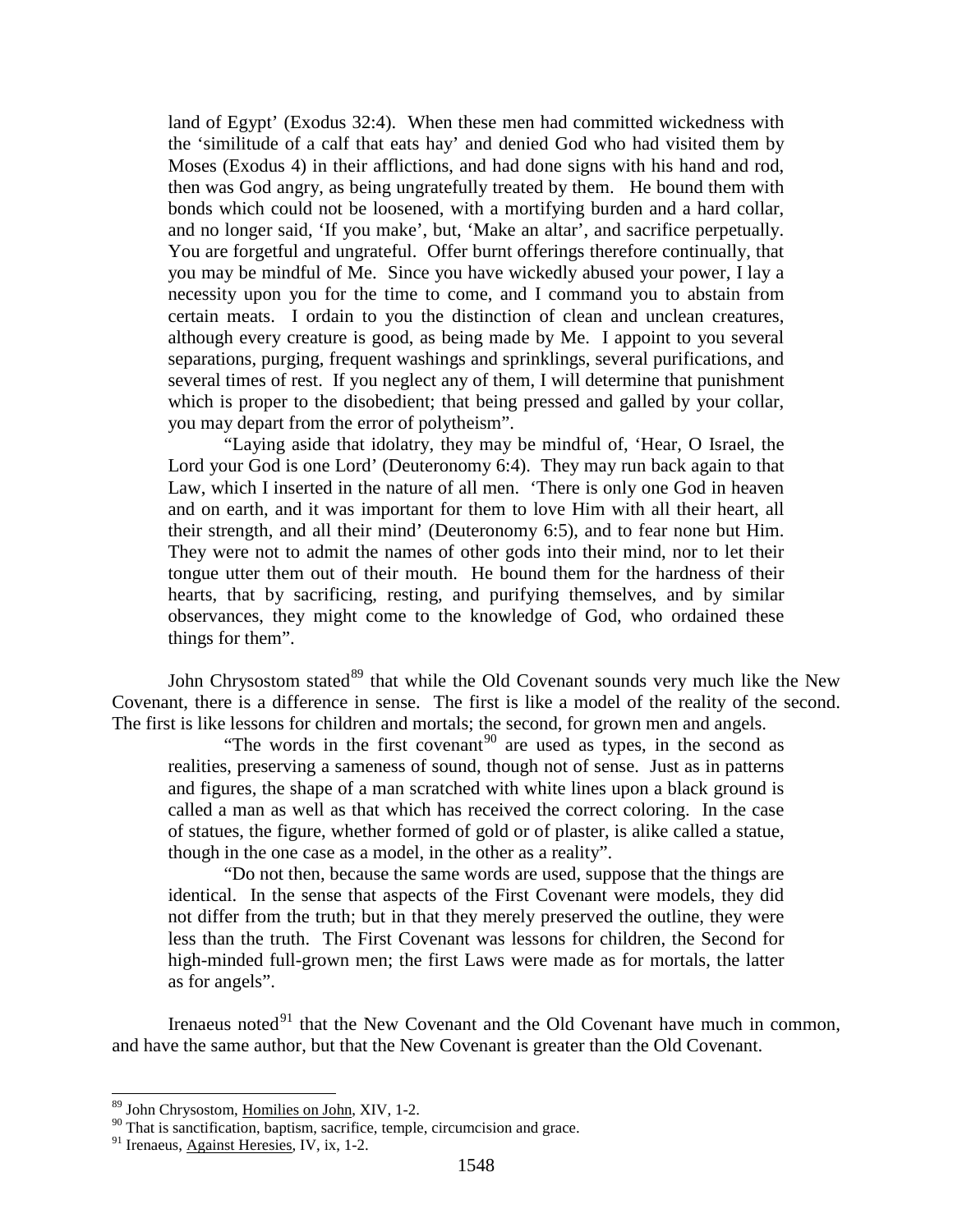"One and the same householder produced both covenants, the Word of God, who spoke with both Abraham and Moses, and who has restored us to liberty, and has multiplied that grace which is from Himself".

"He declares, 'For in this place is One greater than the temple' (Matthew 12:6). But the words *greater* and *less* are not applied to those things which have nothing in common between themselves, and are of an opposite nature, and mutually exclusive. They are used for those things of the same substance, and which possess properties in common, but merely differ in number and size; such as water from water, and light from light, and grace from grace. Greater, therefore, is that legislation which has been given for liberty than that given for bondage; and therefore it has been diffused, not throughout one nation, but over the whole world".

#### **c) Abraham and the Law**

Paul had said, "Therefore the Law has become our pedagogue<sup>[92](#page-37-0)</sup> until Christ, that we might be justified by faith" (Galatians 3:24). The life of Abraham illustrates this, since justification always has been by faith, and the Law, by itself, cannot dictate conditions of the heart. "For Christ is the end of the Law for righteousness to everyone who believes" (Romans 10:4). "Yet we know that the Law *is* good if one uses it lawfully. Knowing this; the Law is not made for a righteous person. It is made for *the* lawless and insubordinate, for the ungodly and for sinners, etc." (1 Timothy 1:8-9).

Old Testament and New Testament writers alike used the life of Abraham as the model of a righteous life and a close walk with God. He was called "The friend of God" (2 Chronicles 20:7, James 2:21-24), and because of his faith, Israel inherited the Promised Land. The Church, with Christ as Head, has inherited the blessing of Abraham in the promise of the Holy Spirit through faith (Galatians 3:14). By faith Abraham obeyed and he had the vision to wait for the city which has foundations, whose craftsman and maker is God (Hebrews 11:8-10). Abraham believed God and the belief (i.e. faith) was reckoned to him as righteousness. He is called the father of all who believe, and the heir of the world (Romans 4:11-13). Thus Abraham exemplifies the Grace of God. Abraham received faith according to grace (Romans 4:16), just as all who since him have received faith.

Abraham did not need the details of the Law because his heart was right. In light of this, Irenaeus wrote $93$ .

"The righteous fathers had the meaning of the Decalogue written in their hearts and souls; that is, they loved the God who made them, and did no injury to their neighbor. There was therefore no occasion that they should be cautioned by prohibitory mandates, because they had the righteousness of the Law in themselves".

The Early Church taught<sup>[94](#page-37-2)</sup> that the purpose of all the details of the Mosaic Law was as medicine for an obstinate people who were forgetful and ungrateful, and who were prone to fall into idolatry, like the Golden Calf, at any moment. For these people and others like them the

<span id="page-37-0"></span> $^{92}$  A pedagogue was a trustworthy slave who was charged with the duty of supervising the life and morals of boys.

<span id="page-37-2"></span><span id="page-37-1"></span> $93$  Irenaeus, Against Heresies, IV, xvi, 3.

<sup>&</sup>lt;sup>94</sup> Apostolic Constitutions, VI, iv, 20-21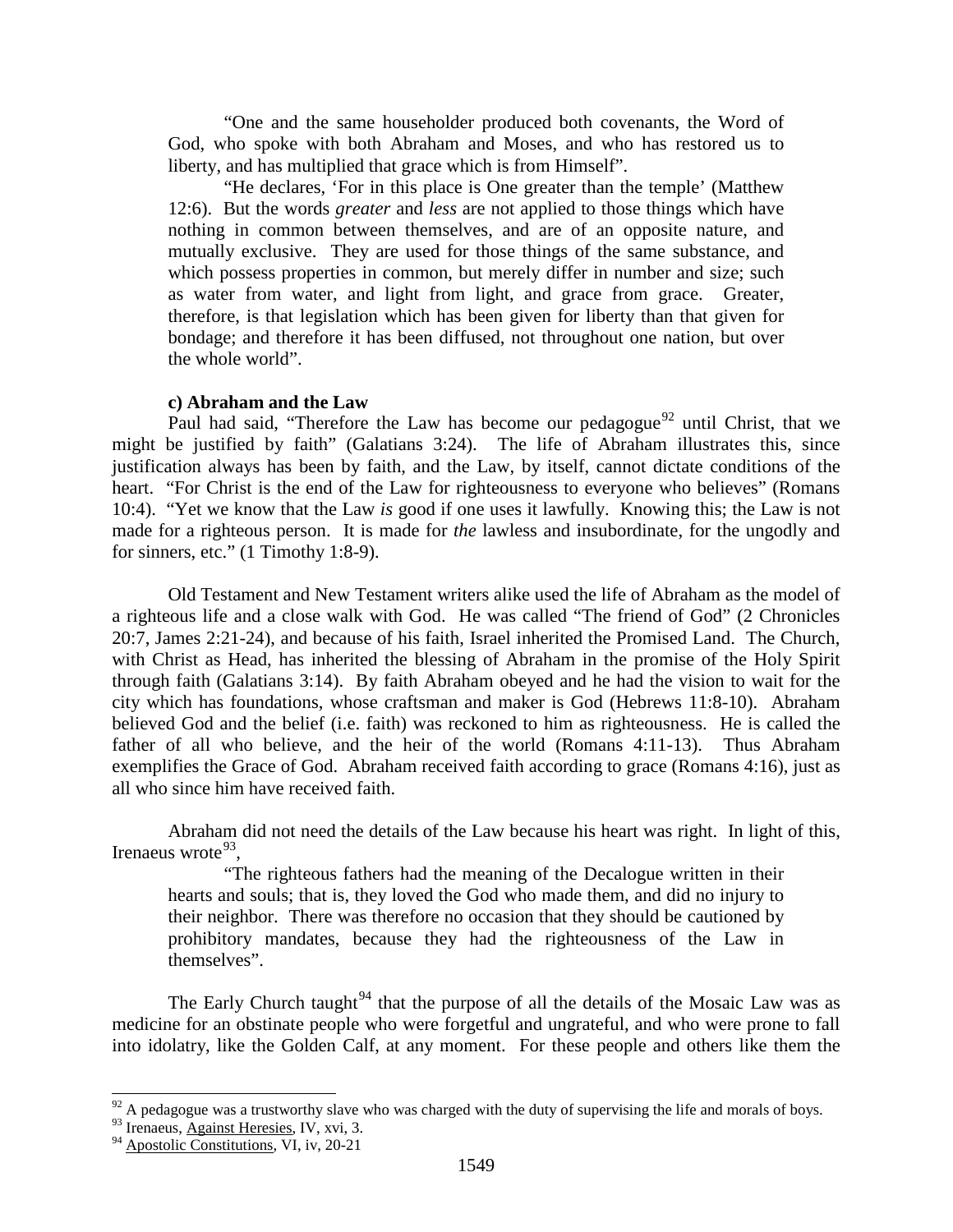details of the Law were necessary and He bound them with bonds, a burden and a hard collar. When Christ came in the flesh, He did not take away the Law but the bonds and the collar".

## **d) The Law and Grace**

John Chrysostom pointed<sup>[95](#page-38-0)</sup> out that the Lord had said, "If you love Me, keep My commandments" (John 14:15). Chrysostom continued, "But His commandments and the sum of them are, 'You shall love the Lord your God, and your neighbor as yourself'. To love God is to love one's neighbor, 'For if you love Me', He said, 'O Peter, feed My sheep' (John 21:16, 17). But to love one's neighbor works a keeping of the commandments. With reason does He then say, "On these hang all the Law and the Prophets".

Sometimes overlooked in Paul's famous argument of Law vs. Grace are Paul's statements: "Therefore the Law is holy and the Commandment is holy, just and good" (Romans 7:12). "For we know that the Law is spiritual" (Romans 7:14). "I agree with the Law that it is good" (Romans 7:16).

On the other hand, Paul argues, "I am fleshly, sold under sin" (Romans 7:14). "I delight in the Law of God according to the inward man. But I see another law in my members, warring against the law of my mind, and bringing me into captivity to the law of sin which is in my members" (Romans 7:22, 23).

The guiding principle of the Mosaic Law was the "Greatest Commandment", which focused on the love of God. The use of the "Greatest Commandment" as a creed in the synagogues in the  $1<sup>st</sup>$  Century, was in itself in obedience to one of the commandments (Deuteronomy 6:6-9). Taken as a whole, the Law contained all the elements of Grace as described with the advent of Christ as Messiah in the New Testament, and the Law pointed toward the work that Christ accomplished (Galatians 3:24). The intent of the Law was that God might cause His people to know that man shall not live by bread alone, but man shall live by every word coming out of the mouth of God (Deuteronomy 8:3, Matthew 4:4). The expectation of the Law was Christ, and the Prophets understood this. Jeremiah wrote of this and Paul quoted Jeremiah in addressing the Hebrews:

"Behold, the days come, says the Lord, when I will make a new covenant with the house of Israel, and with the house of Judah. Not according to the covenant which I made with their fathers in the day when I took hold of their hand to bring them out of the land of Egypt; for they abode not in my covenant, and I disregarded them, says the Lord. This is my covenant, which I will make with the house of Israel; after those days, says the Lord, I will surely put my laws into their mind, and write them on their hearts. And I will be to them a God, and they shall be to me a people" (Jeremiah 31:31-33 LXX, Hebrews 8:8-12).

The Law aimed at establishing faith and the condition of man's heart, and the command was to circumcise their hearts (Deuteronomy 10:16, Colossians 2:11) as well as their flesh. But the Holy Spirit had not yet been poured out (Joel 2:28-29, Acts 2:16-18). In anticipation of the Lamb of God, He commanded that offerings for sin should be established using the blood of bulls and goats (Compare Hebrews 9:13) for sins done in ignorance (Leviticus 4), and using the blood of a lamb for sins done willfully (Leviticus 5). These offerings had to be performed

<span id="page-38-0"></span><sup>&</sup>lt;sup>95</sup> John Chrysostom, Homilies on Matthew, LXXI.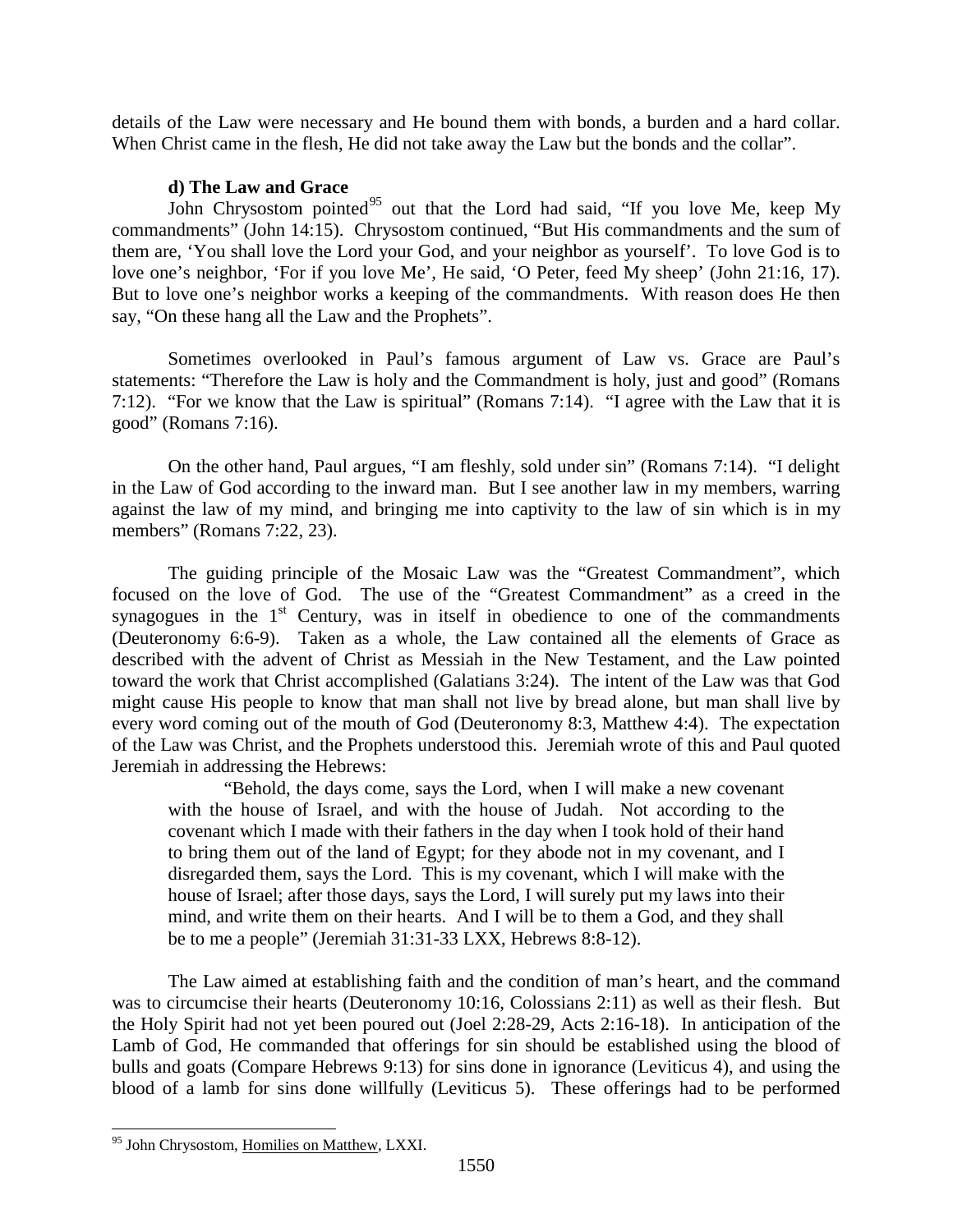repeatedly, because sin was repeated (Hebrews 7:26-28). It took a vision to see the end result of Christ's one sacrifice, where He became sin for us (2 Corinthians 5:21).

Following the Law with all one's heart and soul was not supposed to be difficult, as testified by both Moses and Jesus. "This commandment which I am commanding you today is not too difficult for you, nor is it out of reach. For the Word is very near you, in your mouth and in your heart that you may do it" (Deuteronomy 30:11-15). Jesus said the same thing: "My yoke is easy and My burden is light" (Matthew 11:30). With the coming of the Lamb of God to take away the sin of the world (John 1:29-36), the Holy Spirit is now resident within us (1 Corinthians 3:16, 6:19-20) and Law is written on our hearts. Our illumination regarding the things of God has greatly increased, and the writing of the Law on Mt. Ebal (Deuteronomy 27:1-8) along with the offerings for sin is unnecessary. But this doesn't mean that the Mosaic Law is useless now that Grace has taken its place.

Men under Grace have a greater responsibility than do men under the Law; because more has been given, more is expected (Luke 12:48, Matthew 25:29). John Cassian stated<sup>[96](#page-39-0)</sup>,

"How can those men be partakers of the grace of the gospel who disregard the fulfillment even of the lighter commands of the Law, to the easy character of which the words of the lawgiver bear testimony?"

Jesus had said something similar. In His discussion about fulfilling, but not deleting the Law, He said:

"Whoever therefore breaks one of the least of these commandments, and teaches men so, shall be called least in the kingdom of heaven; but whoever does and teaches *them,* he shall be called great in the kingdom of heaven. For I say to you, that unless your righteousness exceeds *the righteousness* of the scribes and Pharisees, you will by no means enter the kingdom of heaven" (Matthew 5:19- 20).

Irenaeus stated<sup>[97](#page-39-1)</sup> that while the Law had been given for bondage to Israel, its scope has been widened for those under Grace that we might have greater love for our Father.

"He has increased and widened those laws, granting to men, by means of adoption, to know God the Father. We love Him with the whole heart, while we abstain not only from evil deeds, but even from the desire after them. But He has also increased the feeling of reverence; for sons should have more veneration than slaves, and greater love for their Father. We shall give account to God not of deeds only, as slaves, but even of words and thoughts. We have truly received the power of liberty, in which condition a man is more severely tested, whether he will reverence, fear, and love the Lord".

The Law is very useful today, especially for training in righteousness (2 Timothy 3:16). In both Orthodox Vespers and Matins, we pray

- 1. Blessed are You, O Lord, teach me Your commandments.
- 2. Blessed are You, O Sovereign Lord, let me understand Your commandments.
- 3. Blessed are You, O Holy One, enlighten me with Your commandments.

<span id="page-39-0"></span><sup>&</sup>lt;sup>96</sup> John Cassian, <u>Conferences</u> III, 21, 5<sup>97</sup> Irenaeus, Against Heresies IV, xvi, 5

<span id="page-39-1"></span>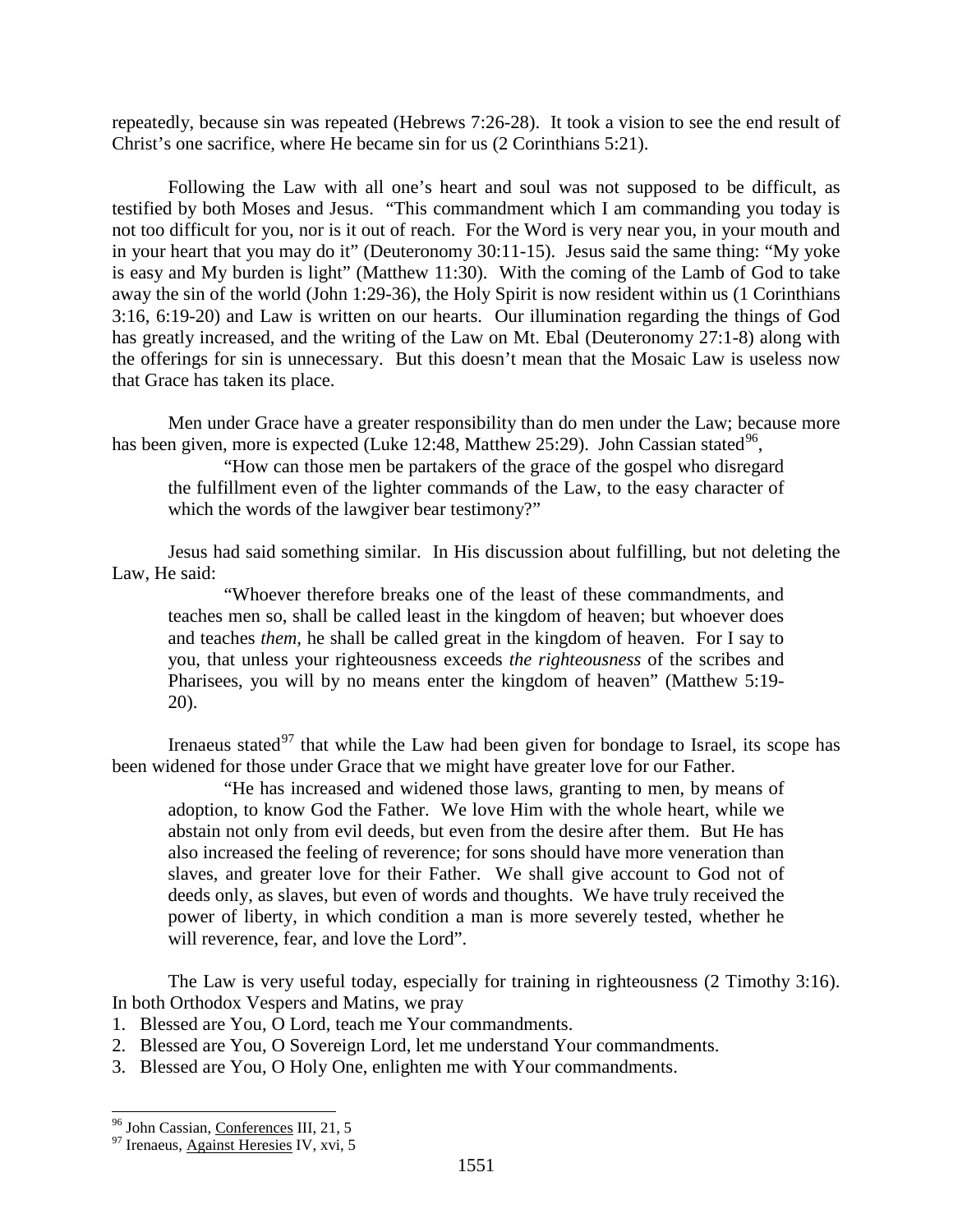The Law teaches us that man "does not live by bread alone, but by everything that proceeds out of the mouth of the Lord" (Deuteronomy 8:3). As the Holy Spirit burns within us, we can also hear God speaking to us from the fire within us if we have a heart to listen.

#### **3) The New High Priest and the Changing of the Law**

Paul had a long discussion in Hebrews about the effects of Christ's coming as our Great High Priest (Hebrews 5:5). Because of a change in the priesthood, there must also be a change in the Law (Hebrews 7:12). John Chrysostom pointed out**[98](#page-40-0)** how this changed things.

"If the priesthood changed from the Levitical priesthood to the Melchizedek priesthood in the  $1<sup>st</sup>$  Century, 'of necessity there is also a change of the Law' (Hebrews 7:12). The Levitical priesthood had dealt with 'a law of a fleshly commandment' (Hebrews 7:16). Included in this Law were procedures to anoint the flesh (Exodus 28:41), wash the flesh (Numbers 19:7-10), purify the flesh (Numbers 19:9, Leviticus 14:9), shave the flesh (Leviticus 13:33, 14:8-9), bind upon the flesh (Deuteronomy 6:8), cherish the flesh (Deuteronomy 13:6), rest as to the flesh (Exodus 31:14-15). These procedures were weak and unprofitable (Hebrews 7:18) because they made nothing perfect (Hebrews 7:19). Paul pointed out (Romans 8:3) that it was not the Law itself that was weak, but we were because of our flesh".

With the change in the Law, the Law of God is written on our hearts, and it is within us (Jeremiah 31:33). Also within us is the Holy Spirit, Who teaches us to discern all things (1 Corinthians 2:10-16). For example, He teaches us that circumcision needs to be applied to the heart to be made perfect (Romans 2:29). Thus, the Law is not thrown out, it is just changed and refined (Matthew 5:18). Adultery applies not just to the fleshly act, but also to the thought (Matthew 5:27-28). Murder applies not just to killing the flesh, but also to hate (Matthew 5:21- 24).

Our High Priest teaches us that, "The true worshippers will worship the Father in spirit and truth, for the Father is seeking such to worship Him. God is Spirit, and those who worship Him must worship in spirit and truth" (John 4:23-24). At the Presentation of Jesus<sup>[99](#page-40-1)</sup> in the Temple as an infant (Luke 2:22-38), the changeover began. No wonder, at age 33, on the day after Palm Sunday, Jesus drove the moneychangers, etc., out of the Temple. Quoting Isaiah, He said, "My house shall be called a house of prayer for all nations (Isaiah 56:7). But you have made it a den of thieves" (Mark 11:17). He had done this same thing three years earlier, just as He began His public ministry. In describing this, the Apostle John stated that the disciples then remembered that it was written, "Zeal for Your house has consumed Me" (John 2:13-17, Psalm 69:9).

As a result of this, we now have a "greater and more perfect tabernacle not made with hands; that is, not of this creation. Our High Priest entered the Most Holy Place once for all, not with the blood of goats and calves, but with His own blood. Through the eternal Spirit, He offered Himself without spot to God that He might cleanse our conscience from dead works to serve the Living God" (Hebrews 9:11, 12, 14).

<span id="page-40-1"></span><span id="page-40-0"></span><sup>&</sup>lt;sup>98</sup> John Chrysostom, <u>Homilies on Hebrews</u>, XIII, 2.<br><sup>99</sup> The "Presentation of Jesus" is celebrated on February 2<sup>nd</sup> as one of the Twelve Major Feast Days in the Orthodox Church.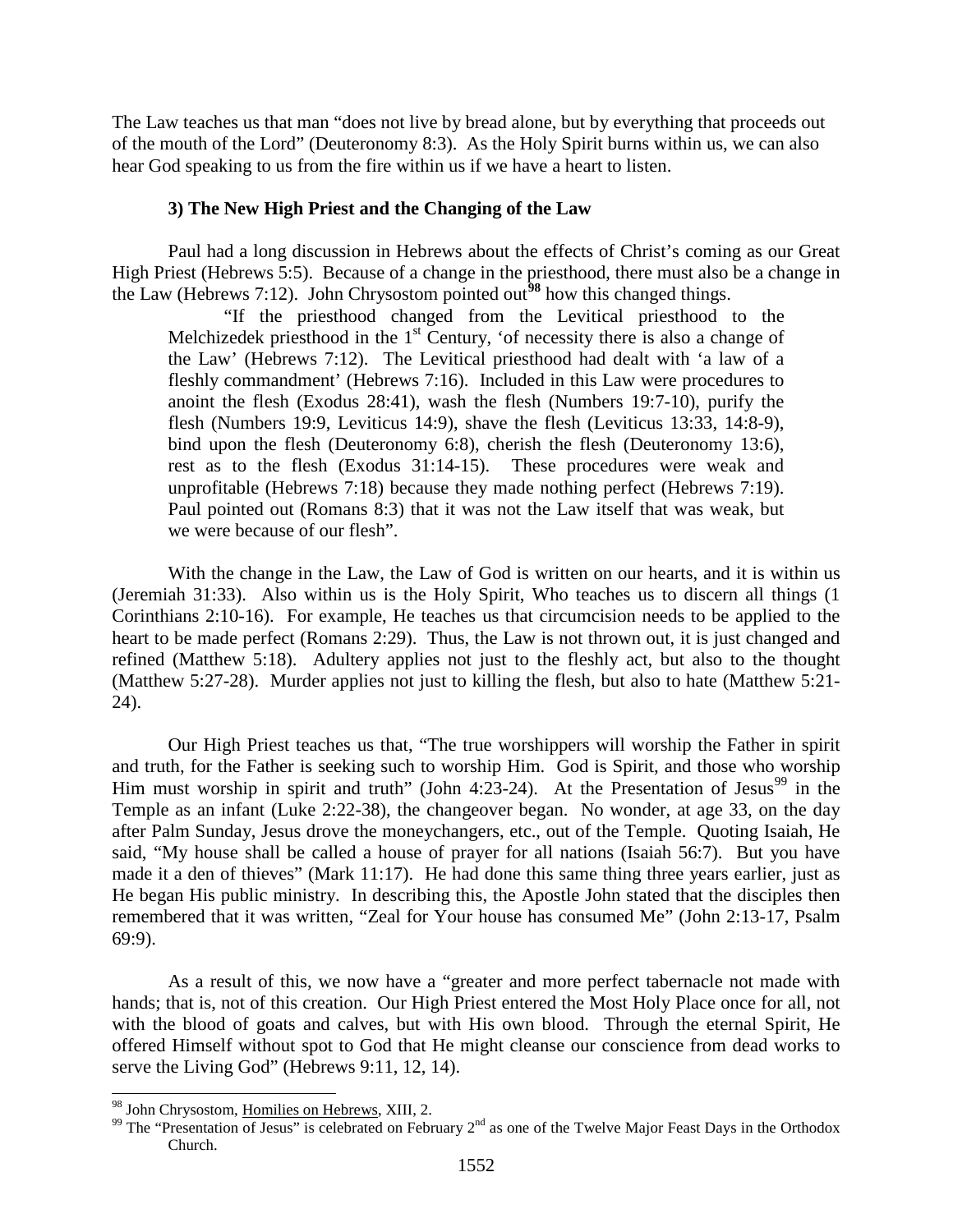John Chrysostom interprets this imagery as follows. The more perfect tabernacle is His human body (where Paul refers to our human bodies as tabernacles also -- 2 Corinthians 5:1). The Most Holy Place where He entered to appear in the presence of God for us (Hebrews 9:24) is heaven, where heaven is veiled off from curious bystanders. His flesh also was a veil hiding the Godhead. In this imagery, Christ did not become a high priest; He came as the High Priest.

The Law today can be illustrated by addressing our love for God, which is the ultimate basis for both the "Greatest Commandment" and our ultimate salvation. The love of God as seen in His Church is not a static situation, but is always growing. We can either grow toward being perfected in Christ or we can grow cold. An example of growing cold can be seen from John's vision while he was in exile on Patmos (Revelation 1:9). He wrote to the Church in Ephesus that they had left their first love (Revelation 2:4). In other words, they had grown cold in their love toward God and their brethren. In contrast to this, John wrote in his Epistle that we can and should be perfected in love. This begins with faith: "And we have known and believed the love that God has for us" (1 John 4:16).

For love to be perfected we need a continuing vision of Christ; this was true under the Old Covenant as well as the New Covenant. "No one has seen God at any time. If we love one another, God abides in us, and His love has been perfected in us" (1 John 4:12). Love for one another is the result or the evidence of the continuing vision of Christ. Keeping His Commandments is one of the tools for achieving that result. "Whoever keeps His Word, truly the love of God is perfected in him. By this we know that we are in Him" (1 John 2:5). Keeping His Commandments does not imply a mere lip service to the Ten Commandments, although the Ten Commandments are a good place to start in our culture. It seems curious that there is such strong opposition from our culture today toward any public display of the Ten Commandments. Keeping His Commandments rather implies living by every word that proceeds from the mouth of God, which is tone of both the Old Covenant and the New Covenant (Matthew 4:4, Deuteronomy 8:3). Our bodies are a Temple of the Holy Spirit (1 Corinthians 6:19-20), and we have the Law written on our hearts (Jeremiah 31:33, 2 Corinthians 3:3). Therefore we do not need to make great efforts to go somewhere or do something to find out what God would have us do at any moment (Deuteronomy 30:11-15, Romans 10:5-13).

Keeping His Commandments is part of a process of striving for righteousness. It is like faith versus works (James 2:24-26). Without both, one has neither. If one says he has faith, but he consistently has no works to demonstrate what his faith consists of, the real issue is that he doesn't really have faith at all. Without striving for righteousness, one does not have the love of God, and vice versa. "If we say that we have fellowship with Him, and walk in darkness, we lie and do not practice the truth. But if we walk in the light as He is in the light, we have fellowship with one another, and the blood of Jesus Christ His Son cleanses us from all sin. If we say we have no sin, we deceive ourselves, and the truth is not in us. If we confess our sins, He is faithful and just to forgive us our sins and to cleanse us from all unrighteousness" (1 John 1:6-9). We all sin (Romans 3:23); therefore we all need to confess our sins as part of our striving for righteousness. A study of the lives of the saints is helpful for us in that we see examples of people who struggled in their striving for righteousness, and who exhibited the love of God as a result.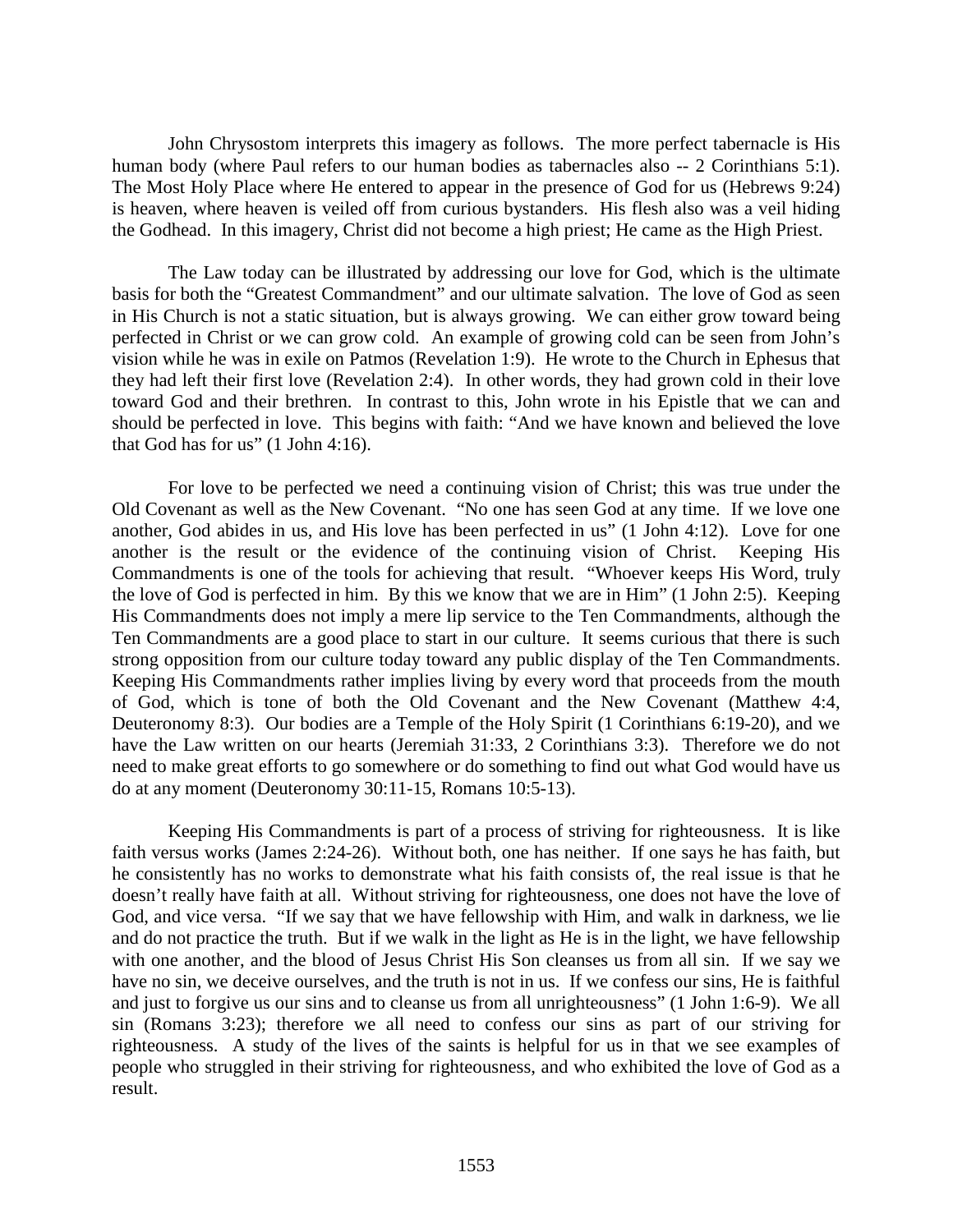In our striving for righteousness, it is also helpful to see where the battlefront is. It is our own desires that we need to fight. James, the Lord's brother, said, "Let no one say when he is tempted, 'I am tempted by God.' God cannot be tempted by evil, nor does He Himself tempt anyone. But each one is tempted when he is drawn away by his own desires and enticed. Then when desire has conceived, it gives birth to sin. Sin, when it is full-grown, brings forth death" (James 1:13-15). It is the things that come from our own hearts that really defile us (Matthew 15:18-20). Thus the striving forces us to concentrate on the plank in our own eyes, rather than looking for specks in the eyes of others (Matthew 7:3). The Law, especially as amplified by the Lord (Matthew 5:48) can be helpful to us in our striving for righteousness.

As a result of the change in the Law that started when Christ arrived, mankind has returned to the original intent of the Law, which was holiness and a faith like that of Abraham.

#### **4) The New Covenant During the Age of the Church**

There is a connection between the Law and the Grace of the Holy Spirit. Historically, the day of the giving of the Law on Mt. Sinai was also the same day<sup>[100](#page-42-0)</sup> as the giving of the Holy Spirit on Pentecost following the Resurrection of Christ. These two events are related because the Law is spiritual (Romans 7:14) and needs to be understood spiritually. When Christ came, He stated, "Do not think that I came to destroy the Law and the Prophets. I did not come to destroy but to fulfill. For assuredly, I say to you, till heaven and earth pass away, one yod<sup>[101](#page-42-1)</sup> or one piece of a Hebrew letter<sup>[102](#page-42-2)</sup> will by no means pass from the Law till all is fulfilled" (Matthew 5:17-18).

Prior to that, the Lord had said to His disciples, "If you love Me, keep My commandments. I will pray the Father, and He will give you another Helper, that He may abide with you forever — the Spirit of truth, whom the world cannot receive, because it neither sees Him nor knows Him. But you know Him, for He dwells with you and will be in you. I will not leave you orphans; I will come to you" (John 14:15-17). Thus, keeping the Lord's commandments goes hand in hand with the help of the Holy Spirit. In the same breath, He said to keep His Commandments and to receive the Holy Spirit.

The Holy Spirit is called "The Helper" meaning one called alongside to help (John 14:16, 26; 15:26; 16:7), and Jesus described the role of the Holy Spirit again later in this conversation after the Last Supper (John 16:13). The Holy Spirit in us is a key element in the coming together of "the city with solid foundations whose craftsman and maker is God" (Hebrews 11:10). With the Holy Spirit at work in us, we are described as containing treasure in earthenware vessels (2 Corinthians 4:7). The exterior of our human frailties may be rough, but God has chosen to dwell there.

From this point of view, the question of Jesus' disciples just before He ascended is very timely, "Lord will You at this time restore the Kingdom to Israel?" (Acts 1:6). The answer was no; the city's not ready yet! The treasure in the earthenware vessels still needs some work.

<span id="page-42-2"></span><span id="page-42-1"></span>

<span id="page-42-0"></span><sup>&</sup>lt;sup>100</sup> For details on this, see the Study for the Sunday of Pentecost.<br><sup>101</sup> A "yod" is the smallest letter in the Hebrew alphabet, about the size of an apostrophe.<br><sup>102</sup> This refers to the projection of one Hebrew letter English letters to the dot of an "i" or the crossing of a "t".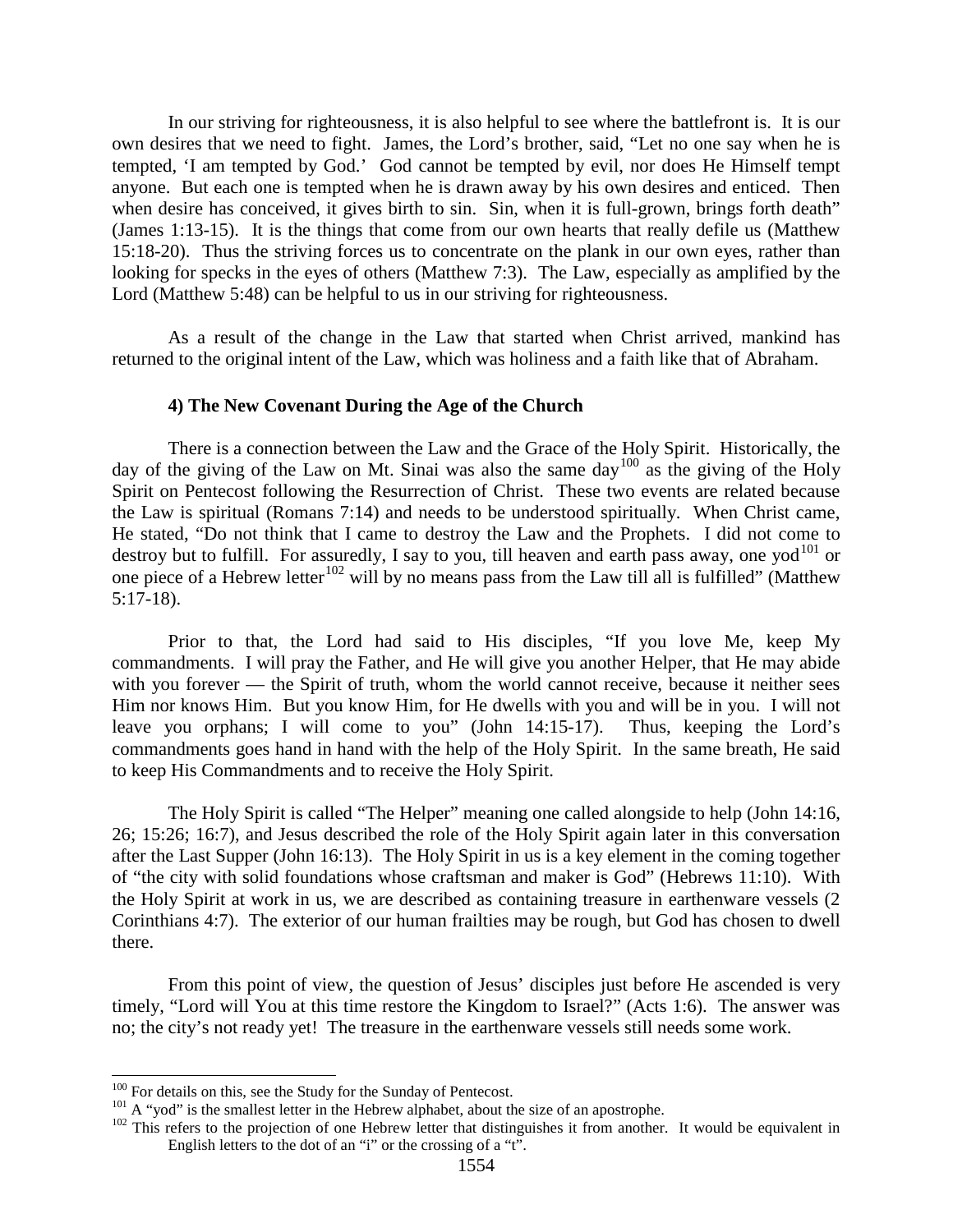Isaiah prophesied about the coming of the Holy Spirit, and spoke of the Gentiles as being involved. He said, "Thus says the Lord, 'In a favorable time I have answered you, and in a day of salvation I have helped you'" (Isaiah 49:8). The help referred to is the Lord's guidance to springs or fountains of water (Isaiah 49:10, John 7:37-39) which represents the Holy Spirit. Gentiles will be part of this, "Behold, they shall come from afar; and these will come from the North and the West, and these from the land of Persia (Isaiah 49:12 LXX). The Church Fathers have interpreted the reference to Persia as referring to the Magi coming to visit the infant Jesus. In this day of salvation, the Lord will comfort His people (Isaiah 49:13) and have compassion on them (Isaiah 49:10, 13), as a nursing mother does her child (Isaiah 49:14-15). Thus we receive the Comforter (John 14:16, 26; 15:26; 16:7, Acts 9:31, Romans 8:15) with baptism and the newly baptized receive the pure milk of the Word (1 Peter 2:2).

#### **5) The Place of the Law with the Help of the Holy Spirit**

Immediately prior to mentioning the Holy Spirit, Jesus said, "If you love Me, keep My commandments" (John 14:15). And "He who has My Commandments and keeps them, it is he who loves Me" (John 14:21). And "He who does not love Me does not keep My words; and the word which you hear is not Mine but the Father's who sent Me" (John 14:24). We sometimes dissociate "The Commandments" from the Grace of the Holy Spirit as if we're beyond the elementary principles of Christ (Hebrews 6:1-8). We sometimes don't notice that Paul had said, "Therefore the Law is holy, and the Commandment holy and just and good" (Romans 7:12). Also, "For we know that the Law is spiritual" (Romans 7:14); and "I agree with the Law that it is good" (Romans 7:16).

Paul stated, "Therefore the Law was our pedagogue<sup>[103](#page-43-0)</sup> until Christ, that we might be justified by faith" (Galatians 3:24). As a pedagogue, the Law was intended to teach us to love God. But the Law, by itself, cannot dictate conditions of the heart. "For Christ is the end of the Law for righteousness to everyone who believes" (Romans 10:4).

The Evlogetaria, that is sung during Sunday Matins, illustrates the interaction of the Law with the Holy Spirit. As the cantor describes the work of the Holy Spirit during the Resurrection, the congregation responds by asking the Lord to teach us His Statutes. If we understand the Lord's statutes, and are enlightened by them, we will also understand what the Holy Spirit is doing in our midst! The Evlogetaria goes as follows:

Refrain: Blessed are You, O Lord, teach me Your statutes.

- Cantor: The company of the angels was amazed, when they beheld You numbered among the dead. Yet You, O Savior, destroyed the power of death, and with You raising up Adam and releasing all men from Hell.
- Refrain: Blessed are You, O Lord, teach me Your statutes.
- Cantor: Why, O women disciples, do you mingle sweet-smelling spices with your tears of pity? The radiant angel within the sepulchre cried to the Myrrh-Bearing women. 'Behold the grave and understand; for the Savior is risen from the tomb'.
- Refrain: Blessed are You, O Lord, teach me Your statutes.

<span id="page-43-0"></span> $103$  A pedagogue was a trustworthy slave who was charged with the duty of supervising the life and morals of boys.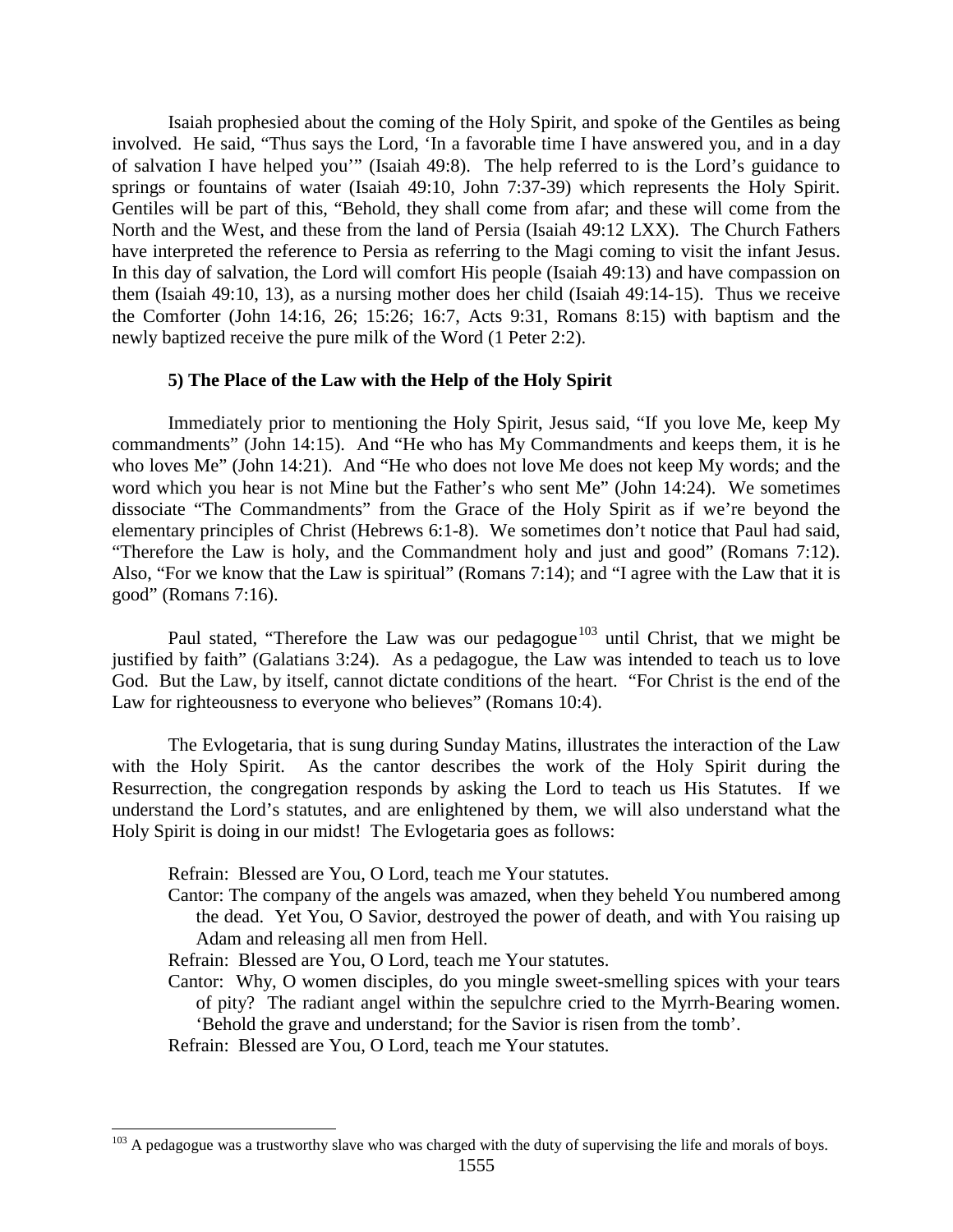- Cantor: Very early in the morning the Myrrh-Bearing women ran lamenting to Your tomb. But an angel came toward them saying: 'The time for lamentation is passed; do not weep; but announce to the Apostles the Resurrection'.
- Refrain: Blessed are You, O Lord, teach me Your statutes.
- Cantor: The Myrrh-Bearing women mourned; as bearing ointments they drew near Your tomb, O Savior. But the angel spoke to them, saying, 'Why do you seek the living among the dead? In that He is God, He is risen from the dead'.

John Chrysostom pointed<sup>[104](#page-44-0)</sup> out that the when the Lord said, "If you love Me, keep My commandments" (John 14:15), "His commandments and the sum of them are, 'You shall love the Lord your God, and your neighbor as yourself'. Therefore to love God is to love one's neighbor, 'For if you love Me', He said, 'O Peter, feed My sheep' (John 21:16, 17). But to love one's neighbor works a keeping of the commandments; with reason, then, does He say, "'On these hang all the Law and the Prophets'".

John Chrysostom went on to say<sup>[105](#page-44-1)</sup> that the problem the disciples had, as Christ's Passion approached, was actually a lack of love for God. True love for God would not have displayed sorrow and cowardice. Their despondency, at His words about going to the Cross, displayed a lack of faith and a lack of love for God. The hearing of His Commandments is a proof of love for God.

"It is not enough merely to have the Law; we need also an exact keeping of it. But why does He frequently repeat the same thing to them? (John 14:15, 21, 24) I think that He alluded to their despondency; for He had uttered many wise sayings to them concerning death, saying, 'He that hates his life in this world shall save it unto life eternal' (John 12:25). And, 'Unless a man take his cross and follow Me, he is not worthy of Me' (Matthew 10:38). He is about to say other things besides, rebuking them, 'Do you think that you suffer sorrow from love? Not sorrowing would be a sign of love'. Because He wished all along to establish this, as He went on He summed up His discourse in this same point; 'If you loved Me you would have rejoiced, because I go to My Father' (John 14:28), but now you are in this state through cowardice. To be thus disposed towards death is not for those who remember My commandments; for you ought to be crucified, if you truly loved Me, for My word exhorts you not to be afraid of those that kill the body. These both the Father and I love".

"He that won't hear these sayings not only does not love Me, but neither does he love the Father. If this is the sure proof of love, the hearing the Commandments, and these are of the Father, he that hears them loves not the Son only, but the Father also. 'I don't speak without the Father, nor say anything of Myself contrary to what seems good to Him'".

#### **6) The Mosaic Law as Being Spiritual**

Paul spoke of the Law as having a spiritual dimension to it. "Therefore the Law is holy, and the Commandment holy, just and good" (Romans 7:12). Also, "For we know that the Law is spiritual" (Romans 7:14); and "I agree with the Law that it is good" (Romans 7:16). The heart of

<span id="page-44-1"></span><span id="page-44-0"></span><sup>&</sup>lt;sup>104</sup> John Chrysostom, <u>Homilies on Matthew</u>, LXXI.<br><sup>105</sup> John Chrysostom, <u>Homilies on John</u>, LXXV, 3.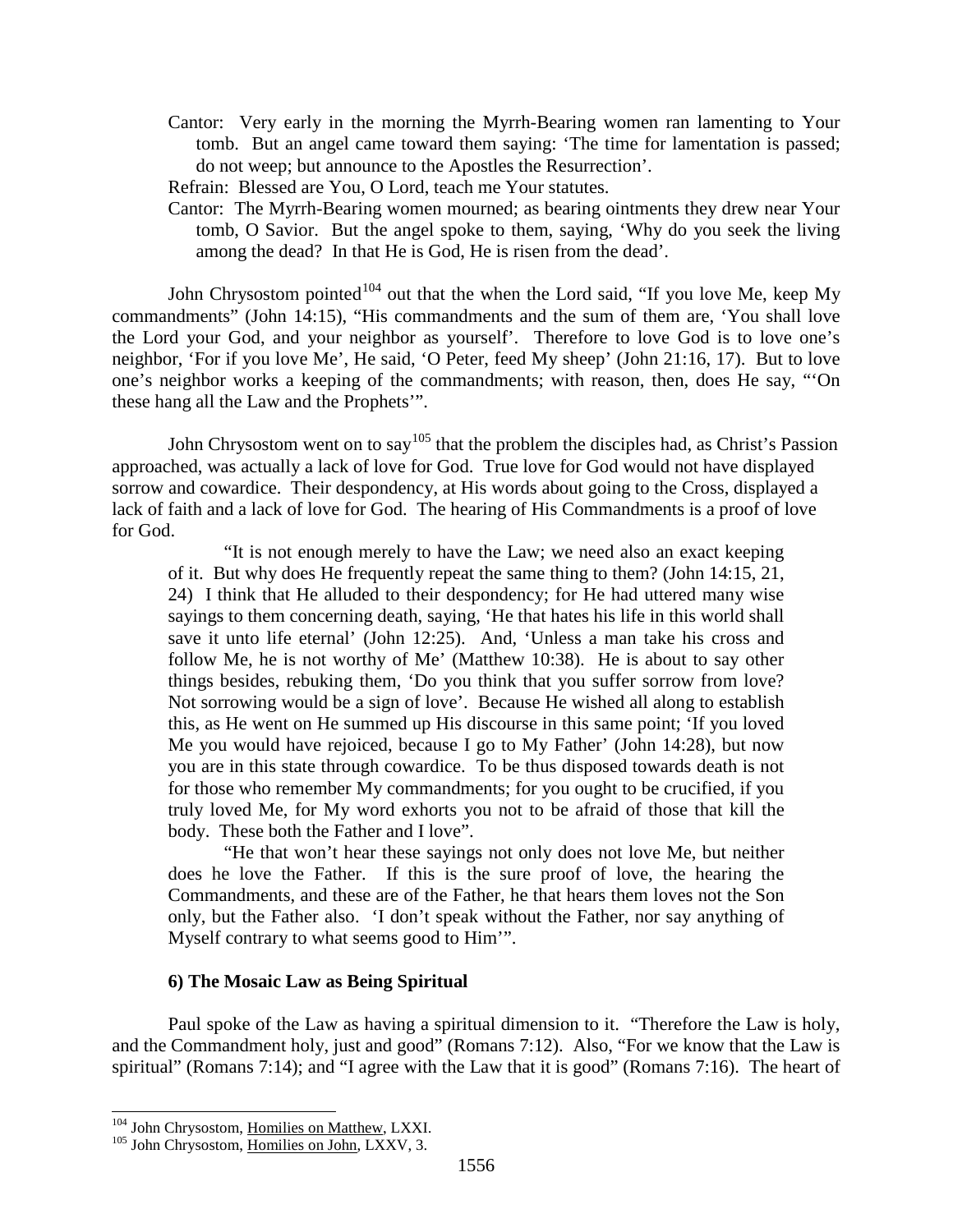the Law is the "Greatest Commandment", which centers on love, and love is the greatest of the Gifts of the Holy Spirit (1 Corinthians 13:13).

The Mosaic Law defined keeping the Greatest Commandment as being "circumcised in heart" (Deuteronomy 30:6, 10:16). If the people obeyed the Lord and kept this commandment (and its corollaries), the Lord promised to bless them above all the nations of the earth. He would open for them His good storehouse to bless them so that they could lend to and evangelize the nations (Deuteronomy 28:1, 2, 12).

Some people today feel that the Ten Commandments aren't applicable anymore; they say we're under Grace not Law because of the New Covenant (Romans 6:14). Yet does this mean that we don't need to love the Lord our God with all our heart, soul and strength and our neighbor as our self?

We still need to apply the love of God to our lives. The Lord stated that, "Whoever therefore breaks one of the least of these commandments, and teaches men so, shall be called least in the Kingdom of Heaven; but whoever does and teaches them, he shall be called great in the Kingdom of Heaven" (Matthew 5:17-19). The Lord went on to describe how we need to take the precepts of the Law to heart and apply them to our thoughts and intentions as well as to our deeds (Matthew 5:21-48).

The usefulness of the Law is as a tutor or pedagogue<sup>[106](#page-45-0)</sup> to get us started in the right direction (Galatians 3:24, 25). As we grow in the Faith and can distinguish the Holy Spirit speaking to us, we don't need the Law anymore, because it is written on our hearts (Jeremiah 31:31-34, Hebrews 10:16-17). John Chrysostom stated<sup>107</sup>,

"The Law is not the adversary but the fellow worker of Grace. But if when Grace is come, the Law continues to hold us down, it becomes an adversary. If it confines those who ought to go forward to Grace, then it is the destruction of our salvation. If a candle which gave light by night $108$  kept us, when it became day, from the sun, it would not only cease to benefit us, but would injure us. So does the Law if it stands between the greater benefits of Grace and us. Just so a tutor or *pedagogue* makes a youth ridiculous, by retaining him with himself, when time calls for his departure".

## **7) Our Relationship with God Following the Second Coming**

Some things that we see as being extremely important in this life will not be very important after the Second Coming. One of these is the Mosaic Law! Paul referred to this, saying:

"We know in part and we prophesy in part. But when that which is perfect has come, then that, which is in part, will be done away. When I was a child, I spoke as a child, I understood as a child, I thought as a child; but when I became a man, I put away childish things. Now we see in a mirror, dimly, but then face to face. Now I know in part, but then I shall know just as I also am known. And

<span id="page-45-2"></span>

<span id="page-45-1"></span><span id="page-45-0"></span><sup>&</sup>lt;sup>106</sup> A pedagogue was a trustworthy slave who was charged with the duty of supervising the life and morals of boys.<br><sup>107</sup> John Chrysostom, <u>Commentary on Galatians</u>, Chap 3, v. 25.<br><sup>108</sup> For example, if one is living in t candle.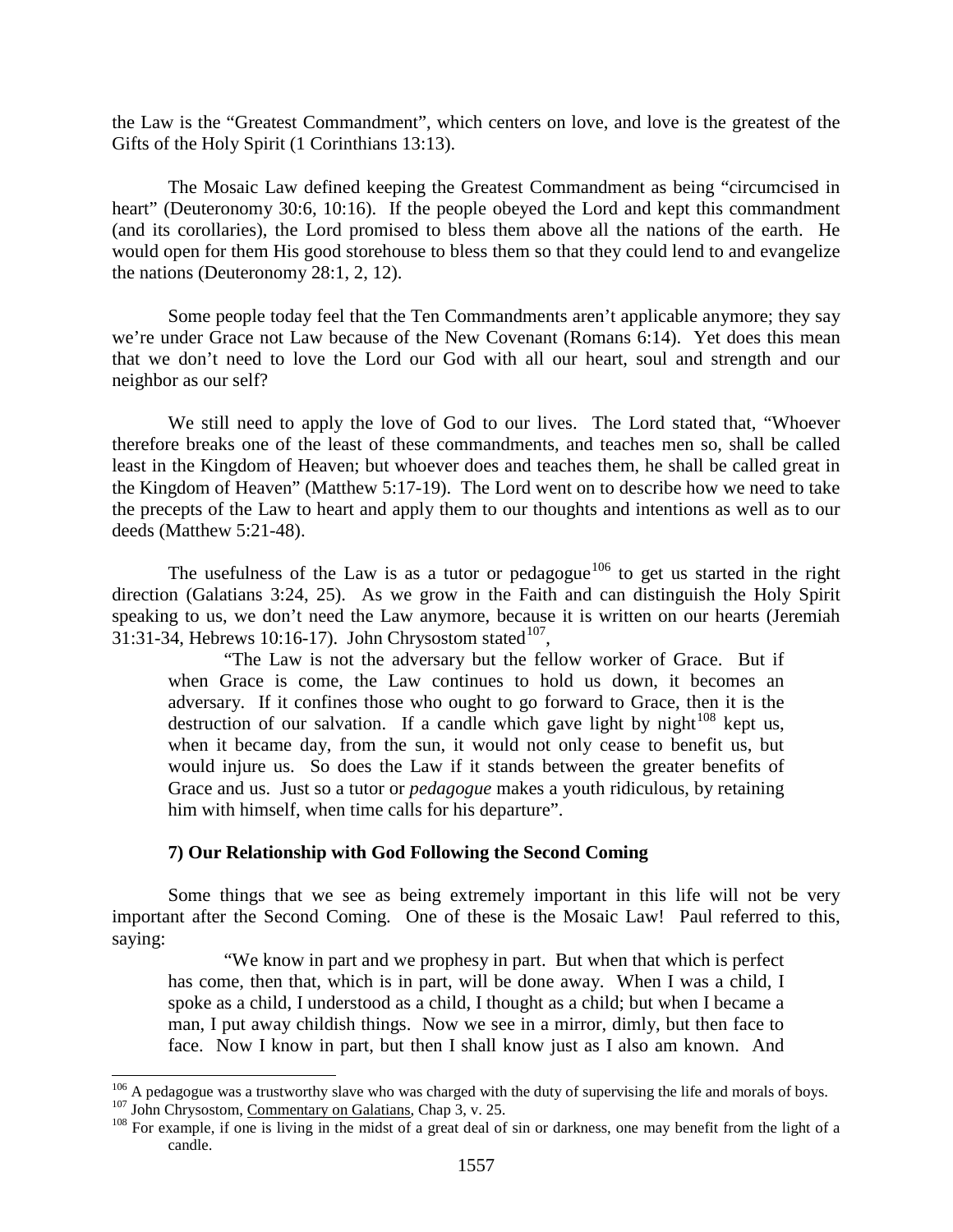now abide faith, hope, love, these three; but the greatest of these *is* love" (1 Corinthians 13:9-13).

There are some things included in the Mosaic Law that have an eternal dimension to them, such as our salvation and deliverance from death. One example of this is the Passover, celebrated as Pascha in the East, and as Easter in the West. There is an eternal dimension to Passover, which will be celebrated forever. Athanasius of Alexandria, referring<sup>[109](#page-46-0)</sup> to the Passover, said that we should not keep the Feast in this life after an earthly manner, but with the angels in heaven. Just as Israel's forty years in the wilderness speak of the forty-day fast prior to Pascha -- to be purified and freed from defilement – so this life itself is a preparation for life in the Kingdom of God when Christ returns.

"Wherefore let us not celebrate the Feast after an earthly manner, but as keeping festival in heaven with the angels. Let us glorify the Lord, by chastity, by righteousness, and other virtues. Let us rejoice, not in ourselves, but in the Lord, that we may be inheritors with the saints. Let us keep the Feast then, as Moses. Let us watch like David who rose seven times, and in the middle of the night gave thanks for the righteous judgments of God. Let us be early, as he said, 'In the morning I will stand before You, and You will look upon me; in the morning You will hear my voice' (Psalm 5:3). Let us fast like Daniel (Daniel 9:3); let us pray without ceasing, as Paul commanded (1 Thessalonians 5:17). Let all of us recognize the season of prayer, but especially those who are honorably married; so that having borne witness to these things, and thus having kept the Feast, we may be able to enter into the joy of Christ in the kingdom of heaven. But as Israel, when going up to Jerusalem, was first purified in the wilderness, being trained to forget the customs of Egypt, the Word by this typifying to us the holy fast of forty days, let us first be purified and freed from defilement. So that when we depart hence, having been careful of fasting, we may be able to ascend to the upper chamber (Luke 14:15) with the Lord, to sup with Him; and may be partakers of the joy which is in heaven. In no other manner is it possible to go up to Jerusalem, and to eat the Passover, except by observing the fast of forty days".

Chrysostom tied<sup>[110](#page-46-1)</sup> the mystery of the Passover to the mystery of the Lord's Table, just as the Passion and the Cross are mysteries. The Lord's Table was appointed in the fullness of time as the rituals of the Law were passing away. The Twelve had been prepared by Jesus' teaching to be able to understand this.

"Why was it that He ordained this sacrament then, at the time of the Passover? That you might learn from everything, both that He is the lawgiver of the Old Testament, and that the Passover foreshadows the Lord's Table. Therefore, I say, where the type is, there He puts the truth".

"He gives thanks, to teach us how we ought to celebrate this sacrament, to show that He comes willingly to the passion, and to teach us that whatever we may suffer to bear it thankfully. If the type was a deliverance from such bondage, how much more will the truth set the world free, and will He be delivered up for the benefit of our race. He did not appoint the sacrament of the Lord's Table before this, but only when the rites of the Law were to cease. Thus the very chief of the feasts He brings to an end, removing them to another most awesome table.

<span id="page-46-1"></span><span id="page-46-0"></span><sup>&</sup>lt;sup>109</sup> Athanasius of Alexandria, <u>Festal Letter</u> VI, 12.<br><sup>110</sup> John Chrysostom, <u>Homilies on Matthew</u>, LXXXII, 1.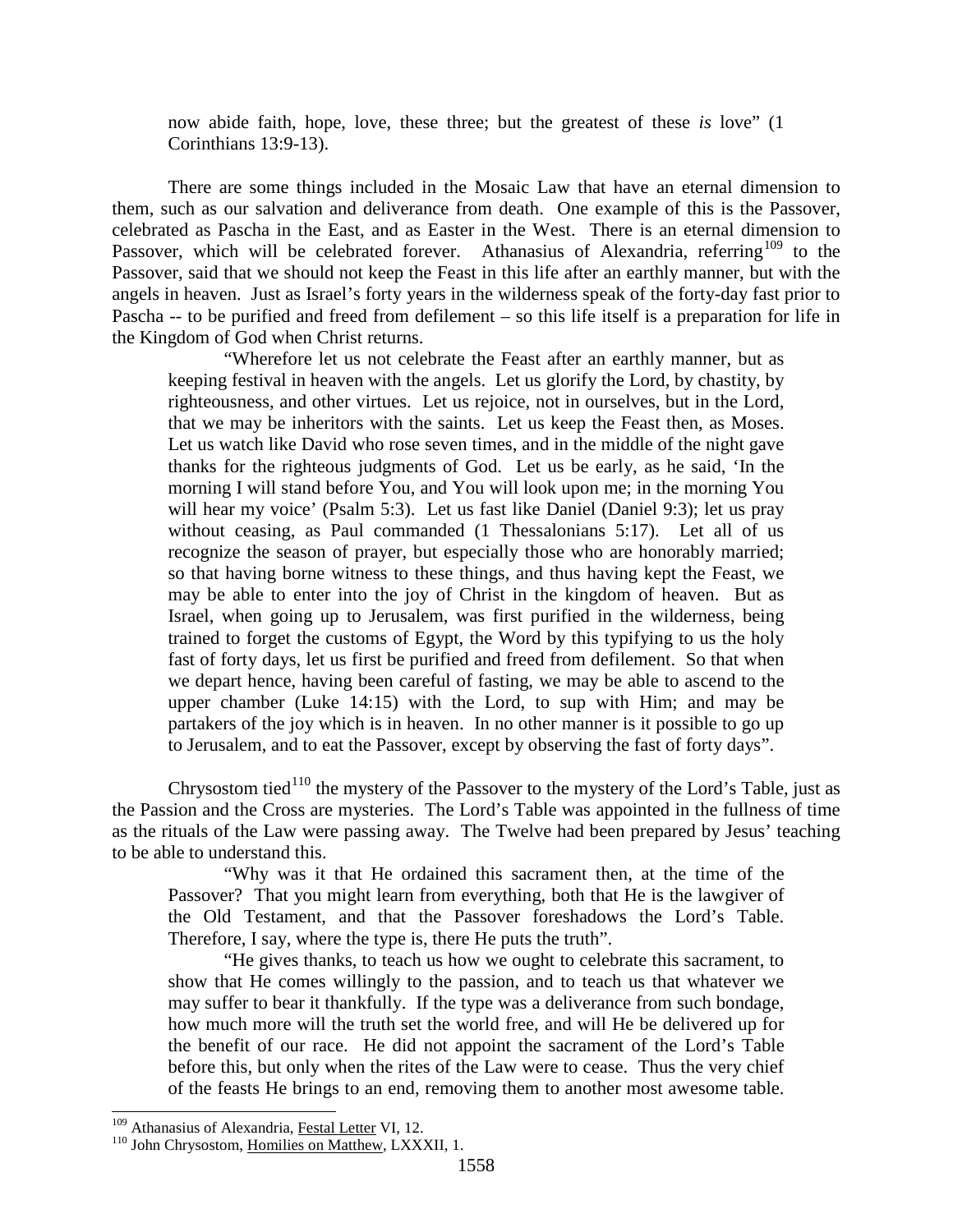He said, 'Take, eat, This is my body, Which is broken for many'" (1 Corinthians 11:24).

"He calls it blood of a New Testament, that of the promise, the new Law. Do you see how He removes and draws them off from Jewish customs? Just as you did that, He said, in remembrance of the miracles in Egypt, so do this likewise in remembrance of Me. That was shed for the preservation of the firstborn, this for the remission of the sins of the whole world. For, 'This is my blood, which is shed for the remission of sins'" (Matthew 26:28).

"But this He said, indicating thereby, that His passion and His cross are a mystery, by this too again comforting His disciples. As Moses said, 'This shall be to you for an everlasting memorial' (Exodus 12:14), so He too, 'in remembrance of Me', until I come. Therefore also He said, 'With fervent desire I have desired to eat this Passover' (Luke 22:15), that is, to deliver you the new rites, and to give a Passover, by which I am to make you spiritual".

"He Himself drank of it; lest on hearing this, they should say, What then? Do we drink blood, and eat flesh, and then be perplexed? When He began to speak concerning these things, many were offended at His words (John 6:60-66). Therefore lest they should be troubled, He first did this Himself, leading them to the calm participation of the mysteries. Therefore He drank His own blood. On this account He said, 'Do this', that He might withdraw them from the other (i.e. the slaying of lambs). If this works remission of sins, as it surely does work it, the other is now superfluous".

The mystery of the Lord's Table translates us to Eternity. As we gather around the Lord's Table, in a mystical way we do so in the presence of the saints who have gone before us. If the Lord's Table in this life is the type, the Great Supper that Jesus referred to in a parable (Luke 14:15-24, Matthew 22:1-14) is the reality. All are invited, but not all choose to come.

At the Last Supper, Jesus said, "I will not drink of this fruit of the vine from now on until that day when I drink it new with you in My Father's kingdom" (Matthew 26:29). Was He referring to some time after the Second Coming, or to this present age? John Chrysostom stated that Christ's statement refers to this present age, where the Church is "His Father's Kingdom". Chrysostom used<sup>[111](#page-47-0)</sup> this text as proof of the Resurrection, where the Apostles were witnesses to Jesus drinking wine with them prior to His Ascension.

"When Christ instituted the Eucharist at the Last Supper before His Crucifixion, He said, 'I will not drink of the fruit of this vine, until that day when I drink it new with you in my Father's kingdom' (Matthew 26:29). When did He drink after He was risen again? The common men made this an infallible test of His having risen again. The Apostles also persuaded them concerning the resurrection saying, 'We who ate and drank with Him'" (Acts 10:41).

"To show that they would see Him clearly risen again, that He would be with them once more, and that they themselves would be witnesses to the things that are done, both by sight and by act, He said, 'Until I drink it new with you'. You will bear witness, for you shall see me risen again".

"But what does the word 'new' refer to? It refers to a new and strange manner, not having a passable body, but now immortal, incorruptible, and not

<span id="page-47-0"></span><sup>&</sup>lt;sup>111</sup> John Chrysostom, Homilies on Matthew, LXXXII, 2.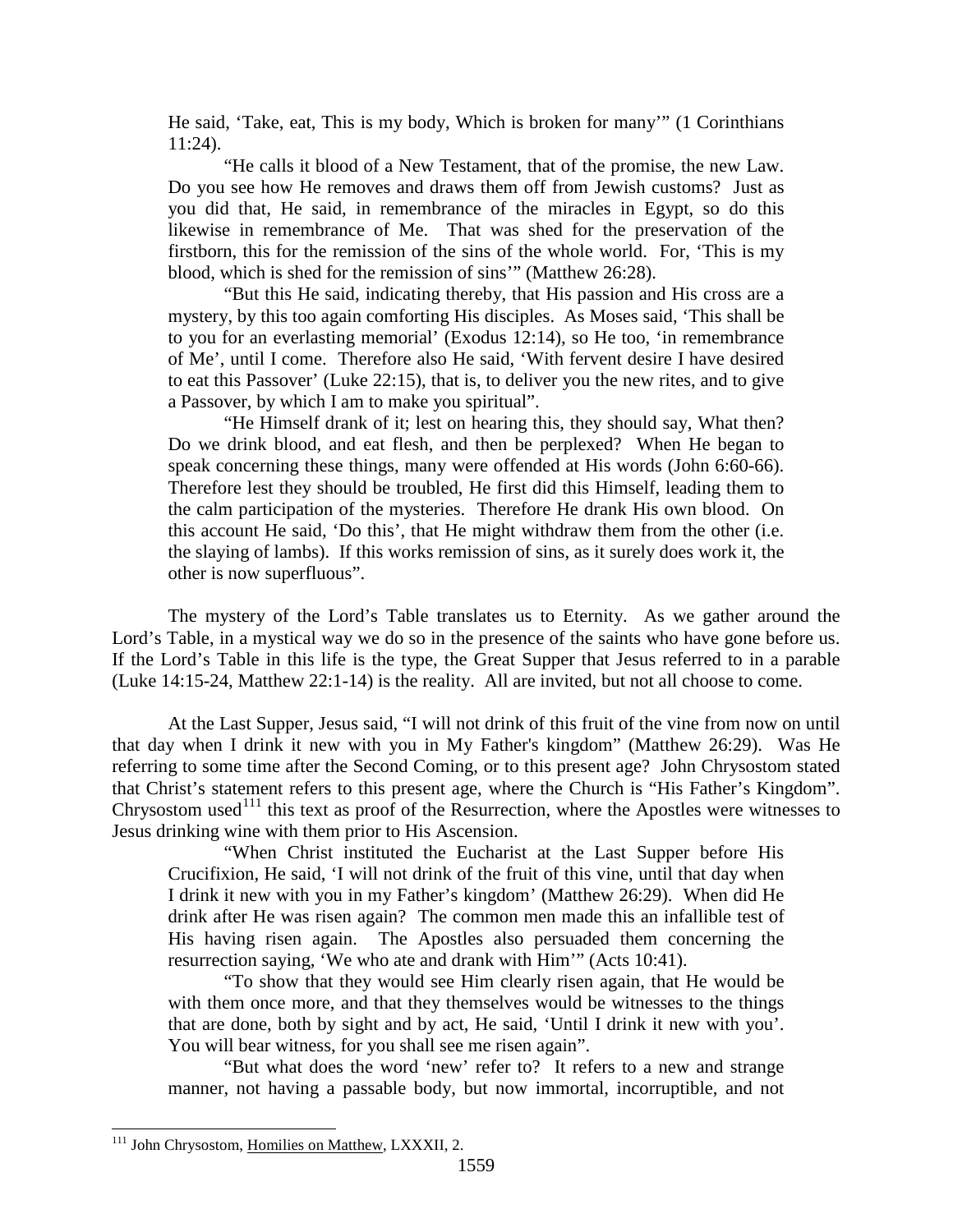needing food. It was not then for hunger that He both ate and drank after the resurrection, for neither did His body need these things any more, but for the full assurance of His resurrection".

"Why did He not drink water after He was risen again, but wine? To pluck up by the roots another wicked heresy, in which there are some, who use water in the mysteries (i.e. the Eucharist). To show that both when He delivered the mysteries, He had given wine, and that when He had risen and was setting before them a meal without mysteries, He used wine, He said, 'of the fruit of the vine'. A vine produces wine, not water".

Jeremiah had said, "Everyone shall know me, from the least of them to the greatest of them" (Jeremiah 31:34). Jerome stated<sup>[112](#page-48-0)</sup> that this refers to the Second Coming of Christ. In that future kingdom, there will be those who are greater than others as a result of keeping the Law and teaching others to do so also. The mansions that Christ is preparing also reflect this, and this is described in both Old Testament and New Testament. Similarly, the ranks of the heavenly powers reflect the fact that there are some creatures in heaven that are greater than others.

"The context of this passage clearly shows that the prophet is describing the future kingdom. But how can there possibly be in it a least or greatest, if all are to be equal? The Lord had treated the laborers hired at the  $1<sup>st</sup>$  hour with the same wage as those hired at the  $11<sup>th</sup>$  hour (Matthew 20:1-16). The secret is disclosed in the Gospel. 'Whoever shall do and teach, he shall be called great in the kingdom of heaven. But whosoever shall teach, and not do, shall be least' (Matthew 5:19). The Savior taught us at a feast to take the lowest place, lest, when one greater than us came, we should be thrust with disgrace from the higher place" (Luke 14:10-11).

"The place and the mansions which Christ says He would prepare for the Apostles are of course in the Father's house, that is, in the Kingdom of Heaven, not on earth, where for the present He was leading the Apostles. At the same time one must regard the sense of Scripture. "I go to prepare a place for you, for there are many mansions in My Father's house" (John 14:2); that is to say, each individual prepares for himself a mansion through his own works. The preparation is therefore not His, but ours. This view is supported by the fact that it profited Judas nothing to have a place prepared, since he lost it by his own fault. We must interpret in the same way what our Lord said to the sons of Zebedee, one of whom wished to sit on His left hand, the other on His right. "My cup indeed you shall drink. But to sit on My right hand, and on My left hand, is not Mine to give, but it is for them for whom it has been prepared of My Father" (Matthew 20:23)

"If there are not many mansions, how is it taught in the Old Testament correspondingly with the New, that the chief priest has one rank, the priests another, the Levites another, the door-keepers another, the sacristans<sup>[113](#page-48-1)</sup> another? How is it that in the book of Ezekiel, where a description is given of the future Church and of the heavenly Jerusalem, the priests who have sinned are degraded to the rank of sacristans and doorkeepers? (Ezekiel 44:10-14) Why do we read that in the kingdom of heaven there are Archangels, Angels, Thrones, Dominions,

<span id="page-48-1"></span><span id="page-48-0"></span><sup>&</sup>lt;sup>112</sup> Jerome, "Against Jovinianus", II, 27-28, Treatises.  $\frac{113}{113}$  Sacristans were keepers of a room that was used to store vestments.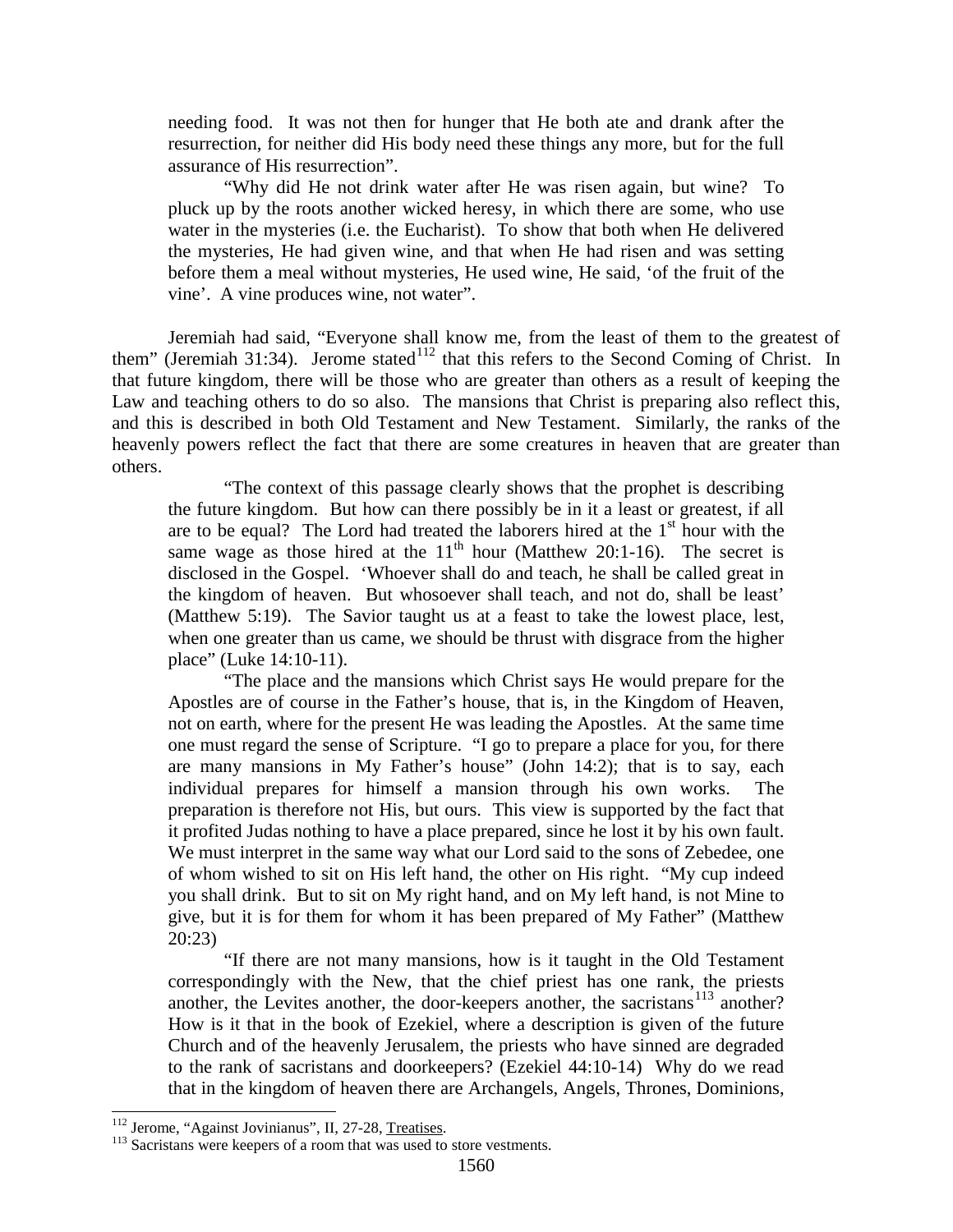Powers, Cherubim and Seraphim, and every name which is named, not only in this present world, but also that which is to come? (Ephesians 1:21, Romans 8:38) A difference of name is meaningless where there is not a difference of rank. An Archangel is of course an Archangel to other inferior angels; and Powers, and Dominions have other spheres over which they exercise authority. This is what we find in heaven and in the administration of God".

John Chrysostom stated<sup>[114](#page-49-0)</sup> that the New Covenant is far better than the Old Covenant, but there is a danger of neglect on our part. We shouldn't need the written word to receive the grace of the Spirit; but if we don't profit even after receiving the written word, we bring down upon ourselves increased punishment.

"That you may learn that the New Covenant was far better, hear what He said, 'I will make a new covenant with you, putting my laws into their mind, and in their heart I will write them' (Jeremiah 31:33), and, 'they shall be all taught of God' (Isaiah 54:13, John 6:45). Paul too, pointing out the same superiority, said that they had received a Law 'not in tables of stone, but in fleshy tables of the heart' (2 Corinthians 3:3). But over time they were shipwrecked, some with regard to doctrines, others as to life and manners; there was again need that they should be put in remembrance by the written word".

"Reflect then how great an evil it is for us, who ought to live so purely, as not to need written words, but to yield up our hearts, as books, to the Spirit. Now that we have lost that honor, and have need of these, we fail also in employing even this second remedy. If it is bad to stand in need of written words, and not to have brought down on us the grace of the Spirit; consider how heavy the charge of not choosing to profit even after this assistance. If rather we should treat what is written with neglect, as if it were cast forth without purpose, and at random, we will bring down upon ourselves punishment with increase".

<span id="page-49-0"></span> <sup>114</sup> John Chrysostom, Homilies on Matthew, I, 1-2.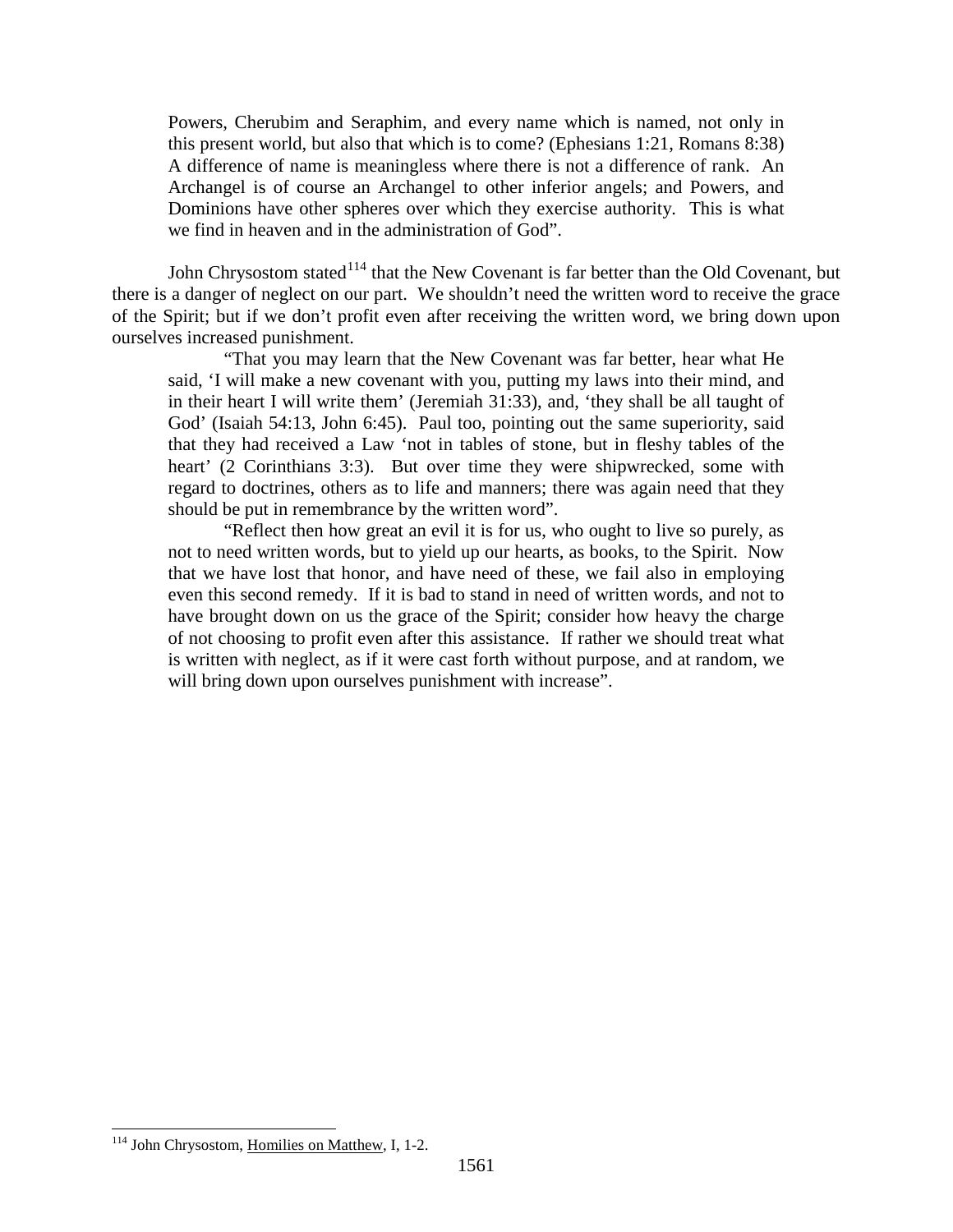# **Deliverance**

#### **Epistle Lesson - Romans 6:3-12 – Deliverance By Baptism**

The Epistle lesson for Holy Saturday emphasizes deliverance. This Reading is also used for the Baptismal Service in the Orthodox Church. The main points in the Epistle Reading are:

- We were baptized into Christ's death (Romans 6:3)
- We were buried with Him through baptism into death (Romans 6:4)
- Just as Christ was raised, so we should walk in newness of live (Romans 6:4)
- If we were united in the likeness of His death, so we shall be in His resurrection (Romans 6:5)
- We are no longer slaves of sin (Romans 6:6)
- Death no longer has dominion over Him (Romans 6:.9)
- Likewise we are dead to sin and alive to God in Christ Jesus (Romans 6:11)

In the Scriptures, Egypt is often used figuratively as a model of slavery and sin. For example, the Lord delivered Israel from "the house of slavery" (Deuteronomy 5:6, 7:8; Exodus 20:2). And Moses chose to suffer affliction with the people of God rather than to enjoy the temporary pleasures of sin in Egypt (Hebrews 11:25). Holy Saturday speaks of us as being delivered from this slavery also, and the Old Testament Readings from Exodus bring out this imagery quite well.

The word in Galatians 6:5 translated *united* (Greek: *sumphutos*) means to *grow up together with* as a plant grows up together with other plants. Thus we grow up together with Christ in the likeness of His death. John Chrysostom explained<sup>[115](#page-50-0)</sup> this section as follows:

"Baptism is the Cross for us. What the Cross then, and burial, is to Christ, that Baptism has been to us, even if not in the same respects. He died Himself and was buried in the Flesh, but we have done both to sin. Wherefore Paul does not say, planted together (i.e. united) in His death, but in *the likeness of His death*. Both the one and the other is a death, but not of the same subject. The one is of the Flesh, that of Christ; the other is of sin, which is our own. Do you believe that Christ died, and that He was raised again? Believe then the same of yourself"

Chrysostom said  $116$ <sup>that there are actually two deaths for us that are involved here.</sup>

"The one is done by Christ in Baptism, and the other it is our duty to effect by earnestness afterwards. That our former sins were buried came because of His gift. But the remaining death to sin after baptism must be the work of our own earnestness; however, we find God here also giving us considerable help".

Copyright  $\odot$  Mark Kern 2004

<span id="page-50-1"></span><span id="page-50-0"></span><sup>&</sup>lt;sup>115</sup> John Chrysostom, <u>Homilies on Romans</u>, X, v. 6:3.<br><sup>116</sup> John Chrysostom, <u>Homilies on Romans</u>, XI, v. 6:5.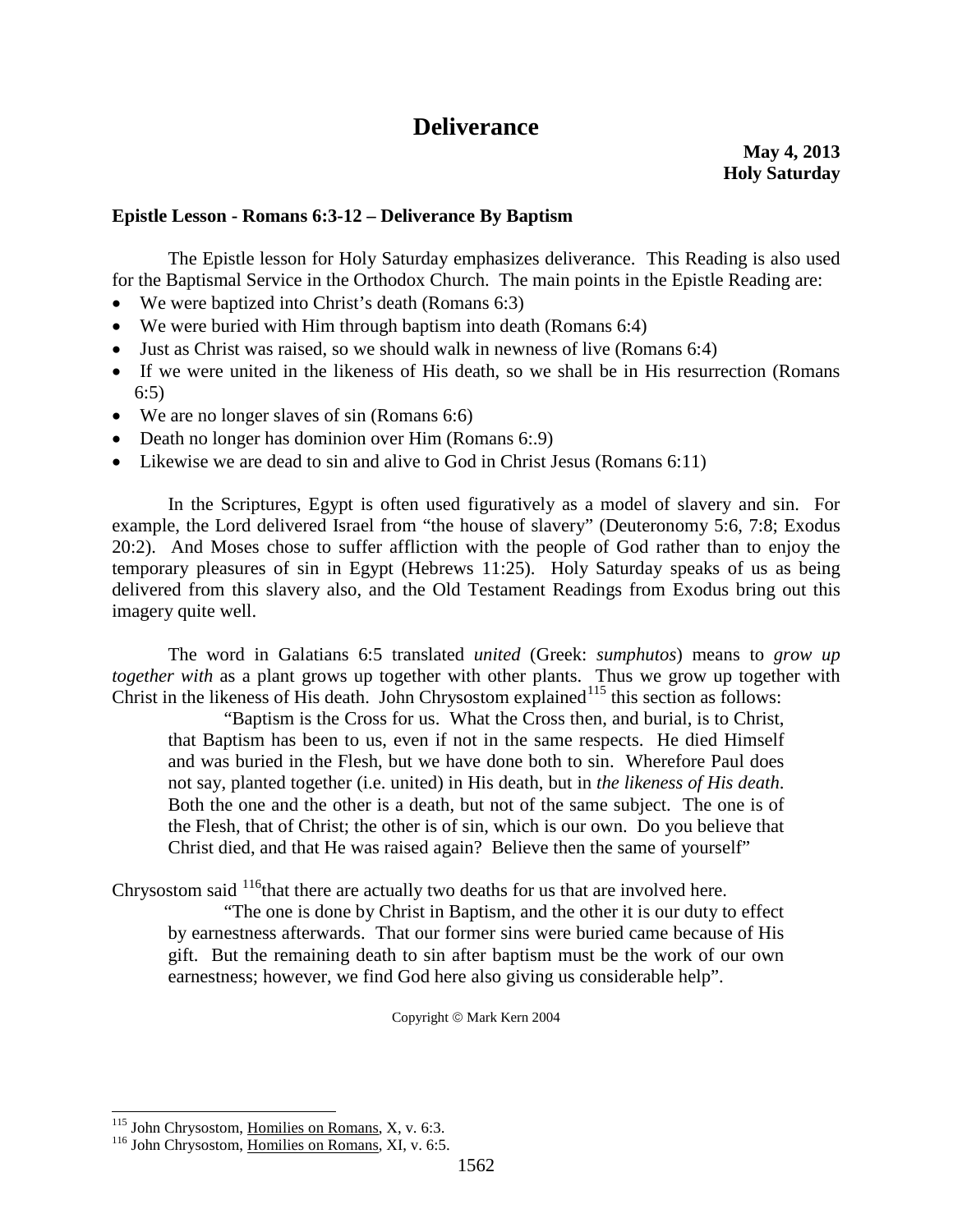#### **The Day of First-Fruits – Effects of Christ's Resurrection on Deliverance**

The Day of First-Fruits was outlined earlier in conjunction with the Conquest of Canaan, when Joshua met Christ as the Captain of the Lord's Host. See the 5<sup>th</sup> Parable from the Old Testament: Joshua 5:10-15. Here we address the impact of the Day of First-Fruits on baptism.

There are two aspects of the Day of First-Fruits to our lives today. One has to do with the harvest (of which Jesus Christ was the first) which concludes at the end of the age. The other has to do with our walk in this present age.

Referring to the harvest, Paul states that if Jesus Christ is not raised, our faith is worthless, we are still in our sins, and those who have fallen asleep (Old Testament believers included) have perished. They are still in Sheol (1 Corinthians 15:16-18). However, since Jesus Christ was in fact raised, and as a First-Fruit of those who are asleep (1 Corinthians 15:20); therefore, we also shall be raised up (2 Corinthians 4:14, Ephesians 2:7, Romans 6:8, 9). We shall also be present together with all believers when Jesus Christ returns on the throne of His father David and rules the earth with justice (Isaiah 9:6, 7), and with the strength of an iron rod (Revelation 12:5).

Referring to our walk in this present age, the Day of First-Fruits is related to baptism. Paul stated, "Therefore, we have been buried with Him through baptism into death, in order that as Christ was raised from the dead through the glory of the Father, so we too might walk in newness of life" (Romans 6:4).

Part of the liturgy for the Day of First-Fruits involved a "history lesson" on the events of the Exodus (Deuteronomy 26:1-11). There is a spiritual application of this "history lesson". Just as Israel was raised from certain death to become a great, mighty nation and to live in a land flowing with milk and honey by means of:

- (1) a mighty hand,
- (2) an outstretched arm,
- (3) awe-inspiring terror,
- (4) signs, and
- (5) wonders; so, too, the Kingdom of God today.

That the Kingdom of God today consists of an uncountable multitude is well attested to (Revelation 7:9, Hebrews 12:1). That these believers belong to a Kingdom flowing with milk and honey (i.e., uncountable riches) is witnessed by Paul (Ephesians 1:18-23, Colossians 1:27, 2:2-3). And that our Lord works by means of a mighty hand, an outstretched arm, awe-inspiring terrors, signs, and wonders is found by merely reading through the book of Acts.

What then is the connection to baptism? Baptism implies burial. Since the charges against us (our sins, guilt, etc.) have been nailed to the cross (Colossians 2:14); and since by faith we have accepted this, God's provision, we have identified ourselves into Christ's death (Romans 6:3-4). Baptism proclaims this by burying the new believer in water. But baptism does not end in the water. The new believer emerges from the water just as Christ emerged from the grave and just as the Israeli nation emerged from certain death.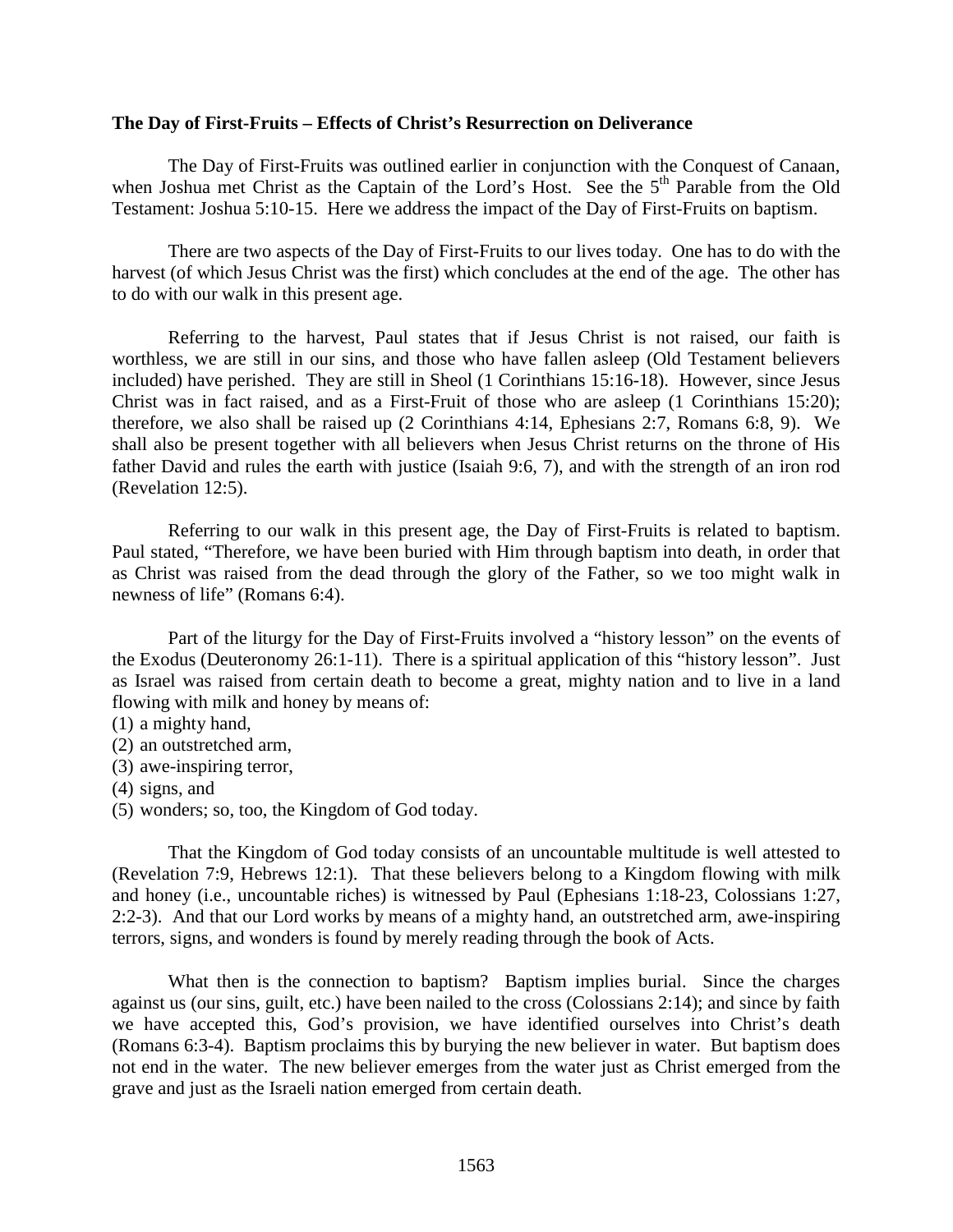But just a "resurrection experience" is not the only point of baptism either; it is a means to an end. At the time of the Day of First-Fruits, Israel was in the midst of eating unleavened bread for seven days, and eating unleavened bread implies a new and different life-style<sup>[117](#page-52-0)</sup> (1) Corinthians 5:8). Thus, Paul says, "so we too might walk in newness of life." It is this "walking in newness of life" that baptism is all about.

This "walking in newness of life" is not just following a bunch of rules and gutting it out. At the time that the Israeli army entered Canaan, the manna ceased on the Day of First-Fruits (Joshua 5:11-12). The reason it ceased was because God had made provision for them to walk in a newness of life. They were now at a point where they could begin to draw from the land that God had promised to Abraham, Isaac, and Jacob; that is, the Kingdom of God. So today with the new believer, once he has "appealed to God for a good conscience" (1 Peter 3:21) in baptism; the resources of the Kingdom of God are available to enable him to, in fact, walk in newness of life.

The Lord had said that the Levites were the First-Fruits of Israel. "Behold, I have taken the Levites from the midst of the children of Israel, instead of every male that opens the womb from among the children of Israel: they shall be their ransom, and the Levites shall be mine. For every first-born *is* mine; in the day in which I smote every first-born in the land of Egypt, I sanctified to myself every first-born in Israel: both of man and beast, they shall be mine" (Numbers 3:12-13 LXX).

Ambrose of Milan also emphasized $118$  that the Levites were the First-Fruits of Israel:

"We know that the Levites are not reckoned among the rest, but are preferred before all, for they are chosen out of all. They are sanctified like the First-Fruits and the firstlings which belong to the Lord, since the payment of vows and redemption for sin are offered by them".

Similar to the Levites, we have been made a kingdom of priests to God the Father and to Christ (1 Peter 2:5, 9; Revelation 1:6, 20:6), as a result of Christ's Resurrection. This was the intent at the time of the giving of the Law on Mt. Sinai (Exodus 19:5-6) and it has been realized by the fulfilling of the Law by Christ regarding the Day of First-Fruits.

#### **1) Comments from the Church Fathers on First-Fruits**

Christ is the First-Fruits as our Great High Priest (Hebrews 8). As His fellow priests, we are part of the crop that followed. Ambrose stated<sup>[119](#page-52-2)</sup> that Christ, our First-Fruits, has the same nature as the remaining fruits:

"Now the First-Fruits are undoubtedly of the same nature and kind as the remaining fruits, the first of which are offered to God as a petition for a richer increase. They are a holy thank-offering for all gifts and as a kind of libation of that nature which has been restored".

Referring to the manner of the Resurrection, Paul wrote, "What you sow, you do not sow that body that shall be, but mere grain -- perhaps wheat or some other *grain.* But God gives it a

<span id="page-52-0"></span><sup>&</sup>lt;sup>117</sup> For details, see the Study for Holy Thursday, in the section titled, "Spiritual Application of the Feast of Unleavened Bread".<br><sup>118</sup> Ambrose of Milan, <u>Duties of the Clergy</u> I, 50, 259.

<span id="page-52-1"></span>

<span id="page-52-2"></span><sup>&</sup>lt;sup>119</sup> Ambrose of Milan, Decease of His Brother Satyrus II, 91.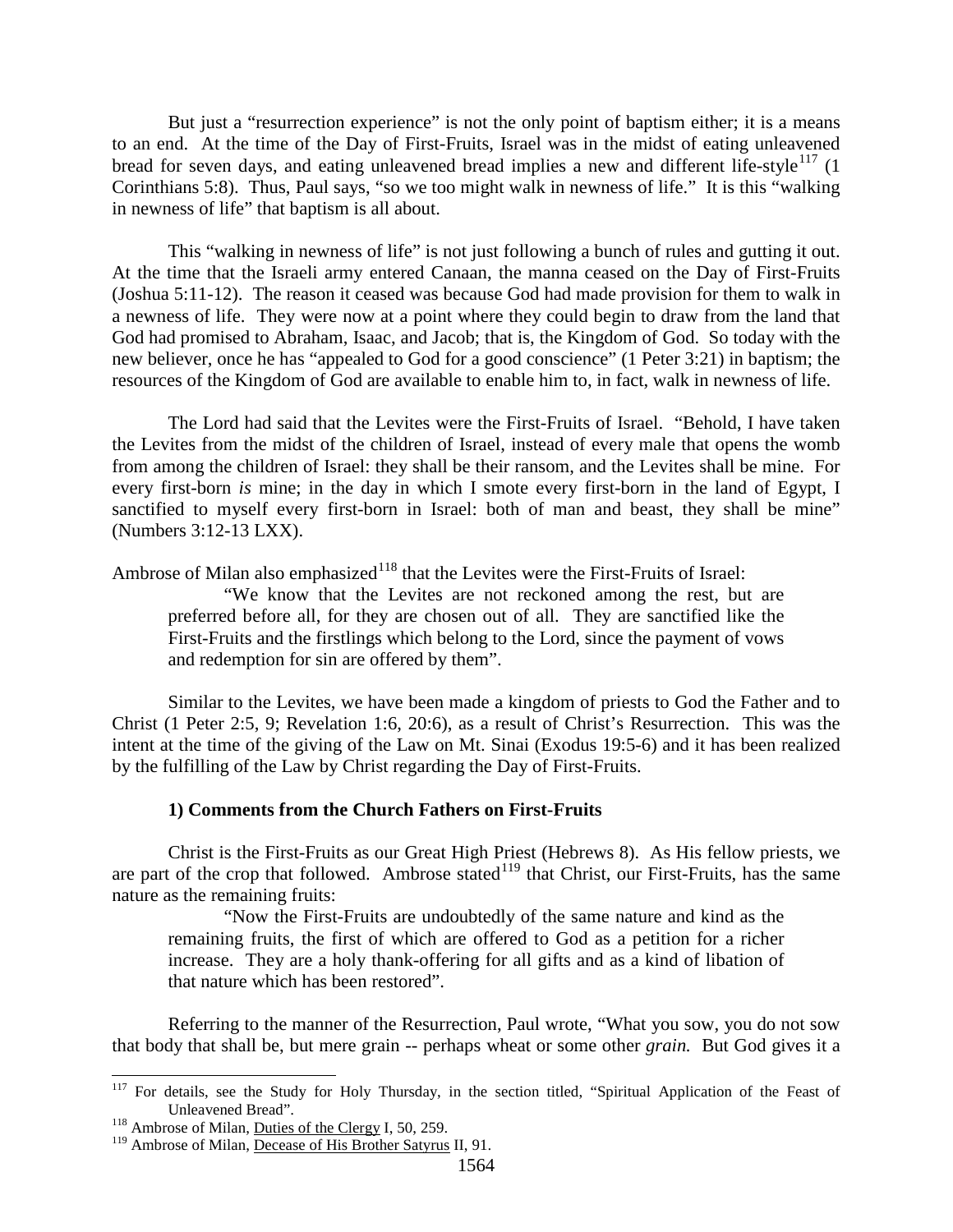body as He pleases, and to each seed its own body" (1 Corinthians 15:37-38). Referring to this, Chrysostom emphasized that Christ rose with the same body that died, and that this is the First-Fruits:

"Here<sup>[120](#page-53-0)</sup> his discourse no longer regards the resurrection, but the manner of the resurrection: what is the kind of body which shall rise again; is it the same kind, or better and more glorious. He takes both from the same analogy, intimating that it will be much better. But the heretics, considering none of these things, say, 'One body falls and another body rises again'. It is not one substance that is sown, and another that is raised, but the same substance improved. Otherwise neither will Christ have resumed the same body when He became the First-Fruits of them that rise again. As some of the Corinthians heretics were saying (1 Corinthians 15:12), He threw aside the former body, although it had not sinned, and took another".

Chrysostom continued<sup>[121](#page-53-1)</sup> to say that this is a motivation for a life of virtue, because we are a new creature:

"Christ now leads them on from what has been actually done for them; wherefore also he added, 'If any man is in Christ, he is a new creation' (2 Corinthians 5:17). 'He has been born again by the Spirit. So that for this cause, he says, we ought to live to Him. Not only because we are not our own (1 Corinthians 6:19), nor only because He died for us (1 Corinthians 5:15), nor only because He raised up our First-Fruits (1 Corinthians 15:20-23), but because we have come to another life. See how many just grounds he urges for a life of virtue".

Chrysostom continued<sup>[122](#page-53-2)</sup> to address the attitude we should have. If we are a new creation and are citizens of heaven, we should act as citizens of heaven even while on earth.

"This is the language of a right-minded child, not to be riveted to things that are seen, neither to account things present some great matter; but to hasten to our Father, and to long for the things to come. This springs out of a good conscience, and a soul set free from things that are on earth. Paul himself was longing after this every day: wherefore he also said, that 'even we ourselves, who have the First-Fruits of the Spirit, groan, waiting for an adoption, the redemption of our body' (Romans 8:23). For he who has this fondness can neither be puffed up by the good things of this life, nor abashed by its sorrows; but as though dwelling in the very heavens, is freed from each sort of irregularity".

"Thy will be done in earth, as it is in Heaven' (Luke 11:2). Behold a most excellent train of thought! He asks that we long for the things to come, and hasten towards our life there; till that may be, even while we live here, we are eager to show the same conversation as those above. You must long for heaven, and the things in heaven. However, even before heaven, He asks us make the earth a heaven and to do and say all things, even while we are continuing in it, as having our conversation there; insomuch that these too should be objects of our prayer to the Lord. There is nothing to hinder our reaching the perfection of the

<span id="page-53-1"></span><span id="page-53-0"></span><sup>&</sup>lt;sup>120</sup> John Chrysostom, <u>Homilies on 1 Corinthians</u>, XLI, 3.<br><sup>121</sup> John Chrysostom, <u>Homilies on 2 Corinthians</u>, XI, 4.<br><sup>122</sup> John Chrysostom, Homilies on Matthew, XIX, 7.

<span id="page-53-2"></span>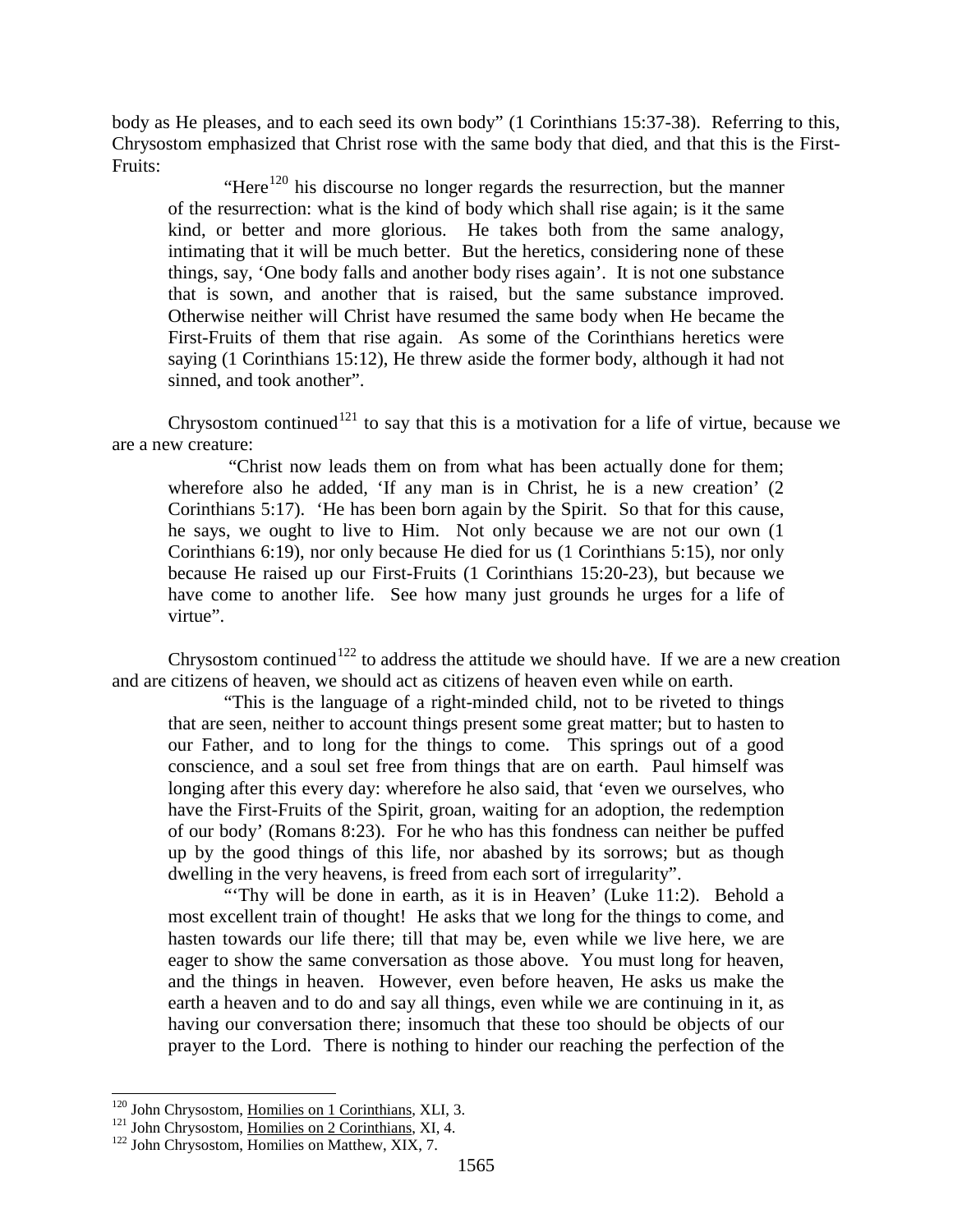powers above, because we inhabit the earth; but it is possible even while abiding here, to do all, as though already placed on high".

John of Damascus spoke<sup>[123](#page-54-0)</sup> of Christ as the First-Fruits of man's compound nature (i.e. the flesh animated with the intelligent and rational soul), yet without confusing or mixing Divinity and humanity.

"After the assent of the holy Virgin, the Holy Spirit descended on her, according to the word of the Lord which the angel spoke, purifying her, and granting her power to receive the divinity of the Word, and likewise power to bring forth. She was then overshadowed by the hypostatic Wisdom and Power of the Most High God, the Son of God Who is of like essence with the Father as of Divine seed. From her holy and most pure blood He formed flesh animated with the spirit of reason and thought, the First-Fruits of our compound nature; not by procreation but by creation through the Holy Spirit. Not developing the fashion of the body by gradual additions but perfecting it at once. The divine Word was not made one with flesh that had an independent pre-existence. But taking up His abode in the womb of the holy Virgin, He unreservedly in His own subsistence took on Himself through the pure blood of the eternal Virgin a body of flesh animated with the spirit of reason and thought. Thus He assumed to Himself the First-Fruits of man's compound nature, Himself, the Word, having become subsistence in the flesh. So that He is at once (human) flesh, and at the same time flesh of God the Word, and likewise flesh animated, possessing both reason and thought. Wherefore we speak not of man as having become God, but of God as having become Man. Being by nature perfect God, He naturally became likewise perfect Man. He did not change His nature nor make the dispensation an empty show, but became, without confusion or change or division, one in subsistence with the flesh, which was conceived of the holy Virgin, and animated with reason and thought, and had found existence in Him. He did not change the nature of His divinity into the essence of flesh, nor the essence of flesh into the nature of His divinity. He did not make one compound nature out of His divine nature and the human nature He had assumed".

Gregory of Nyssa defined<sup>[124](#page-54-1)</sup> some of the terms such as "First-born among brethren", which he applied to Baptism, that we might inherit the Holy Spirit. The term, "First-born from the dead", he applied to the Resurrection and stated how the First-Fruits is the same as the Firstborn from the dead. By being the First-Fruits of the dead, He implanted in our nature the power of rising again from the dead. Then He ascended to heaven and in Himself presented all humanity to its God and Father.

"The inspired apostle on four occasions employs this term, calling Him, 'first-born of all creation' (Colossians 1:15); another time, 'the first-born among many brethren' (Romans 8:29); again, 'first-born from the dead' (Colossians 1:18). On another occasion he employs the term absolutely, without combining it with other words, saying, 'But when again He brings the first-born into the world', He says, 'Let all the angels of God worship Him' (Hebrews 1:6, Deuteronomy 32:43 LXX). All these titles we shall in consistency apply to the

.

<span id="page-54-0"></span><sup>&</sup>lt;sup>123</sup> John of Damascus, <u>Exposition of the Orthodox Faith</u> III, 2.<br><sup>124</sup> Gregory of Nyssa, Against Eunomius II, 8.

<span id="page-54-1"></span>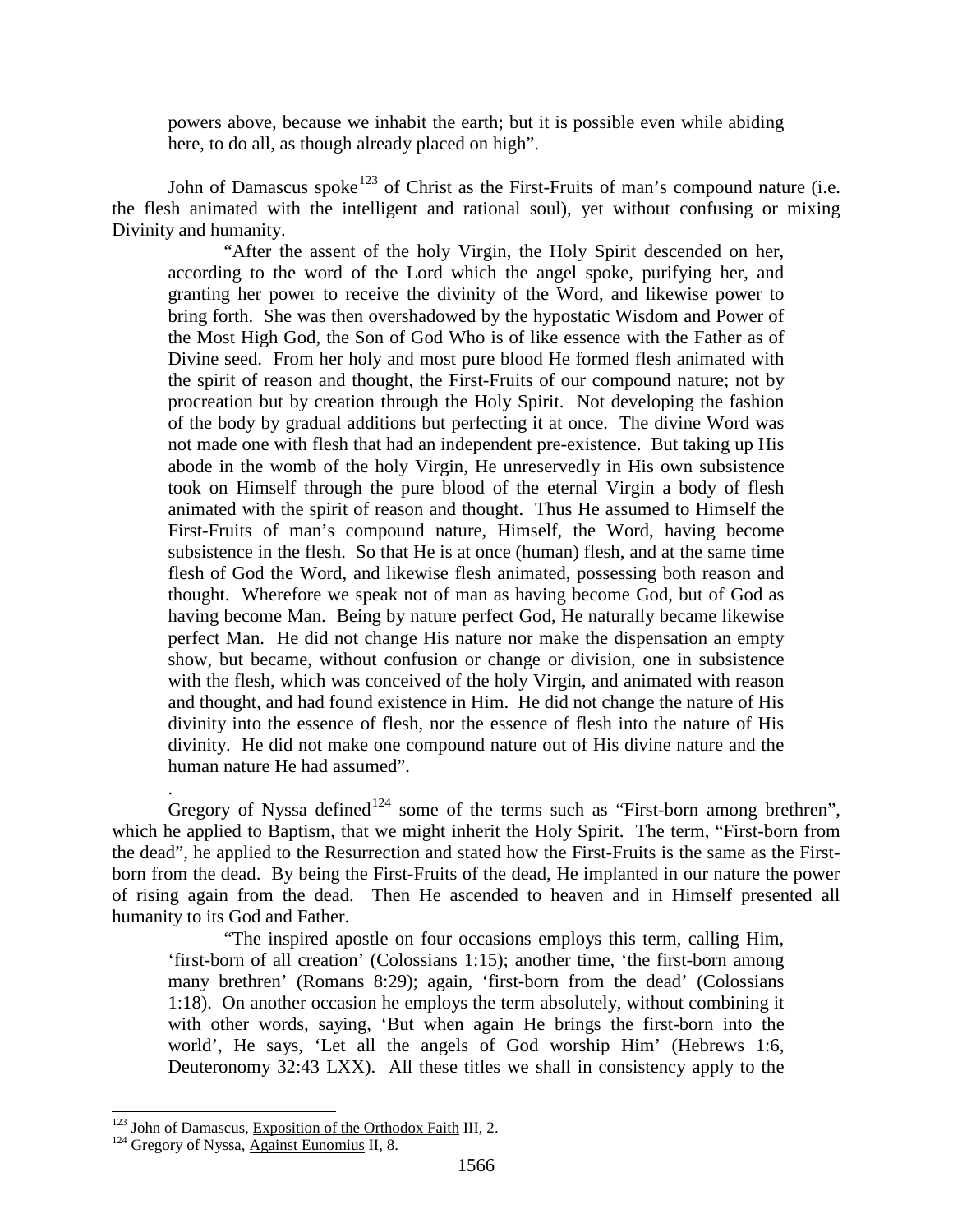phrase 'first-born of all creation'. Since the title is one and the same it must be that the meaning conveyed is also one".

"In what sense then does He become 'the first-born among many brethren'? In what sense does He become 'the first-born from the dead'? We are by birth flesh and blood, as the Scripture says, 'He Who for our sakes was born among us and was partaker of flesh<sup>[125](#page-55-0)</sup> and blood'. Purposing to change us from corruption to incorruption by the birth from above (John 3:3-7), Himself led the way in this birth, drawing down upon the water, by His own baptism, the Holy Spirit. So that in all things He became the first-born of those who are spiritually born again, and gave the name of brethren to those who partook in a birth like to His own by water and the Spirit".

"But since it was also meet that He should implant in our nature the power of rising again from the dead, He became the 'First-Fruits of them that slept' (1 Corinthians 15:20) and the 'first-born from the dead'. By His own act, He loosed the pains of death, so that His new birth from the dead was made a way for us also, since the pains of death, wherein we were held, were loosed by the resurrection of the Lord. By having made Himself the First-Fruits of the resurrection, He obtained the name of the 'first-born from the dead'".

"This first-born also has brethren, concerning whom He speaks to Mary, saying, 'Go and tell My brethren, I go to My Father and your Father, and to My God and your God' (John 20:17). In these words He sums up the whole aim of His dispensation as Man. Men revolted from God, and 'served those which by nature were not gods' (Galatians 4:8); though being the children of God, they became attached to an evil father falsely so called. For this cause, the mediator between God and man, having assumed the First-Fruits of all human nature, sent to His brethren the announcement of Himself, not in His divine character, but in that which He shares with us. He said, 'I am departing in order to make by My own self that true Father, from whom you were separated, to be your Father, and by My own self to make that true God from whom you had revolted to be your God. By that First-Fruit, which I have assumed, I am in Myself presenting all humanity to its  $God<sup>126</sup>$  $God<sup>126</sup>$  $God<sup>126</sup>$  and Father".

"Since the First-Fruits made the true God to be its God, and the good Father to be its Father, the blessing is secured for human nature as a whole, and by means of the First-Fruits the true God and Father becomes Father and God of all men. Now 'if the First-Fruits is holy, the lump also is holy' (Romans 11:19). But where the First-Fruit is, and the First-Fruit is none other than Christ, there also are they that are Christ's".

Gregory was clear<sup>[127](#page-55-2)</sup> that Christ, as the First-Fruits, applies to His humanity, not to His Deity. He is the First born of many brethren (Romans 8:29) in His humanity, but the Only begotten of the Father (John 1:14) in His Deity. In His Deity, He has no brethren; only in His humanity did He have brethren.

"Of this new creation therefore in Christ, which He Himself began, He was called the first-born, being the First-Fruits of all, both of those begotten into life, and of those quickened by resurrection of the dead. 'That He might be Lord

<span id="page-55-0"></span><sup>&</sup>lt;sup>125</sup> This is Gregory's paraphrase of Hebrews 2:14.<br><sup>126</sup> This is Gregory's paraphrase of John 14.<br><sup>127</sup> Gregory of Nyssa, Against Eunomius IV, 3.

<span id="page-55-2"></span><span id="page-55-1"></span>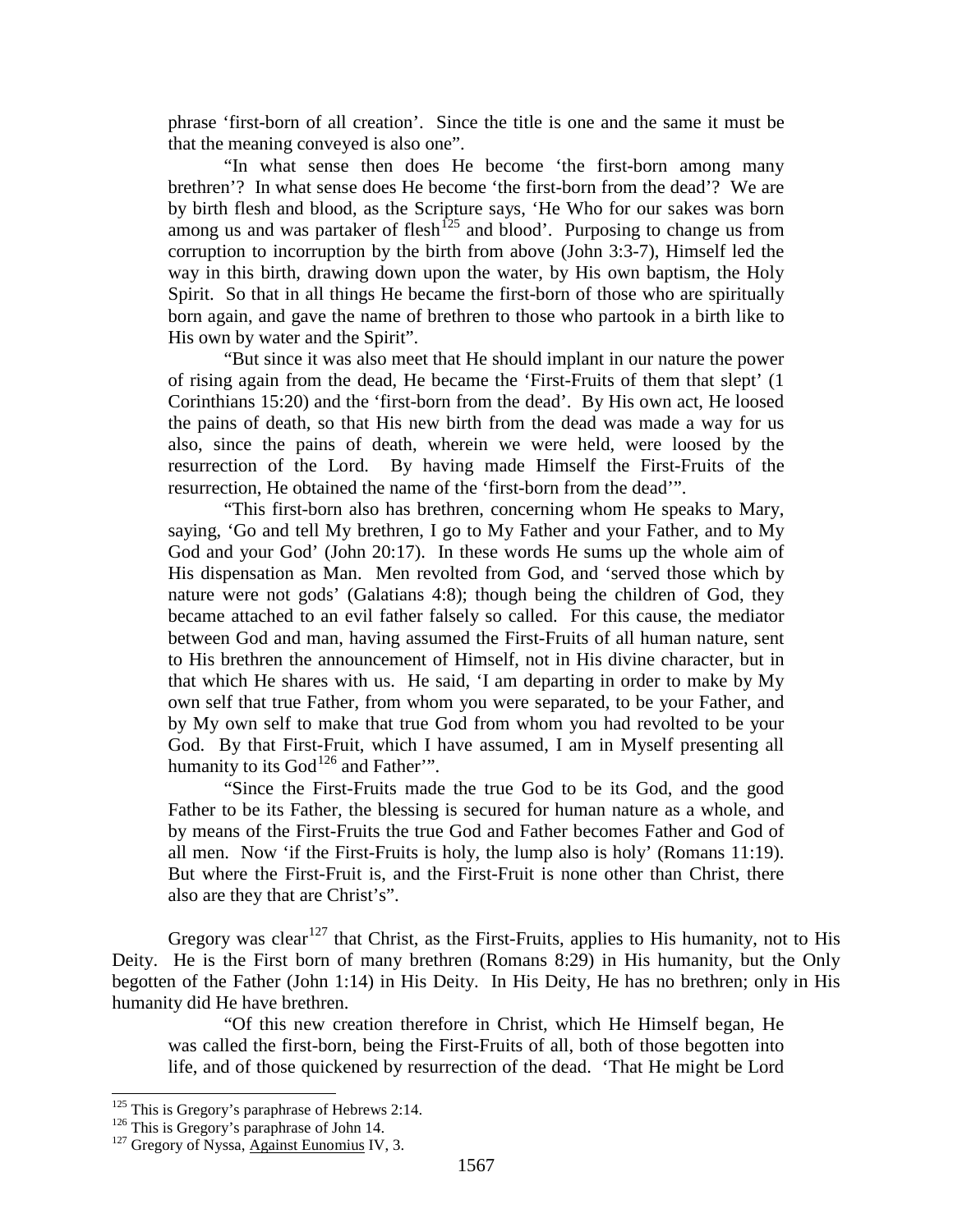both of the dead and of the living' (Romans 14:9), and might sanctify the whole lump by means of its First-Fruits in Himself. The character of 'first-born' does not apply to the Son with respect to His pre temporal existence; the appellation of "Only-begotten" testifies of this. He who is truly only-begotten has no brethren, for how could anyone be only-begotten if numbered among brethren?

#### **2) Humanity Conquers Death**

There were some heretics in the First Century who claimed that Christ came in appearance only and not in the flesh, not in reality. They were understandably impressed with the Deity of Christ and assumed He wouldn't stoop to take on the suffering and filth of His own Creation. Paul addresses this, "Inasmuch then as the children have partaken of flesh and blood, He Himself likewise shared in the same. That through death He might destroy him who had the power of death; that is the devil, and release those who through fear of death were all their lifetime subject to bondage" (Hebrews 2:14-15). John Chrysostom stated<sup>[128](#page-56-0)</sup> that Christ "partaking of flesh and blood" refers to the Incarnation. Chrysostom also stated<sup>[129](#page-56-1)</sup>,

"Here he points out the wonder that by what the devil prevailed at, by that was he overcome; and the very thing which was his strong weapon against the world (namely death), by this Christ smote him. In this He exhibits the greatness of the conqueror's power. Do you see how great a good death has wrought?"

"Why do you fear him that has been brought to nothing? He is no longer terrible, but has been trodden under foot, has been utterly despised (see 2 Timothy 1:10); he is vile and of no account."

Chrysostom then made<sup>[130](#page-56-2)</sup> an analogy. Life prior to Christ he compared to being held captive in prison awaiting execution, but being fed with choice food all the while. But now, the choice food and the death sentence have been removed and in its place is a contest involving combat that leads not to death but to a kingdom. "Which group would you want to be in: Those fed well in prison awaiting execution, or those who contend and labor willingly that they may crown themselves with the diadem of the kingdom? Not only has death been terminated, but he who is ever showing that war without truce against us (i.e. the devil) has been brought to nothing, since he that doesn't fear death is out of reach of the devil's tyranny".

#### **3) Aspects of Baptism in the Light of the Descent into Hell**

John the Baptist understood something of Christ's descent into hell. Gregory Thaumaturgus, speaking of the conversation of Jesus with John the Baptist before His baptism, spoke<sup>[131](#page-56-3)</sup> of how Jesus convinced John to proceed. One aspect of Jesus' explanation was His need to descend into hell on behalf of the dead there.

"Jesus answered and said to John, 'Permit *it to be so* now, for thus it is fitting for us to fulfill all righteousness' (Matthew 3:15). Permit *it to be so* now; grant the favor of silence, O Baptist, to the season of My economy. Learn to will whatever is My Will. Learn to minister to Me in those things on which I am bent,

<span id="page-56-0"></span> $128$  John Chrysostom, <u>Homilies on Hebrews</u>, IV, 4-5.<br> $129$  John Chrysostom, <u>Homilies on Hebrews</u>, IV, 6.

<span id="page-56-1"></span>

<span id="page-56-3"></span>

<span id="page-56-2"></span><sup>&</sup>lt;sup>130</sup> John Chrysostom, Homilies on Hebrews, IV, 6.<br><sup>131</sup> Gregory Thaumaturgus, "On the Holy Theophany", Four Homilies, IV, Dubious or Spurious Writings, Part II, Ante Nicene Fathers, v. 6.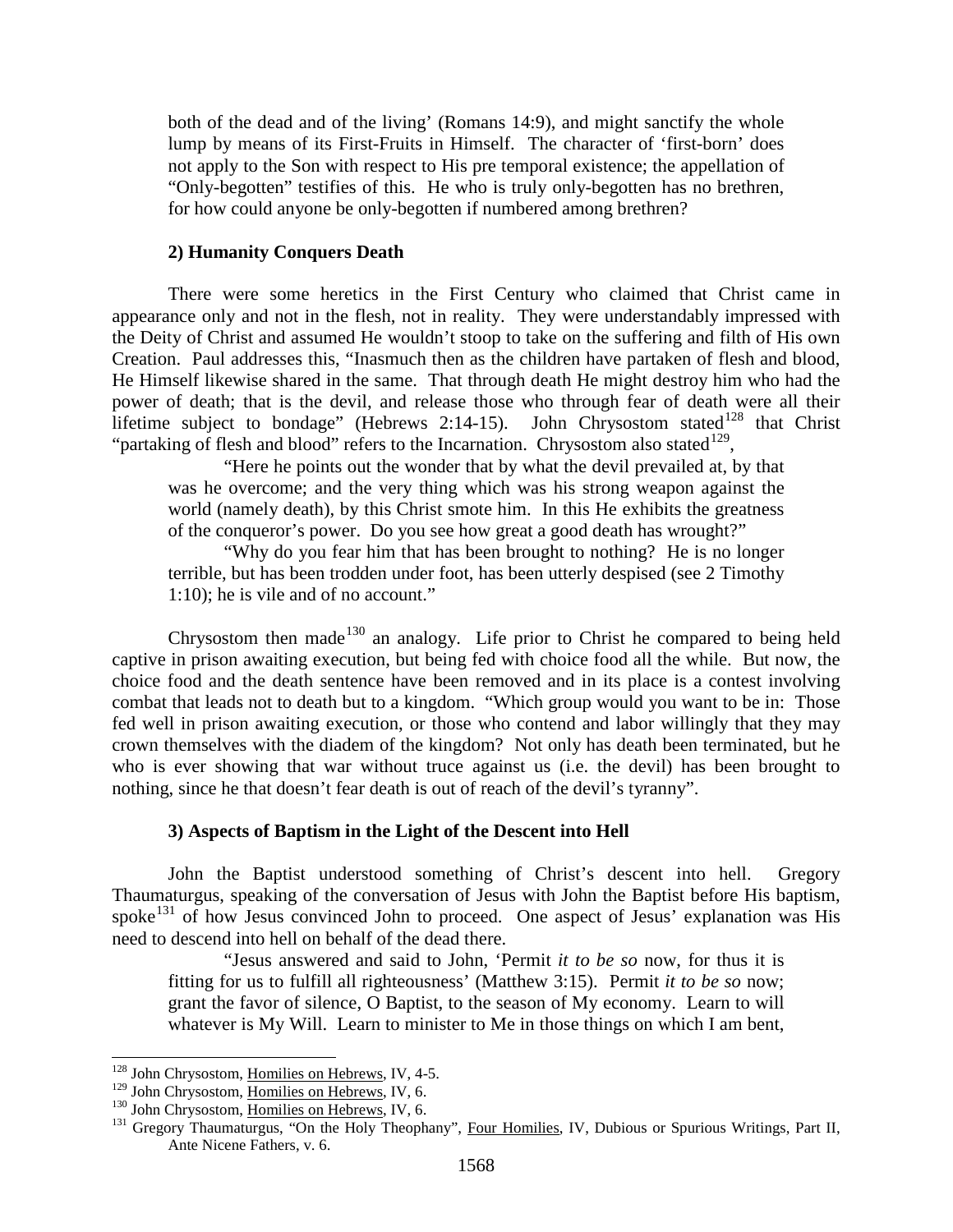and do not pry curiously into all that I wish to do. Permit *it to be so* now; do not yet proclaim My Divinity; do not yet herald My Kingdom with your lips, in order that the tyrant may not learn the fact and give up the counsel he has formed with respect to Me. Permit the devil to come on Me, and enter the conflict with Me as though I were but a common man, and thus receive his mortal wound. Permit Me to fulfill the object for which I have come to earth. It is a mystery that is being gone through this day in the Jordan. My mysteries are for Myself and My own. There is a mystery here, not for the fulfilling of My own need, but for the designing of a remedy for those who have been wounded. There is a mystery, which gives in these waters the representation of the heavenly streams of the regeneration of men. Permit *it to be so* now; when you see Me doing what seems to Me good among the works of My hands. In a manner befitting divinity, then attune your praises to the acts accomplished. When you see Me cleansing the lepers, then proclaim Me as the framer of nature. When you see Me make the lame ready runners, then with quickened pace prepare your tongue to praise Me. When you see Me cast out demons, then hail My Kingdom with adoration. When you see Me raise the dead from their graves by My Word, glorify Me as the Prince of Life. When you see Me on the Father's right hand, then acknowledge Me to be divine, as the equal of the Father and the Holy Spirit. Permit *it to be so* now; for thus it is fitting for us to fulfill all righteousness. I am the Lawgiver, and the Son of the Lawgiver; and it is fitting for Me first to pass through all that is established, and then to set forth everywhere the intimations of My free gift. It is fitting for Me to fulfill the Law, and then to bestow grace. It is fitting for Me to use the shadow as an example, and then introduce the reality. It is fitting for Me to finish the old covenant, and then to dictate the new, to write it on the hearts of men, to subscribe it with My Blood, and to seal it with My Spirit. It is fitting for Me to ascend the cross, to be pierced with its nails, to suffer after the manner of that nature which is capable of suffering, and to heal sufferings by My suffering. By the tree I will cure the wound that was inflicted on men by the medium of a tree. It is fitting for Me to descend even into the very depths of the grave, on behalf of the dead who are detained there. It is fitting for Me, by My three days' dissolution in the flesh, to destroy the power of the ancient enemy, death. It is fitting for Me to kindle the torch of My body for those who sit in darkness and in the shadow of death. It is fitting for Me to ascend in the flesh to that place where I am in My Divinity. It is fitting for Me to introduce to the Father the Adam reigning in Me. It is fitting for Me to accomplish these things, for on account of these things I have taken My position with the works of My hands. It is fitting for Me to be baptized with this baptism for the present, and afterwards to bestow the baptism of the consubstantial Trinity on all men. Lend Me, therefore, O Baptist, your right hand for the present economy, even as Mary lent her womb for My birth. Immerse Me in the streams of Jordan, even as she who bore Me wrapped Me in children's swaddling clothes. Grant Me your baptism even as the Virgin granted Me her milk. Lay hold of this head of Mine, which the seraphim revere. With your right hand lay hold of this head that is related to yourself by birth. Lay hold of this head, which nature has made to be touched. Lay hold of this head, which for this very purpose has been formed by My Father and Myself. Lay hold of this head of Mine, which, if one does lay hold of it in piety, will save him from ever suffering shipwreck. Baptize Me, who am destined to baptize those who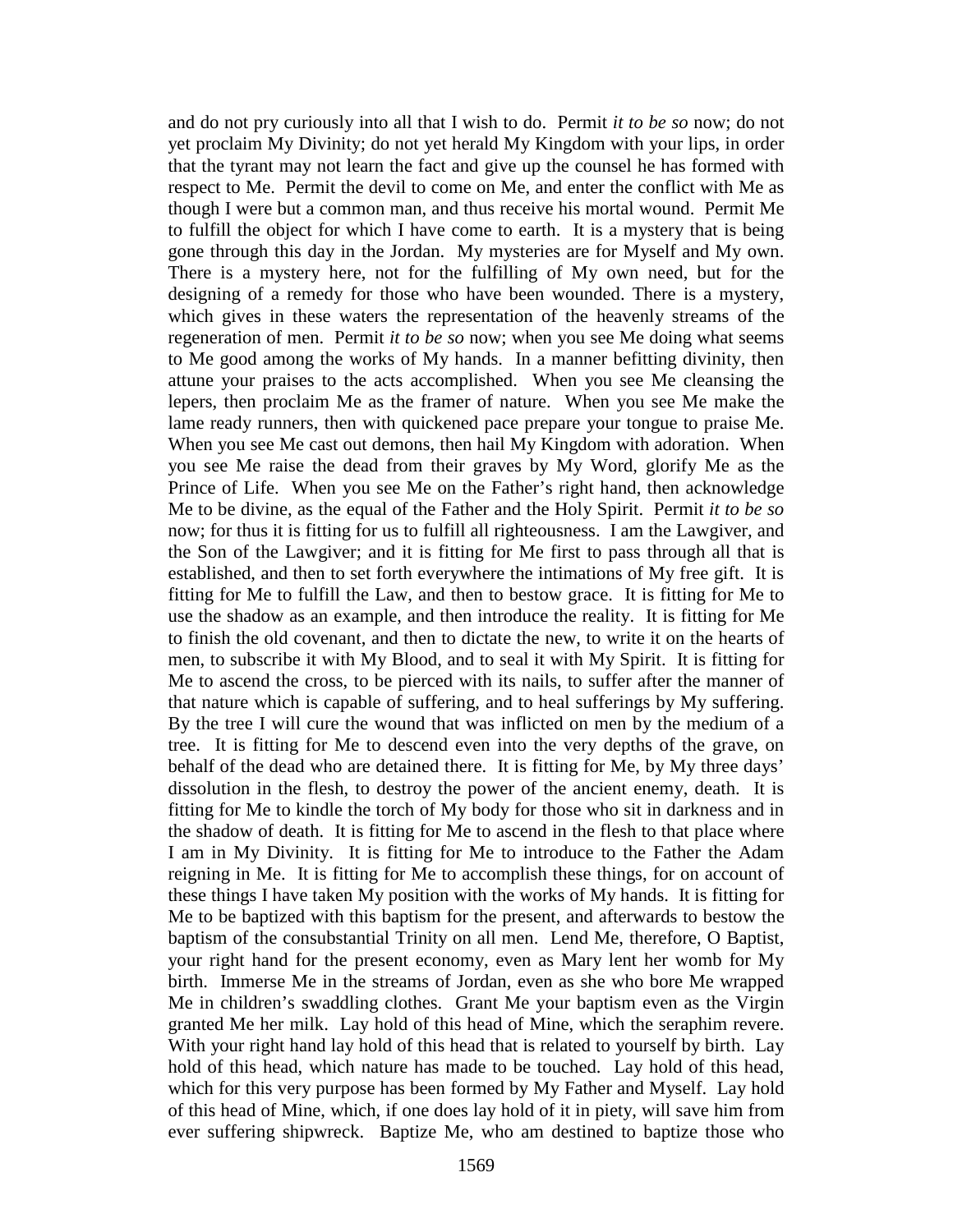believe on Me with water, with the Spirit, and with fire. With water, capable of washing away the defilement of sins; with the Spirit, capable of making the earthly spiritual; with fire, naturally fitted to consume the thorns of transgressions. On hearing these words, the Baptist directed his mind to the object of the salvation, comprehended the mystery which he had received, and discharged the divine command; for he was at once pious and ready to obey. Stretching slowly his right hand, which seemed both to tremble and to rejoice, he baptized the Lord".

John Chrysostom also stated<sup>[132](#page-58-0)</sup> that John the Baptist knew that Jesus was going to descend into hell, but he didn't know when. John anticipated himself as being a forerunner of Christ in hell as well as in Israel. Chrysostom also affirmed that the "gates of brass" and "bars of iron" (Psalm 107:16 LXX) refer to hell. He noted that some kinds of suffering in this life can deliver us from suffering in hell, depending on how we respond to it. There are degrees to the punishments in hell. We who live in the light of Christ's Advent consequently have more responsibility than those who lived before His Advent.

"John the Baptist was not ignorant; that Jesus was the Christ, he knew, but he also knew He was to die for mankind. Therefore he said, 'Are You He that should come?' (Luke 7:18-20), that is, He that is to descend into hell? This he proclaimed before all the others. 'Behold', he said, 'the Lamb of God, which takes away the sin of the world' (John 1:29, 36). Now he called Him a lamb, as proclaiming the cross".

"Why did John not say, 'Are You He that should come to hell', but simply, 'He that should come?' (Luke 7:18-20) John said these things that he might preach there (i.e. in hell) also after his departure. It would be proper to say, 'Brethren, don't be childish in understanding; in malice be like babies, but in understanding be mature' (1 Corinthians 14:20). For the present life is the season for proper conversation, but after death is judgment and punishment. 'For in hell', it is said, 'who will confess You?'" (Psalm 6:5 LXX)

"How then were 'the gates of brass burst, and the bars of iron broken apart'? (Psalm 107:16 LXX) By Christ's body; for then, for the first time, was a body shown, immortal, and destroying the tyranny of death. Besides, this indicates the destruction of the power of death, not the loosing of the sins of those who had died before His coming. If this were not so, but He had delivered all that were before Him from hell, how does He say, 'It shall be more tolerable for the land of Sodom and Gomorrah?' (Matthew 10:15, 11:23-24) These words suppose that Sodom and Gomorrah are also to be punished; more mildly indeed, yet still they are to be punished. Yet they suffered the most extreme punishment<sup>[133](#page-58-1)</sup>, nevertheless not even this will deliver them. If it is so with them, much more it is so with those who have suffered nothing.

One might say, 'Were they wronged who lived before His coming?' By no means! Men might then be saved, even though they had not confessed Christ. Confessing Christ was not required of them, but to avoid worshipping idols, and to know the true God. 'For the Lord your God', it is said, 'is one Lord' (Deuteronomy 6:4). Therefore the Maccabees were admired, because for the observance of the Law they suffered (2 Maccabees 3-7); similarly with the three

<span id="page-58-1"></span><span id="page-58-0"></span><sup>&</sup>lt;sup>132</sup> John Chrysostom, <u>Homilies on Matthew</u>, XXXVI, 3-4.<br><sup>133</sup> That is, the raining of fire and brimstone from the Lord out of heaven (Genesis 19:24).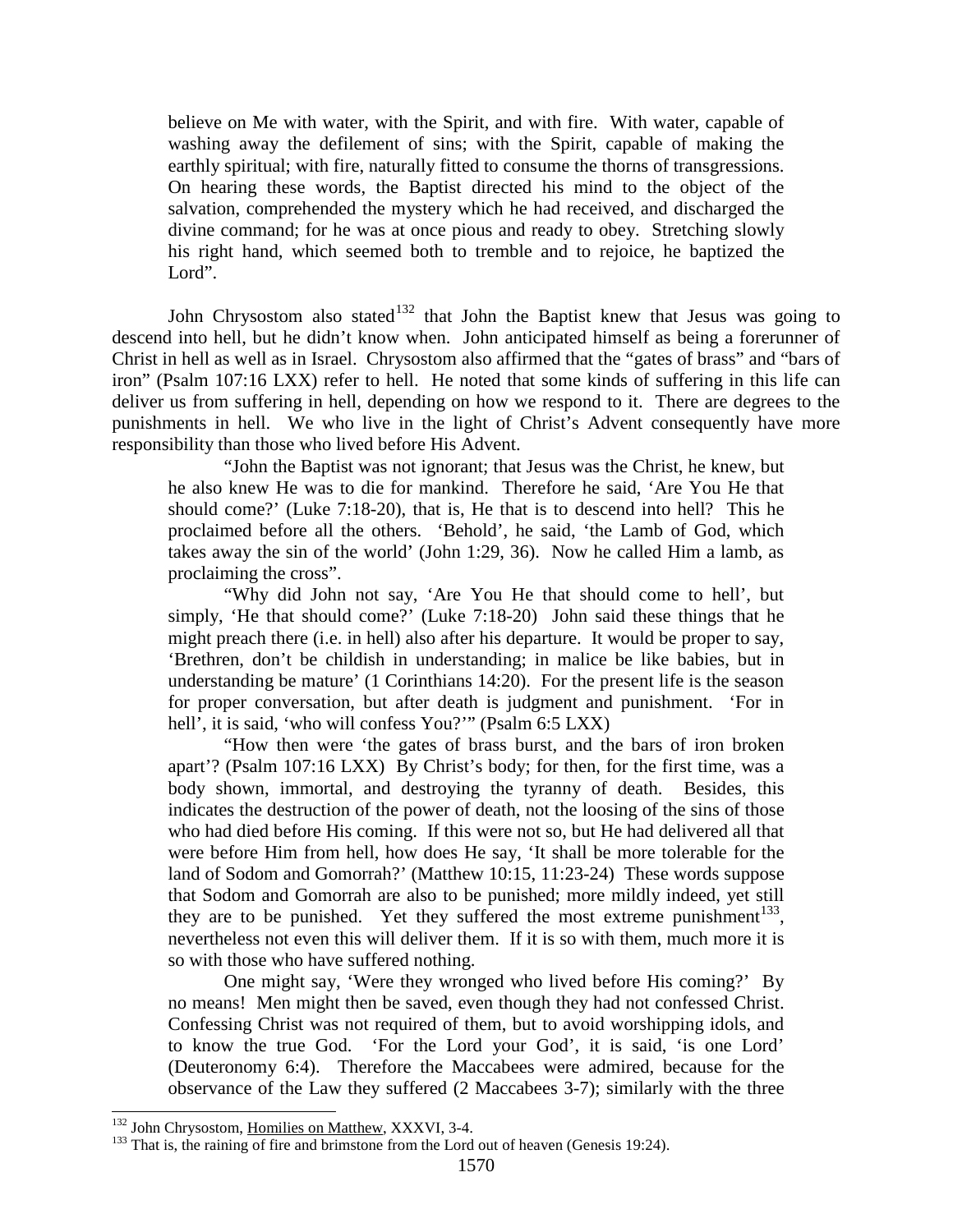children (Daniel 3:8-30). Many others too among the Jews, having shown forth a very virtuous life; and having maintained the standard of their knowledge, had nothing more required of them. Then it was sufficient for salvation to know God only; but now there is need also of the knowledge of Christ. Therefore He said, 'If I had not come and spoken unto them, they had no sin, but now they have no cloak for their sin'" (John 15:22).

"Where now, tell me, are the unbelievers in hell? Those before Christ's coming, who had not so much as heard the name of hell or resurrection, were punished here, and shall suffer punishment there also. How much more will we be punished, who have been nurtured in so many lessons of strict virtue in the Church, and ignored it?"

Hippolytus also stated<sup>[134](#page-59-0)</sup> that John the Baptist was a forerunner for Christ both in Israel and in Hades.

"At the Jordan, seeing the Savior with his own eye, John pointed Him out, and said, 'Behold the Lamb of God that takes away the sin of the world!' (John 1:29, 36) He also first preached to those in Hades, becoming a forerunner there when he was put to death by Herod, that there too he might proclaim that the Savior would descend to ransom the souls of the saints from the hand of death".

Referring to the Baptismal service, John Chrysostom stated<sup>[135](#page-59-1)</sup> that the confession of the resurrection of the dead at Baptism is important, since the immersion in and the emerging from the water is a symbol of our descent into Hades and our return from Hades.

"After the enunciation of those mystical and fearful words, this also we add at the end when we are about to baptize, bidding them say, 'I believe in the resurrection of the dead', and upon this faith we are baptized. After we have confessed this together, then at last are we let down into the fountain of those sacred streams. This Paul recalled<sup>[136](#page-59-2)</sup> to their minds saying, 'If there is no resurrection, why then are you baptized for the dead?' You confess a resurrection of the dead in words; but the priest, as in a kind of image, signifies to you in deed the things, which you have believed and confessed in words. In your confession without a sign you believe; then he gives you the sign also. When you have done your own part, then God fully assures you by the water. the being baptized, immersed and then emerging, is a symbol of the descent into Hades and the return from there. Therefore Paul calls baptism a burial, saying, 'Therefore we are buried with Him by baptism into death'" (Romans 6:4).

Basil the Great also made an analogy between our baptism and the Descent into Hell. We imitate Christ's Descent into Hell as we are buried with Him in baptism (Romans 6:4). It is an end to our first life by death and burial, a putting off of the works of the flesh and a beginning of our new life in Christ.

"The sea and the cloud led the people<sup>[137](#page-59-3)</sup> through amazement to faith, but for the time of the Exodus, they, in type, prefigured the grace to be. He who is

<span id="page-59-2"></span><span id="page-59-1"></span>

<span id="page-59-0"></span><sup>&</sup>lt;sup>134</sup> Hippolytus, "On Christ and Antichrist", 45, <u>Extant Works and Fragments</u>, Ante Nicene Fathers, v. 5.<br><sup>135</sup> John Chrysostom, <u>Homilies on 1 Corinthians</u>, XL, 2.<br><sup>136</sup> By "baptized for the dead", Chrysostom is referrin Corinthians, XXIII, 3.<br><sup>137</sup> Basil, On th<u>e Spirit</u>, XIV, 31-32.

<span id="page-59-3"></span>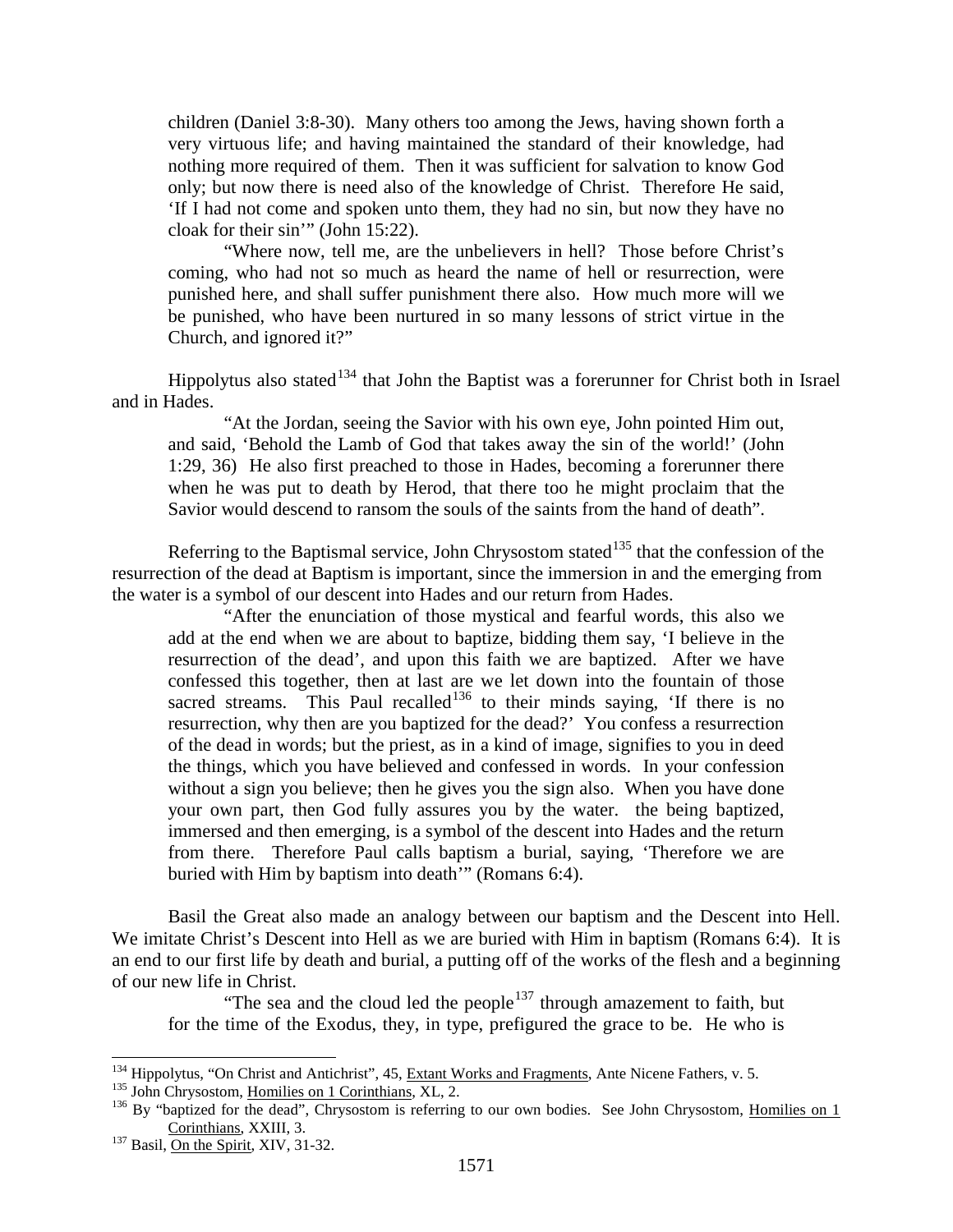wise shall understand these things, how the sea is, in type, a baptism bringing about the departure of Pharaoh. In like manner, this washing causes the departure of the tyranny of the devil. The sea slew the enemy in itself, and in baptism too our enmity towards God dies. From the sea the people came out unharmed; we too, alive from the dead, step up from the water 'saved' by the 'grace' of Him who called us. The cloud is a shadow of the gift of the Spirit, who cools the flame of our passions by the 'mortification' of our 'members'".

"In baptism, it is necessary<sup>[138](#page-60-0)</sup> that the continuity of the old life be cut. This is impossible unless a man is born again; for the regeneration is a beginning of a second life. So before beginning the second, it is necessary to put an end to the first. In making a change in lives, it is necessary for death to come as mediator between the two, ending all that goes before, and beginning all that comes after. We achieve the descent into hell by imitating, through baptism, the burial of Christ. The bodies of the baptized are buried in the water. Baptism then symbolically signifies the putting off of the works of the flesh. As the Apostle says, you were 'circumcised with the circumcision made without hands, in putting off the body of the sins of the flesh by the circumcision of Christ; buried with him in baptism' (Colossians 2:11-12). There is, as it were, a cleansing of the soul from the filth that has grown on it from the carnal mind, as it is written, 'You shall wash me, and I shall be whiter than snow'" (Psalm 51:7).

Of the fifteen Old Testament readings prescribed for Holy Saturday, the following have to do with the theme of "Deliverance". These five Readings give us additional illumination regarding Baptism, and will be covered in the following order:

- 1. 3rd Parable from the Old Testament: Exodus 12:1-11 "Christ -- The Passover Sacrifice"
- 2.  $6<sup>th</sup>$  Parable from the Old Testament: Exodus 13:20-15:19 "Crossing the Red Sea"
- 3. 10<sup>th</sup> Parable from the Old Testament: Genesis 22:1-18 "Isaac Prefigures Christ"
- 4. 15<sup>th</sup> Parable from the Old Testament: Daniel 3:1-30 "The Children in the Furnace", including the Song of the Three Children 1:1-65
- 5.  $4<sup>th</sup>$  Parable from the Old Testament: Jonah 1:1-4:11 "The Belly of the Sea Monster"

# **3rd Parable from the Old Testament: Exodus 12:1-11 "Christ -- The Passover Sacrifice " 6th Parable from the Old Testament: Exodus 13:20-15:19 "Crossing the Red Sea"**

Discussion of these Readings has been moved to the section on Good Friday Evening Lamentation to help with the continuity of subject matter.

# **10th Parable from the Old Testament: Genesis 22:1-18 "Isaac Prefigures Christ"**

Abraham's willingness to sacrifice his only son models that of God the Father. Also Isaac's willingness to become the sacrifice models the will of the Son. Abraham was tested and his faith was demonstrated to be of the highest order, since he had to see beyond the events of this life. In comparison with Abraham's faith, we will also look at the faith of Jephthah and his daughter.

<span id="page-60-0"></span><sup>&</sup>lt;sup>138</sup> Basil, On the Spirit, XV, 34.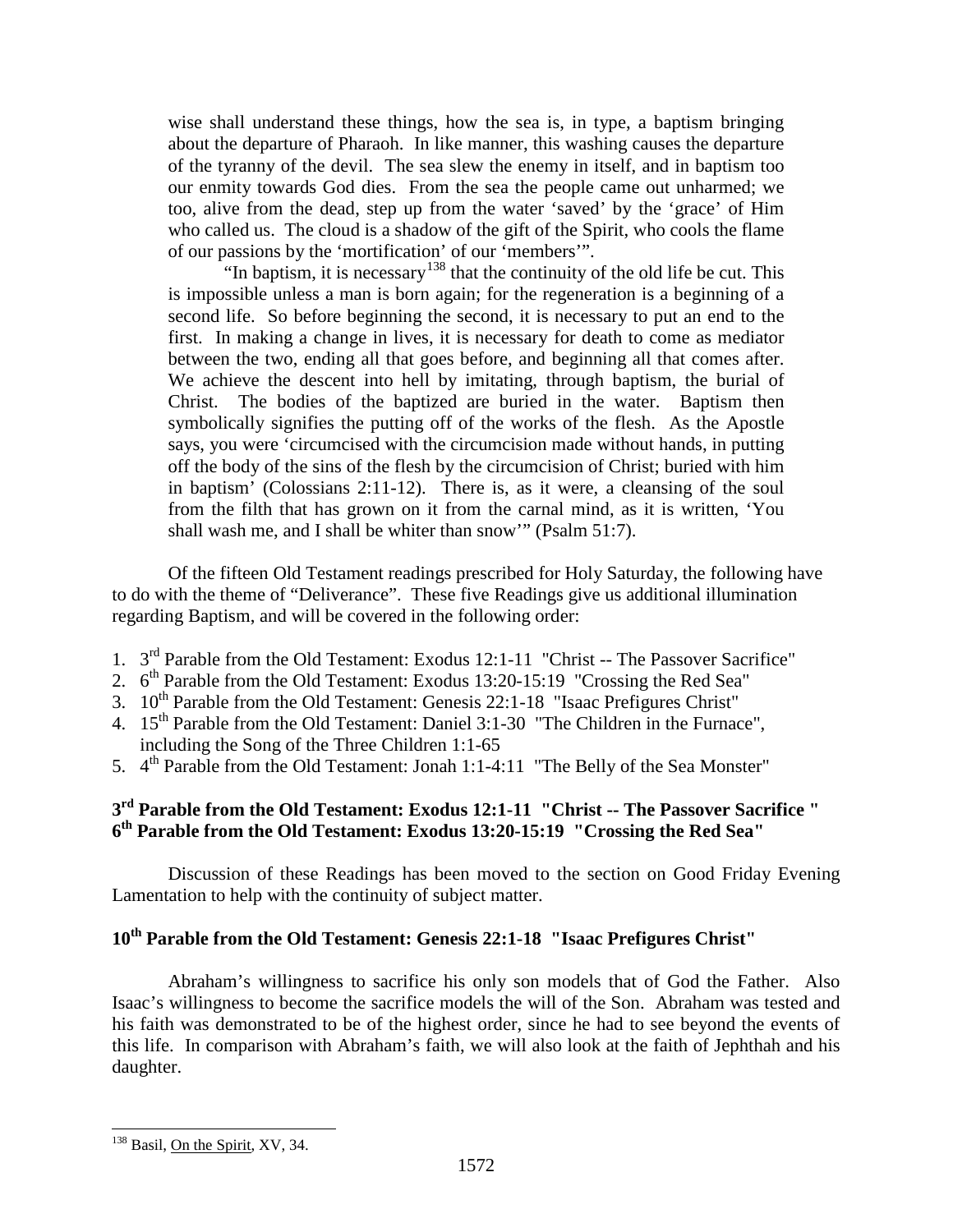#### **1) God Commands Abraham to Sacrifice Isaac**

"By faith Abraham obeyed when he was called to go out to the place which he would receive as an inheritance. He went, not knowing where he was going. By faith he dwelt in the land of promise as in a foreign country" (Hebrews 11:8-9). He was told he was going to inherit this land; yet he lived in it and never received it. This is because "he waited for the city which has foundations whose craftsman and maker is God" (Hebrews 11:10).

John Chrysostom stated<sup>[139](#page-61-0)</sup> that Abraham's task was more difficult than Abel's, Enoch's and Noah's. They had to go beyond human reasoning, but Abraham was asked to obey the Lord's commands even though the commands seemed to oppose the Lord's promises.

"Great indeed was the faith of Abraham. In the case of Abel, Noah and Enoch, there was an opposition of reasoning<sup>[140](#page-61-1)</sup> only, and it was necessary to go beyond human reasoning. In this case it was necessary not only to go beyond human reasoning, but to see something more. What was of God seemed to be opposed to what was of God; and faith opposed faith, and command opposed promise".

In addition, the Lord had told him that his descendants would be as numberless as the dust on the earth (Genesis 13:16), yet it would be through Sarah that they would be numbered (Genesis 17:16-19). The Lord first mentioned how numerous Abraham's posterity could be when Abraham was 75 years old and Sarah was 66 years old (Genesis 12:1-3). It wasn't until 25 years later that Isaac was born (Genesis 21:5, 17:17). This required considerable patience on the part of Abraham. It taught Abraham to expect the miraculous in his dealings with God, since Sarah was at least 40 years past the age of child bearing when Isaac was born.

When Isaac was young, the Lord told Abraham to offer Isaac as a burnt offering on the top of Mt. Moriah (Genesis  $22:1-2$ ). Hebrew tradition<sup>[141](#page-61-2)</sup> places this mountain top as the site where the Temple in Jerusalem<sup>[142](#page-61-3)'</sup> was later built. However, offering human sacrifice was contrary to the Lord's Law (Leviticus 18:21, Deuteronomy 18:10) and was seemingly contrary to the Lord's promise that his posterity would be numbered through Isaac (Genesis 17:16-19). This did not deter Abraham.

After traveling three days, they reached the foot of the mountain (Genesis 22:4). Abraham told his servants to stay there at the foot of the mountain with the donkey, "and I and the lad will go yonder; and we will worship and return to you" (Genesis 22:5). As they walked up the mountain, with Isaac carrying the wood, and his father the fire and the knife, young Isaac asked his father, "Behold the fire and the wood, but where is the lamb for the burnt offering?" (Genesis 22:7). Abraham replied, "God will provide for Himself the lamb for the burnt offering, my son" (Genesis 22:8). In saying this, Abraham seems to have understood the coming of the Son of God as "the Lamb of God who takes away the sin of the world" (John 1:29, 36). Abraham concluded that God was able to raise Isaac up from the dead if that was His plan

<span id="page-61-1"></span><span id="page-61-0"></span><sup>&</sup>lt;sup>139</sup> John Chrysostom, <u>Homilies on Hebrews</u>, XXV, 1.<br><sup>140</sup> For example, Abel offered the firstborn of his flock to be burned to ashes (Genesis 4:4). Enoch was translated and never died (Genesis 5:24, Jude 1:14-15). Noah built a huge boat (Genesis 6:15) that couldn't possibly be transported to the water, and at a time when it had never rained (Genesis 2:5-6).<br><sup>141</sup> Gower, <u>Manners and Customs of Bible Times</u> 1987, p. 203<br><sup>142</sup> Solomon built the First Temple on Mt. Moriah (2 Chronicles 3:1).

<span id="page-61-2"></span>

<span id="page-61-3"></span>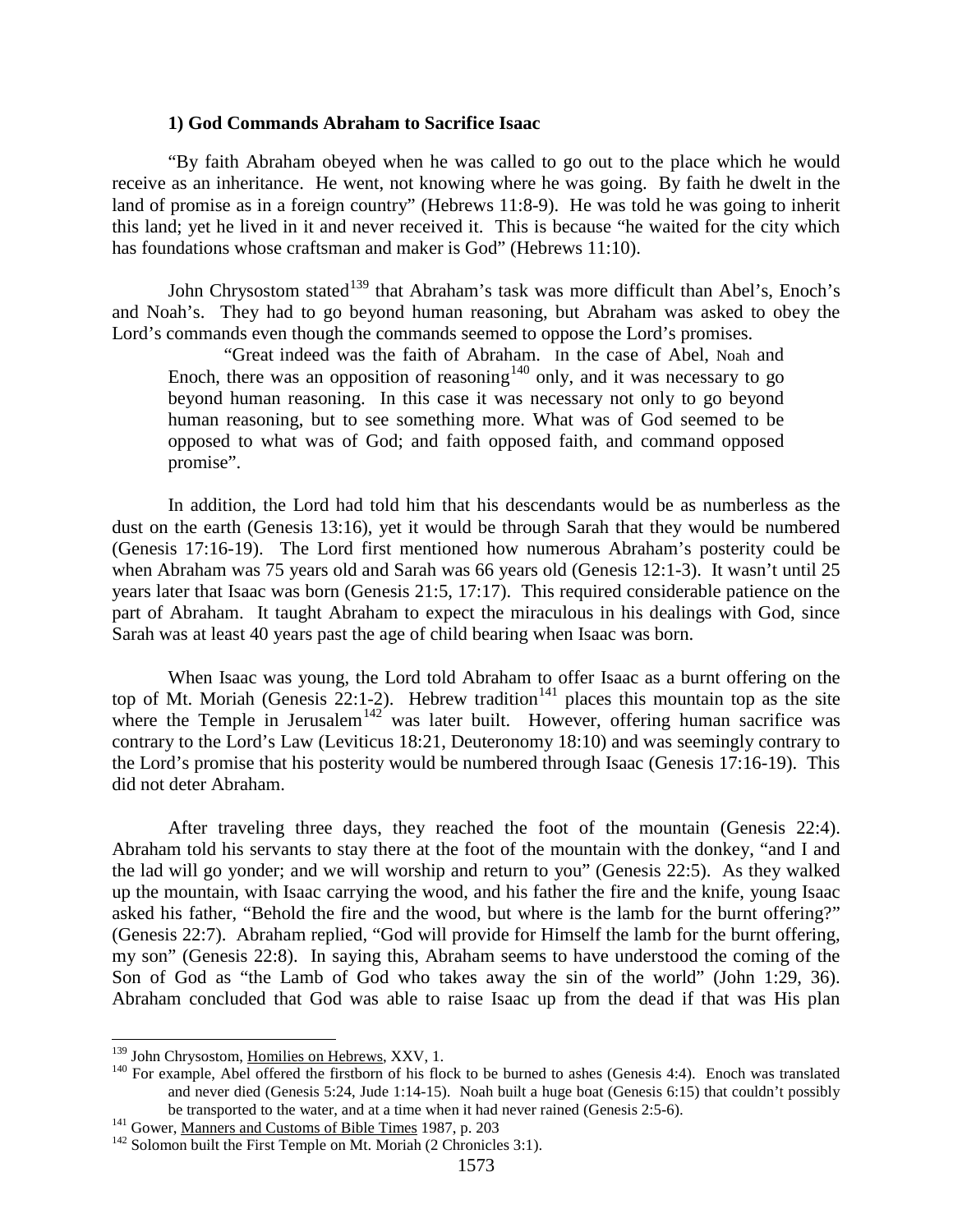(Hebrews 11:17-19). Josephus stated<sup>[143](#page-62-0)</sup> that Isaac shared Abraham's faith and willingly climbed up on the altar to be sacrificed. Ambrose of Milan stated<sup>[144](#page-62-1)</sup> it this way: "Isaac feared the Lord, as might be expected from the son of Abraham. He was subject to his father to such an extent that he would not avoid death in opposition to his father's will".

Jerome applied<sup>[145](#page-62-2)</sup> the circumstances of the sacrifice of Isaac to his day as a sowing of seed, for which we will receive a reward.

"Thus we have received more than we have given. The things we have renounced are small; the things we possess are great. All that Christ promises is duly performed and for what we have given up we have received a hundredfold. This was the ground in which Isaac sowed his seed, Isaac who in his readiness to die bore the cross of the Gospel before the Gospel came".

Commenting on the contrary signals Abraham received and comparing them to our own, John Chrysostom said<sup>[146](#page-62-3)</sup> that God is not limited by nature, form and order. He is able to give contraries by means of contraries.

"What are you saying? If I give drink to my enemy, do I then punish him? (Proverbs 25:21-22, Romans 12:20). If I give up my goods, do I then possess them? (Matthew 19:29). If I humble myself, shall I then be exalted? (Matthew 20:26, 23:12). Yes, He says, for such is My power to give contraries by means of contraries. I abound in resources and in stratagems: be not afraid. The nature of things follows My Will; I don't wait for nature. I do all things; I am not controlled by them; wherefore I am able to change their form and order". "He then who admires the things here slights those yonder, since he judges these worthy of exertion, even though they're so far inferior to the other".

Chrysostom also noted<sup> $147$ </sup> that Abraham did not tell his wife or his servants what he was doing. He did not even tell Isaac, fearing that Isaac might be astounded and prove unworthy. There were no tears, and no sentimentality; his sole purpose was to fulfill the command. We should act similarly regarding our charitable deeds.

"Abraham, who had an admirable wife, when he was about to offer up his son, concealed it from her, though he knew not what was to happen, but was fully persuaded that he must slaughter his son. What would any ordinary man have said? 'Who is this that perpetrates such acts?' Would he not have accused him of cruelty and brutality? His wife was not even allowed to see her son, to receive his last words, to witness his dying struggles. But he led him away like a captive. Abraham, that just man, was inebriated with zeal, and looked only how to fulfill that which was commanded. No servant, no wife was present; he himself did not know what would happen. But intent upon offering up a pure victim, he would not defile it with tears, or with any opposition. Mark too with what gentleness Isaac asks, 'Behold the fire and the wood, but where is the lamb for a burnt offering?' What was the father's answer? 'My son, God will provide Himself a lamb for a burnt offering' (Genesis 22:7, 8). In this he uttered a prophecy that

<span id="page-62-3"></span><span id="page-62-2"></span>

<span id="page-62-1"></span><span id="page-62-0"></span><sup>&</sup>lt;sup>143</sup> Josephus, <u>Antiquities</u>, I, xiii, 4.<br><sup>144</sup> Ambrose of Milan, <u>Duties of the Clergy</u>, I, xvii, 66.<br><sup>145</sup> Jerome, <u>Letters</u>, LXVI, 7.<br><sup>146</sup> John Chrysostom, <u>Homilies on Hebrews</u>, XXV, 4, 6.<br><sup>147</sup> John Chrysostom, Hom

<span id="page-62-4"></span>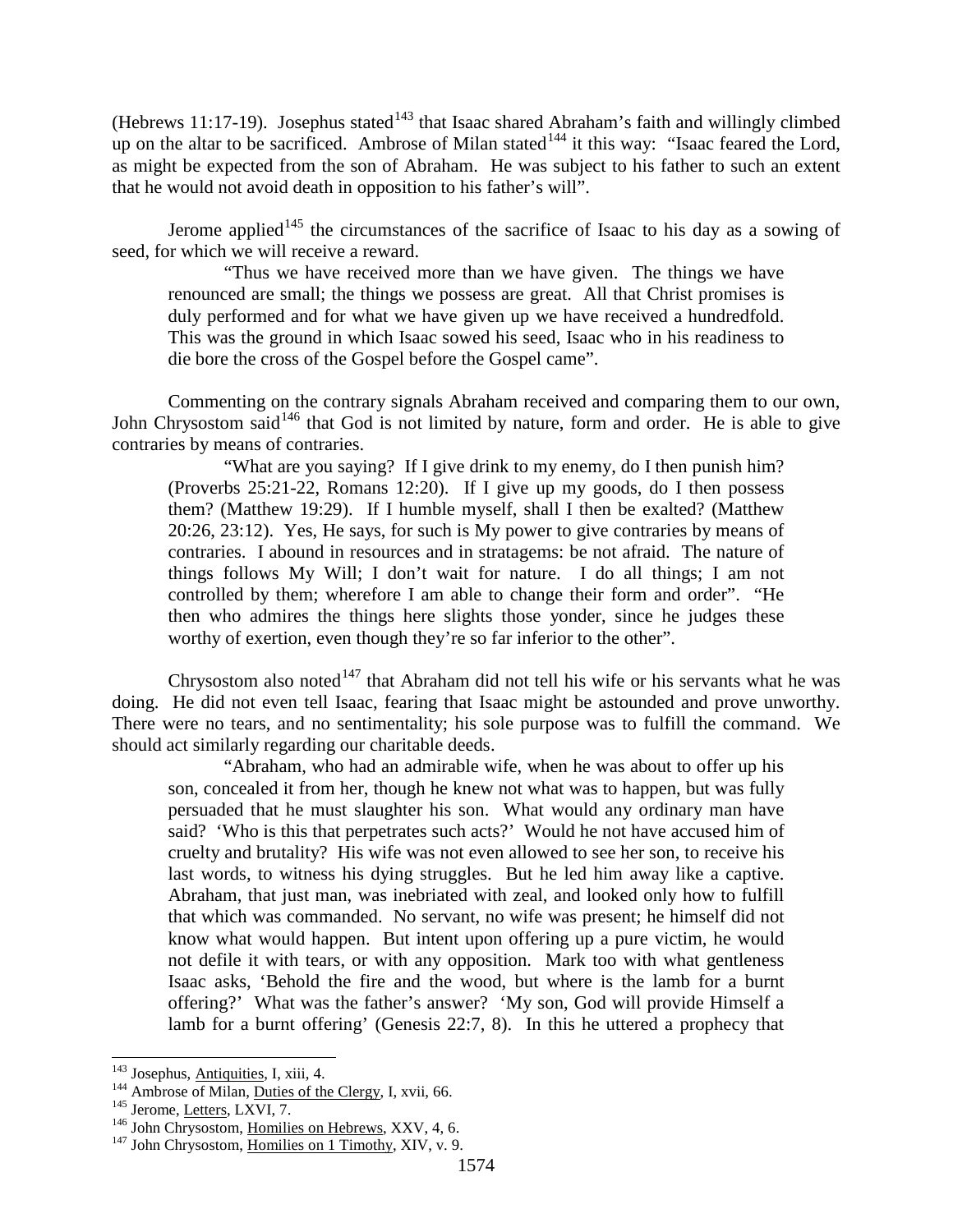God would provide Himself a burnt offering in His Son, and it also came true at the time. But why did he conceal it from him who was to be sacrificed? He feared lest he should be astounded, lest he should prove unworthy. With such care and prudence did he act throughout this affair! Well then has the Scripture said, 'Do not let your left hand know what your right hand is doing' (Matthew 6:3). If we have one dear to us as one of our own members, let us not be anxious to show to him our charitable works, unless it is necessary".

Tertullian noted $148$  that in carrying the wood for his own sacrifice, Isaac speaks of Christ who carried the wood of His Cross.

"This 'wood', Isaac personally carried for his own sacrifice, when God said that he should be made a victim to Himself. These were mysteries which were being kept for perfect fulfillment in the times of Christ. Isaac, on the one hand, with his 'wood', was reserved, the ram being offered which was caught by the horns in the bramble. Christ, on the other hand, in His times, carried His 'wood' on His own shoulders, adhering to the horns of the cross, with a thorny crown encircling His head".

John Cassian stated<sup>[149](#page-63-1)</sup> that God's testing of Abraham involved faith and works, where his faith was tested to the limits of his ability to bear it. A way of escape was provided at the last minute. Similarly, false prophets were allowed to rise up in ancient Israel to test the faith of the people and their will to fight for what is right. We are also tested in our wrestling with spiritual wickedness. God does not forbid us to be tested, but desires us to use our will power and our human efforts, aided by His grace, in our efforts.

"In a searching trial of faith, the Divine righteousness brought about the case of the grandest of the patriarchs. 'And it came to pass after these things that God tested Abraham' (Genesis 22:1). For the Divine righteousness wished to try not that faith with which the Lord had inspired him, but that which he could show by his own free will, when called and enlightened by the Lord. The firmness of his faith was proven, and when the grace of God, which had left him for a while to prove him, came to his aid, it said, 'Lay not your hand on the lad, and do nothing to him. Now I know that you fear the Lord, and for My sake have not spared your beloved son'" (Genesis 22:12).

"This kind of temptation can befall us, for the sake of proving us, and is clearly foretold by the giver of the Law. 'If there arises among you a prophet or a dreamer of dreams, and he gives you a sign or a wonder, and the sign or the wonder comes to pass, of which he spoke to you, saying, 'Let us go after other gods' -- which you have not known -- 'and let us serve them,' you shall not listen to the words of that prophet or that dreamer of dreams. The Lord your God is testing you to know whether you love the Lord your God with all your heart and with all your soul' (Deuteronomy 13:1-3). What then follows? When God has permitted that prophet or dreamer to arise, we must hold that He will protect those, whose faith He about to try. There will need to be a place for their own free will, where they can fight with the tempter with their own strength. But why is it necessary for them even to be tried, if He knows them to be so weak as to be unable to resist the tempter by their own power? Certainly the Divine

<span id="page-63-0"></span><sup>&</sup>lt;sup>148</sup> Tertullian, Answer to the Jews, I, vii, 13.

<span id="page-63-1"></span><sup>&</sup>lt;sup>149</sup> John Cassian, Conferences, II, xiii, 14.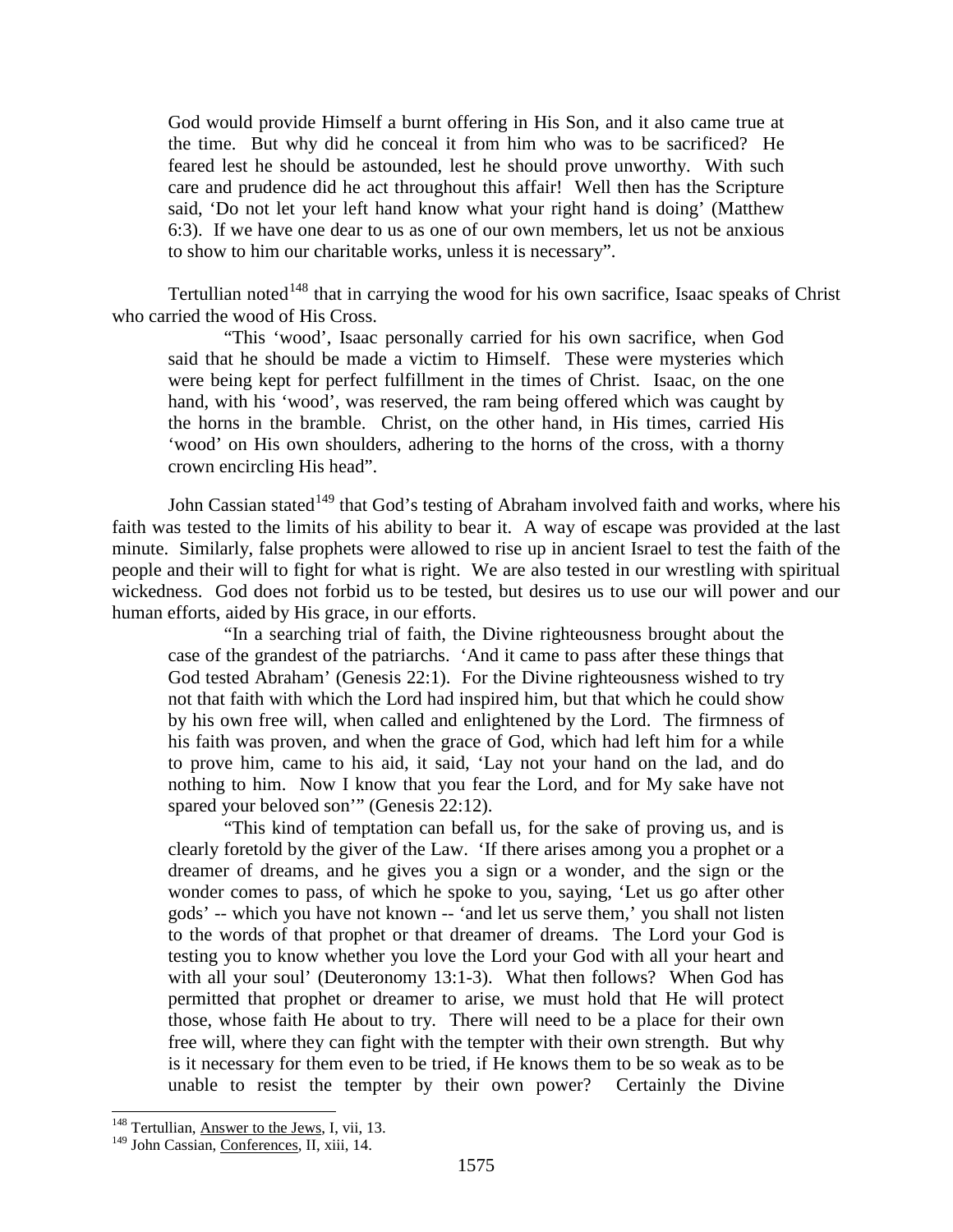righteousness would not have permitted them to be tempted, unless it knew that they had an equal power of resistance, by which they could be found either guilty or worthy of praise".

"Let us illustrate this incomparable mercy of our Creator from something earthly. Consider a tender and anxious nurse who carries an infant in her bosom for a long time in order to teach it to walk. First she allows it to crawl, then supports it that, by the aid of her right hand, it may lean on its alternate steps, and later leaves it for a little. If she sees it tottering at all, she catches hold of it, and grabs at it when falling. When down she picks it up and either shields it from a fall, or allows it to fall lightly, and sets it up again after a tumble. But when she has brought it up to boyhood or early manhood, she lays upon it some burdens or labors by which it may be not overwhelmed but exercised. She allows it to vie with those of its own age. How much more does our heavenly Father know whom to carry in the bosom of His grace and whom to train to virtue in His sight by the exercise of free will! He helps him in his efforts, hears him when he calls, leaves him not when he seeks Him, and sometimes snatches him from peril even without his knowing it".

John Chrysostom stated<sup>[150](#page-64-0)</sup> that Abraham was not bothered that God's promises seemed to be out of harmony with His commands. He had seen Isaac born of a 90-year old woman, and he assumed that if God can raise a dead womb, he could also raise a dead child. God's "testing" of Abraham in these matters was simply an exercise of His own athletes to demonstrate how proficient Abraham had become.

"He heard the opposite of the promises from Him who had made them; and yet he was not disturbed, but did them as if they were completely in harmony. They were in harmony; being opposed according to human calculations, but in harmony when viewed by Faith. How this was, Paul has taught us, 'accounting that God was able to raise Him up, even from the dead' (Hebrews 11:19). By the same faith by which he believed that God gave what couldn't be and raised up a dead womb, by the same was he persuaded that He would also raise him up after he had been slain in sacrifice. It was alike impossible, from a womb which was dead and grown old and already become useless for child-bearing, to give a child, and to raise again one who had been slain. But his previous faith prepared the way for things to come".

"Moses shows another thing too, by saying, that 'God tested Abraham' (Genesis 22:1). Did not God know that the man was noble and approved? Why then did He test him? Not that He Himself might learn, but that He might show to others, and make Abraham's fortitude clear to everyone. He shows the cause of trials, that we may not suppose we suffer these things as being forsaken of God. If then temptations make men approved, even where there is no occasion, as God exercises His own athletes; much more should we bear all things nobly".

"Paul said emphatically, 'By faith, when he was tried, he offered up Isaac' (Hebrews 11:17), for there was no other cause for his bringing the offering but that".

<span id="page-64-0"></span><sup>&</sup>lt;sup>150</sup> John Chrysostom, Homilies on Hebrews, XXV, 2.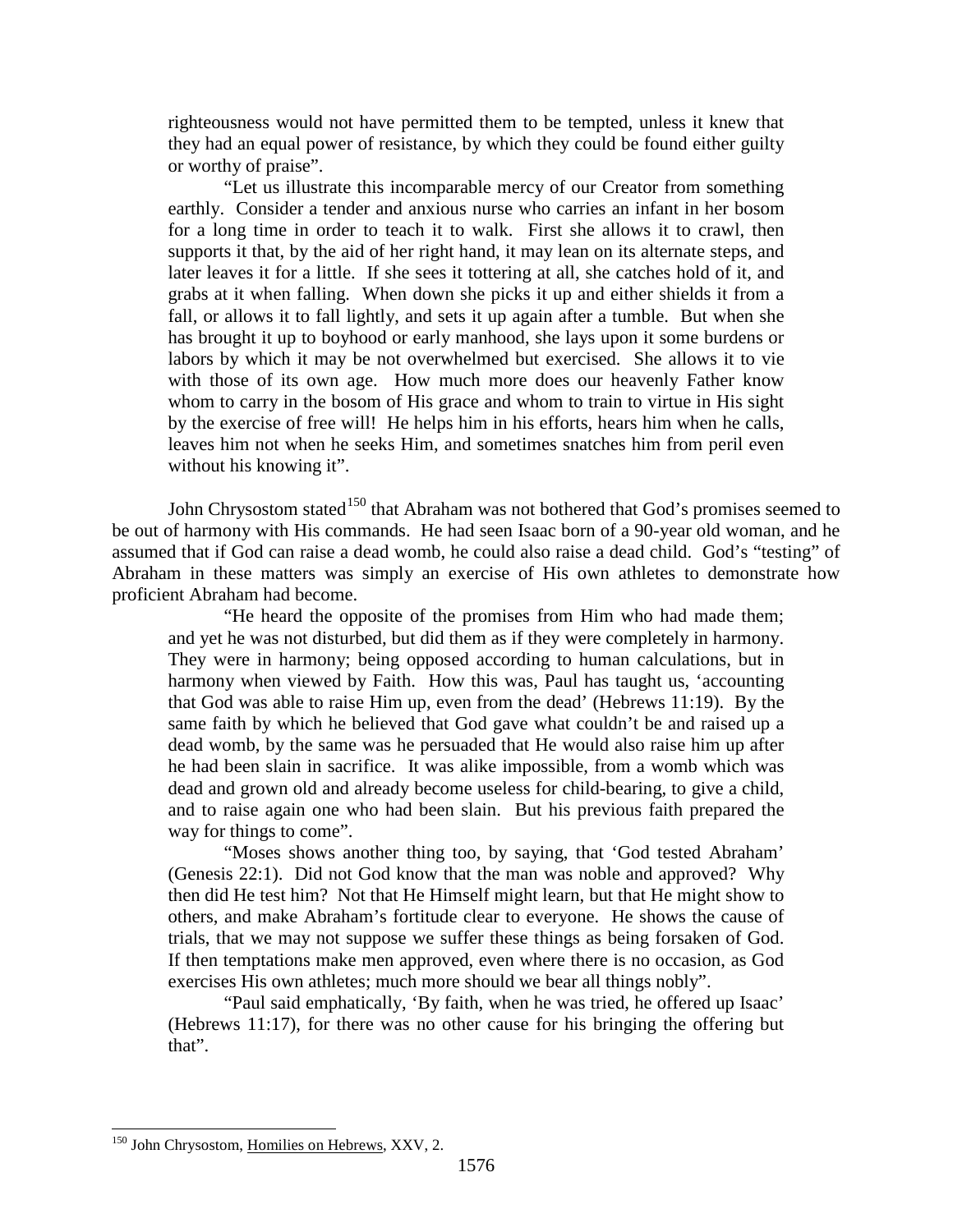#### **2) Contrasts Between Abraham's Sacrifice and Jephthah's Sacrifice**

Jephthah was one of the Judges of Israel during the 400 years between Moses and Samuel. He was born of a harlot, and even though he was a mighty man of valor, his brothers drove him into exile; saying, "You shall have no inheritance in our father's house, for you *are* the son of another woman" (Judges 11:2). When war with neighboring Ammon broke out, the elders of Gilead begged Jephthah to lead them into battle. Jephthah agreed. Heading for battle, the Spirit of the Lord came upon Jephthah and he made a vow to the Lord. He said, "If You will indeed deliver the people of Ammon into my hands, then it will be that whatever comes out of the doors of my house to meet me, when I return in peace from the people of Ammon, shall surely be the Lord's. And I will offer it up as a burnt offering" (Judges 11:29-31).

On his return from the defeat of Ammon, Jephthah's daughter, his only child, came running out to meet him<sup>[151](#page-65-0)</sup> with timbrels and dancing (Judges 11:34). Jephthah was understandably upset, but felt that he had to pay his vow to the Lord, "I have given my word to the Lord, and I cannot go back on it" (Judges 11:35). His daughter agreed with him that he should pay his vow, but asked for two months time to mourn her virginity with her friends. From that time on, it became a custom in Israel *that* the daughters of Israel spent four days each year lamenting the daughter of Jephthah (Judges 11:39-40).

Jephthah's daughter had a faith similar to Isaac in her willingness to become a sacrifice according to her father's will. She didn't question her father or complain; she just asked for time to prepare. The Church Historian, Severus, admired<sup>[152](#page-65-1)</sup> the courage of Jephthah's daughter, who did not refuse to die. She willingly returned to her father, and fulfilled the vow to God.

There are similarities between Jephthah and Jesus, in that both were persecuted. His brethren drove Jephthah out of his father's house, and Jesus was lifted up and crucified by His brethren. Although persecuted, Jephthah arose as leader of the people; Jesus was persecuted and arose as King of Kings. Jephthah offered up his firstborn daughter as a sacrifice; Jesus was lifted up as a sacrifice to his Father for all the Gentiles.

Paul commends the faith of Jephthah along with others who were outstanding in their faith. Among them, Paul mentioned Gideon, Barak, Samson, David and Samuel after speaking of Abraham, Isaac, Jacob and Moses (Hebrews 11:32). All these, including Jephthah, obtained a good testimony through faith (Hebrews 11:39).

Jephthah's story is set against the backdrop of significant demonic activity going on in Israel. It was customary among the neighboring nations to offer one's firstborn child as a human sacrifice by fire to their deity, such as Molech (Leviticus 18:21). The Canaanite gods were portrayed as very cruel<sup>[153](#page-65-2)</sup>, and could be appeased only by very dear sacrifices for the salvation of men. Human sacrifice, however, was strictly forbidden in Israel, and God stated that He would

<span id="page-65-0"></span><sup>&</sup>lt;sup>151</sup> That is, as the leader of a group of women singing and dancing in a manner similar to Miriam after the Crossing of the Red Sea (Exodus 15:20-21).<br>
<sup>152</sup> Sulpitius Severus, <u>Sacred History</u>, I, 26.<br>
<sup>153</sup> In the Early Church, the heretic Simon Magus similarly taught that God is very cruel and that the persons in the

<span id="page-65-1"></span>

<span id="page-65-2"></span><sup>&</sup>quot;Godhead" were always quarreling. For details, see Mark Kern, Simon Magus the Heresiarch, Unpublished Work, 2002.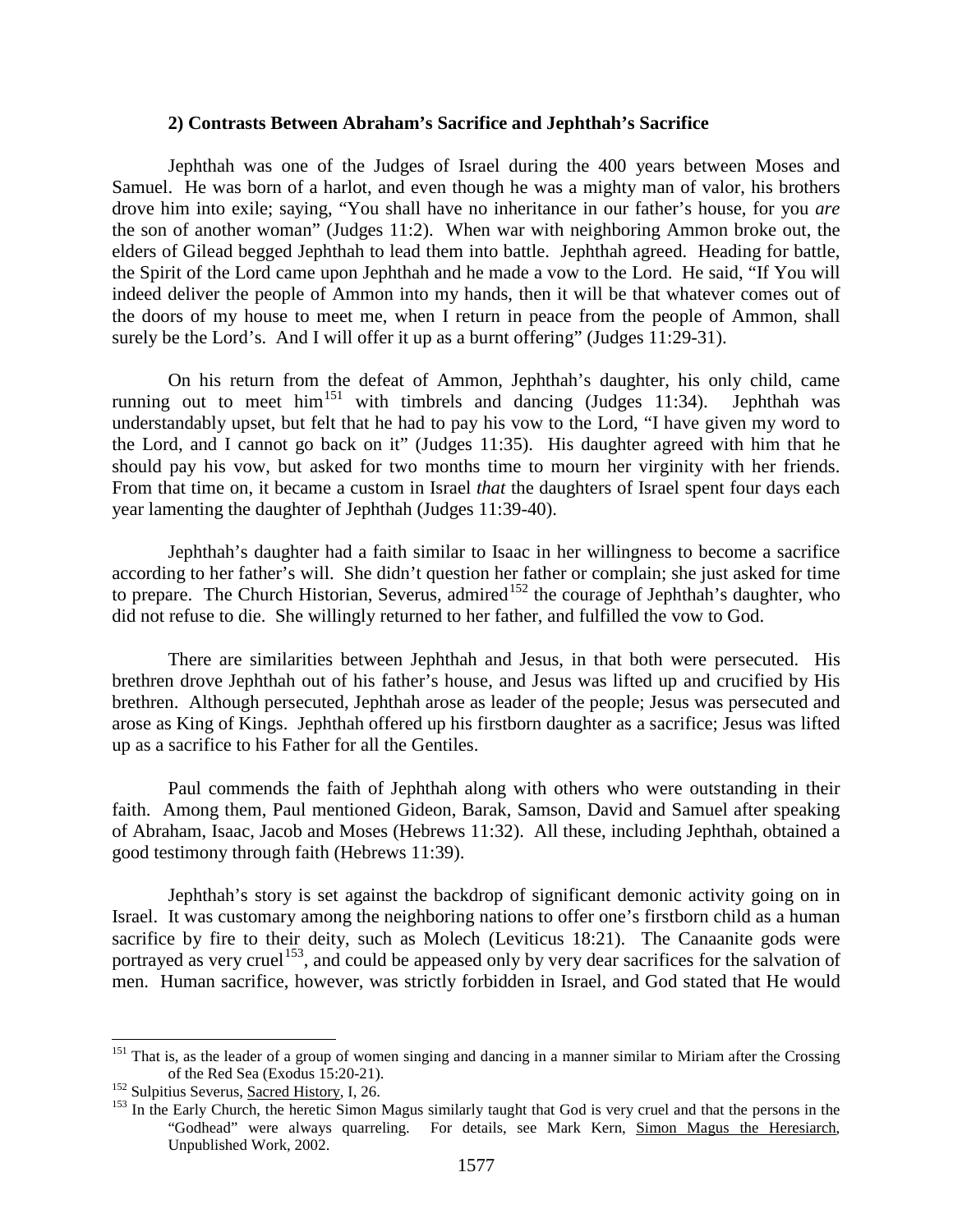curse the offender, his family, and anyone who knew about it and turned their eyes away (Leviticus 20:1-5).

#### **a) Divided Opinion over Jephthah**

Opinions of Jephthah's sacrifice are divided, even among the Church Fathers. In one camp are those who say that Jephthah acted wrongly, that he was tricked or that he made his vow rashly. But that he did offer his daughter as a human sacrifice.

In another camp, Jephthah is regarded as one of the Saints and that his sacrifice of his daughter was something noble and pleasing to God.

A more modern opinion regards Jephthah's sacrifice of his daughter as not her death, but her dedication to perpetual virginity, serving in the Tabernacle of God at Shiloh.

Those who feel Jephthah actually did offer human sacrifice make the following arguments:

- 1. Jephthah stated, "I will offer it up as a burnt offering" (Judges 11:31), and "he carried out his vow with her which he had vowed" (Judges 11:40).
- 2. Jephthah was half heathen, born of a harlot (Judges 11:1), and human sacrifices were common in that area.
- 3. His grief when his daughter was the first to meet him on his return (Judges 11:35).
- 4. The mourning for Jephthah's daughter for four days every year by the daughters of Israel (Judges 11:40).
- 5. There is no indication in the account that God sanctioned Jephthah's actions.
- 6. This was a time in the history of Israel when every man did that which was right in his own eyes, because there was no king in Israel (Judges 17:6). Jephthah may have been able to do something that people later couldn't do.

## **b) First Opinion: Jephthah Made a Mistake**

Among those who stated that Jephthah made a mistake, John Chrysostom stated<sup>[154](#page-66-0)</sup> that it was Satan who tricked Jephthah into making his vow, just as Satan also tricked Adam, pretending that he was concerned over Adam's best interests.

"When conversing with Adam, he puts on the air of one concerned and watching over his interests, and says, that 'your eyes shall be opened in the day that you eat of the tree' (Genesis 3:5). Jephthah too he persuaded, under the pretext of religion, to slay his daughter, and to offer the sacrifice the Law forbade. Do you see what his wiles are, what is his varying warfare? Be then on guard, and arm yourself at all points with the weapons of the Spirit; get exactly acquainted with his plans, that you may both keep from being caught, and easily catch him".

Chrysostom labeled<sup>[155](#page-66-1)</sup> as perjury the breaking of any vows made to the Lord. Jephthah made a vow, and he was required to keep it; but he was not following the Mind of God as Abraham was in the sacrifice of Isaac. To insure that others did not repeat Jephthah's rash vow, Hebrew law required virgin girls to lament the memory of Jephthah's daughter for four days every year to commemorate her death.

<span id="page-66-1"></span><span id="page-66-0"></span><sup>&</sup>lt;sup>154</sup> John Chrysostom, <u>Homilies on Romans</u>, X, v. 3.<br><sup>155</sup> John Chrysostom, <u>Homilies on the Statutes</u>, XIV, 7.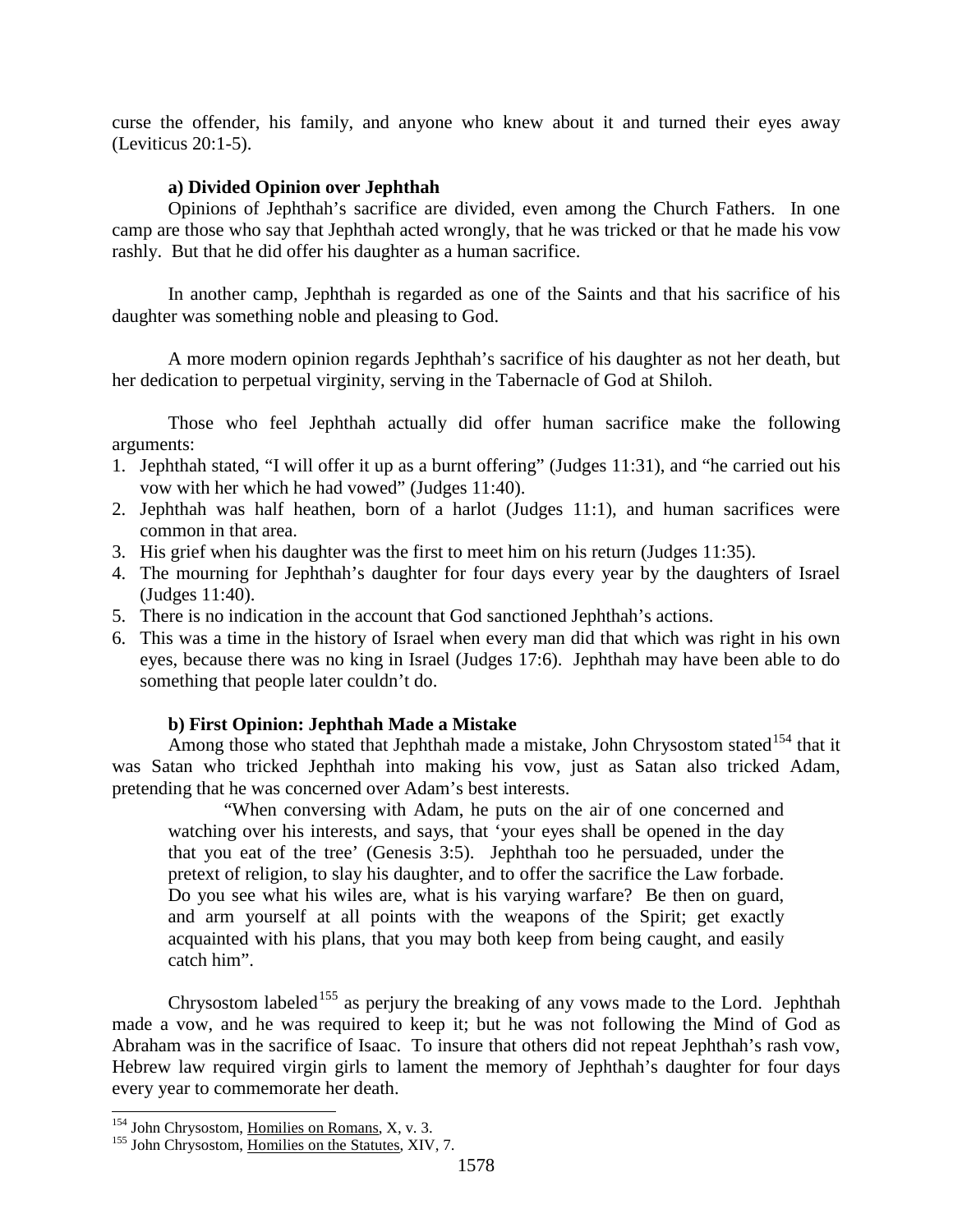"Many unbelievers accuse us of cruelty and inhumanity on account of this sacrifice; but I say that the concession in the case of this sacrifice was a striking example of providence and clemency. It was out of care for our race that He allowed that sacrifice. If after that vow and promise, He had forbidden the sacrifice, many who were subsequent to Jephthah, expecting that God would not receive their vows, would have increased the number of such vows, and would have fallen into child-murder. By allowing this vow to be actually fulfilled, He put a stop to all such cases in the future. We can see that this is true; after Jephthah's daughter had been slain, in order that the calamity might be always remembered, her fate was not be consigned to oblivion. It became a law among the Jews, that the virgins assembling at the same season should bewail for four days the sacrifice, which had taken place. By renewing the memory of it by lamentation, they should make all men wiser for the future. Thus they might learn that it was not after the mind of God that this should be done, for in that case He would not have permitted the virgins to bewail and lament her. That what I have said is not conjectural, the event demonstrated; for after this sacrifice, no one vowed such a vow to God. Therefore He did not forbid this. What He had expressly commanded in the case of Isaac, that He directly prohibited; plainly showing through both cases, that He does not delight in such sacrifices".

Ambrose compared<sup>[156](#page-67-0)</sup> Jephthah to Herod Antipas, who made a rash vow that resulted in the beheading of John the Baptist (Matthew 14:7-8). It is sometimes contrary to duty to fulfill such a vow. Other early Christian tradition also stated<sup>[157](#page-67-1)</sup> that Jephthah's vow concerning his daughter was rash and not well thought out.

"It is also sometimes contrary to duty to fulfill a promise, or to keep an oath. As was the case with Herod, who swore that whatever was asked he would give to the daughter of Herodias, and so allowed the death of John, that he might not break his word. What shall I say of Jephthah, who offered up his daughter in sacrifice, she having been the first to meet him as he returned home, victorious. He fulfilled the vow, which he had made that he would offer to God whatever should meet him first. It would have been better to make no promise at all, than to fulfill it in the death of his daughter".

Jerome stated**[158](#page-67-2)** that most Hebrews of his day blamed Jephthah for the rash vow he made. Supposing, they say, a dog or a donkey had met him, what would he have done? (He could not offer an unclean animal!) Their meaning is that God so ordered events, that he who had improvidently made a vow, should learn his error by the death of his daughter.

Josephus stated**[159](#page-67-3)** that Jephthah "sacrificed his daughter as a burnt offering, offering such an oblation as was neither conformable to the Law nor acceptable to God. He did not weigh with himself what opinion the hearers would have of such a practice".

<span id="page-67-0"></span><sup>&</sup>lt;sup>156</sup> Ambrose of Milan, <u>Duties of the Clergy</u>, I, 1, 264.<br><sup>157</sup> Constitution of the Holy Apostles, VII, ii, 37.<br><sup>158</sup> Jerome, Against Jovinianus, I, 23.

<span id="page-67-1"></span>

<span id="page-67-2"></span>

<span id="page-67-3"></span><sup>&</sup>lt;sup>159</sup> Flavius Josephus, Antiquities of the Jews, V, vii, 266.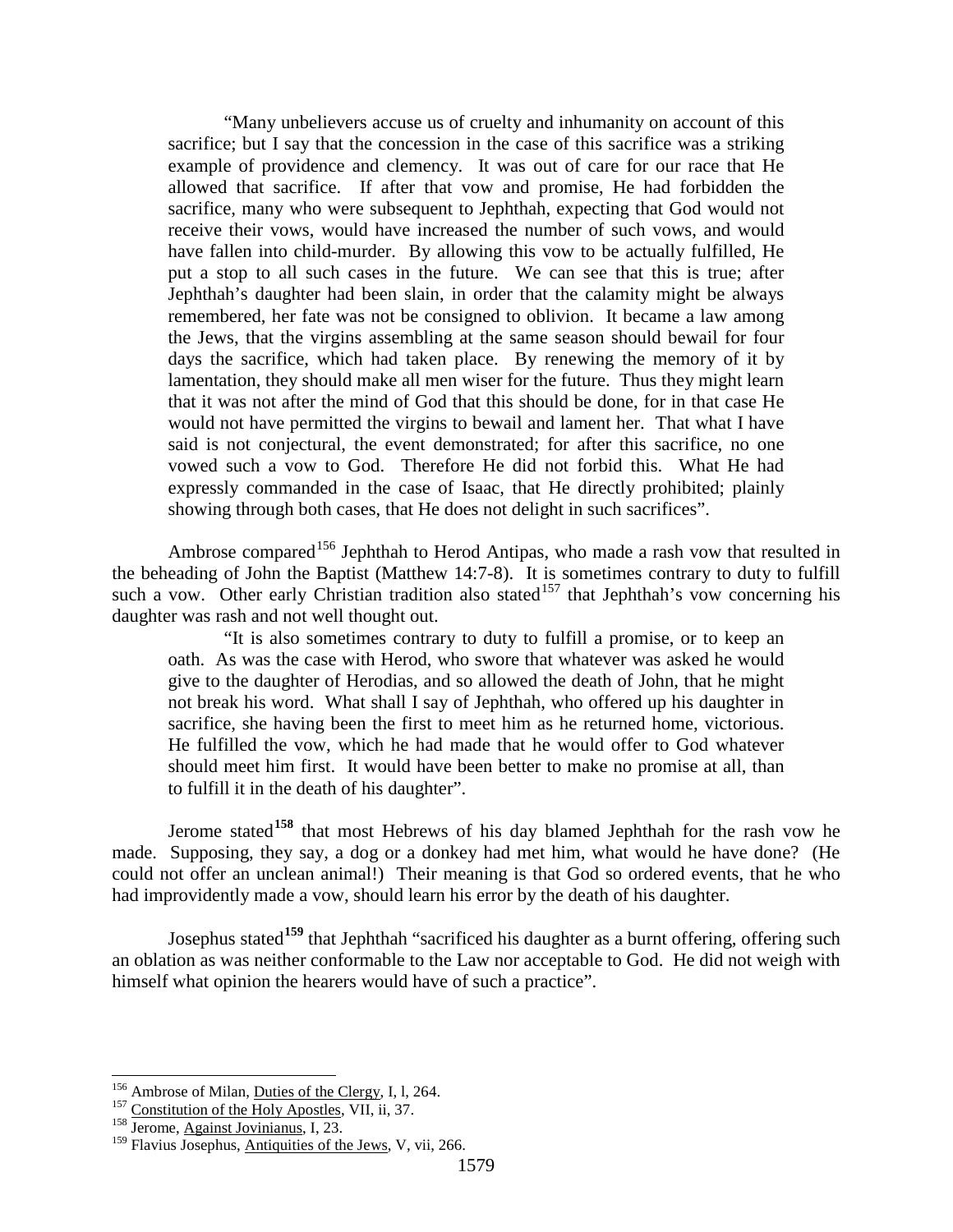#### **c) Second Opinion: Jephthah Was Among the Saints**

Others of the Church Fathers see Jephthah's sacrifice as something pleasing to God, similar to Abraham's sacrifice of Isaac. Jerome noted that Paul numbered Jephthah among the Saints (Hebrews 11:32) for the sacrifice of his daughter. He likened this to Jephthah giving everything he had to the Lord, just as the Twelve Apostles left everything to follow Christ. Others also numbered Jephthah<sup>[160](#page-68-0)</sup> among the Saints. Jerome stated<sup>161</sup>:

"Great was the triumph that was won by Abraham, who was content to slay his only son, of whom he had been told that he was to inherit the world (Exodus 32:13, Deuteronomy 32:8-9). Yet he did not cease to hope that after death, Isaac would live again. Jephthah too offered up his virgin daughter, and for this is placed by the Apostle in the roll of the saints (Hebrews 11:32). I would not therefore have you offer to the Lord only material things, what a thief may steal from you or an enemy fall upon, or a proscription confiscate, or what is liable to fluctuations in value now going up and down. Nor what belongs to a succession of masters who follow each other as fast as wave follows wave in the sea, and what you must leave behind you when you die. Rather offer to God that which no enemy can carry off and no tyrant can take from you, which will go down with you into the grave, and on to the kingdom of heaven and the enchantments of Paradise. You already build monasteries and support a large number of holy men in the various islands of Dalmatia. But you would do better still if you were to live among these holy men as a holy man yourself. 'Be holy', says the Lord, 'for I am holy' (Leviticus 19:2, 1 Peter 1:16). The apostles boasted that they had left all things and had followed the Savior (Matthew 19:27-30). We do not read that they left everything except their ship and their nets. Yet they were crowned with the approval of Him who was to be their judge. Why? In offering up themselves, they had indeed left all that they had".

Similarly, Jephthah's daughter was very highly regarded for her willingness and courage. Ephraim the Syrian, in his Nisibene Hymns, wrote<sup>[162](#page-68-2)</sup> that Jephthah's daughter was to her father a mirror of life from the dead. As she gave herself for her father, so we should commend our life to the Father of all, in the hope of our end.

Ambrose, who felt that Jephthah's vow was rash, stated that the example of Jephthah's daughter is a glorious and ancient example<sup>[163](#page-68-3)</sup> of someone willing to die for another, especially being the case of a virgin.

"She said to her sorrowing father, 'Do to me according to that which has proceeded out of your mouth' (Judges 11:36). But she asked for a delay of two months in order that she might go about with her companions upon the mountains to bewail fitly and dutifully her virginity now given up to death. The weeping of her companions did not move her, their grief did not prevail upon her, nor did their lamentations hold her back. She did not allow the day to pass, nor did the hour escape her notice. She returned to her father as though returning according

<span id="page-68-0"></span><sup>&</sup>lt;sup>160</sup> Athanasius of Alexandria, Letter to the Bishops of Egypt, II, 21. Jerome, "To Pammachius Against John of Jerusalem", xxii, Treatises.

<span id="page-68-2"></span><span id="page-68-1"></span>

Jerome, <u>Letter to Heliodorus</u>, LX, 8.<br><sup>161</sup> Jerome, <u>Letter to Julian</u>, CXVIII, 5.<br><sup>162</sup> Ephraim the Syrian, <u>Nisibene Hymns</u>, LXIII, 6-7.<br><sup>163</sup> Ambrose of Milan, <u>Duties of the Clergy</u>, III, xii, 80-81.

<span id="page-68-3"></span>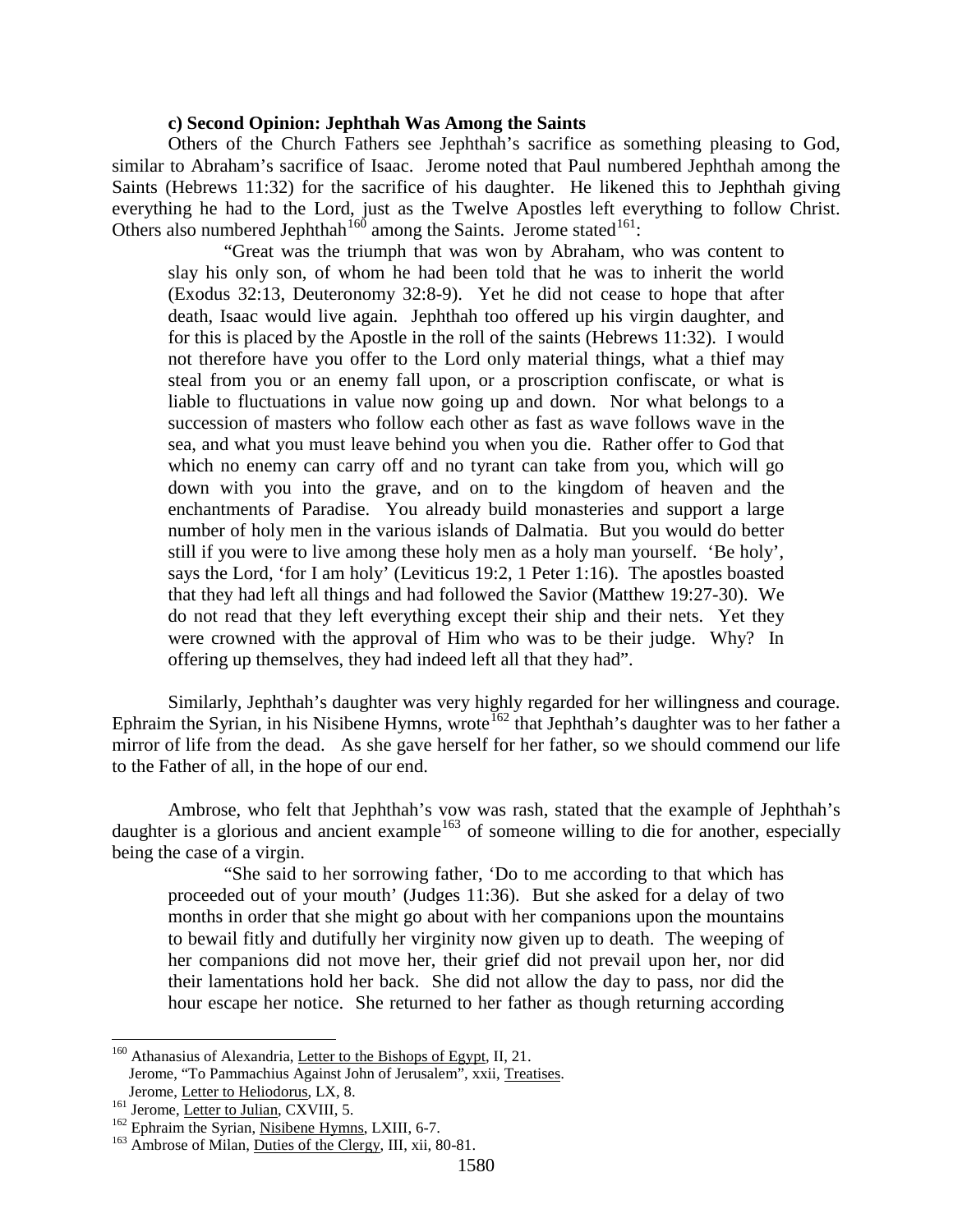to her own desire, and of her own will urged him on when he was hesitating. She acted thus of her own free choice, so that what was at first an awful chance became a pious sacrifice".

Methodius portrayed<sup>[164](#page-69-0)</sup> Jephthah's daughter as a freshly slaughtered lamb, nobly fulfilling the type of Thy Body, O blessed One. She bravely cried, "I keep myself pure for Thee, O Bridegroom, and holding a lighted torch I go to meet Thee".

# **d) Third Opinion: Service in the Tabernacle as a Virgin**

A more modern opinion regards Jephthah's sacrifice of his daughter as not her death, but her dedication to perpetual virginity, serving in the Tabernacle at Shiloh, about 25 miles away. This viewpoint seems to have grown up somewhere after the  $5<sup>th</sup>$  Century AD from careful examination of the text. Arguments in favor of this are as follows:

- 1. Jephthah's vow specifically referred to whichever *human being* first came out of his house. The words could not be applicable to any kind of animal.
- 2. The sacrifice of children to Molech was not just forbidden, but there was a mandatory death penalty for anyone involved and anyone who knew about it (Leviticus 20:1-5, 18:21; Deuteronomy 12:31, 18:10). To sacrifice a child to the Lord was the ultimate insult. It was akin to carrying out the work of the Lord by a worshipper of Molech.
- 3. No father could even put an *offending* child to death, much less one that was innocent (Deuteronomy 21:18-21, 1 Samuel 14:24-45).
- 4. The emphasis regarding what Jephthah did to his daughter is "He carried out his vow" and "She knew no man" (Judges 11:39). If she were offered as a human sacrifice, one would think that the location of the burnt offering and her gravesite would have been mentioned as part of the annual commemoration.
- 5. Jephthah's daughter asked for two months to mourn her virginity in the mountains. It seems strange that she would mourn just her virginity and not her imminent death.
- 6. There was a class of women devoted to service in the Tabernacle at Shiloh (Exodus 38:8), of whom the Prophetess Anna was one who served later at the Temple in Jerusalem (Luke 2:36- 38). The Virgin Mary also served with this group of virgins until her betrothal to Joseph. At the time of Samuel, the apostate sons of Eli engaged in adulterous relations with these women (1 Samuel 2:22). These women were Nazirites (Numbers 6:1-20) and were dedicated to the Lord's service by a vow. Jephthah's daughter could have joined these women leaving her father with no offspring.
- 7. The annual commemoration of Jephthah's daughter celebrated her with songs of praise for her service to the Lord rather than lamenting her death. The Hebrew word "*tanah*", sometimes translated *lament* (Judges 11:40), means to celebrate with the giving of presents<sup>[165](#page-69-1)</sup>.
- 8. At the time Jephthah made his vow, he had just finished a long and careful negotiation with the king of Ammon. These careful negotiations suggest that he was not a rash individual at all.
- 9. At the time he made his vow, the Spirit of the Lord had come upon Jephthah (Judges 11:29), and there appears to have been a considerable spiritual dimension to Jephthah that Paul acknowledged (Hebrews 11:32). For example, when Jephthah made his treaty with the elders of Gilead, he did so such that "The Lord will be a witness between us" (Judges 11:10).

<span id="page-69-1"></span><span id="page-69-0"></span><sup>&</sup>lt;sup>164</sup> Methodius, <u>Banquet of the Ten Virgins</u>, XI, ii, 13.<br><sup>165</sup> H. W. F. Gesenius, Hebrew-Chaldee Lexicon to the Old Testament, Baker Books, Grand Rapids, 1996.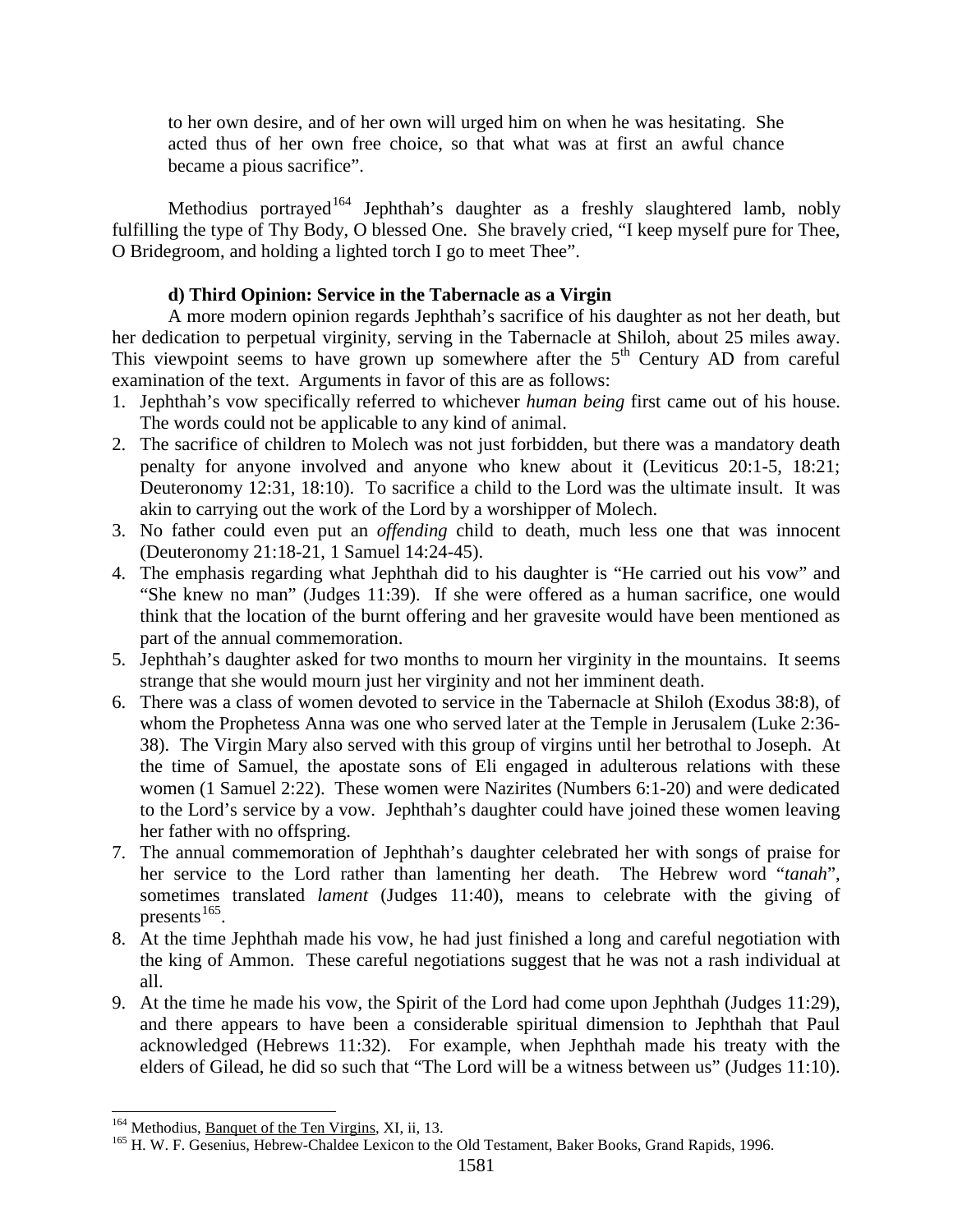In recounting the history of the Exodus involving the territory disputed between Israel and Ammon, Jephthah was very knowledgeable regarding the events c. 300 years earlier.

10. As Jephthah's firstborn, his daughter belonged to the Lord, Jephthah was required to redeem her (Numbers 18:15-16), and he could not sacrifice her. To sacrifice her anyway was a gross violation of the Mosaic Law. His daughter could not have been set apart for destruction in the sense of anathema (Leviticus 27:28-29), since that only applied to the enemies of God. An example of this anathema was everything in Jericho except Rahab and her family (Joshua 6:17-26).

# **15th Parable from the Old Testament: Daniel 3:1-30 "The Young Men in the Furnace" Song of the Three Children 1:1-65**

The three young men in the Babylonian furnace present an Old Testament picture of Christ's descent into hell. Just as the Son of God descended into the Babylonian furnace to save the three young men, so He descended into hell to save those imprisoned there. This parable also presents a secondary picture of how the Gentiles would recognize the Incarnate Christ.

During the Babylonian captivity, King Nebuchadnezzar ruled most of the civilized world. Near Babylon, he had a 90 foot tall gold statue of himself made<sup>[166](#page-70-0)</sup> and sent word to all his officials to come bow down to it at the dedication of the statue (Daniel 3:1-5). Anyone not doing so was to be thrown into a huge furnace (Daniel 3:6, 11). There was an awakening going on in Nebuchadnezzar's life, but it was going to take some refining.

Shadrach, Meshach and Abed-Nego had been appointed by the Prophet Daniel as officials over the province of Babylon, where Daniel was ruler over the whole province and chief prefect over the Magi (Daniel 2:48-49). Some of the Chaldeans complained to the king that the Jews (Daniel's officials) were not obeying the king's command (Daniel 3:12). The king was angry and called them in to give an account, threatening them with the furnace, and asking, "What god is there who can deliver you out of my hands?" (Daniel 3:14-15) They replied, "Our God, whom we serve, is able to deliver us from the furnace of blazing fire; and He will deliver us out of your hand, O king. But even if He does not, let it be known to you, O king, that we are not going to serve your gods or worship the golden image that you have set up" (Daniel 3:17-18). One aspect of religious life in this part of the world was the worship of fire. Throwing the three young men into the furnace was delivering them over to the Babylonian "gods".

Shadrach, Meshach and Abed-Nego were bound with ropes (Daniel 3:19-21), and were taken to the furnace by Nebuchadnezzar's mighty men. The soldiers put the three young men (probably down a ramp) into the midst of the furnace (Daniel 3:22). They then proceeded to make the fire hotter by adding fuel to the fire. As they were doing so, the fire streamed 73 feet above the furnace and killed them. Inside the flame, the angel surrounded the three young men with a moist whistling wind (Song of the Three Children 1:22-26). According to Hippolytus<sup>[167](#page-70-1)</sup>, the angel inside the furnace drove the flames that killed the soldiers.

<span id="page-70-0"></span><sup>&</sup>lt;sup>166</sup> The gold statue that Nebuchadnezzar made was an image of what he saw in his dream (Daniel 2:27-45), that Daniel interpreted in the  $2<sup>nd</sup>$  year of Nebuchadnezzar's reign (Daniel 2:1). In the  $18<sup>th</sup>$  year of Nebuchadnezzar's reign (Daniel 3:1), he had become puffed up from the lofty words that Daniel had addressed him with, so he made a copy of this image, in order that he might be worshipped by all as God. See Hippolytus, "On Daniel", III, 3:1, Fragments from Commentaries on Various Books of Scripture.<br><sup>167</sup> Hippolytus, "On Daniel", III, 3:47, Fragments from Commentaries on Various Books of Scripture.

<span id="page-70-1"></span>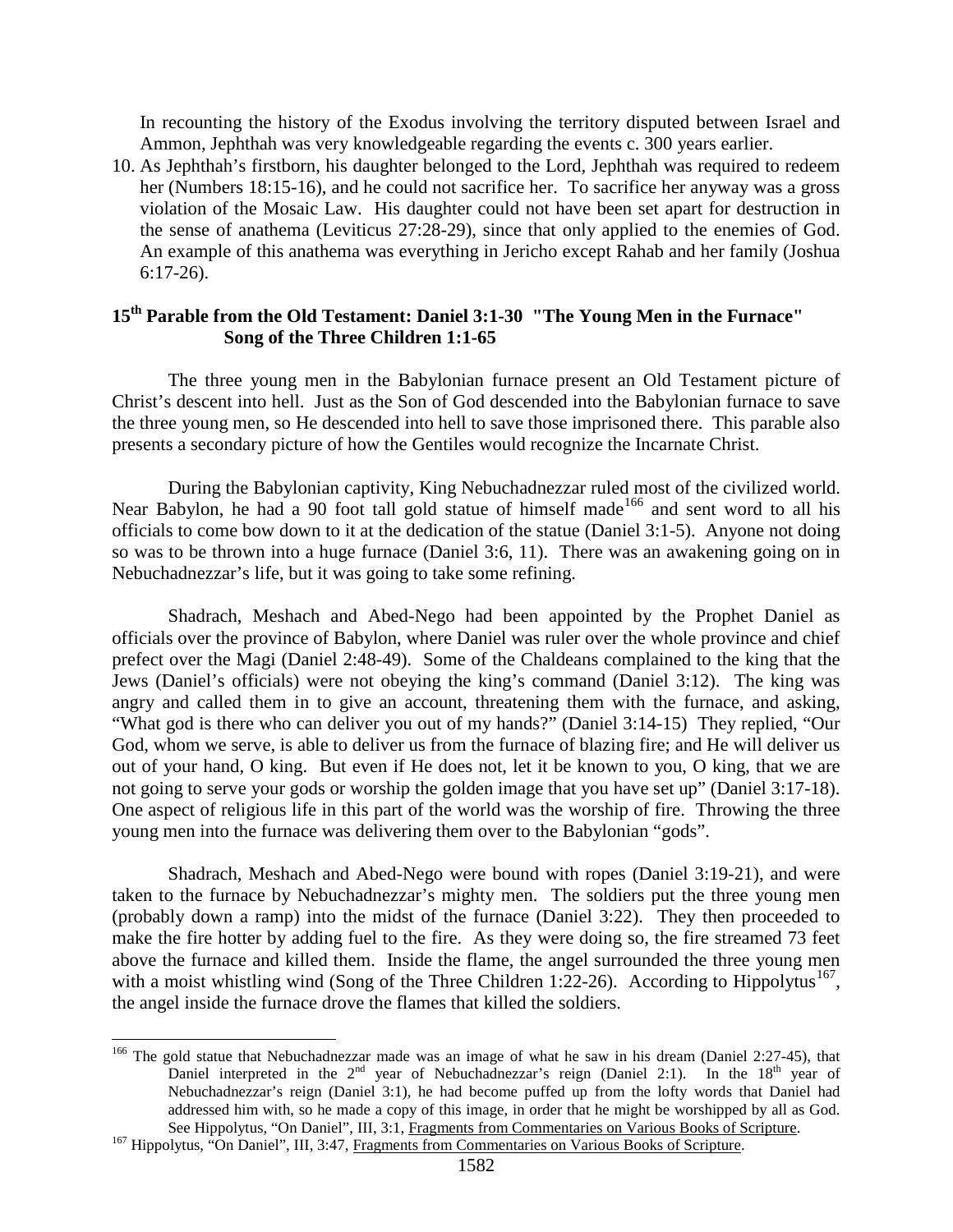"See how even the fire appears intelligent, as if it recognized and punished the guilty. It did not touch the servants of God, but it consumed the unbelieving and impious Chaldeans. Those who were within were sprinkled with (cooling) dew by the angel, while those who thought they stood in safety outside the furnace were destroyed by the fire".

Nebuchadnezzar observed the three young men loose and walking about in the flames accompanied by one he described as "the Son of God" (Daniel 3:24-25 LXX). While in the flames, they sang a song of praise to God while they walked about in the furnace. This Song was originally part of the text of Daniel, but is now listed in the Old Testament Apocrypha (in the Septuagint) as "The Song of the Three Children".

According to Hippolytus<sup>168</sup>, Nebuchadnezzar was the only one among his governors, captains, princes, etc. that saw the Son of God in the flames. This foreshadowed the recognition by the Gentiles of the Incarnate Christ. Hippolytus stated:

"Tell me, Nebuchadnezzar, when did you see the Son of God, that you should confess that this is the Son of God? Who pricked your heart, that you should utter such a word? With what eyes were you able to look into this light? Why was this revealed to you alone, and to none of the satraps about you? As it is written, 'The heart of a king is in the hand of God' (Proverbs 21:1). The hand of God is here; the Word pricked his heart, so that he might recognize Him in the furnace, and glorify Him. Since the children of Israel were destined to see God in the world, and yet not to believe on Him, the Scripture showed beforehand that the Gentiles would recognize Him incarnate. While He was not yet incarnate, Nebuchadnezzar saw and recognized Him in the furnace, and acknowledged Him to be the Son of God".

Coming out of the fire, the three young men were not singed, and didn't even smell like the fire (Daniel 3:26-27). King Nebuchadnezzar then issued another decree ordering the death penalty for anyone speaking anything offensive against the God of Shadrach, Meshach and Abed-Nego (Daniel 3:19). This is a dramatic change in king Nebuchadnezzar. Prior to the defiance of the three young men, he stated, "Who is the God that shall deliver you out of my hand?" (Daniel 3:15) After seeing the Son of God in the flames, he stated, "Blessed is the God of Shadrach, Meshach and Abed-Nego, who has sent His angel, and delivered His servants, because they trusted in Him. They have changed the king's word; they have delivered their bodies to be burned, that they might not serve any god, except their own God" (Daniel 3:28). Nebuchadnezzar's enlightenment<sup>[169](#page-71-1)</sup> was similar to that of Emperor Constantine<sup>[170](#page-71-2)</sup> about a millennium later

John Chrysostom noted $171$  the details inside the furnace; the fire was close enough to burn off the ropes binding the three young men, but not close enough to singe them or even to make

<span id="page-71-0"></span><sup>&</sup>lt;sup>168</sup> Hippolytus, "On Daniel", III, 3:92 LXX (MT 3:25), Fragments from Commentaries on Various Books of Scripture.<br> $\frac{169}{169}$  Some comments from the Church Fathers can be found at:

<span id="page-71-2"></span><span id="page-71-1"></span>John Chrysostom, <u>Homilies on the Statutes</u>, VI, 11-13.<br><sup>170</sup> Emperor Constantine, a pagan on his way to battle, saw a vision of the Cross in the sky, with the words, By this sign, conquer". He went on to win the battle, and subsequently stopped the persecution of Christians with the Edict of Milan, and later made Christianity the state-supported religion. <sup>171</sup> John Chrysostom, Homilies on the Statutes, IV, 7-8.

<span id="page-71-3"></span>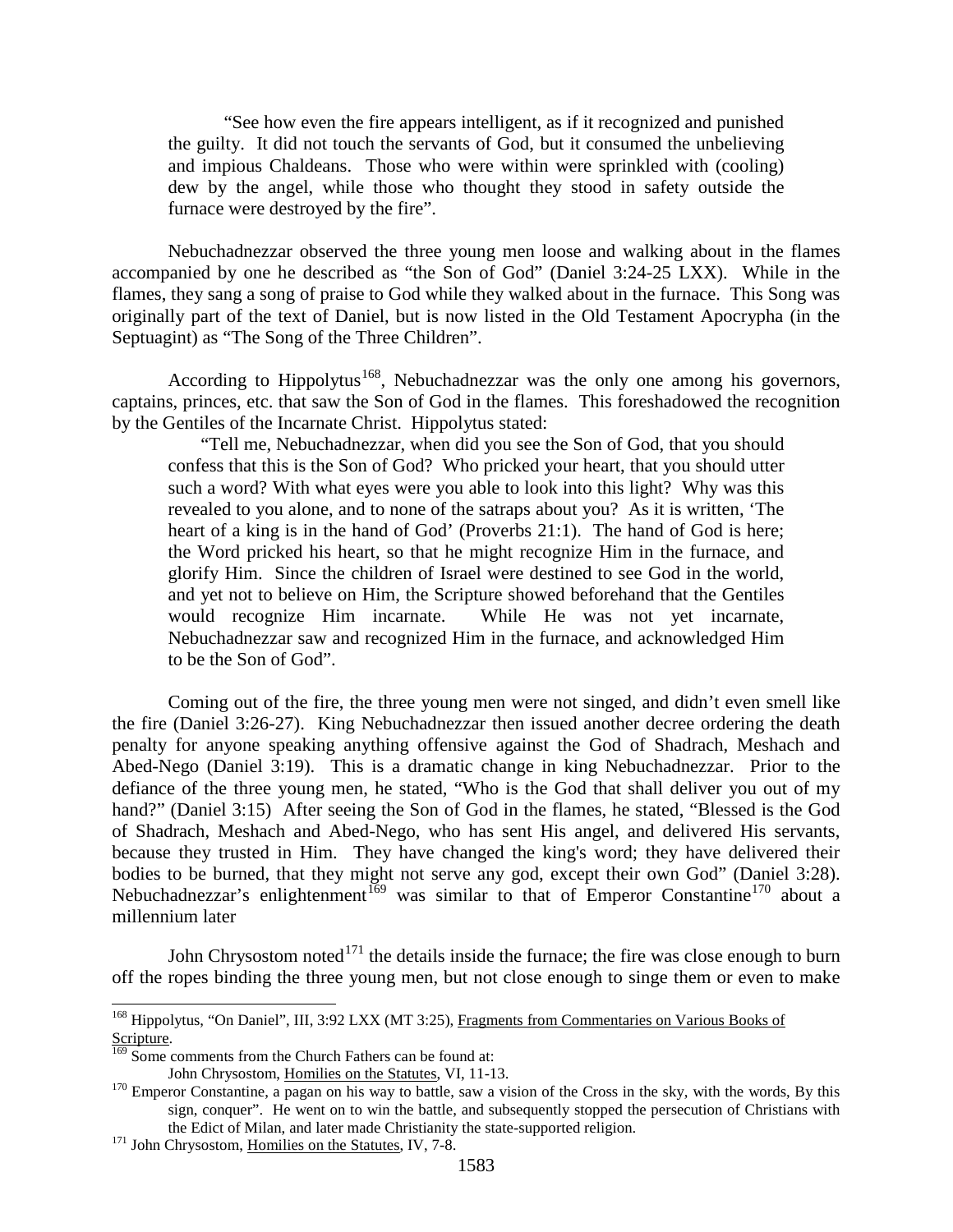them smell of smoke. This miracle was directed at Nebuchadnezzar to demonstrate that the Babylonian fire gods were impotent against the Son of God.

"The force of the fire was both quenched and not quenched. While it came in contact with the bodies of these saints, it was quenched; but when it was needful to burn off their ropes, it was not quenched. It broke their ropes, but didn't touch their ankles (Daniel 3:25). Do you see how very close it was? Yet the fire was very real, but dared not penetrate past the ropes. The tyrant bound, and the flame set loose; that you might learn the fierceness of the barbarian, and the submissiveness of the element. Why did he tie them up, when he was about to cast them into the fire? In order that the miracle might be greater; that the sign might be the more unaccountable; and that you may not suppose that the things seen were an optical illusion. If that fire hadn't been real, it would not have consumed the ropes. What is much more, it would not have seized the soldiers who were placed outside the furnace (Daniel 3:4, 6, 20). But as the case was, it showed its power on those outside; but towards those inside, its submissiveness".

In the 16 years since the Lord sent Nebuchadnezzar his dream of the golden headed statue, that Daniel interpreted, Nebuchadnezzar seems to be trying to follow the word that the Lord sent him, but he was clueless as to what to do. His only vision was the statue with the golden head (which was himself), silver chest and arms, etc. Besides this, he knew little, and his own ego got in the way of further inquiry. It would take seven years of a very humbling homeless existence (Daniel 4:30-33) and the loss of his kingdom to educate him. Following this humbling experience, Nebuchadnezzar repented, his kingdom was restored to him, and he, himself, wrote<sup>[172](#page-72-0)</sup> part of the Book of Daniel (Daniel 4:34-37).

John Chrysostom noted**[173](#page-72-1)** especially the language used by Nebuchadnezzar in addressing the three young men in the furnace. The king himself became a preacher of the Gospel!

"By what title does he call them? He called to them, 'You servants of the most high God' (Daniel 3:26). To the servants of God, all things are possible. If some, who are the servants of men, have power and authority, much more have the servants of God".

"Let us look at the words of the Philippian jailer, who was responsible for Paul and Silas. 'Sirs, what must I do to be saved?' (Acts 16:30) What language is nicer than this? This makes the angels leap for joy. To hear this language, even the Son of God Himself became a servant. This language they who believed at the beginning addressed to Peter (Acts 2:37) 'What shall we do?' Peter answered, 'Repent and be baptized'" (Acts 2:37-38).

"The king here does not say, 'What must I do to be saved?', but the teaching is plainer in his case than any language whatever. He immediately becomes a preacher; he does not need to be instructed like the jailer. He proclaims God, and makes confession of His power. "Truly your God is the God of Gods and the Lord of Kings, because He has sent His Angel, and has delivered you." (Daniel 3:28, 2:47) What was the result? Not a single jailer, but numbers are instructed by the king's writings, by the sight of the facts. That the king would not have told a falsehood is evident enough to everyone, because he never would have chosen to bear such testimony to captives, nor to overthrow his own

<span id="page-72-0"></span> $172$  Note the change in tense from the third person in verse 33 to the first person in verse 34.  $173$  John Chrysostom, Homilies on Ephesians, VIII.

<span id="page-72-1"></span>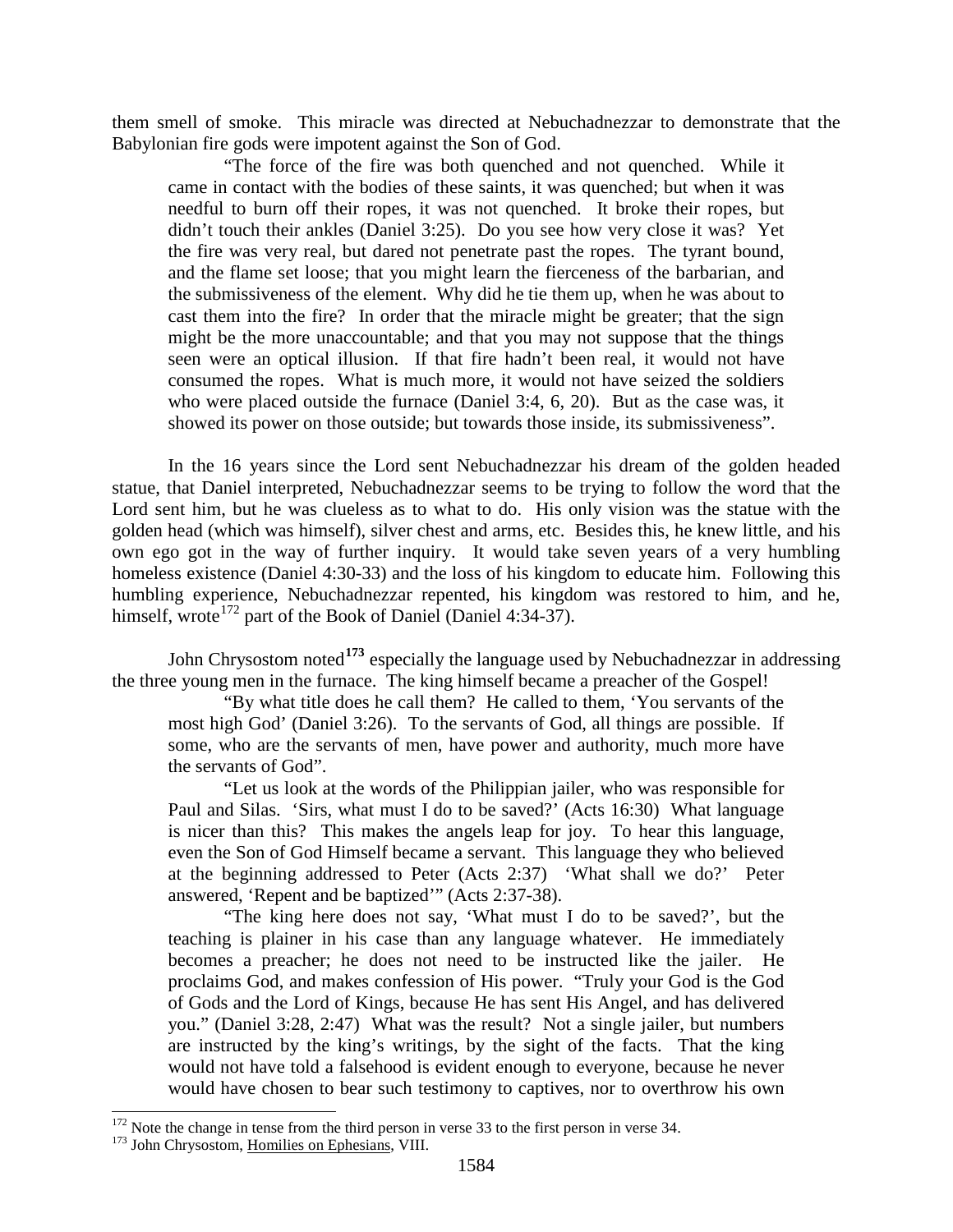acts. He never would have chosen to imply such utter madness. Had not the truth been abundantly clear, he would not have written in such terms, and with so many persons present".

The text of the "Song of the Three Children" speaks to us of our deliverance from the fires of hell that we and our brothers and sisters, the saints, will be blessed with. Our enemy, here pictured by an ungodly king of this world, endeavors to throw us into the fire, but the Son of God rescues us by going into the fire Himself. Cyprian stated<sup>[174](#page-73-0)</sup> that this proves that the heat of hell can have no power against the confessors and martyrs of Christ.

John Chrysostom compared<sup>[175](#page-73-1)</sup> Christ on the Cross with the Three Children in the fire (Daniel 3:16-25) and with Jonah in the belly of the sea monster (Jonah 2).

"The Three Children not entering the fire would not have been as astonishing as having entered and having trampled on the fire. For Jonah, it was a greater thing by far, after the fish swallowed him, to suffer no harm from the monster, than if he had not been swallowed at all. For Christ, not dying wouldn't have been as inconceivable as having died and then loosening the bonds of death. He did not come down from the Cross, for He was hastening on to close conflict with death himself. He descended not from the Cross; not because He could not, but because He would not".

Sometimes we also find ourselves in predicaments from which there appears to be no escape, such as Moses, who was trapped between the Red Sea, the mountains and a powerful army. Sometimes the only solution may be the resolve of Shadrach, Meshach and Abed-nego as they were about to be thrown into the furnace. "The Lord can save us if He wills; but even if He does not, we will not bow to idolatry" (Daniel 3:13-27).

John Chrysostom also compared<sup>[176](#page-73-2)</sup> poverty to a furnace because of the effect it has on its victims, forcing them into idolatry just to obtain food, clothing and shelter. As examples, he gives Lazarus sitting at the rich man's gate (Luke 16:20-21) and Christ's words, "You saw Me hungry and fed Me" (Matthew 25:34-36). Like the Son of God, he encourages us to go down into the furnace with almsgiving to provide a "moist, whistling wind" for those trapped there.

"Let us imitate these young men, because there is set up today a golden image, namely the tyranny of mammon (i.e. possessions). Let us not pay attention to the timbrels, to the flutes, to the harps, nor to the rest of the pomp of riches. Though we fall into a furnace of poverty, let us choose it, rather than worship that idol; and there will be 'in the midst a moist whistling wind' (Song of the Three Children 1:26 LXX). Let us not shudder at hearing of 'a furnace of poverty'. Those that fell into the furnace were shown the more glorious, but they that worshipped the fire were destroyed (Daniel 3:22, Song of the Three Children 1:22-24 LXX). Those that have chosen poverty, in order that they might not worship mammon, will be more glorious both here and then, but they that have been rich unjustly here, shall then pay the utmost penalty".

<span id="page-73-1"></span><span id="page-73-0"></span><sup>&</sup>lt;sup>174</sup> Cyprian, <u>Epistles</u>, LXXX, 3.<br><sup>175</sup> John Chrysostom, <u>Homilies on 1 Corinthians</u>, IV, 3.<br><sup>176</sup> John Chrysostom, Homilies on Matthew, IV, 19-20.

<span id="page-73-2"></span>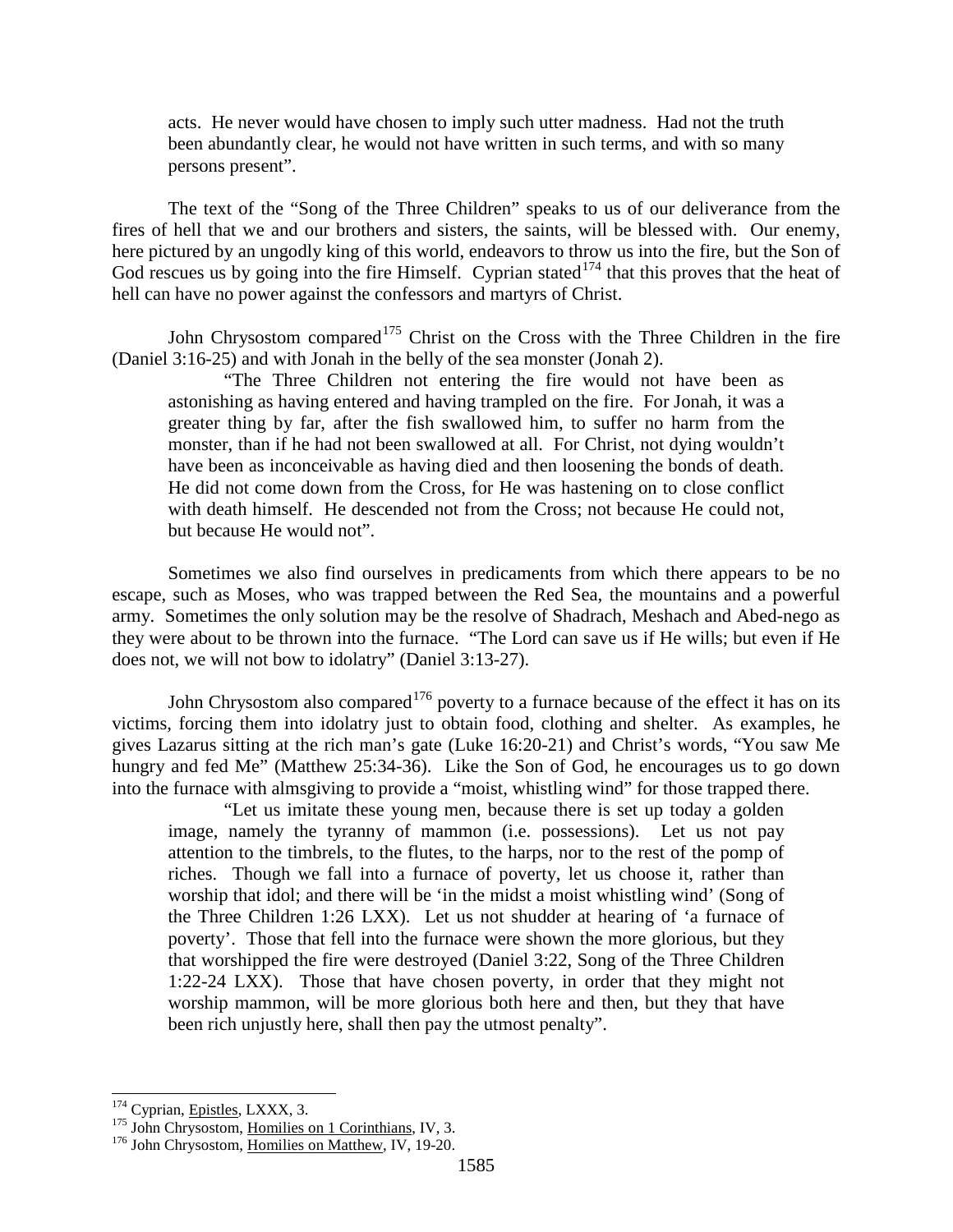"From this furnace of poverty Lazarus came out at least as glorious as those young men; but the rich man who was in the place of those that worshipped the image, was condemned to hell" (Luke 16:22-23).

"The saints walking through the river of fire (Daniel 7:10 LXX) shall suffer no pain, and they will even appear joyous; but they that have worshipped the image, shall see the fire rest upon them fiercer than any wild beast, and draw them in. So if anyone disbelieves hell, when he sees this furnace, let him from the things present believe things to come, and fear not the furnace of poverty, but the furnace of sin".

"These things let them hear that are rich that are kindling the furnace of poverty. Though they shall not hurt those others, 'the dew' coming to their aid; yet they themselves will be an easy prey to the flame, which they have kindled with their own hands".

"In Babylon, an angel went into the flame with those young men; now let us go down with them that are in the furnace of poverty, and by alms-deeds let us make a 'dewy air', and blow the flame aside, that we may be partakers of their crowns also. In this way, the flames of hell may likewise be scattered by the voice of Christ saying, 'You saw me hungry, and fed me' (Matthew 25:35). Christ's voice shall then be with us instead of a 'moist wind whistling' through the midst of the flame. Let us then go down with alms-giving, into the furnace of poverty; let us behold them that in self-restraint walk therein, and trample on the burning coals. Let us behold the marvel, strange and beyond thought, a man singing praise inside a furnace, a man giving thanks in fire, chained to extreme poverty, yet offering praise to Christ. They, who bear poverty with thankfulness, really become equal to those young men. No flame is as terrible as poverty, nor so apt to set us on fire".

John Cassian compared<sup>[177](#page-74-0)</sup> the furnace in Babylon to the burning for sins and vices in our body. By the Holy Spirit, as dew, we can overcome this heat.

"We shall succeed in extinguishing the fiery furnace of our body, which is kindled by the Babylonian king who continually furnishes us with opportunities for sin and vices, with which we burn more fiercely, than with naphtha and pitch. Through the grace of God, instilled like dew by His Spirit in our hearts, we can altogether deaden the heats of fleshly lusts. This then is our first contest; this is as it were our first trial in the Olympic Games, to extinguish the desires of the palate and the belly by the longing for perfection".

# **4th Parable from the Old Testament: Jonah 1:1-4:11 "The Belly of the Sea Monster"**

Jonah was born in the city of Gath Hepher, about 3 miles from Nazareth (2 Kings 14:25), during the days of Elijah the Prophet. As a child, Jonah lived<sup>[178](#page-74-1)</sup> with his widowed mother in Zarephath, just south of Sidon, when Elijah prophesied that there would be no rain for 3  $\frac{1}{2}$  years (1 Kings 17:1, 18:1, Luke 4:25). Sidon was a Gentile city where Elijah was "hiding out" from the wrath of King Ahab and Queen Jezebel (1 Kings 17, Luke 4:24-27). During most of that period, Elijah lived in an upper room at the house of Jonah's mother (1 Kings 17:9-10). His

<span id="page-74-0"></span><sup>&</sup>lt;sup>177</sup> John Cassian, <u>Institutes of the Coenobia</u>, V, 14.<br>See also Jerome, Letter to Demetrios, CXXX, 10-11.

<span id="page-74-1"></span><sup>178</sup> Nickolai Velimirovic, Prologue From Ochrid, Lazarica Press, Birmingham, 1986, September 22.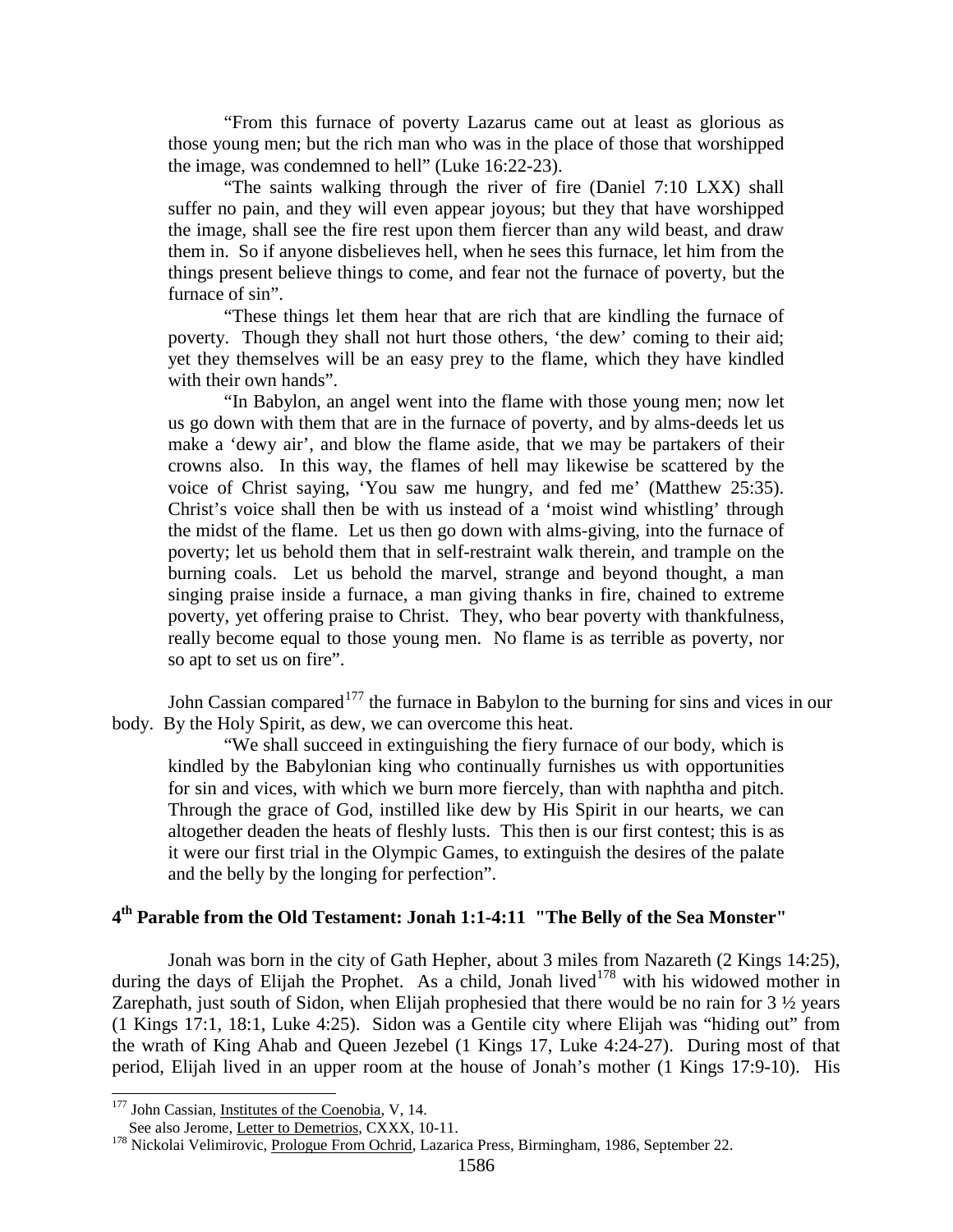mother was expecting to starve to death due to the famine (1 Kings 17:12), but Elijah saw to it that the jar of flour and the jar of oil never ran out (1 Kings 17:16). Near the end of the  $3\frac{1}{2}$ years, Jonah died, and Elijah raised him from the dead (1 Kings 17:17-24).

## **Jonah Refused to Convert Gentile Nineveh:**

The Book of Jonah is unusual in that the entire focus of the book is the mission of a Hebrew prophet to a Gentile city. In the early  $8<sup>th</sup>$  Century BC, Jonah was told by the Lord to prophesy against Nineveh, a city in Northern Assyria, 600 miles from Jerusalem. Nineveh was an ancient city, was built by Nimrod following the Flood (Genesis 10:11) and was the Capital city of the Assyrian Empire in the late 8th Century BC.

Instead of going to Nineveh, Jonah "fled to Tarshish (i.e. Spain) from the presence of the Lord" (Jonah 1:3). The Lord then sent a fierce storm on the Mediterranean Sea so that the ship was about to break up (Jonah 1:4). The sailors ascertained by casting lots that the storm came up on account of Jonah (Jonah 1:7). They therefore asked Jonah what they should do to him in order to calm the storm (Jonah 1:11). Jonah replied, "Pick me up and throw me into the sea" (Jonah 1:12). The sailors were unwilling to shed innocent blood and tried rowing harder; when all hope seemed lost, they asked the Lord to forgive them and threw Jonah overboard (Jonah 1:13-15). Immediately the storm ceased and the sailors all made vows and offered sacrifices to the Lord (Jonah 1:16). Jonah, however, was swallowed by a great sea creature that the Lord appointed (Jonah 1:17). The great sea creature was not a modern "whale" and was larger than anything that is common today. According to Tertullian<sup>179</sup>,

"Jonah was swallowed by the monster of the deep, in whose belly whole ships were devoured, and after three days was vomited out again safe and sound".

The Hebrew text refers to this sea monster as *dag*, or just the generic word for fish. The LXX refers to the sea monster as *ketos*, or a huge fish. Neither of these words are very helpful in identifying what species of sea creature it was that was large enough both to swallow Jonah, and whose belly was large enough to allow Jonah to breathe for three days (Jonah 1:17).

We can get some understanding of Jonah's experience from Jonah's prayer while he was in the sea creature's belly.

- 1. Jonah prayed from the "belly of hell" (Jonah 2:2 LXX). This indicates that it was quite unpleasant, and the stench must have been unbearable.
- 2. Jonah stated that "The waters closed over me, the deep encircled me; the weeds<sup>[180](#page-75-1)</sup> were wrapped around my head" (Jonah 2:5, Dead Sea Scrolls). Thus the sea creature swallowed other things besides Jonah, and Jonah had difficulty moving and untangling himself in the sea creature's belly.
- 3. Jonah stated that he "went down to the roots of the mountains; the earth with its bars *closed*  behind me forever; yet You have brought up my life from the pit<sup>181</sup>, O Lord, my God" (Jonah 2:6 DSS). This indicates that the sea creature was a deep diver, and that the pressure from the deep water was quite high.

<span id="page-75-1"></span><span id="page-75-0"></span>

<sup>&</sup>lt;sup>179</sup> Tertullian, <u>On the Resurrection of the Flesh</u>, II, vi, 58.<br><sup>180</sup> According to Keil and Delitzsch, these weeds, Hebrew *suph*, are sea grasses, which grow on the ocean bottom. See Keil and Delitzsch, Commentary on the Old Testament, v. 10, p. 271.<br><sup>181</sup> Keil and Delitzsch suggest that the word translated "pit" probably refers to an undersea cavern, perhaps the lair of

<span id="page-75-2"></span>the sea creature. See Keil and Delitzsch, Commentary on the Old Testament, v. 10, p. 272.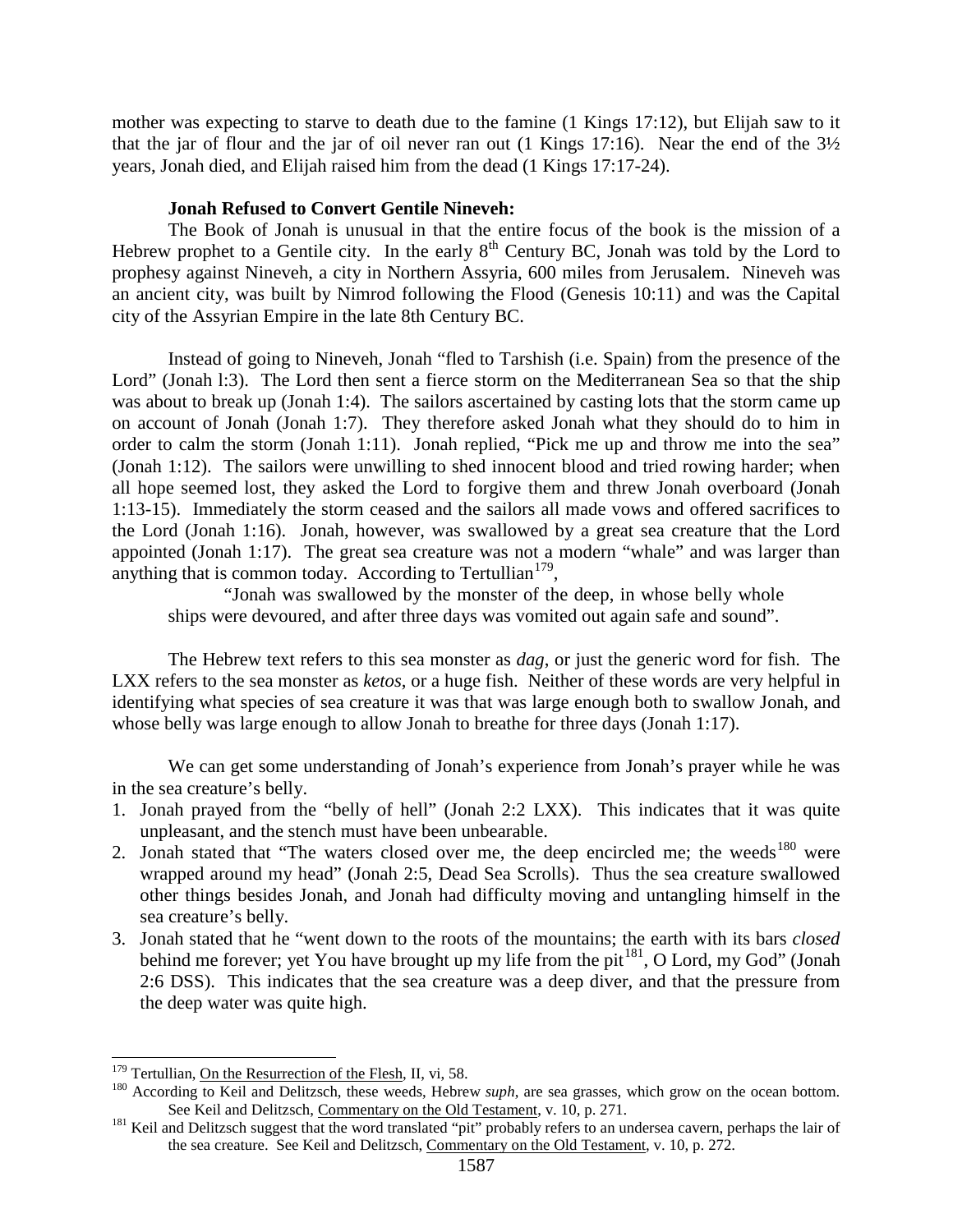- 4. Jonah stated, "When my soul was failing me<sup>[182](#page-76-0)</sup>, I remembered the Lord" (Jonah 2:7 LXX). This indicates that Jonah was near death in the sea creature's belly, possibly from lack of oxygen, possibly from the "bends", which is a very painful death for deep-sea divers.
- 5. Finally, after three days, "The Lord spoke to the sea creature and it vomited Jonah out on the dry land" (Jonah 2:10 DSS). For the sea creature to do this, it was likely a species that could move as easily in shallow water as in deep water.

Only one sea creature mentioned in the Scripture was large enough to swallow Jonah, and this was the "leviathan", which is probably extinct now. Leviathan was described as having the following characteristics:

- 1. He is very large. "And all the ships coming together<sup>[183](#page-76-1)</sup> would not be able to bear the mere skin of his tail; neither *shall they carry* his head in fishing-vessels" (Job 41:7 LXX).
- 2. His skin is like armor plate, and harpoons cannot penetrate it. His face is as large as a door. "Who will open the doors of his face? Terror is round about his teeth. His inwards are as brass plates and the texture of his *skin* as a smyrite stone" (Job 41:14-17 LXX). "If spears should come against him, *men* will affect nothing, *either with* the spear or the breast-plate. He considers iron as chaff, and brass as rotten wood. The bow of brass shall not wound him; he deems a slinger as grass" (Job 41:26-28 LXX).
- 3. He can breathe fire and smoke out of his mouth. "At his sneezing a light shines, and his eyes are *as* the appearance of the morning star. Out of his mouth proceed as it were burning lamps, and as it were hearths of fire are cast abroad. Out of his nostrils proceeds smoke of a furnace burning with fire of coals. His breath is *as* live coals, and a flame goes out of his mouth" (Job 41:18-21 LXX).
- 4. His swimming motion is so strong that it makes the sea appear to boil (Job 41:31 LXX).
- 5. He lives in the deepest parts of the ocean, and is king of all that are in the waters (Job 41:32- 34 LXX).
- 6. Leviathan was also used figuratively as an image of Satan (Isaiah 27:1).

After his deep-sea adventure, Jonah received another vision directing him to go to Nineveh (Jonah 3:1). This time he obeyed. Walking through the streets, he proclaimed that Nineveh would be overthrown<sup>[184](#page-76-2)</sup> in 40 days (Jonah 3:4). Word of his encounter with the sea creature and the storm may have gotten back to Nineveh, because Jonah received instant attention! All the people of Nineveh believed God and began fasting in sackcloth and ashes, including the King of Nineveh (Jonah 3:5-6). When God saw their repentance, He relented concerning their destruction and spared the city (Jonah 3:10). Succeeding generations in Nineveh, however, forgot the Lord; about 150 years later, Nineveh was obliterated so completely that it wasn't until the  $19<sup>th</sup>$  Century that archaeologists finally discovered its location.

One message for us from Jonah is that "as Jonah was three days and three nights in the belly of the great sea creature, so will the Son of Man be three days and three nights in the heart of the earth" (Matthew 12:40). Just as leviathan, who swallowed Jonah, represents Satan, so

<span id="page-76-1"></span><span id="page-76-0"></span><sup>&</sup>lt;sup>182</sup> Small parts of Jonah 2:7 are missing from the Dead Sea Scrolls text, so the LXX is used here.<br><sup>183</sup> These fishing vessels are larger than rowboats and could carry the Twelve Apostles across the Sea of Galilee. This suggests a rough weight of the head of leviathan as over 2000 pounds.<br><sup>184</sup> The LXX reads "3 days", while the Masoretic Text and the Dead Sea Scrolls read "40 days". Justin Martyr (2<sup>nd</sup>

<span id="page-76-2"></span>Century) mentioned that this difference existed in his days also. There is probably a copying error in the LXX text used today that was also present in the 2<sup>nd</sup> century. See Justin Martyr, Dialogue with Trypho, CVII.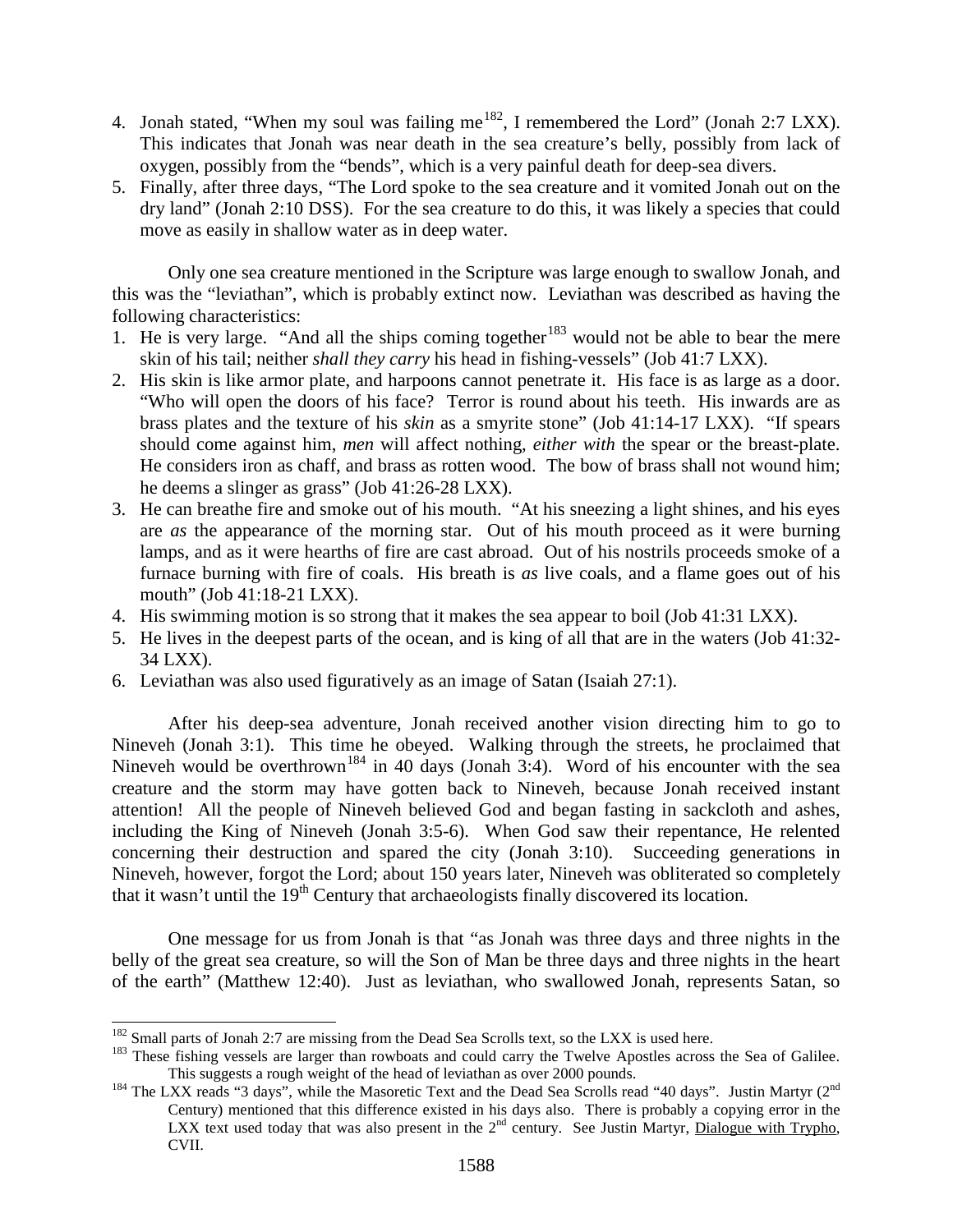Hades, who "swallowed" Christ in His death, represents the efforts of Satan (1 Corinthians 2:7- 8).

Another message for us is "the men of Nineveh will rise up in the judgment with this generation and condemn it, because they repented at the preaching of Jonah; and indeed a greater than Jonah is here" (Matthew 12:41, compare also Hebrews 2:3).

Gregory Nazianzen stated<sup>[185](#page-77-0)</sup> that Jonah's flight from God does not make sense, especially for a prophet. Jonah knew what God had in mind at Nineveh: the passing over of the grace of prophecy to the Gentiles. Thus Jonah reacted in a similar fashion to the Chief Priests and Scribes when Jesus told them that the Gentiles would inherit the Kingdom of God instead of them. Their reaction was, "May it never be!" (Luke 20:16).

"To imagine that Jonah hoped to hide himself at sea, and escape by his flight the great eye of God, is surely utterly absurd and stupid. It is unworthy of credit, not only in the case of a prophet, but even in the case of any sensible man, who has only a slight perception of God, Whose power is over all. On the contrary, Jonah knew better than anyone the purpose of his message to the Ninevites".

"Jonah did not imagine that he could utterly escape the Divine power; this we are not to believe. But when he saw the falling away of Israel, and perceived the passing over of the grace of prophecy to the Gentiles — this was the cause of his retirement from preaching and of his delay in fulfilling the command. Accordingly he left Joppa, in Hebrew *beauty*, (Jonah 1:3), I mean his former dignity and reputation, and flung himself into the deep of sorrow. Then he was tempest-tossed, fell asleep, and was wrecked, aroused from sleep, taken by lot, confessed his flight, was cast into sea, and swallowed, but not destroyed, by the 'sea creature'. But there he called upon God, and, marvelous as it is, on the third day he, like Christ, was delivered".

Irenaeus used<sup>[186](#page-77-1)</sup> the great sea monster as an illustration of Satan engulfing man. The righteous, then, are resurrected out of the "belly of hell".

"From the beginning, did God permit man to be swallowed up by the great 'sea creature', who was the author of transgression, not that he should perish altogether when so engulfed. But, arranging and preparing the plan of salvation, which was accomplished by the Word, through the sign of Jonah. This benefited those who held the same opinion as Jonah regarding the Lord, and who confessed, and said, 'I am a servant of the Lord, and I worship the Lord God of heaven, who has made the sea and the dry land' (Jonah 1:9). This was done that man, receiving an unhoped-for salvation from God, might rise from the dead, and glorify God, and repeat that word which was uttered in prophecy by Jonah. 'I cried by reason of my affliction to the Lord my God, and He heard me out of the belly of hell'" (Jonah 2:2).

Cyril of Alexandria stated<sup>[187](#page-77-2)</sup> that the Gentiles on the ship bound for Tarshish (Spain) knew that Jonah was a prophet and that he had a special relationship with God.

<span id="page-77-1"></span><span id="page-77-0"></span><sup>&</sup>lt;sup>185</sup> Gregory Nazianzen, <u>Oration in Defense of His Flight to Pontus</u>, II, 107-109.<br><sup>186</sup> Irenaeus, <u>Against Heresies</u>, III, xx, 1.<br><sup>187</sup> Clement of Alexandria, Stromata, V, 14.

<span id="page-77-2"></span>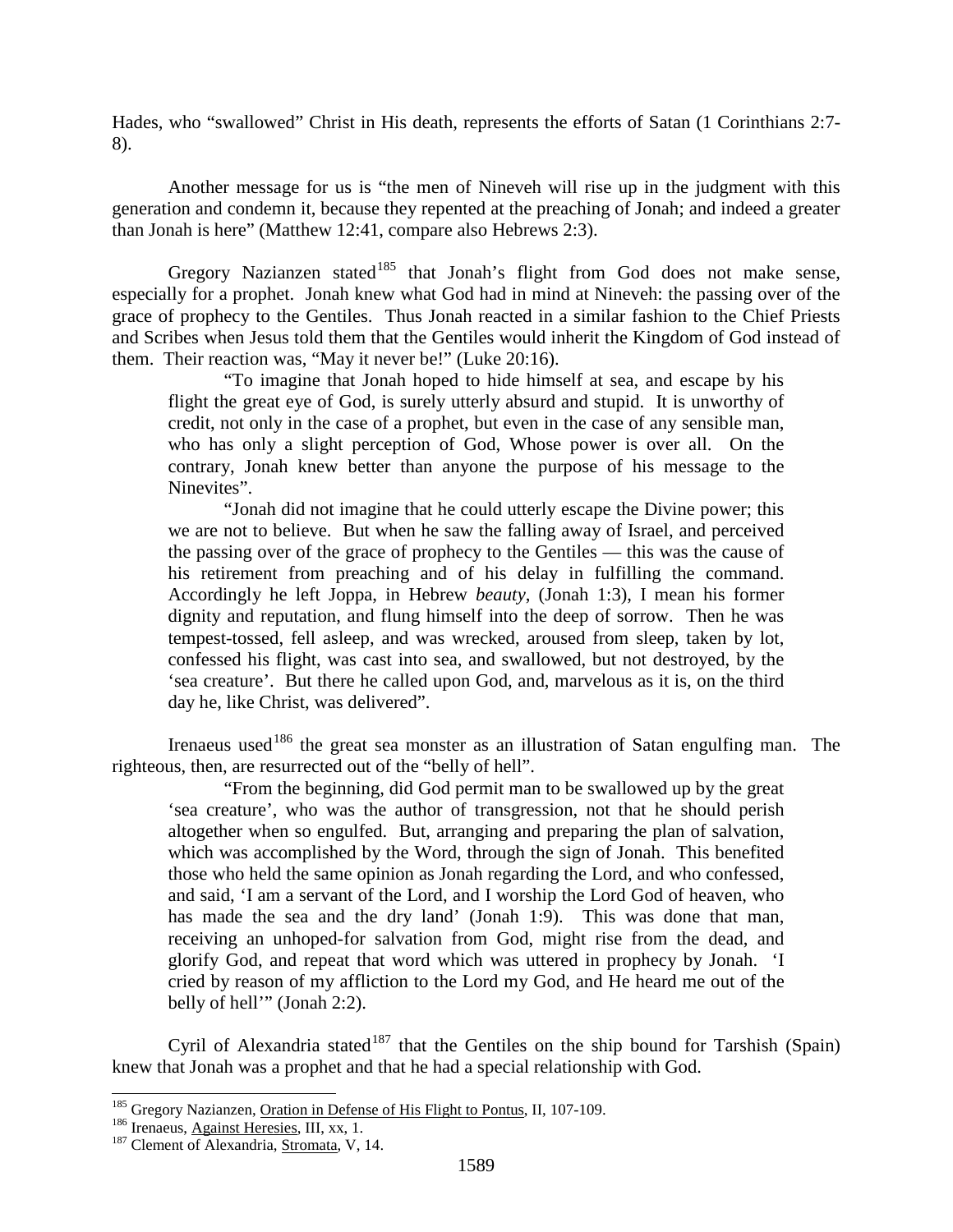"Jonah, the prophet, intimates this in what he says: 'And the shipmaster came to him, and said to him, 'Why do you snore? Rise, call on your God, that He may save us, and that we may not perish'' (Jonah 1:6 LXX). The expression 'your God' implies one who knew Him by way of knowledge; and the expression, 'that God may save us', revealed the consciousness in the minds of heathen, who had applied their mind to the Ruler of all, but had not yet believed. Again the same: 'He said to them, I am the servant of the Lord; and I fear the Lord, the God of heaven' (Jonah 1:9). And again the same, 'Let us by no means perish for the life of this man'" (Jonah 1:14).

Athanasius of Alexandria stated<sup>[188](#page-78-0)</sup> that Jonah in the belly of the sea monster was a parallel to Christ in Hades. The limitation of this imagery is that Jonah did not bring up others who had been swallowed by the sea monster.

"When Christ said, 'As Jonah was three days and three nights in the sea monster's belly, so shall the Son of man be three days and three nights in the heart of the earth' (Matthew 12:40). Jonah was not as the Savior, nor did Jonah go down to Hades; nor was the sea monster Hades; nor did Jonah, when swallowed up, bring up those who had before been swallowed by the sea monster. But he alone came forth, when the sea monster was asked. There is no equality signified in the term 'as,' but it shows a certain kind of parallel in the case of Jonah on account of the three days. In like manner we too, when the Lord says 'as,' we neither become as the Son in the Father, nor as the Father is in the Son. We become in mind and agreement of spirit. As Jonah was swallowed up, so did the Savior descend into Hades, but it is a parallel. In like manner, we too become one, as the Son in the Father. We shall not be equal to Him; for He and we are but parallel".

#### **The Fasting and Repentance of Nineveh: A Prelude to the Church**

John Chrysostom had a great deal to say about the fasting and repentance of Nineveh that can be applied to life within the Church. First, he stated<sup>[189](#page-78-1)</sup> that the repentance of Nineveh is nothing short of incredible. It rivals the repentance of the world at the preaching of the Apostles hundreds of years later.

"The Ninevites were a barbarous and foreign people, who had never participated in any of the benefits of Israel. When they saw a man, who had been saved from shipwreck, who had never associated with them before, enter their city and say 'Nineveh shall be overthrown' (Jonah 3:4), they were converted and reformed by the mere sound of these words. Putting away their former wickedness, they caused the sentence of God to be revoked, and stopped the threatened disturbance of their city. They averted the heaven-sent wrath, and were delivered from every kind of evil. 'God saw that every man turned from his evil way, and was converted to the Lord' (Jonah 3:10). Their wickedness was great, their iniquity unspeakable, which was plainly shown by the prophet when he said 'their wickedness ascended even to heaven' (Jonah 1:2, Genesis 18:20), indicating the magnitude of their wickedness. Nevertheless such great iniquity, which was piled up to such a height as to reach even to heaven, all this in the course of a few days they abolished. They had the happiness of hearing the

<span id="page-78-0"></span><sup>&</sup>lt;sup>188</sup> Athanasius of Alexandria, Four Discourses Against the Arians, III, xxv, 23.

<span id="page-78-1"></span><sup>&</sup>lt;sup>189</sup> John Chrysostom, Treatise on the Man Who Does Not Injure Himself, XIV.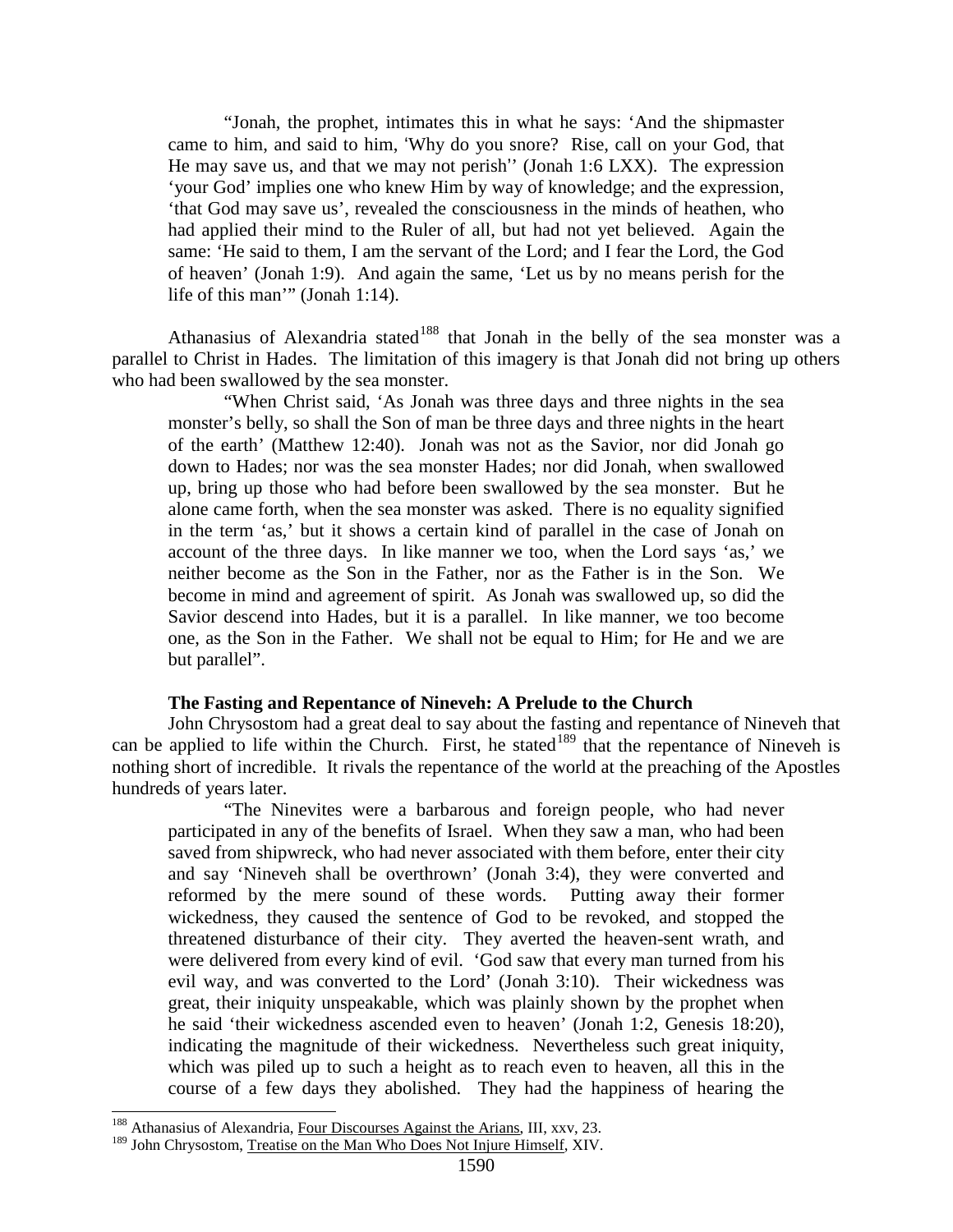declaration, 'God saw that everyone turned from his evil way, and He relented of the evil which He said He would do to them' (Jonah 3:10). Do you see that he who is temperate and watchful not only allows no injury at the hands of man, but even turns back Heaven-sent wrath? Whereas he who betrays himself and harms himself by his own doing, even if he receives countless benefits, reaps no great advantage. So the Jews were not profited by those great miracles, nor did having no share in them harm the Ninevites. But inasmuch as they laid hold of a slight opportunity they became better, barbarians and foreigners though they were, and ignorant of all divine revelation, and dwelling at a distance from Palestine".

Second, Chrysostom looked<sup>[190](#page-79-0)</sup> at the methods of fasting used by the Ninevites. Fasting is a medicine for the soul, and it has been used extensively in the Church; but it needs to be applied carefully. In Nineveh, both man and beast fasted, just like man and beast wear sackcloth at a funeral to show pity for the deceased. But fasting by itself is useless without an accompanying change of life; it was the change of life by the Ninevites that really saved them.

"The Ninevites fasted, and won the favor of God (Jonah 3:10). The Jews, fasted too, and profited nothing (Matthew 6:16-18); they even departed with blame (Isaiah 58:3, 7). Since then the danger in fasting is so great to those who do not know how they ought to fast, we should learn the laws of this exercise. We do not wish to 'run uncertainly', 'beat the air' (1 Corinthians 9:26), or while we are fighting contend with a shadow. Fasting is a medicine; but a medicine, though it is profitable, becomes frequently useless owing to the lack of skill of him who employs it. It is necessary to know when it should be applied, and how much; and the temperament of body that admits it. Also important are the nature of the country, and the season of the year; the corresponding diet; as well as various other particulars; any of which, if one overlooks, he will mar all the rest that have been named. When the body needs healing, exactness is required on our part; much more exactness is needed when our care is about the soul. When we seek to heal the distempers of the mind, we need to search into every particular with the utmost accuracy".

"Let us see then how the Ninevites fasted, and how they were delivered from that wrath. 'Let neither man, beast, herd or flock taste anything' (Jonah 3:7), said the prophet. What are you saying? Must even the irrational things fast, and must the horses and the mules be covered with sackcloth? 'Even so', he replies. At the decease of some rich man, the relatives clothe not only the men servants and maidservants, but also the horses with sackcloth, and give orders that they should follow the procession to the sepulcher, led by their grooms. This signifies the greatness of the calamity, and invites all to pity. Thus also, when that city was about to be destroyed, even the irrational nature was enveloped in sackcloth, and subjected to the yoke of fasting".

"Was it only fasting and sackcloth? We say not so; but the change of their whole life. This appears from the language of the prophet. He who has discoursed of the wrath of God, and of their fasting, when speaking of the reconciliation, speaks to this effect, 'God saw their works'. What kind of works? 'That everyone turned from their evil ways, and the Lord repented of the evil that He had said He would do to them' (Jonah 3:10). Do you see that fasting did not

<span id="page-79-0"></span><sup>&</sup>lt;sup>190</sup> John Chrysostom, Homilies on the Statutes, III, 8-10.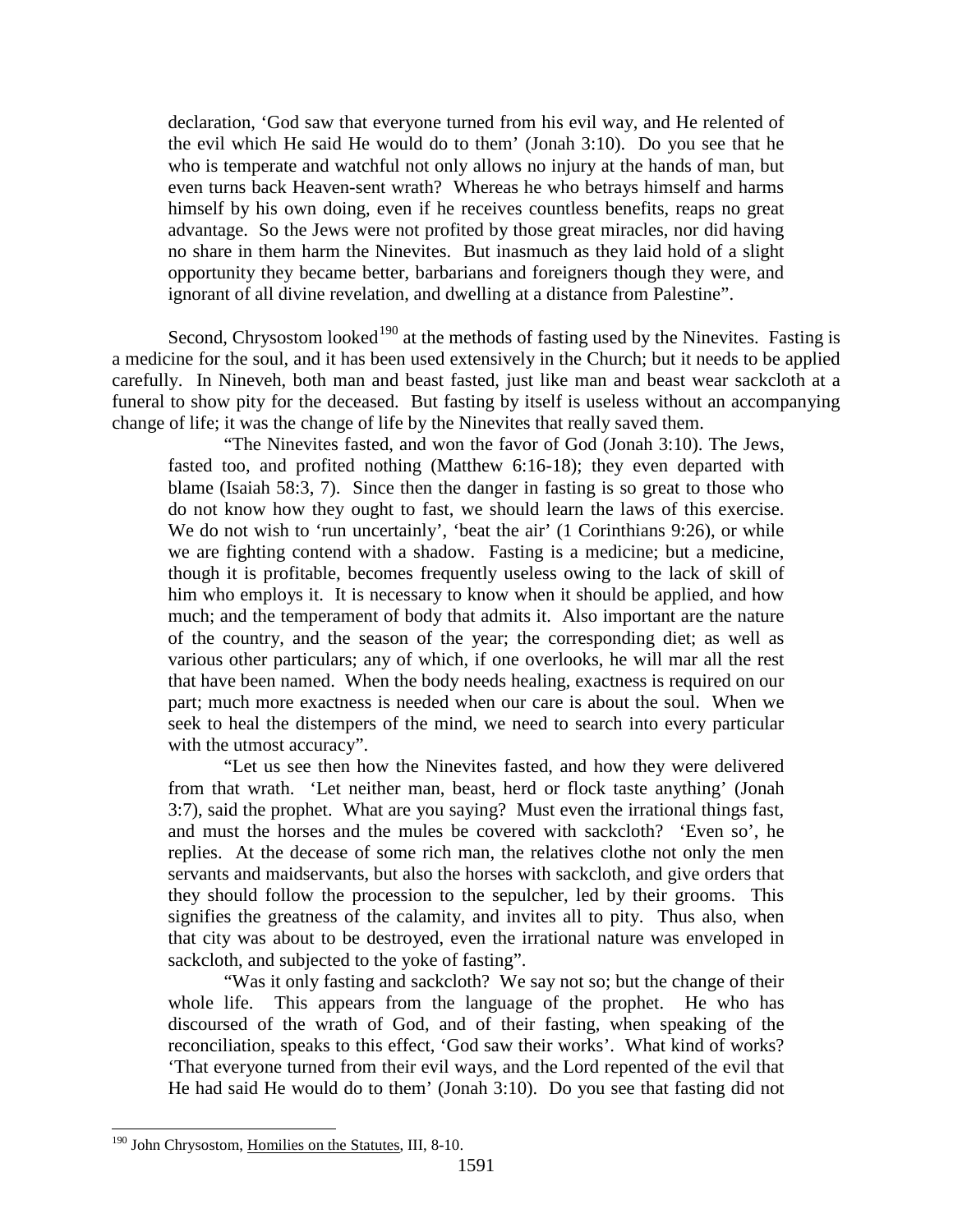rescue from this danger, but it was the change of life, which rendered God propitious and kind to these barbarians?"

To contrast the fasting of the Ninevites, Chrysostom stated<sup>[191](#page-80-0)</sup> that some people in the Church go through the motions of fasting, even wearing rough garments and bewailing their sins, but never seem to change. They never accrue any benefit from their fasting; never show any fruit; and Satan ends up destroying them through their "repentance".

"These things are not repentance; these things are the semblance and shadow only of repentance, not repentance itself. In the case of these persons, it is well to say, 'Take heed lest Satan should get an advantage over us, for we are not ignorant of his devices' (2 Corinthians 2:11). Some he destroys through sin, others through repentance; but these in yet another way, by allowing them to gain no fruit from repentance. When he didn't find how he might destroy them by direct attack, he came by another road, heightening their toils, while robbing them of the fruits. He persuaded them, as if they had successfully accomplished all they had to do, to be neglectful of what remains".

"In ancient time the Ninevites sinned, and they did the things which you too now are doing. Let us see however what it was that helped them. They applied extreme fasting to the wounds, sleeping on the ground, putting on sackcloth, and ashes, and lamentations; they applied also a change of life. Let us then see which of these things made them whole".

"'God', said He, 'saw that they turned everyone from his evil way, and He repented of the evil that He had said He would do to them' (Jonah 3:10). He didn't say not, 'He saw their fasting, sackcloth and ashes'. I don't say this to overturn fasting, (God forbid!) but to exhort you that with fasting you do that which is better than fasting, the abstaining from all evil".

To put the fasting of Nineveh in perspective, Chrysostom stated**[192](#page-80-1)** that the events at Nineveh are, to this day, a model for repentance. If they can be saved, anyone can! They knew almost nothing about God; yet they generated true repentance just on the uncertainty that God might spare them.

"He threatened the city of Nineveh, and yet Nineveh was not overthrown, but it arose, and became still more distinguished. We all still celebrate and admire it even to this day. From that time it has been a sort of excellent haven for all who have sinned, not allowing them to sink into desperation, but calling all to repentance. By what it did, and by what it obtained of God's favor, it persuades men never to despair of their salvation".

"They had heard that the buildings would fall, and yet they fled not from the buildings, but they fled from their sins. They did not depart each from his house as we do now, but each departed from his evil way. They said, 'Why should we think the walls have brought forth the wrath? We are the causes of the wound; we then should provide the medicine'. To insure their safety, they trusted not a change of habitations, but of habits".

"Let us imitate the spiritual wisdom of the barbarians. They repented even on uncertain grounds! The sentence had no such clause, 'If you turn and repent, I will set up the city', but simply, 'Yet three days<sup>[193](#page-80-2)</sup>, and Nineveh shall be overthrown' (Jonah 3:4). What then did they

<span id="page-80-0"></span> $191$  John Chrysostom, Homilies on 2 Corinthians, IV, 6.

<sup>&</sup>lt;sup>192</sup> John Chrysostom, Homilies on the Statutes, V, 16-17.

<span id="page-80-2"></span><span id="page-80-1"></span><sup>&</sup>lt;sup>193</sup> The LXX reads "3 days", while the Masoretic Text and the Dead Sea Scrolls read "40 days". Justin Martyr (2<sup>nd</sup> Century) mentioned that this difference existed in his days also. There is probably a copying error in the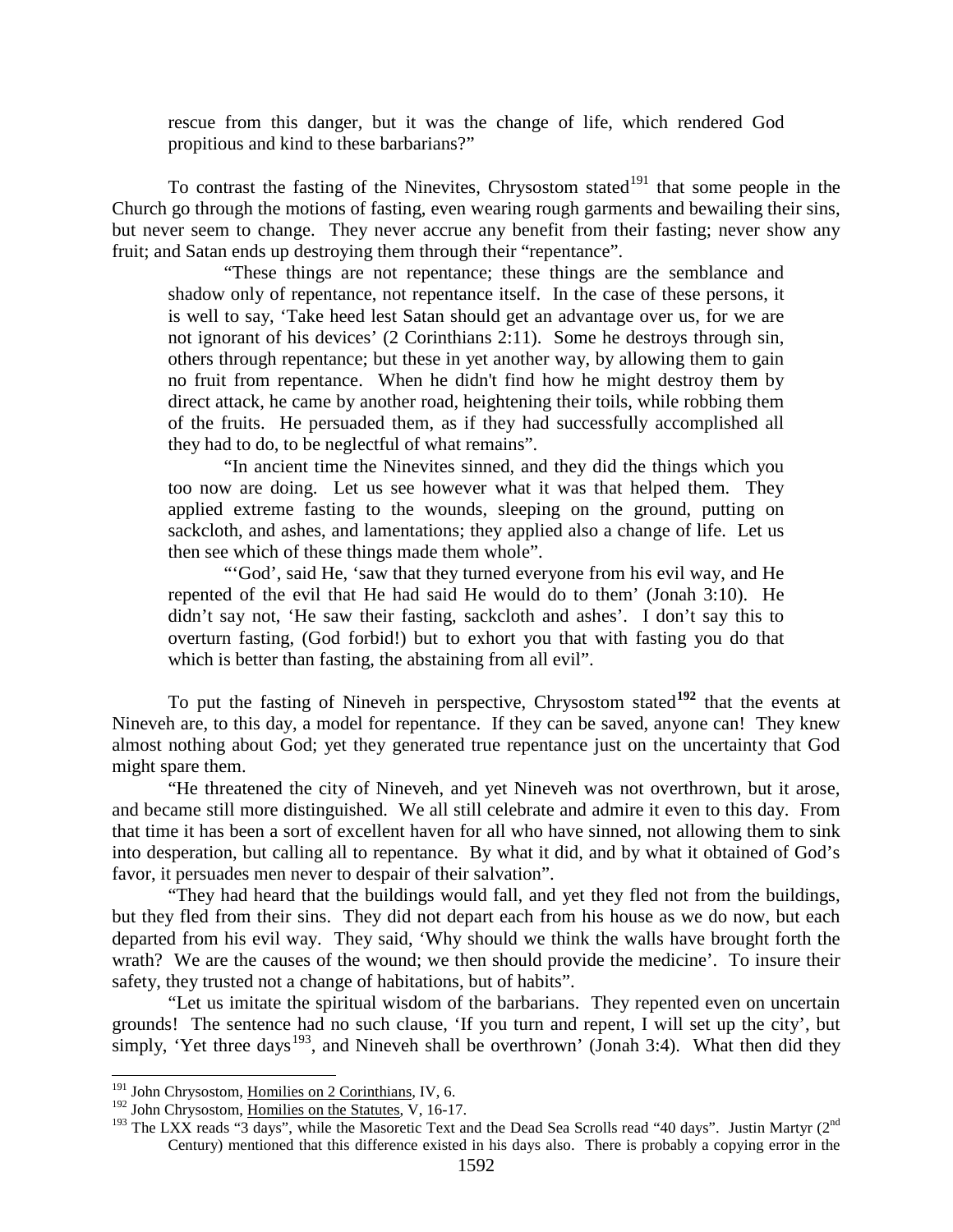say? 'Who knows whether God will repent of the evil He said He would do unto us?' (Jonah 3:9) They did not know the outcome, and yet they do not neglect repentance! They are unacquainted with God's method of showing mercy, and yet they change habits upon the strength of uncertainties! Neither was it in their power to look at other Ninevites, who had repented and been saved; nor had they read prophets. They had not heard the patriarchs; they had not enjoyed counsel, or partaken of admonition; nor had they persuaded themselves that they should certainly propitiate God by repentance. The threatening did not imply this; they were doubtful, and hesitating concerning it; and yet they repented with all diligence. What reason shall we have to shrink back, when those who had no ground for confidence as to the outcome, are seen to have exhibited so great a change. We have grounds for confidence in the mercy of God, and have frequently received many pledges of His care, and have heard prophets, and Apostles. We have been instructed by actual events; and yet have no desire to reach the same measure of virtue as these did! Great assuredly was their virtue!"

 $\overline{a}$ 

LXX text used today that was also present in the  $2<sup>nd</sup>$  century. See Justin Martyr, Dialogue with Trypho, CVII. Obviously Chrysostom is quoting from the LXX.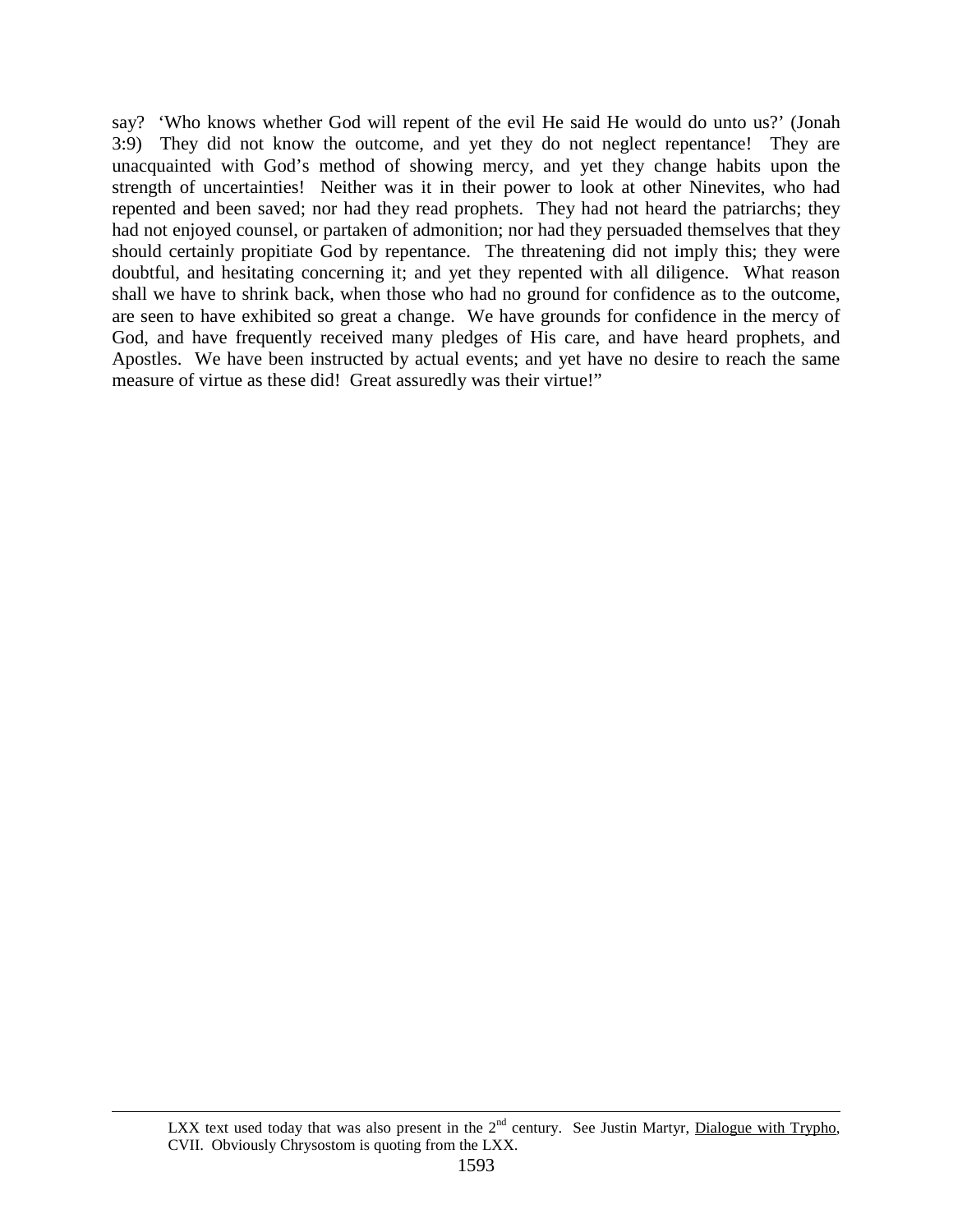# **The Resurrection of the Dead**

**April 10, 2004 Holy Saturday**

#### **Gospel: Matthew 28:1-20 – The Resurrection**

On the  $3<sup>rd</sup>$  Sunday of Pascha two weeks from today, the Gospel lesson is the parallel account of the Resurrection from Mark 15:43-16:8. There the focus is on the role of the Myrrh-Bearing Women at the Cross, the Tomb, etc., and the sequence of events at the Tomb. Therefore that aspect of today's Gospel lesson will be postponed for two weeks.

The use of this Gospel lesson for Holy Saturday takes on a more global perspective than just a remembering of the historical events of that Sunday morning. First, the Gospel lesson describes the events of Sunday morning, yet it is used here in anticipation of the Resurrection on Holy Saturday. Second, the Gospel lesson concludes with the Lord's commission to evangelize the earth. Thus Holy Saturday deals not just with the events but with the longer term implications of the events.

#### **1) The Cover-up by the Jewish Leaders:**

On the next day, which followed the Day of Preparation, the chief priests and Pharisees gathered together to Pilate, saying, 'Sir, we remember, while He was still alive, how that deceiver said, 'After three days I will rise'. Therefore command that the tomb be made secure until the third day, lest His disciples come by night and steal Him *away,* and say to the people, 'He has risen from the dead'. So the last deception will be worse than the first'. Pilate said to them, 'You have a guard; go your way, make *it* as secure as you know how'. They went and made the tomb secure, sealing the stone and setting the guard" (Matthew 27:62-66).

"Now while the women were going home, behold, some of the guard came into the city and reported to the chief priests all the things that had happened. When they had assembled with the elders and consulted together, they gave a large sum of money to the soldiers, saying, 'Tell them, 'His disciples came at night and stole Him *away* while we slept'. And if this comes to the governor's ears, we will appease him and make you secure'. So they took the money and did as they were instructed; and this saying is commonly reported among the Jews until this day" (Matthew 28:11-15).

We notice that the Chief Priests and Pharisees remembered that Jesus had said that He would rise from the dead after three days (Matthew 27:63). In this they may have been more cognizant of His words than His disciples were. But their reaction was to conspire with Pilate to seal the stone and set a 24-hour guard. On this, John Chrysostom comments<sup>194</sup>:

"Everywhere deceit recoils upon itself, and against its will supports the truth. Observe: it was necessary for it to be believed that He died, that He rose again, and that He was buried; and all these are brought to pass by His enemies". Copyright © Mark Kern 2004

<span id="page-82-0"></span><sup>&</sup>lt;sup>194</sup> John Chrysostom, Homilies on Matthew, LXXXIX, 1.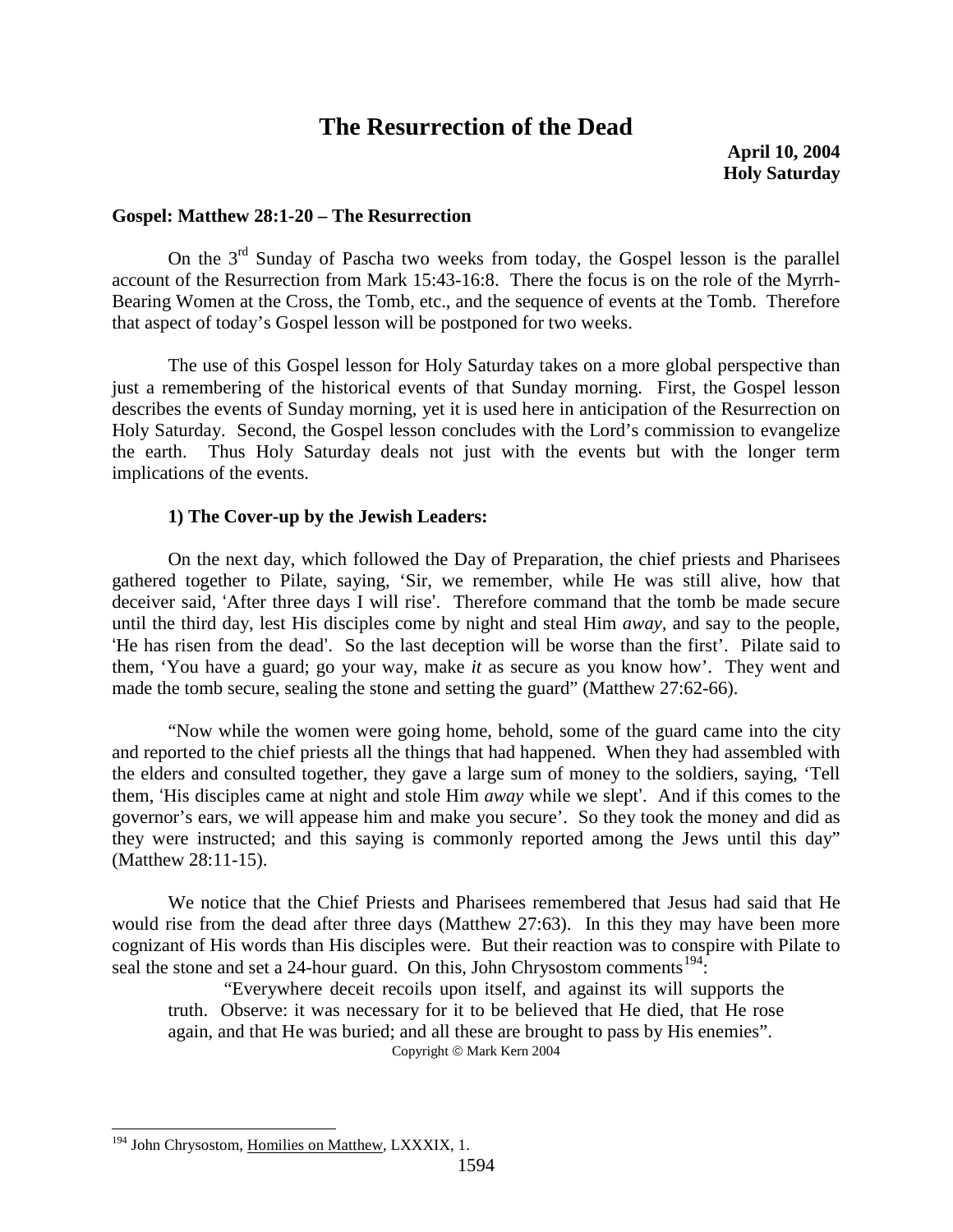"If the sepulcher was sealed, the proof of His resurrection has become incontrovertible. Because it was sealed, and the sepulcher was found empty, it is clear that He is risen, plainly and incontrovertibly".

"But it is worthwhile to inquire concerning that point also, where He said, 'After three days I rise again' (Matthew 20:19). One would not find this distinctly stated, but rather in the example of Jonah**[195](#page-83-0)**. So this demonstrates that they understood His saying, and of their own will, they dealt to prevent it".

"If only the soldiers had sealed the tomb, they might have said that the soldiers, having given up the body to be stolen, gave His disciples opportunity to feign the history concerning His Resurrection. But now having themselves made it secure, they are not able to say this".

"Do you see how they labor for the truth against their will? They themselves came to Pilate, themselves asked, themselves sealed, setting the watch, so as to be accusers and refuters one of another".

This was carried to extreme when some of the guards that had kept watch at the Tomb reported these events to the Chief Priests (Matthew 28:11). After consulting together, the Chief Priests and elders gave a large sum of money to the soldiers, telling them to say that Jesus' disciples stole the body by night (Matthew 28:12-13). Matthew concludes that this falsehood "was commonly reported among the Jews until this day" (Matthew 28:15).

Some of the soldiers refused to accept the bribe, however. The centurion at the cross (Matthew 27:54) was also in charge at the tomb. Longinus (his name) and two of his soldiers would not accept the bribe, so the Jewish leaders conspired to kill them also. Hearing of the plot, Longinus and his friends resigned their commission, received baptism from the Apostles, and left for Cappadocia. The Jewish leaders, however, slandered them to Pilate, and Pilate sent other soldiers to hunt them down and behead them<sup>[196](#page-83-1)</sup>. When Pilate's soldiers arrived, Longinus and his two friends knew what their mission was, but the soldiers didn't know who Longinus was. He let them stay at his house that night, fed them, and announced who he was the next morning. The soldiers were so embarrassed that they volunteered to leave and report to Pilate that they couldn't find their quarry. But Longinus persuaded them that they had a job to do and that they needed to be truthful about what they did. They beheaded Longinus and the two others, brought their heads back to Pilate, but then became Christians themselves. Thus the testimony of the deceit and the cover-up was not snuffed with the death of Longinus, but it was exposed and amplified.

Chrysostom spoke<sup>[197](#page-83-2)</sup> at length about the cover-up and how illogical it was. The Jewish leaders were afraid of the disciples, who were so afraid for their lives that they rarely ventured outdoors. The Jewish leaders were afraid of Christ as a deceiver, and tried to prove that His claim of a third day Resurrection was a falsehood. But all they did was prove it to be true by the seal and the guard. As a result, the burial was published abroad and the Resurrection was proven beyond doubt. In doing all this, they violated the Sabbath by doing work, an infraction that they used as a reason to kill Jesus (John 5:18)

<span id="page-83-0"></span><sup>&</sup>lt;sup>195</sup> We also find this stated in the imagery surrounding the Day of First-Fruits. For more details of this, see the Study for Holy Thursday morning.

<span id="page-83-1"></span><sup>&</sup>lt;sup>196</sup> Nickolai Velimirovic, Prologue From Ochrid, Lazarica Press, Birmingham, 1986, October 16.

<span id="page-83-2"></span><sup>&</sup>lt;sup>197</sup> John Chrysostom, Homilies on Matthew, LXXXIX, 1-2.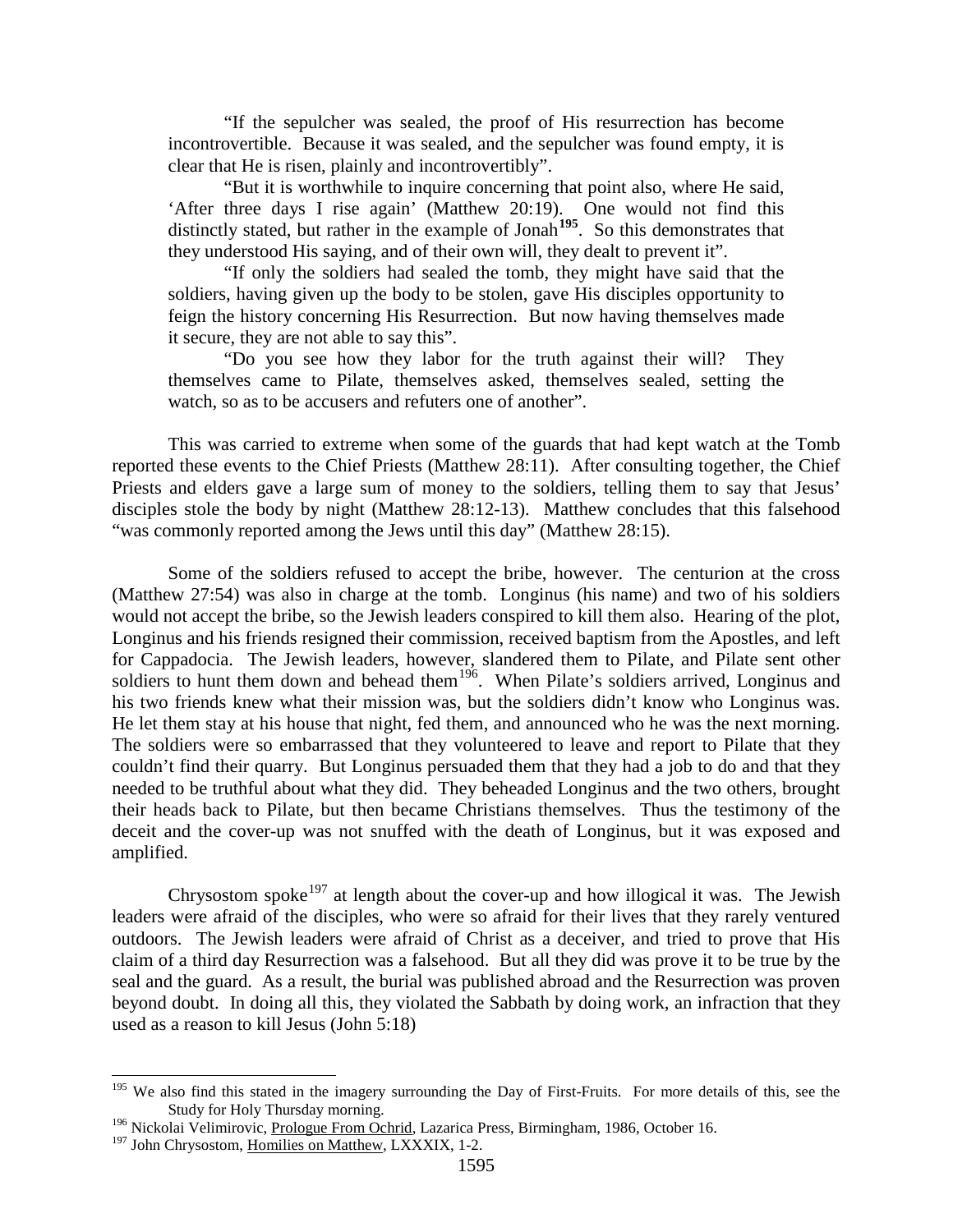"When could the disciples have stolen Him? On the Sabbath? How? It was not lawful so much as to go out. Even if they transgressed the law, how should they have dared to come out, who were so timid? How could they also have been able to persuade the multitude? By saying what? By doing what? From what sort of zeal could they have stood up on behalf of the dead? Expecting what recompense? Seeing Him yet alive and merely seized, they had fled; and after His death were they likely to speak boldly in His behalf, unless He had really risen again? How should these things be reasonable? That they were neither willing nor able to feign a resurrection that did not take place is plain from the circumstances. He spoke to them much of a resurrection, and continually said, as indeed these very men have stated, 'After three days I rise again' (Matthew 20:19). If therefore He did not rise again, it is quite clear that His disciples, who had been deceived and made enemies to an entire nation for His sake, and who had come to be without home and without city, would have abhorred Him. They would not have been willing to invest Him with such glory, after having been deceived, and after having fallen into the utmost dangers on His account. That they would have been unable to feign the Resurrection, unless it had been true, this does not need much reasoning".

"But note the craftiness of the Jewish leaders, how ridiculous it is. 'We remember', these are their words, 'that that deceiver said, while He was yet alive, 'After three days I rise again'' (Matthew 27:63). Yet if He were a deceiver, and boastfully uttered falsehood, why are you afraid and run to and fro, and use so much diligence? We are afraid, it is replied, lest perchance the disciples steal Him away, and deceive the multitude. Yet this has been proven to have no probability at all. Malice, however, is a thing contentious and shameless, and attempts what is unreasonable".

"They commanded it to be made secure for three days, as contending for doctrines, and being minded to prove that before that time also He was a deceiver, and they extend their malice even to His tomb. For this reason then He rose before the three days ended, that they might not say that He spoke falsely, and was stolen. If He had not risen then, when they were sitting there and watching, but when they had withdrawn after the three days, they would have had something to say, and to speak against it, although foolishly. For this reason then He anticipated the time. It was fitting that the resurrection should take place while they were sitting by and watching. Therefore also it was fit it should take place within the three days, since if it had been when they were passed, and the men had withdrawn, the matter would have been regarded with suspicion. Therefore He allowed them to seal it, as they were minded, and soldiers sat around it".

"They didn't care about doing these things, and working on a Sabbath day, but they looked to one object only, their own wicked purpose. Those who seized Him, when living, are afraid of Him when He's dead! Yet if He had been a mere man, they had reason to have taken courage. But that they might learn, that when living He endured everything of His own will; behold, a seal, a stone, and a watch, and they were not able to hold Him".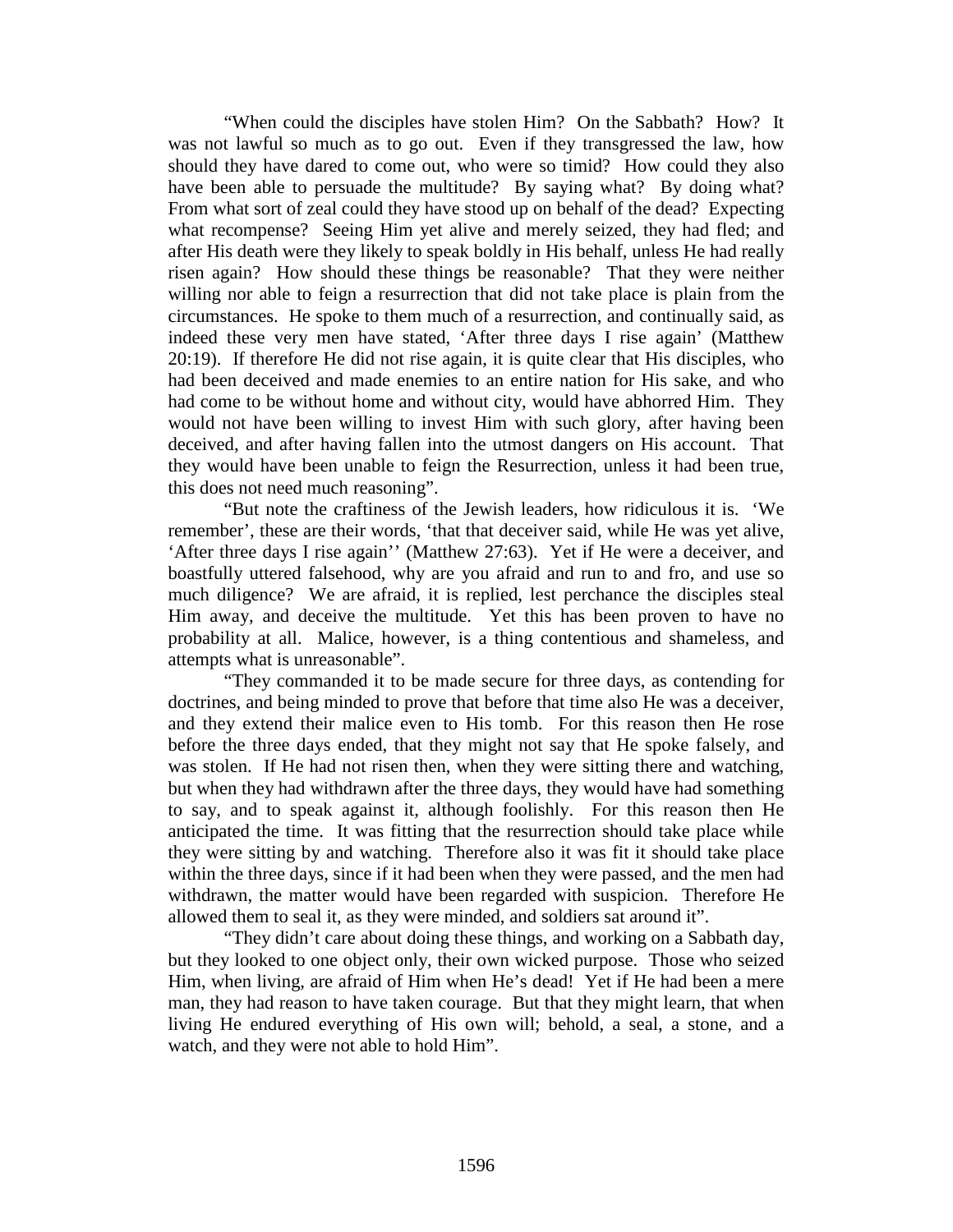Theophylact stated<sup>[198](#page-85-0)</sup> that it was incredible that the tremendous signs from heaven did not move the Jewish leaders to repentance. They had taunted Him about coming down from the Cross as a sign that He was Who He said He was. The sign He gave was greater than they had asked for, but they still refused to believe.

"Marvel with me at the hard heartedness of the Jews. Those who said, 'Let Him now come down from the Cross, and we will believe' (Matthew 27:39- 43), when they see even greater things than this they still do not believe. Was coming down from the Cross the equal to darkening the sun, breaking the rocks, causing a fearful earthquake, raising the dead, tearing the veil, and altering the elements of creation? Therefore, let no one wonder why the Lord did not come down from the Cross to make them believe, but let him accept these things without idle curiosity, realizing that, even if He had come down, they would still not have believed. Moreover, had He come down from the Cross, it would have eliminated any hope of our salvation through the Cross. The Cross, above all else, is the glory of Christ. By working greater miracles than coming down from the Cross, none of which brought the Jews to belief, He achieved two things at once. He endured and accepted the Cross until the end, making it the great trophy[199](#page-85-1) of victory. He showed these unbelieving Jews to be complete ingrates with no trace of good in them, who were fused to their unbelief".

### **2) The Logic of the Resurrection:**

In contrast to the campaign of falsehood on the part of the Jewish leaders, we note that the disciples reported events objectively as they happen. For example, the Chief Priests' conversation with Pilate was reported as "Sir, we remember while He was still alive, how that deceiver said, 'After three days, I will rise'" (Matthew 27:63). Matthew, one of the Twelve, in writing his Gospel, didn't have to repeat the term "deceiver", but he did even though it was derogatory toward himself and his cause. Even after the Resurrection when the Lord met them in Galilee, Matthew reported that "some doubted" (Matthew 28:17). These are not the words of someone who stole the body in order to pretend a resurrection occurred. These are the words of someone who is reporting things objectively as they happen. John Chrysostom went into<sup>[200](#page-85-2)</sup> this at length.

"When should they have stolen Him? On the Sabbath? But how? It was not lawful so much as to go out (Exodus 16:29). Even if they transgressed the Law, how should they have dared to come out when they were so timid (John 20:19)? How could they also have been able to persuade the multitude at Pentecost (Acts 2:14-36)? By saying what? By doing what? From what sort of zeal could they have stood in behalf of the dead? Expecting what recompense? Seeing Him still alive and merely seized by the Jews, they had fled (Matthew 26:56). After His death, were they likely to speak boldly in His behalf, unless He had risen again? How should these things be reasonable? That they were neither willing nor able to feign a resurrection that did not take place is plain from all this".

<span id="page-85-0"></span><sup>&</sup>lt;sup>198</sup> Theophylact, The Explanation of the Gospel According to St. Luke, Chrysostom Press, House Springs, MO, 1997, Chapter 23, p. 313-314.

<span id="page-85-1"></span><sup>&</sup>lt;sup>199</sup> A trophy [tropaion] in the ancient world was a monument of victory in war. It consisted of the weapons of the defeated enemy, which were hung on a tree or post.<br><sup>200</sup> John Chrysostom, <u>Homilies on Matthew</u>, LXXXIX, 1.

<span id="page-85-2"></span>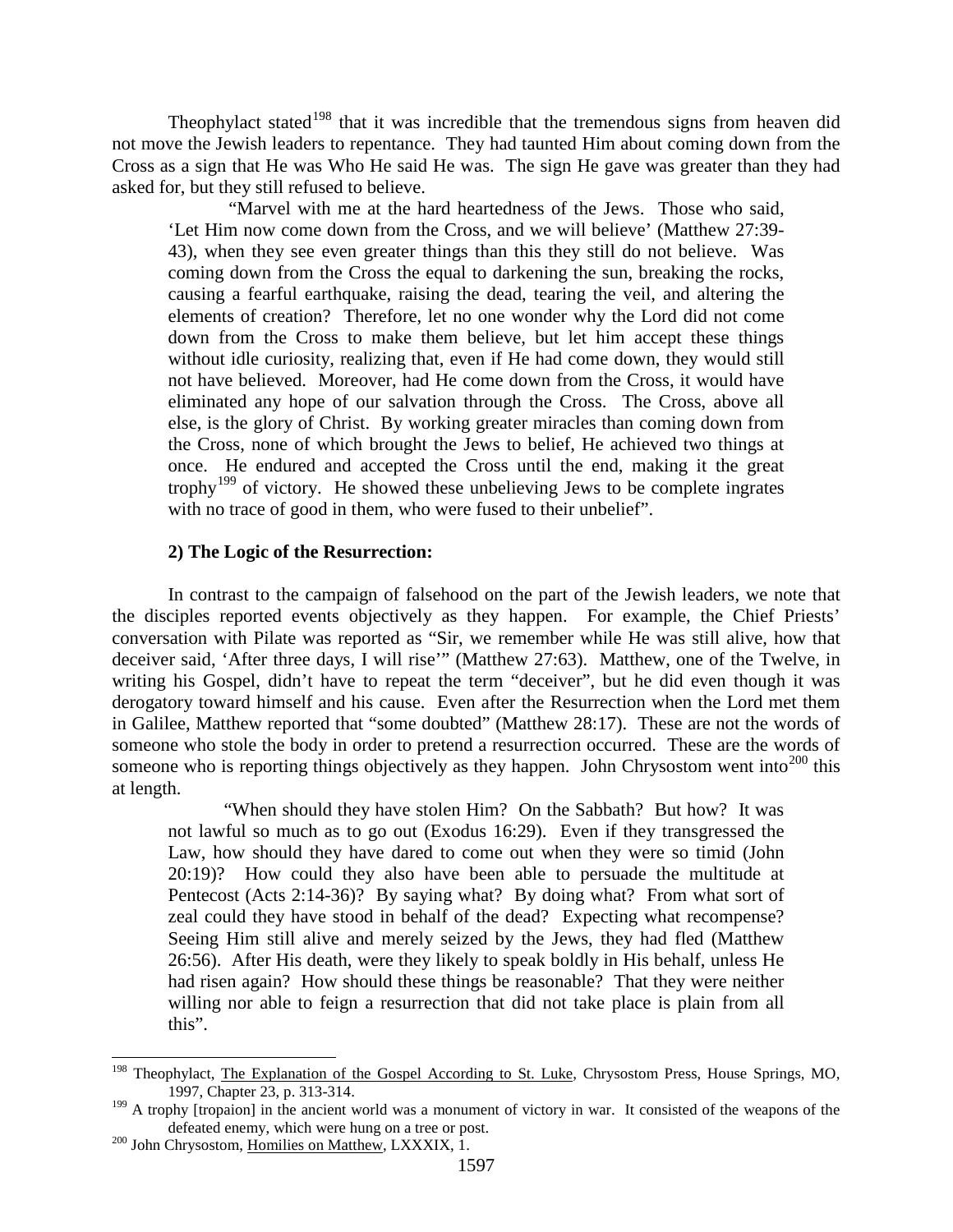Responding to the claim of the Jewish rulers that His disciples stole His body, Chrysostom continued $^{201}$  $^{201}$  $^{201}$ ,

"How did they steal Him? O most foolish of all men! For because of the clearness and conspicuousness of the truth, they are not even able to make up a falsehood. what they said was highly incredible. For how, I ask, did the disciples steal Him, unlearned men not venturing so much as to show themselves? (John 20:19) What? Was not a seal put upon it? What? Were there not so many watchmen, and soldiers, and Jews stationed round it? What? Did not those men suspect this very thing, take thought, break their Sabbath rest, and continue anxious about it? Why moreover did they steal it? That they might feign the doctrine of the resurrection? How should it enter their minds to feign such a thing, men who were well content to be hidden and to live? How could they remove the stone<sup>[202](#page-86-1)</sup> that was made sure? How could they have escaped the observation of so many? No, though they had despised death, they would not have attempted without purpose, and fruitlessly, to venture in defiance of so many<sup>[203](#page-86-2)</sup>, who were on the watch? If they did not dare so much as to stand their ground when they saw Him alive (Matthew 26:56), how when He was dead could they but have feared such a number of soldiers?

If the disciples did not have the strength to watch with Him, and that, though criticized by Him (Matthew 26:40-46), how could they have ventured on these things?" If they were going to steal His body, they would have done it the first night before the Jewish rulers set the guard in place.

John Chrysostom noted<sup>[204](#page-86-3)</sup> that there were other difficulties in trying to steal the body from the tomb. Getting the burial wrappings off would have been a very difficult task to do quickly.

"And what does it mean that the napkins were stuck on with the myrrh; for Peter saw these lying (John 20:6-8). If they had been disposed to steal, they would not have stolen the body naked, not because of dishonoring it only, but in order not to delay and lose time in stripping it, and not to give them that were so disposed opportunity to awake and seize them. Especially when it was myrrh! This is a drug that adheres so to the body, and cleaves to the clothes, such that it was not easy to take the clothes off the body. People that do this need much time, so that from this again, the tale of the theft is improbable".

There is a significant testimony from the burial clothes themselves. Joseph of Arimathea and Nicodemus had wrapped Jesus' body in strips of linen with about a hundred pounds of myrrh and aloes, creating a "mummy" or a cocoon (John 19:39-40). This was a burial rite used only by the wealthy. From a modern study<sup>[205](#page-86-4)</sup> on customs of that time, the technique used in the burial rite was described as follows.

"The body was covered in spices and in paste and the spices and paste were tied to the body by layers of white roller bandage. The paste hardened and

<span id="page-86-1"></span><span id="page-86-0"></span><sup>&</sup>lt;sup>201</sup> John Chrysostom, <u>Homilies on Matthew</u>, XC, 1.<br><sup>202</sup> A stone 4 feet diameter by 1 foot thick weighs about 2,200 lb<br><sup>203</sup> If a centurion was in charge, 100 soldiers were involved!<br><sup>204</sup> John Chrysostom, <u>Homilies on </u>

<span id="page-86-2"></span>

<span id="page-86-3"></span>

<span id="page-86-4"></span>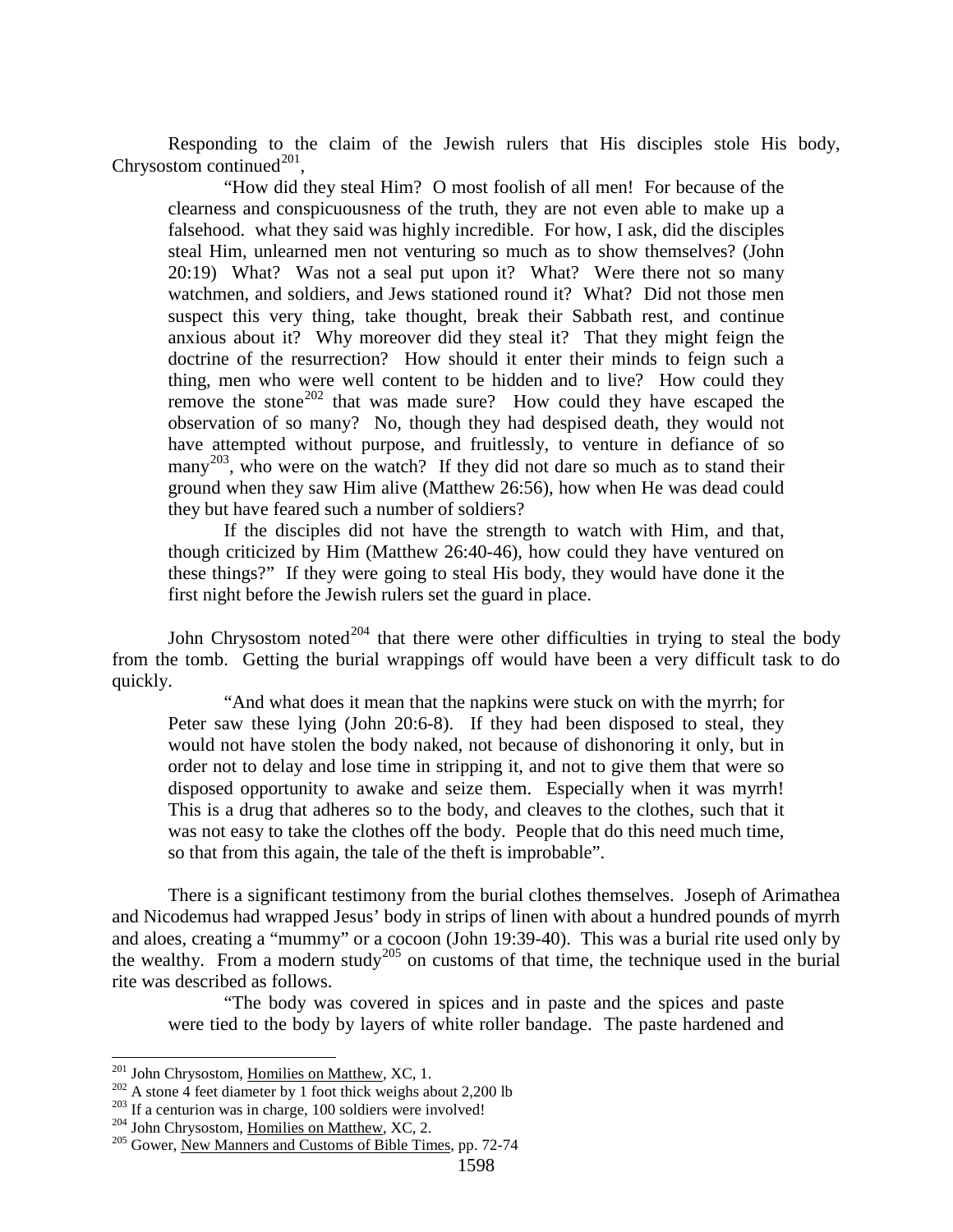impregnated the bandages until a hard preservative mold or cocoon was formed about the body. A cap was put on the head, and often the jaw was held in position by a bandage under the chin".

When Peter and John came to the Tomb on Pascha morning, they "saw the linen clothes lying there" (John 20:5-6). This was the undisturbed 100-pound empty cocoon; Jesus had passed through the cloth of the cocoon as He rose, leaving them lying there. No wonder that John and Peter saw and believed when presented with this evidence (John 20:8).

From all this, the Resurrection is the only logical conclusion. As John Chrysostom said<sup>[206](#page-87-0)</sup>

"The Jewish rulers confessed the body was not there, but the stealing it is shown to be false and incredible. By their watching it and by the seals and by the timidity of the disciples, the proof of the Resurrection even to this day appears incontrovertible".

#### **3) Our Descent into Hades and Our Resurrection at the Second Coming**

Earlier we covered Christ's Descent into Hell to rescue those that had been dwelling there in Abraham's bosom, like Lazarus (Luke 16:20-26). Yet, when Christ returns in glory at the Second Coming, Paul stated that the dead in Christ would be raised first to meet Him as He comes.

"But I do not want you to be ignorant, brethren, concerning those who have fallen asleep, lest you sorrow as others who have no hope. For if we believe that Jesus died and rose again, even so God will bring with Him those who sleep in Jesus. For this we say to you by the word of the Lord, that we who are alive *and* remain until the coming of the Lord will by no means precede those who are asleep. For the Lord Himself will descend from heaven with a shout, with the voice of an archangel, and with the trumpet of God. And the dead in Christ will rise first. Then we who are alive *and* remain shall be caught up together with them in the clouds to meet the Lord in the air. And thus we shall always be with the Lord" (1 Thessalonians 4:13-17).

This implies that "the dead in Christ", who rise first, will still be on earth and not in heaven. If they are caught up together with those still alive, they must be in the graves, similar to Lazarus, awaiting the Second Coming. But then who is in heaven that comes with Christ at His return?

Tertullian stated $207$  that Christ descended into hell after His death and removed the Patriarchs and Prophets to be with Him in Paradise. But those that have died since His descent will remain in Hades until His Second Coming. John describes the souls of just the martyrs under the altar in heaven (Revelation 6:9), where the souls of everyone else must be still on earth in Abraham's Bosom (Hades) where Lazarus was at one time (Luke 16:22-23). The dead that are raised at the Second Coming to meet the Lord in the air (1 Thessalonians 4:17) must have been also dwelling in Hades.

<span id="page-87-0"></span><sup>&</sup>lt;sup>206</sup> John Chrysostom, <u>Homilies on Matthew</u>, XC, 2.<br><sup>207</sup> Tertullian, A Treatise on the Soul, I, ix, 55.

<span id="page-87-1"></span>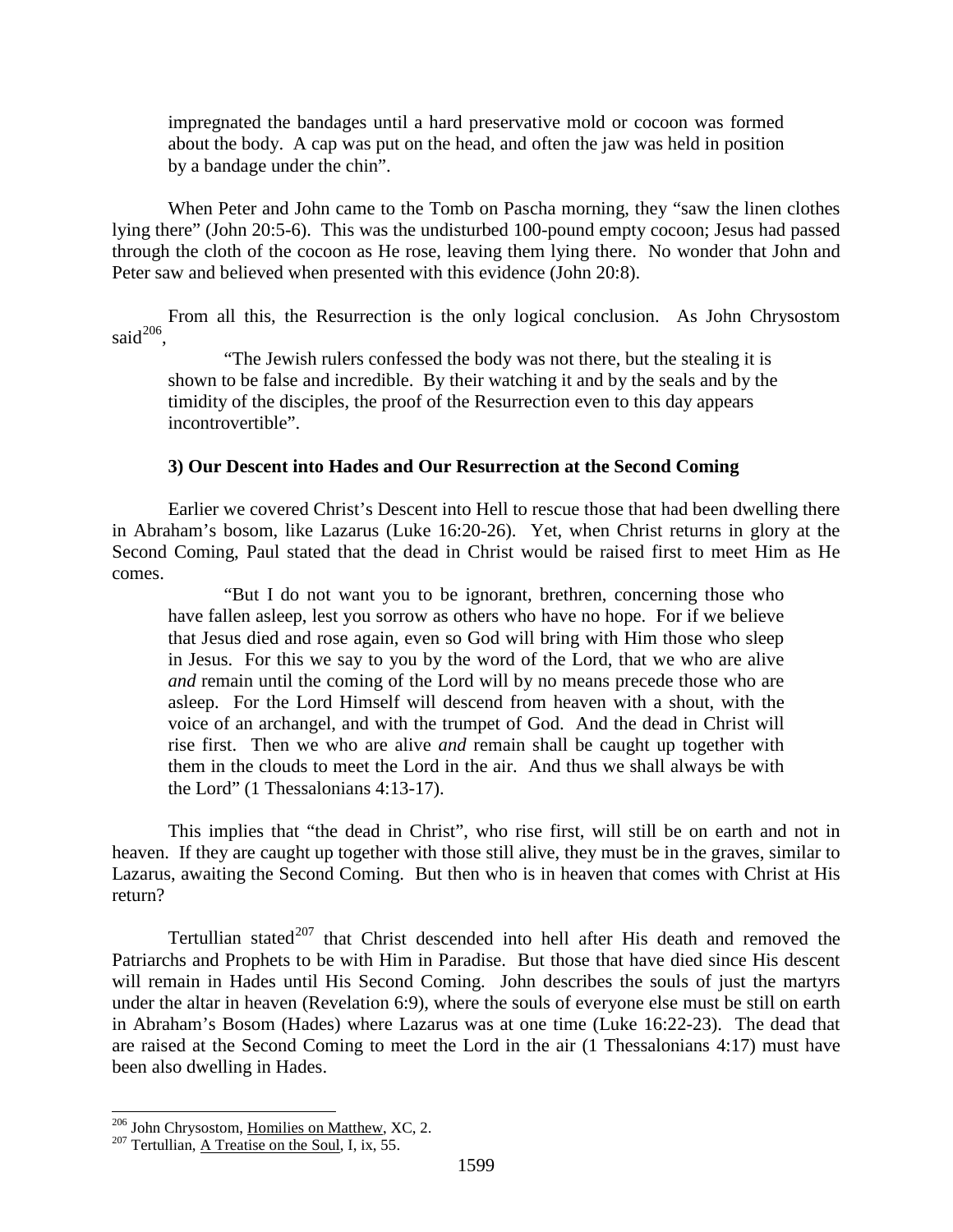"We suppose the lower regions of Hades are not a bare cavity, nor some subterranean sewer of the world, but a vast deep space concealed in the interior of the earth. We read that Christ in His death spent three days in the heart of the earth (Matthew 12:40), that is, in the secret inner recess which is hidden in the earth. Now although Christ is God, yet being also man, 'He died according to the Scriptures' and 'was buried' (1 Corinthians 15:3-4). He fully complied with His own law by remaining in Hades in the form and condition of a dead man. He did not ascend into the heights of heaven before descending into the lower parts of the earth, that He might there make the patriarchs and prophets<sup>[208](#page-88-0)</sup> partakers of Himself (1 Peter 3:19). This being the case, you must suppose Hades to be a subterranean region, and keep at arm's length those who are too proud to believe that the souls of the faithful deserve a place in the lower regions. These persons, who are 'servants above their Lord, and disciples above their Master' (Matthew 10:24), would no doubt spurn the comfort of the resurrection, if they must expect it in Abraham's bosom. They say that Christ descended into hell that we might not ourselves have to descend there".

"Well, then, what difference is there between the heathen and Christians, if the same prison awaits them all when dead? How shall the soul mount up to heaven, where Christ is already sitting at the Father's right hand, when as yet the archangel's trumpet has not been heard by the command of God? (1 Corinthians 15:52, 1 Thessalonians 4:16) Those, whom Christ will find on the earth at the Second Coming, have not yet been caught up into the air to meet Him at His coming. When He comes, the dead in Christ shall be the first to arise (1 Thessalonians 4:15-17). To no one is heaven opened; the earth is still safe for us, but I would not say it is shut against us. When the world shall pass away, then the kingdom of heaven shall be opened. We shall sleep in Paradise, you tell me, where already the patriarchs and prophets have been removed from Hades in the retinue of the Lord's resurrection. How is it, then, that the region of Paradise, which as revealed to John in the Spirit lay under the altar, displays no other souls in it besides the souls of the martyrs? (Revelation 6:9) How is it that the most heroic martyr Perpetua<sup>[209](#page-88-1)</sup> on the day of her passion saw only her fellow-martyrs there, in the revelation which she received of Paradise? The sword which guarded the entrance permitted no one to go in there, except those who had died in Christ and not in Adam."

"Observe, then, the difference between a heathen and a Christian in their death. If you have to lay down your life for God, as the Comforter counsels (Matthew 10:37-39, Mark 8:34-38), it is not in gentle fevers and on soft beds, but in the sharp pains of martyrdom. You must take up the cross and bear it after your Master, as He has Himself instructed you (Matthew 16:24-27). The sole key to unlock Paradise is your own life's blood. Every other soul is detained in safe keeping in Hades until the day of the Lord".

<span id="page-88-0"></span><sup>&</sup>lt;sup>208</sup> The "Patriarchs" in the context of the pre-Flood civilization that Peter referred to represents the people numbered in Genesis 5. But Tertullian generalized the text of Peter's Epistle to include others who lived prior to Christ's Advent, such as the Prophets, Abraham, etc.

<span id="page-88-1"></span><sup>&</sup>lt;sup>209</sup> Nickolai Velimirovic, Prologue From Ochrid, Lazarica Press, Birmingham, 1986, February 1 gives a brief summary of the life of Perpetua and her friends, but not her vision.

The Great Synaxaristes of the Orthodox Church, Holy Apostles Convent, Buena Vista, CO, 2004, February 1.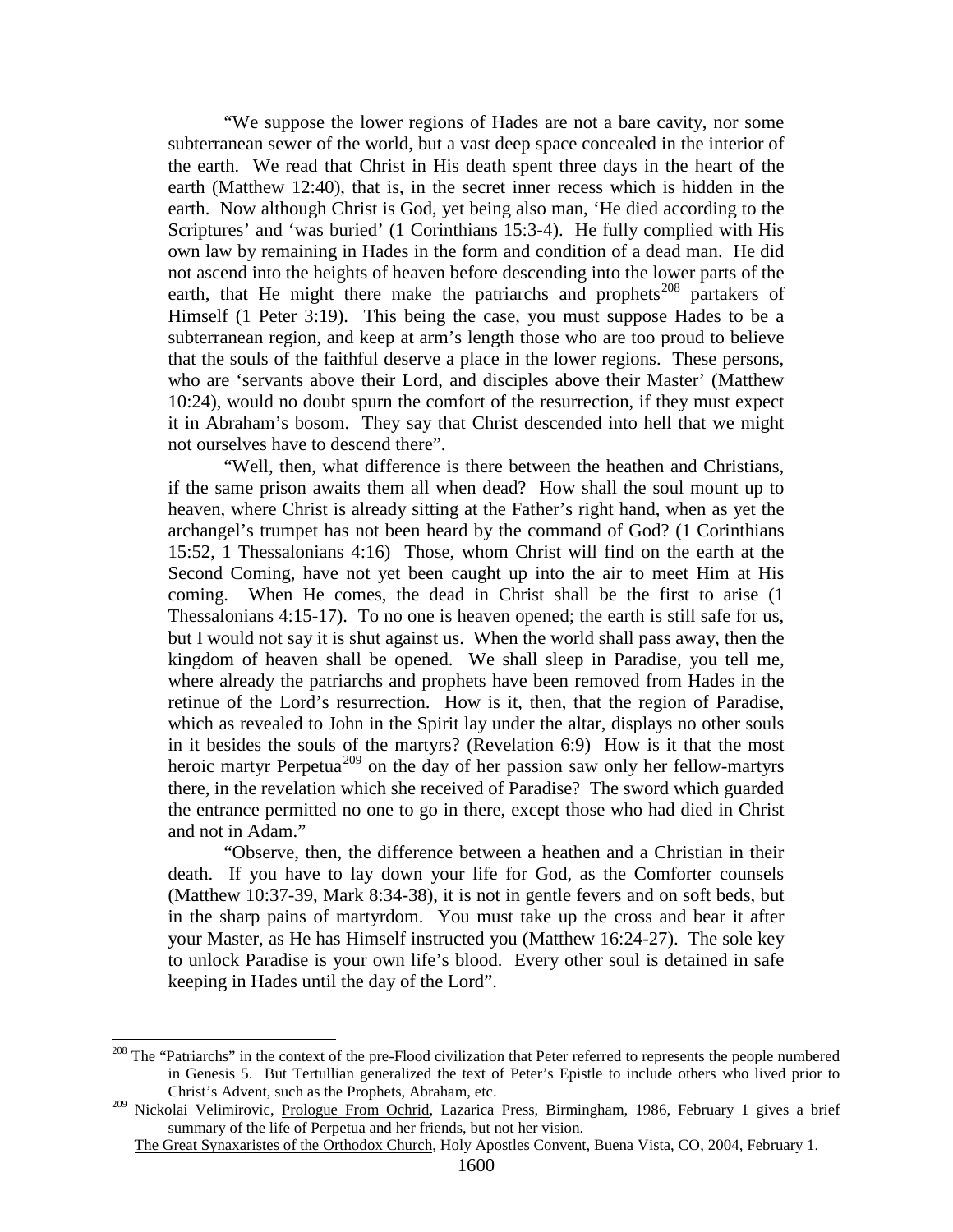Irenaeus stated<sup>[210](#page-89-0)</sup> that Christ observed the law of the dead, and spent three days in the lower parts of the earth. Just as no disciple is above his Master, so we will do the same, awaiting our resurrection.

"Christ dwelt for three days in the place of the dead, as the prophet says<sup>[211](#page-89-1)</sup> concerning Him. 'And the Lord remembered His dead saints who slept formerly in the land of sepulture; and He descended to them, to rescue and save them'. The Lord Himself says, 'As Jonah remained three days and three nights in the belly of the sea monster, so shall the Son of man be in the heart of the earth' (Matthew 12:40). Paul says, 'But when He ascended, what is it but that He also descended into the lower parts of the earth?' (Ephesians 4:9) This, too, David says when prophesying of Him, 'You have delivered my soul from the nethermost hell' (Psalm 86:13 LXX). When He rose again on the third day, He spoke to Mary, who was the first to see Him and to worship Him. 'Don't touch Me, for I have not yet ascended to the Father; but go to the disciples, and say to them, I ascend to My Father, and to your Father'" (John 20:17). Christ observed the law of the dead, that He might become the first-begotten from the dead, and waited until the third day 'in the lower parts of the earth' (Ephesians 4:9). Afterwards He rose in the flesh, so that He even showed the print of the nails to His disciples (John 20:20, 27); He thus ascended to the Father. The Lord 'walked in the midst of the shadow of death' (Psalm 23:4 LXX), where the souls of the dead were kept; yet afterwards He arose in the body. After the resurrection, He was taken up into heaven. It is clear that the souls of His disciples also, upon whose account the Lord underwent these things, shall go away into the invisible place allotted to them by God, and there remain until the resurrection, awaiting that event. Then they will receive their bodies, and rise in their entirety; that is, bodily; just as the Lord arose, they shall come into the presence of God. 'For no disciple is above the Master, but everyone that is perfect shall be as his Master' (Luke 6:40). Our Master, therefore, did not immediately depart, taking flight to heaven, but awaited the time of His resurrection prescribed by the Father. This had been also shown through Jonah; rising again after three days, He was taken up to heaven. So we also should await the time of our resurrection, prescribed by God and foretold by the prophets; and so be taken up, as many as the Lord shall account worthy of this privilege".

John Cassian stated<sup>[212](#page-89-2)</sup> that the souls of people who have died are still capable of reason and feelings such as hope, sorrow, joy and fear. They are in a state where they are already beginning to taste something of what is reserved for them at the Last Judgment.

"People are not idle after the separation from this body, and are capable of feeling. In the parable of the beggar Lazarus and Dives, the rich man clothed in purple, one obtained a position of bliss, in Abraham's bosom, the other was consumed with the dreadful heat of eternal fire (Luke 16:19-24). But understand the words spoken to the thief 'Today you shall be with Me in Paradise' (Luke

<span id="page-89-1"></span><span id="page-89-0"></span><sup>&</sup>lt;sup>210</sup> Irenaeus, Against Heresies, V, xxxi, 1-2.<br><sup>211</sup> In Justin Martyr, <u>Dialogue With Trypho</u>, 72, Justin stated that the Jews of his day had intentionally deleted this from the Hebrew text of Jeremiah's writings. In Irenaeus, Against Heresies, III, xx, 4, Irenaeus attributed the quote to Isaiah, and in Irenaeus, Against Heresies, IV, xxii, 1, he attributed it to Jeremiah. All we can say is that it is not in any of our texts today, either the Hebrew text, the LXX or the Dead Sea Scrolls. 212 John Cassian, First Conference of Abbot Moses, I, i, 14.

<span id="page-89-2"></span>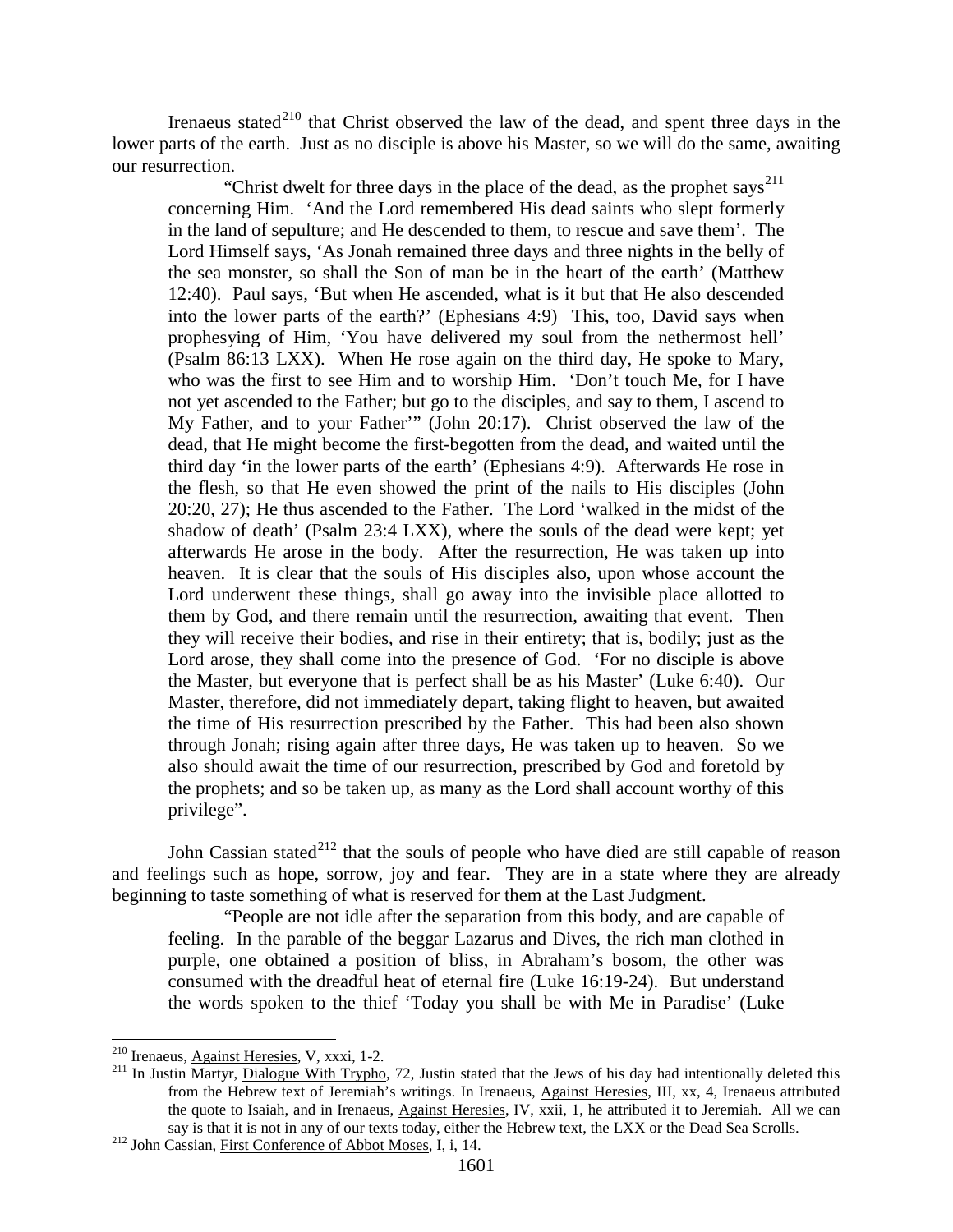23:43). They clearly show that not only their former intelligence continues with the souls, but also in their changed condition they partake of some state, which corresponds to their actions and deserts? The Lord would certainly never have promised him this, if He had known that his soul, after being separated from the flesh, would either have been deprived of perception or have been resolved into nothing. It was not his flesh but his soul which was to enter Paradise with Christ. We must avoid, and shun with the utmost horror, that wicked punctuation of the heretics, who do not believe that Christ could be found in Paradise on the same day on which He descended into hell. They punctuate 'Verily, I say unto you today', and making a stop apply 'you shall be with Me in Paradise', in such a way they imagine that this promise was not fulfilled at once after he departed from this life, but that it will be fulfilled after the resurrection. They do not understand what He declared to the Jews, who fancied that human difficulties and weakness of the flesh hampered him as it did them. 'No man has ascended into heaven, but He who came down from heaven, even the Son of man who is in heaven' (John 3:13). By this He clearly shows that the souls of the departed are still endowed with reason, but that they even have such feelings as hope and sorrow, joy and fear. They already are beginning to taste beforehand something of what is reserved for them at the last judgment, and they are not resolved into nothing after their departure from this life. They live a more real life, and are still more earnest in waiting on the praises of God".

Rufinus of Aquilea stated<sup>[213](#page-90-0)</sup> that Christ's descent into hell brought three kingdoms at once under His subjection: things in heaven, things on earth, and things under the earth (Philippians 2:10). He achieved this victory over the angelic world-rulers whom He had established at the Creation.

"When God made the world in the beginning, He set over it certain powers of celestial virtues by which the race of mortal men might be governed and directed. Moses signifies this, 'When the Most High divided the nations, He appointed the bounds of the nations according to the number of the angels of God' (Deuteronomy 32:8 LXX). But some of these, as he who is called the Prince of this world, did not exercise the power, which God had committed to them according to the laws by which they had received it. They didn't teach mankind to obey God's commandments, but taught them rather to follow their own perverse guidance. Thus we were brought under the bonds of sin, because, as the Prophet said, 'We were sold under our sins' (Romans 7:14). Every man, when he yields to lust, is receiving the wages for his own soul (Matthew 16:26). Those wicked rulers held every man under that bond; when Christ came, He tore them down and stripped them of their power. Paul signifies this under a great mystery when he says of Him, 'He destroyed the hand-writing which was against us, nailing it to His cross, and led away principalities and powers, triumphing over them in Himself' (Colossians 2:14-15). Those rulers, whom God had set over mankind, had become tyrannical, had attacked the men who had been committed to their charge and had routed them utterly in the conflicts of sin. Ezekiel mystically intimates this when he says, 'In that day angels shall come hastening to exterminate Ethiopia, and there shall be perturbations among them in the day of

<span id="page-90-0"></span><sup>&</sup>lt;sup>213</sup> Rufinus of Aquilea, A Commentary on the Apostles' Creed, 15.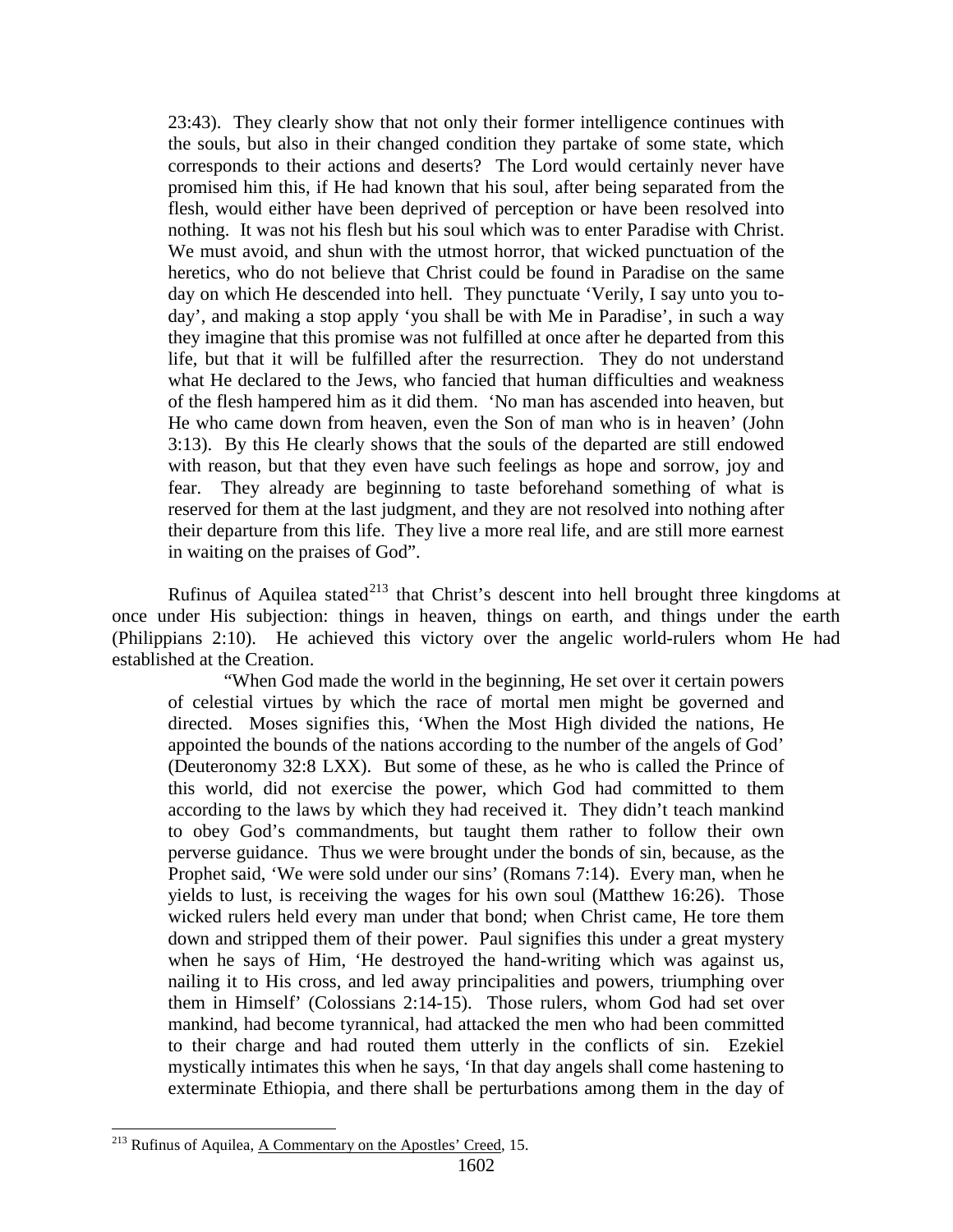Egypt; for behold He comes' (Ezekiel 30:9 LXX). Having stripped them of their power, Christ is said to have triumphed, and to have delivered to men the power which was taken from them. Also He said to His disciples, 'Behold I have given you power to tread on serpents and scorpions, and on all the might of the enemy' (Luke 10:19). The Cross of Christ brought those, who had wrongfully abused the authority which they had received, into subjection to those who had before been in subjection to them. This teaches mankind first of all to resist sin even to death, and to be willing to die for the sake of the Faith."

### **4) The Great Commission:**

On the evening of the Resurrection, the Eleven minus Thomas were huddled together in the upper room in Jerusalem when the Lord appeared to them (John 20:19). A week later the same thing occurred when Thomas was present (John 20:26). The end of Matthew's Gospel picks up just after this after they all had returned to Galilee to the mountain which Jesus had appointed (Matthew 28:16; also Matthew 28:7, 10; Matthew 26:32). The occasion described (Matthew 28:16) may be the same event (or series of events) that Paul described where the Lord appeared to 500 brethren at one time (1 Corinthians 15:6).

Included in the Gospel reading for Holy Saturday are Jesus' words, "All authority has been given to Me in heaven and on earth. Go therefore and make disciples of all nations, baptizing them in the Name of the Father and of the Son and of the Holy Spirit, teaching them to observe all things that I have commanded you. And lo, I am with you always, even to the end of the age" (Matthew 28:18-20). Since Matthew's Gospel ends here, the implication is that the Twelve Apostles are just about to go do this, and that they haven't started yet. They began to go to all the nations shortly after the stoning of Stephen and the scattering of the people of God (Acts 8:4), which occurred less than one year after Pentecost<sup>[214](#page-91-0)</sup>. Thus the Holy Saturday reading speaks of longer term implications of the Resurrection than is immediately at hand.

At this occasion in Galilee, the Holy Spirit had not yet been given since Christ had not yet ascended. Thus, they are not yet able to do these things (make disciples of all nations) because they didn't have the means yet. But they will acquire the means in a few weeks at Pentecost.

John Chrysostom pointed out<sup>[215](#page-91-1)</sup> that when the Lord said, "I am with you", "He said this to the prophets in the Old Testament continually; such as to Jeremiah, when Jeremiah objected to his mission because of his youth (Jeremiah 1:6, 8). He said it to Moses, when Moses object to his unskilled speech (Exodus 4:10, 12), and to Ezekiel shrinking from the office (Ezekiel 2, 3). He promised to be with not just these men only, but also with all that believe after them".

<span id="page-91-0"></span><sup>&</sup>lt;sup>214</sup> Nickolai Velimirovic, Prologue From Ochrid, Lazarica Press, Birmingham, 1986, December 27. Demetrius of Rostov, The Great Collection of the Lives of the Saints, Chrysostom Press, House Springs, MO, 2000, December 27. <sup>215</sup> John Chrysostom, Homilies on Matthew, XC, 2.

<span id="page-91-1"></span>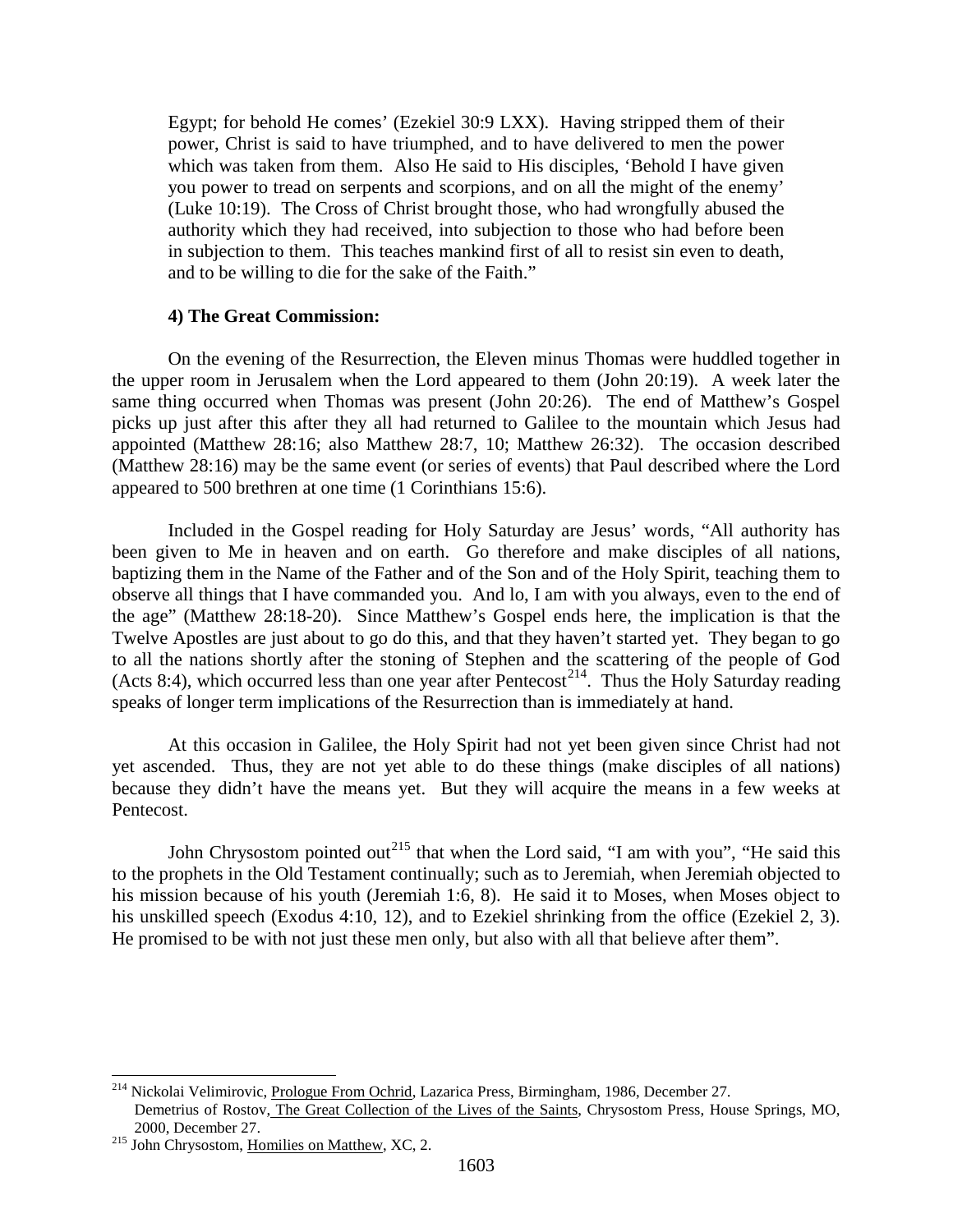## **5) Parables from the Old Testament**

Of the fifteen Old Testament readings prescribed for Holy Saturday, the following have to do with various aspects of the theme of "Resurrection". These six Readings will be covered in the following order:

- 1. 8<sup>th</sup> Parable from the Old Testament: 1 Kings 17:8-24 "Elijah Raises the Widow's Son"
- 2. 12<sup>th</sup> Parable from the Old Testament: 2 Kings 4:8-37 "Elisha Raises the Shunammite's Son"
- 3. 7th Parable from the Old Testament: Zephaniah 3:8-15 "The Remnant"
- 4.  $2<sup>nd</sup>$  Parable from the Old Testament: Isaiah 60:1-16 "The Gathering of the Elect"
- 5. 13<sup>th</sup> Parable from the Old Testament: Isaiah 63:11-64:5 "The Second Coming"
- 6.  $9<sup>th</sup>$  Parable from the Old Testament: Isaiah 61:10-62:5 "The Bridegroom Rejoices"

## **8th Parable from the Old Testament: 1 Kings 17:8-24 "Elijah Raises the Widow's Son"**

The Parable of Elijah raising the widow's son teaches us some things about the implications of Holy Saturday. We will be raised like the widow's son, and the Kingdom of God will not be exclusively Jewish any more. The three years of drought speaks of Christ's threeyear public ministry, and the one widow who gave Elijah everything she had speaks of the Church. Therefore this widow is preferred over many others, just as Christ prefers the Church over many pretenders.

The widow portrays the righteous during a drought on the earth, which is our present condition, and the rain is the Coming of Christ. She was miraculously preserved by something that foreshadows the Eucharist. Just as Elijah went to the Gentiles in Sidon, so the Church is now largely of the Gentiles.

Elijah was a descendant of the settlers of Gilead (1 Kings 17:1) who moved in during the time of the Judges (Judges 12:4-7). The first mention of him occurred during the reign of King Ahab following Ahab's marriage to Jezebel and the subsequent building of altars and a Temple to Baal, and building the Asherah on the high places. Elijah said to King Ahab that there would be neither dew nor rain for several years until he (Elijah) said so. Then Elijah left for the East side of the Jordan (1 Kings 17:1-3).

Elijah lived there for a while and was fed by ravens sent by the Lord, who brought him bread and meat in the morning and in the evening. His source of water was the brook Cherith (1 Kings 17:4-6). When the brook dried up from the lack of rain, the Lord told him to go to the town of Zarephath in Sidon on the Mediterranean coast. Sidon was the birthplace of Jezebel (1 Kings 16:31).

On entering the gate of Zarephath, he called to a widow who was gathering sticks, asking for a drink of water. As she was going to get the water, he asked her also for a piece of bread. She replied that she had no bread. All she had was a handful of flour and a little oil. She was going to prepare a last meal for her son and herself, expecting that they would starve to death afterward because of the famine<sup>[216](#page-92-0)</sup> and drought (1 Kings 17:9-12).

<span id="page-92-0"></span><sup>&</sup>lt;sup>216</sup> Plowing to plant crops was timed to take advantage of the winter rains. Beginning in late October, the first heavy rains come and loosen the soil sufficiently for plowing. Rain is intermittent throughout the winter, and ends with some heavy showers of March and April (the late rain). From April to October is the dry season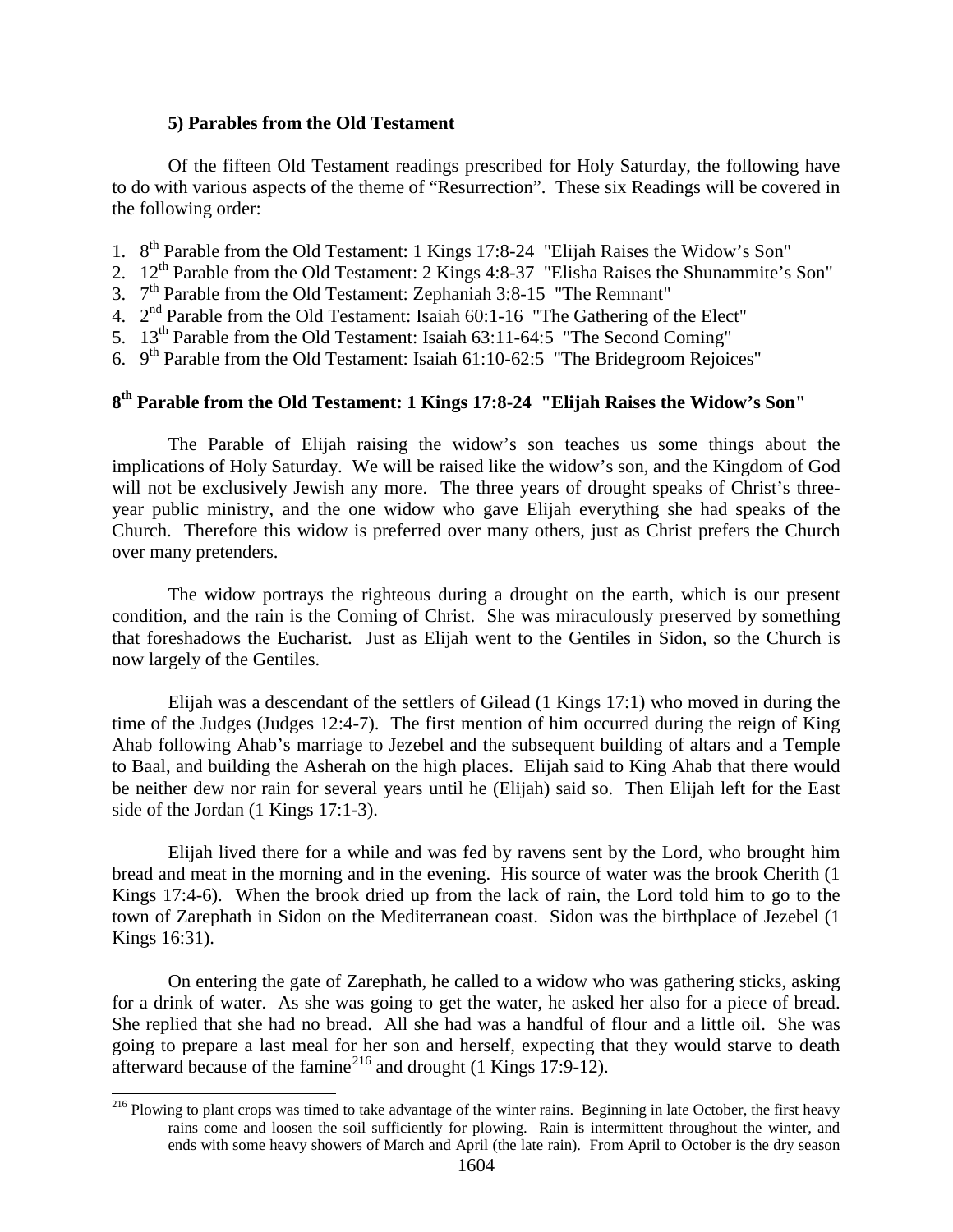Elijah instructed her to use that last little bit to make him a little bread cake, then some for her and her son. "For thus says the Lord God of Israel: 'The bowl of flour shall not be exhausted, nor shall the jar of oil be empty, until the day that the Lord sends rain on the face of the earth'" (1 Kings 17:11-14). She did as Elijah asked and her bowl of flour lasted for several years until the famine was over. During that time, Elijah stayed in the upper room of her house (1 Kings 17:15-16).

During the time Elijah stayed there, the woman's young son died. Elijah carried the child to the upper room and laid him on his own bed. Then he raised him from the dead (1 Kings 17:24). According to tradition<sup>217</sup>, the child was later known as the Prophet Jonah who prefigured Christ by spending three days in the belly of the sea monster (Jonah 1:17).

This account has a strong message for us: putting the things of God first has significant benefits. The widow had very little; yet by faith she gave of what she had to Elijah. Her benefits were an unlimited food supply, her son resurrected, and her testimony has been remembered as being greater than all the widows in Israel (Luke 4:25-26).

Jesus referred to these events in the life of Elijah early in His public ministry as an example of how "no prophet is accepted in his own country". In Nazareth, Jesus' home town (Luke 4:16), in the year 27 AD, He was asked to read from the Prophet Isaiah in the Synagogue. He had recently been baptized in the Jordan River by John the Baptist (Luke 3:21-22, John 1:29- 34) and tempted for 40 days in the wilderness (Luke 4:1-13).

After His baptism, John records Jesus' trip to Cana of Galilee for the wedding feast (John 2:1-12), then to Capernaum before returning to Jerusalem for Passover of 27 AD (John 2:12-13). While there, Jesus cleansed the Temple (John 2:13-25), spoke with Nicodemus (John 3:1-21) and, with His disciples began baptizing many people in Judea (John 3:22-36) such that word got out that Jesus had baptized more people than John (John 4:1).

At this point He left Judea to go to Galilee in the power of the Spirit (John 4:3, Luke 4:14). On the way, He spoke with Photini, the woman at the well in Sychar (John 4:4-45). Following this, He came to Nazareth. At this time, Jesus was very highly regarded, and He "was being glorified by all" (Luke 4:15). "All bore witness to Him, and marveled at the gracious words which proceeded out of His mouth" (Luke 4:22). They just couldn't believe this was Joseph and Mary's son, the kid they grew up with.

When Jesus was asked to read<sup>[218](#page-93-1)</sup> from the Prophet Isaiah, He read from Isaiah 61:1-2. There are six items included in this and most of them relate to the Feast of Trumpets<sup>[219](#page-93-2)</sup> and thus the beginning of the Church Year. What made this reading all the more powerful is that Jesus

 $\overline{a}$ 

and the hot summer, where clouds are infrequent and rain is rare. Without these rains, hardship or famine was a certainty, as demonstrated by Elijah (1 Kings 18:1-2). Moses linked the rains from heaven with the

<span id="page-93-0"></span>love of God and the obedience to His commandments (Deuteronomy 11:10-17).<br><sup>217</sup> Nickolai Velimirovic, <u>Prologue From Ochrid</u>, Lazarica Press, Birmingham, 1986, September 22.<br><sup>218</sup> This was the prescribed reading for the da

<span id="page-93-2"></span><span id="page-93-1"></span><sup>&</sup>lt;sup>219</sup> For details of the Feast of Trumpets and the Beginning of the Church Year, see the Study for September 1<sup>st</sup>, "The Beginning of the Indiction".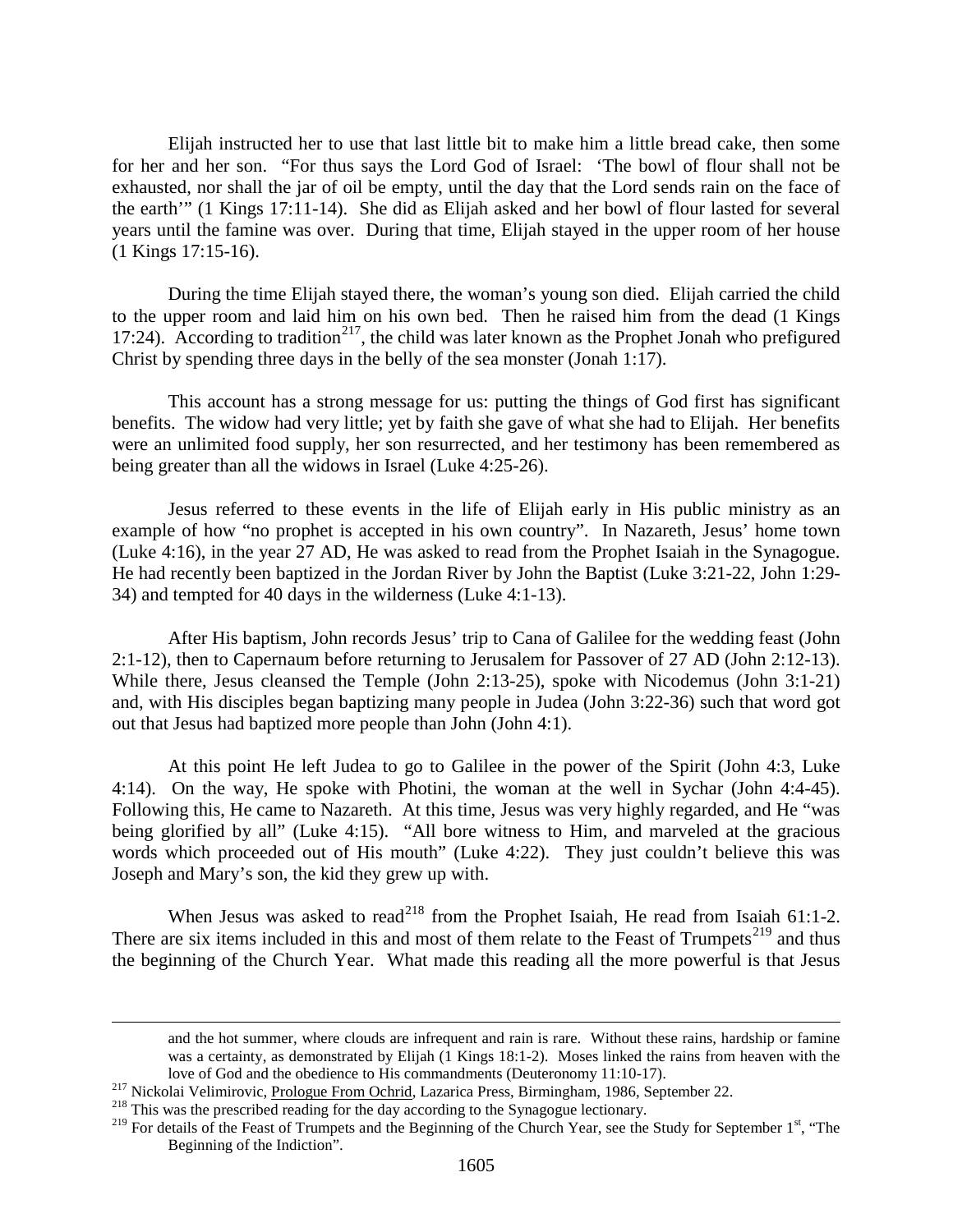stated after He read it: "Today this Scripture has been fulfilled in your ears" (Luke 4:21). Luke's account states:

"So all bore witness to Him, and marveled at the gracious words which proceeded out of His mouth. And they said, 'Is this not Joseph's son?' He said to them, 'You will surely say this proverb to Me, 'Physician, heal yourself! Whatever we have heard done in Capernaum, do also here in Your country''. Then He said, 'Assuredly, I say to you, no prophet is accepted in his own country. But I tell you truly, many widows were in Israel in the days of Elijah, when the heaven was shut up three years and six months, and there was a great famine throughout all the land. But to none of them was Elijah sent except to Zarephath, *in the region* of Sidon, to a woman *who was* a widow. And many lepers were in Israel in the time of Elisha the prophet, and none of them were cleansed except Naaman the Syrian'. So all those in the synagogue, when they heard these things, were filled with wrath, and rose up and thrust Him out of the city. And they led Him to the brow of the hill on which their city was built that they might throw Him down over the cliff. Then passing through the midst of them, He went His way" (Luke 4:22-30).

Jesus quoted the above account about Elijah to people in the synagogue of Nazareth in response to their unbelief (Luke 4:24-26). Being confronted with their unbelief made them so angry that they tried to throw Him off a cliff (Luke 4:28-30). They had wanted him to do in Nazareth what He had done in Capernaum (Luke 4:23), but Jesus said, "no prophet is accepted in His own country" (Luke 4:24), and He could do few miracles there (Mark 6:1-6). The response of the people of Nain<sup>[220](#page-94-0)</sup> was quite the opposite (Luke 7:11-16). This is a very interesting comparison. Even the Son of God can be limited in His performing of miracles depending on the faith of the people present. Why? In His mercy, He is reluctant to bring increasing judgment on them for rejecting Him.

One impact of the lesson of the Widow of Zarephath in connection with Holy Saturday is that entrance to the Kingdom of God will no longer be considered exclusively Jewish. The Widow may have been Jewish, but living in a Gentile area<sup>[221](#page-94-1)</sup>, but others from among the Gentiles nearby will be welcomed in the days following Holy Saturday.

John Chrysostom spoke<sup>[222](#page-94-2)</sup> at length about the widow and compared her to the poor widow who gave her last two mites to the alms box at the Temple (Luke 21:2-4). By giving her last food to Elijah, she was rewarded with several years' supply of food and the resurrection of her son. This is the message of Holy Saturday. As we give of ourselves to others, like our Lord gave to us, we will be rewarded quite out of proportion to what we give.

"What shall we say of the widow in the time of the prophet Elijah? For the risk she ran was not of poverty, but even of death and extinction, and not her own only, but her children's too. She had no expectation of receiving from others, and was resigned to dying. 'But,' one might say, 'she saw the prophet, and that made her generous'. You also see the Lord of the prophets asking for

<span id="page-94-1"></span><span id="page-94-0"></span><sup>&</sup>lt;sup>220</sup> Nain was about 5 miles Southeast of His hometown of Nazareth.<br><sup>221</sup> There was considerable intermarriage between Jews and Gentiles in Galilee, and the widow's late husband may have been a Gentile who moved the family to Zarephath, near Sidon, after Jonah was born. <sup>222</sup> John Chrysostom, <u>Homilies on 1 Corinthians</u>, XIX, v. 9.

<span id="page-94-2"></span>See also John Chrysostom, Homilies on Philippians, I, v. 7.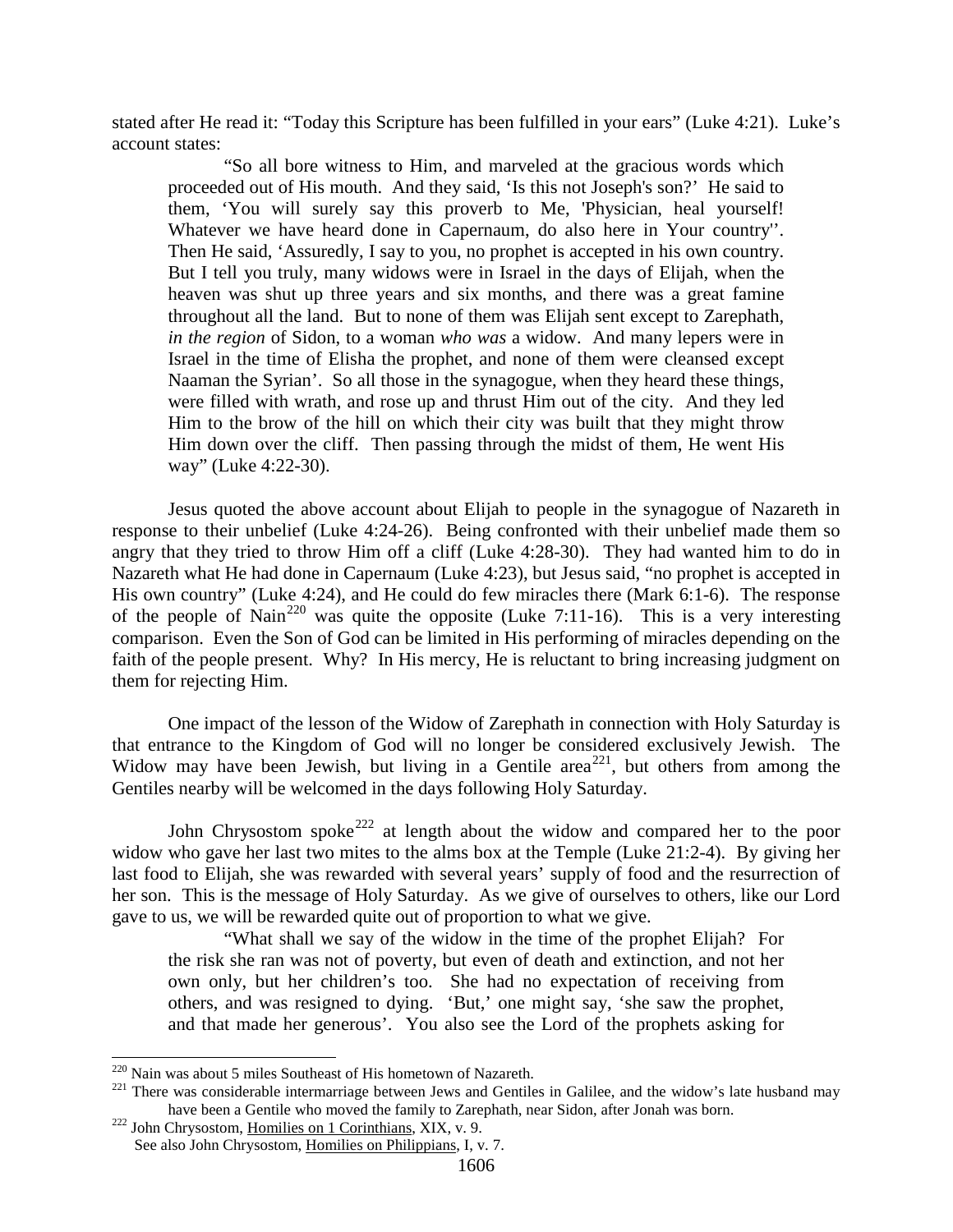alms, and yet you do not become humane. Though you have coffers spewing one into another, you do not even give of your abundance".

"Was she persuaded to so great a magnanimity by the fact that a prophet came to her? This of itself deserves much admiration, that she was persuaded of his being a great and wonderful person. Why did she not say, as it would have been likely that a barbarian woman and a foreigner would have reasoned, 'If he were a prophet, he would not have begged of me. If he were a friend of God, God would not have neglected him. Granted that because of sins the Jews suffer this punishment; but why does this man suffer?'"

"But she entertained none of these thoughts; but opened her house to him, and before her house, her heart; and set before him all she had. Putting nature on one side and disregarding her children, she preferred the stranger first. Consider how great a punishment will be laid up for us, if we don't do what she did, a widow, poor, a foreigner, a barbarian, a mother of children, knowing nothing of these things which we know!"

"Just because we have strength of body, does not mean that we are manly persons. Learn that this is the measure of manliness. What could be manlier than that woman, who both against the tyranny of nature, the force of hunger, and the threat of death, stood fast? Hear how Christ proclaims her. He said, 'there were many widows in the days of Elijah, and to none of them was the prophet sent but to her'" (Luke 4:25, 26).

"Shall I say something great and startling? This woman gave more to hospitality, than our father Abraham. She 'ran' not 'to the herd', as he, (Genesis 18:7) but by that 'handful' (1 Kings 17:12) outstripped all that have been renowned for hospitality. In this was her excellence, that she set herself to do what she did. She didn't spare even her children for the sake of the stranger even though she wasn't conscious of the things to come. But we, though a heaven exists, though a hell is threatened, though (which is greater than all) God has wrought such great things for us and is made glad and rejoices over such things, yet we shrink back. Let us not do this, I beseech you; but let us 'scatter abroad', let us 'give to the poor' as we ought to give".

Cyprian of Carthage concurred<sup>[223](#page-95-0)</sup> with John Chrysostom and added that the widow did not take away from her children, but added to them by her generosity. Conversely, those in the Church who hoard an abundant estate sin before God.

"The mother did not take away from her children what she gave to Elijah, but rather she conferred upon her children what she did kindly and piously. She did not as yet know Christ; she had not yet heard His precepts. She did not, as redeemed by His cross and passion, repay food and drink for His blood. From this it may appear how much he sins in the Church, who, preferring himself and his children to Christ, preserves his wealth, and does not share an abundant estate with the poverty of the needy".

Ambrose of Milan stated<sup>[224](#page-95-1)</sup> that the Widow of Zarephath speaks of the mystery of Christ and the Church, and the three years of drought speaks of the three years of Christ's public

<span id="page-95-0"></span> <sup>223</sup> Cyprian, Treatises, VIII, 17.

<span id="page-95-1"></span>For similar statements, see Ambrose of Milan, <u>On the Duties of the Clergy</u>, II, iv, 14-15.<br><sup>224</sup> Ambrose of Milan, Concerning Widows, III, 14-15.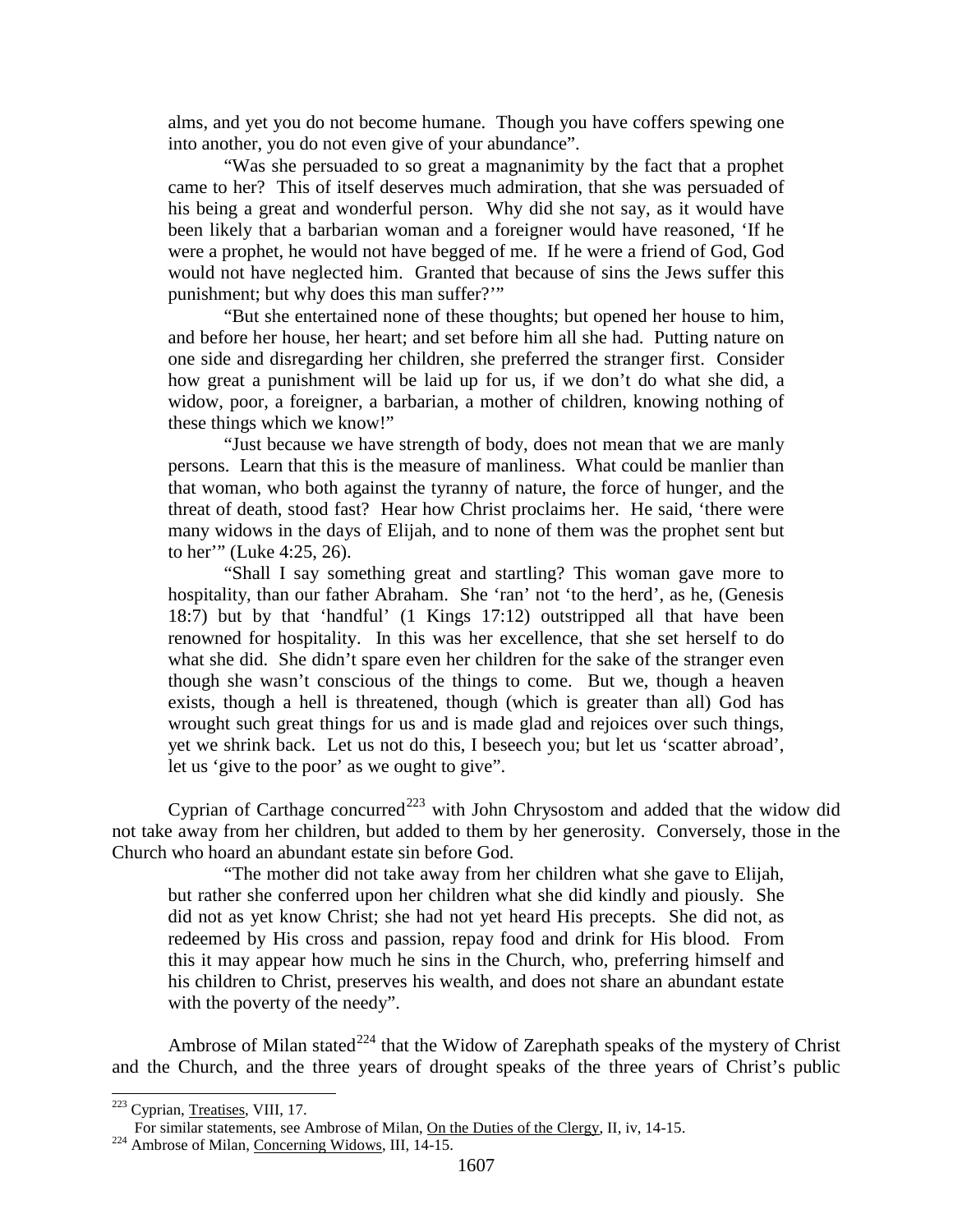ministry, where He found no fruit on the fig tree. The reward for the widow foretells that of the righteous at the end of the age.

"In this story the Lord warns me that He bids my ears attend to a mystery. What can be truer than the mystery of Christ and the Church? Not without a purpose is one preferred among many widows. Who is such a one, to whom so great a prophet, who was carried up into heaven, should be guided, especially at that time when the heaven was shut for three years and six months, when there was a great famine in the whole land? The famine was everywhere, and yet this widow did not want. What are these three years? Are they not those in which the Lord came to the earth and could not find fruit on the fig-tree, according to what is written, 'Behold, there are three years that I came seeking fruit on this fig-tree, and find none'" (Matthew 21:18-20).

"This is assuredly that widow of whom it was said, 'Rejoice, O barren, You *who* have not borne! Break forth into singing, and cry aloud, You *who* have not labored with child! More *are* the children of the desolate, than of her who has a husband' (Isaiah 54:1, Galatians 4:27). Well is she a widow of whom it is said, 'You shall not remember your shame and your widowhood, for I am the Lord Who make you' (Isaiah 54:4). Perhaps therefore is she a widow who has lost her Husband indeed in the suffering of His body, but in the Day of Judgment shall receive again the Son of Man, Whom she seemed to have lost".

## **12th Parable from the Old Testament: 2 Kings 4:8-37 "The Shunammite's Son"**

The town of Shunem was located in the Plain of Jezreel about 5 miles South of Mt. Tabor and about 25 miles East of Mt. Carmel. The unnamed Shunammite woman lived along a trade route that ran from the Mediterranean Coast to the Sea of Galilee. She recognized Elisha as a man of God as he traveled back and forth along the Trade Route. She persuaded her husband to build an upper room and furnish it for Elisha to stay in as he traveled back and forth in the country (2 Kings 4:9-10). Elisha appreciated this unsolicited kindness and one day asked the woman what he could do for her (2 Kings 4:13). When she didn't ask for anything at all, Elisha's servant Gehazi suggested that what she really wanted was a son, since she was barren (2 Kings 4:14). Elisha then told her, "At this season next year, you shall embrace a son" (2 Kings 4:16).

A few years later, when the Shunammite woman's child complained of a sudden head injury, perhaps an aneurysm, his mother laid him on her lap until noon. When the child died, his mother laid him on Elisha's bed in the upper room (2 Kings 4:18-21). She then saddled a donkey and left with one of the servants to find Elisha at Mount Carmel (2 Kings 4:22-25). This was a 25-mile ride, and it probably took her two days to get there. The young man, one of the servants that accompanied her, was necessary to protect her along the journey and at night. The day that she left was not a Sabbath (2 Kings 4:23), but the day Elisha returned to Shunem was a Sabbath. According to the Mosaic Law, it was unlawful for her to travel back from Mt. Carmel on the Sabbath, because it was greater<sup>[225](#page-96-0)</sup> than a "Sabbath Day's journey" (Acts 1:12).

<span id="page-96-0"></span> $\frac{225}{225}$  Rabbinic interpretation of the restriction of travel on the Sabbath was 2000 cubits, or a little more than half a mile. 2000 cubits was the distance between the Ark and the people as Israel traveled in the desert (Joshua 3:4) and also the limit of the pasturelands outside the Levitical cities (Numbers 35:4-5). Limited to 2000 cubits, they reasoned, one could be following the Lord's command, "Let every man remain in his place; let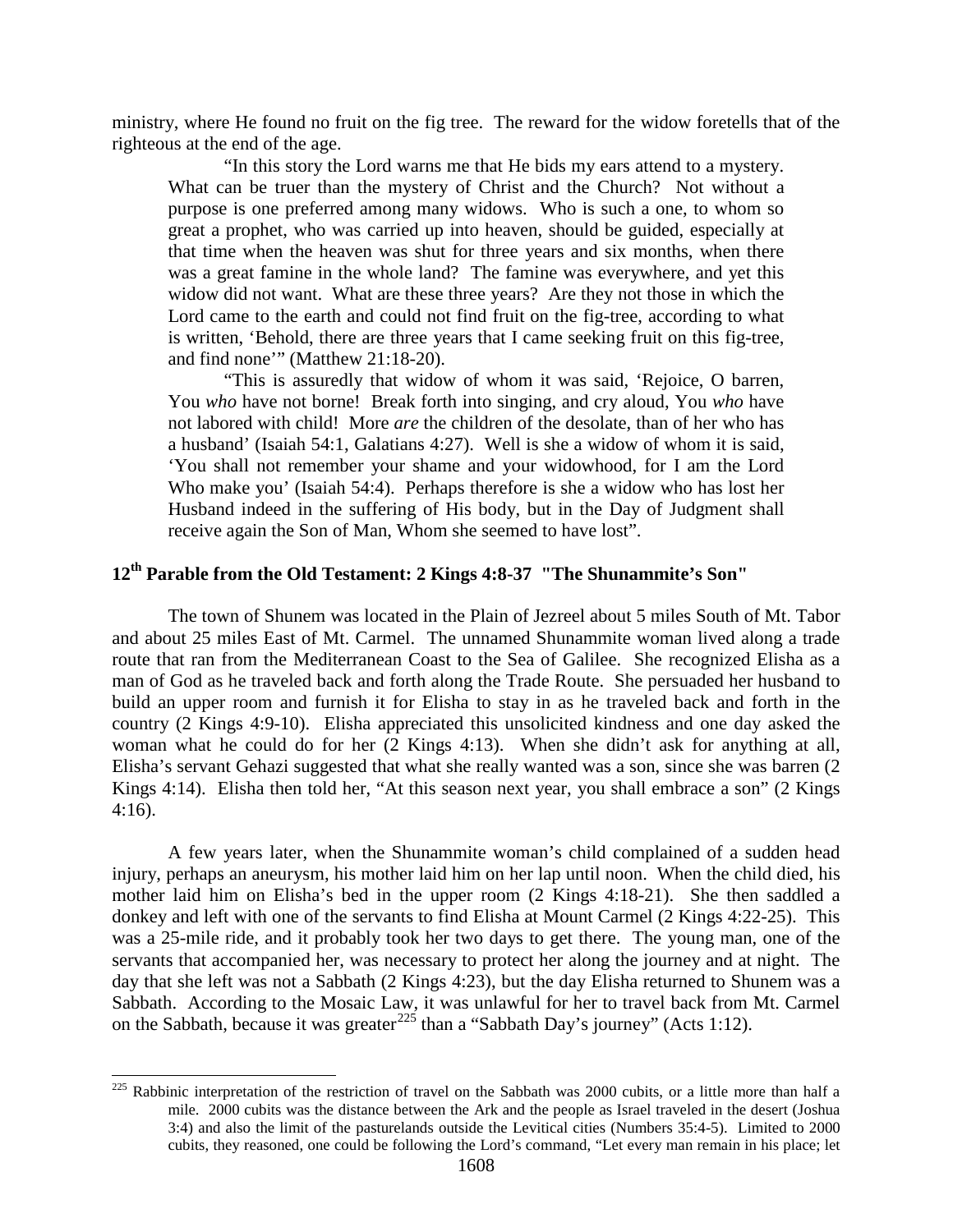Finding Elisha, she grabbed hold of his feet and wouldn't let go or leave (2 Kings 4:27- 30). Elisha got the message and sent his servant Gehazi ahead to the woman's house to heal her son with his staff. But Gehazi was unable to do so, just like the Twelve were unable to cast out a demon because of their lack of preparation with prayer and fasting (Matthew 17:14-21). At that time, Gehazi was not a man of faith, as was shown subsequently by his greed when he lied about receiving money from Naaman (2 Kings 5).

#### **Healing on the Sabbath**

While Gehazi went on ahead, Elisha followed him to Shunem accompanied by the woman, who was probably exhausted from her trip to Mt. Carmel. After prayer Elisha laid his body on top of the dead child seven times; by doing so, he raised him from the dead (2 Kings 4:33-37). Since the child was, by that time, about 4-days dead, there was probably also some odor to his dead body, just like there was with Lazarus (John 11:39). According to Tertullian<sup>[226](#page-97-0)</sup>, it was on the Sabbath that Elisha raised the woman's son from the dead, and thus Elisha is an image of Christ's healing on the Sabbath. This was particularly noteworthy since the Mosaic Law required a 7-day period of uncleanness for touching a dead body, and forbid entirely working on the Sabbath.

Elisha thus exhibited considerably more "work" in doing this healing than Jesus ever did. But the Scribes and Pharisees never mentioned this, even though they knew the Scriptures like the back of their hand. Tertullian, in commenting<sup>[227](#page-97-1)</sup> on this being done on the Sabbath, made distinctions of labor between human work (our jobs and employment), and God's work. Raising the son of the Shunammite woman was an example of doing the Lord's work on the Sabbath. Similarly, when the priests carried the Ark around Jericho on the Sabbath, this was God's work. Jesus endeavored to bring the observance of the Sabbath back to what He originally intended. He did not rescind the Sabbath but fulfilled it.

"The Pharisees were in utter error concerning the Law of the Sabbath, not observing that its terms were conditional when it commanded rest from labor, making certain distinctions of labor. When it says of the Sabbath, 'In it you shall not do any work of yours' (Exodus 20:9-10), by the word *yours* [228](#page-97-2) it restricts the prohibition to human work — which everyone performs in his own employment or business — and not to divine work. Now the work of healing or preserving is not proper to man, but to God. So again, in the Law it says, 'You shall not do any manner of work in it' (Exodus 12:16 LXX), except what is to be done for any soul, that is to say, in the matter of delivering the soul. What is God's work may be done by human agency for the salvation of the soul".

"God would do that which the man Christ did, for He was likewise God. Wishing, therefore, to initiate them into this meaning of the Law by the restoration of the withered hand, He asked, 'Is it lawful on the Sabbath to do good, or not; to save life or to destroy it?' (Luke 6:9) In order that He might

 $\overline{a}$ 

no man go out of his place on the seventh day" (Exodus 16:29). Thus limited, the Levites, and thus everyone else, could tend to their livestock on the Sabbath without disobeying God (Luke 13:15).<br><sup>226</sup> Tertullian, <u>Five Books Against Marcion</u>, II, ii, 4, 12.<br><sup>227</sup> Tertullian, <u>Five Books Against Marcion</u>, II, ii, 4, 12.

<span id="page-97-1"></span><span id="page-97-0"></span>

<span id="page-97-2"></span>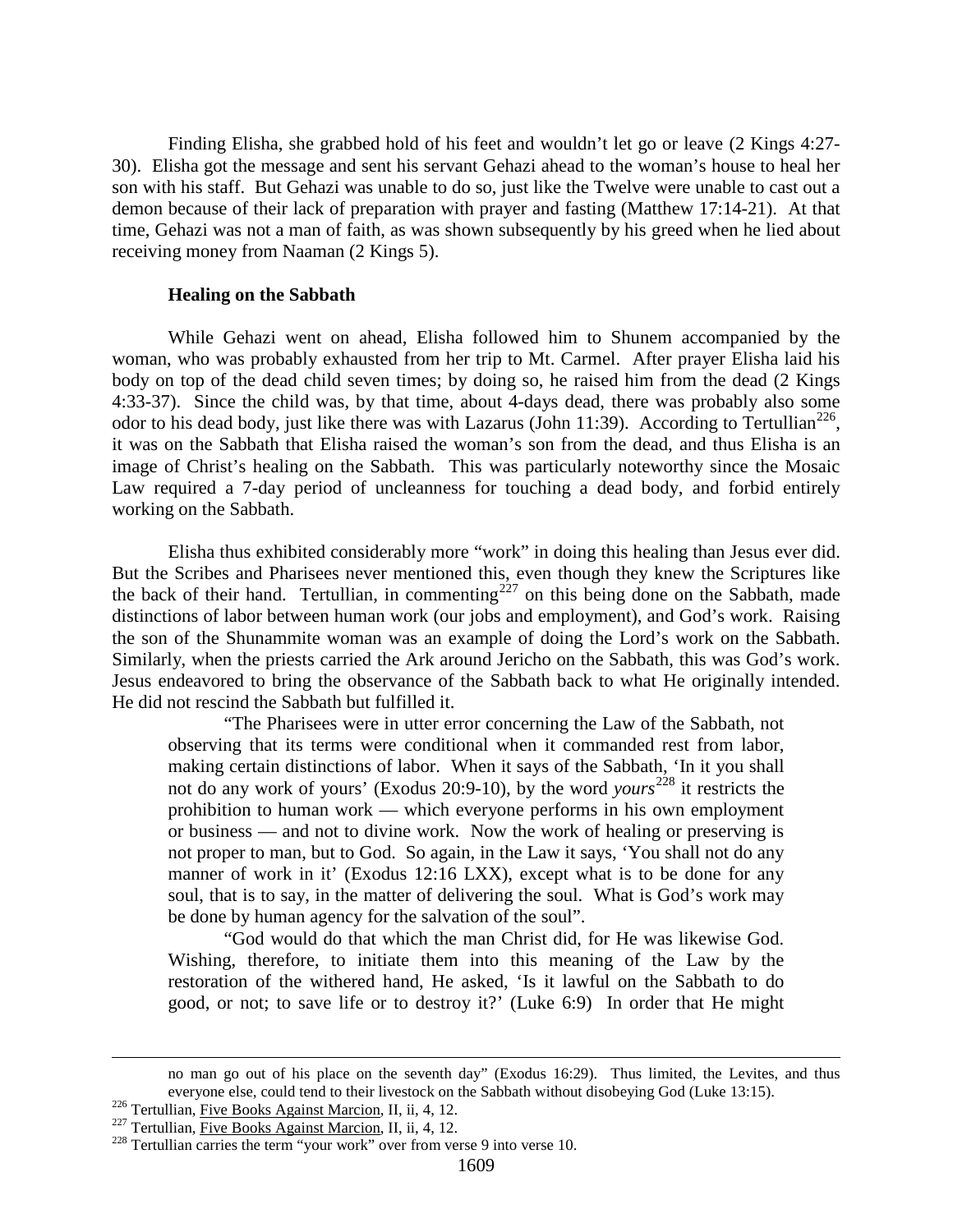remind them what works the Law of the Sabbath forbade — i.e. human works — He was called 'Lord of the Sabbath'" (Mark 2:23-28).

"The Creator did not break the Sabbath, even at the time when the ark was carried around Jericho (Joshua 6:1-15). That was really God's work, which He commanded Himself, and which He had ordered for the sake of the lives of His servants, when exposed to the perils of war. He has in a certain place expressed an aversion of Sabbaths, by calling them *your Sabbaths* (Isaiah 1:13-14 LXX). He reckoned them as men's Sabbaths, not His own, because they were celebrated without the fear of God by a people full of iniquities, and loving God 'with the lip, not the heart' (Isaiah 29:13). His own Sabbaths (those, that is, which were kept according to His prescription) are in a different position; for by the same prophet, in a later passage, He declared them to be 'true and delightful, and inviolable'" (Isaiah 58:13-14, 56:4-8, 66:23-24).

"Thus Christ did not at all rescind the Sabbath; He kept the Law of the Sabbath. He gave them the relief of food when they were hungry by feeding the 5000 (Luke 9:12-17), and cured the withered hand (Matthew 12:9-14). In each case He intimated by facts, 'I came not to destroy the Law, but to fulfill it' (Matthew 5:17). He fulfilled the Law, while interpreting its condition. He exhibited in a clear light the different kinds of work, while doing what the Law exempts from the sacredness of the Sabbath. He imparts to the Sabbath itself, that which from the beginning had been consecrated by the benediction of the Father, an additional sanctity by His own beneficent action. In like manner, the prophet Elisha on the Sabbath day restored to life the dead son of the Shunammite woman (2 Kings 4:32-37). It was *proper employment* for the Sabbaths of old to do good, to save life, not to destroy it. Christ introduced nothing new<sup>229</sup>, which did not follow the example, the gentleness and the mercy of the Creator".

When Jesus sent the Twelve and the Seventy Apostles out two by two to perform miracles in His Name, He followed the same pattern set by Elisha. Tertullian noted $^{230}$  $^{230}$  $^{230}$  these similarities:

"When Elisha sent his servant Gehazi to raise the Shunammite's son from death, I rather think he gave him these instructions. 'Gird up your loins, and take my staff in your hand, and go your way. If you meet any man, don't greet him; and if anyone greets you, don't answer him' (2 Kings 4:29). What is a wayside blessing but a mutual greeting as men meet? So also the Lord commands: 'Into whatever house they enter, let them say, Peace be to it' (Luke 10:5). He follows the very same example as Elisha's servant. Elisha commanded his servant the same greeting when he met the Shunammite; he was to say to her: 'Peace to your husband, peace to your child'" (2 Kings 4:26).

#### **The Holy Women**

One of the messages of this Reading about Elisha is: "He who receives a prophet in the name of a prophet shall receive a prophet's reward" (Matthew 10:41). The Shunammite woman

<span id="page-98-1"></span><span id="page-98-0"></span><sup>&</sup>lt;sup>229</sup> For a more detailed Study of the Sabbath in the life of Jesus, see the Study of the Gospel lesson for the 10<sup>th</sup> Sunday of Luke in Mark Kern, The Whole Counsel of God, St. Athanasius Church Press, 1996, 1998. <sup>230</sup> Tertullian, Five Books Against Marcion, II, ii, 4, 24.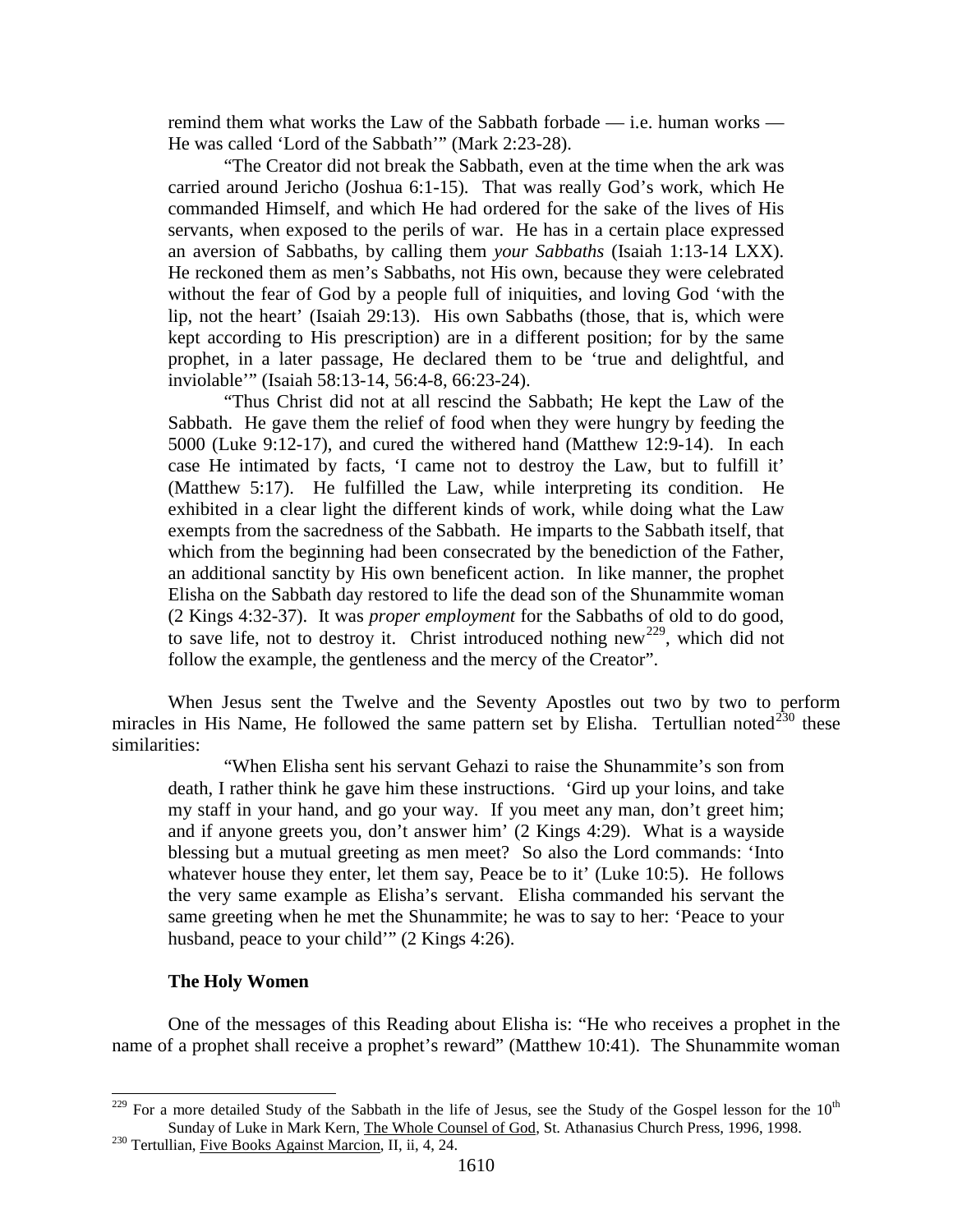brings to mind the activities of the Myrrh-Bearing Women that accompanied Jesus (Mark 15:40- 41) and provided for Him out of their possessions (Luke 8:3).

There are eight women that are generally identified as the Myrrh-Bearers. Each of the four Gospels gives different aspects of the roles of these eight women at the Cross and at the tomb on Pascha morning, perhaps since the eight women arrived in different groups and at different times. The eight are:

- Mary Magdalene
- Mary Theotokos (The Virgin Mary)
- Joanna
- Salome
- Mary the wife of Cleopas (or Alphaeus)
- Susanna
- Mary of Bethany
- Martha of Bethany

Of the eight, the first five are the more prominent and outspoken. The last three, according to tradition, were also included. Five of these women were also very wealthy. The women of means were Mary Magdalene, Joanna, Susanna and Mary and Martha of Bethany.

These eight women had been together a lot during Jesus' three-year public ministry. Mary Magdalene, Joanna, Susanna and others (Luke 8:3) are described as providing for Jesus out of their possessions (that is, acting as deaconesses). These same women had faithfully followed Him from Galilee and had come up with Him to Jerusalem (Matthew 27:55, Mark 15:40-41, Luke 23:55).

Throughout the Lord's three-year earthly ministry, the Myrrh-Bearing Women stayed in the background but contributed to everyone's support with meals and provisions. After the resurrection, these women are mentioned as being prominent during the prayers and supplications in the upper room prior to Pentecost. During this time, the Virgin Mary was especially prominent. All the things that the Virgin Mary had kept and pondered in her heart (Matthew 2:19) now needed to come out in order that everyone might understand the Word of the Cross (1 Corinthians 1:18ff) and how Jesus had to be crucified.

In an Epistle attributed to Clement of Rome, Clement compared<sup>[231](#page-99-0)</sup> the Shunammite woman very favorably to the Myrrh-Bearing Women. They both lived a holy life and contributed to the ministry of holy men out of their possessions.

"Many holy women ministered to holy men of their substance, as the Shunammite woman ministered to Elisha; but she did not live with him, but the prophet lived in a house apart (2 Kings 4:8-11). When her son died, she wanted to throw herself at the feet of the prophet; but his attendant would not allow her, but restrained her. Elisha said to his servant: 'Let her alone, because her soul is distressed' (2 Kings 4:25-27). From these things, then, we ought to understand their manner of life. To Jesus Christ our Lord, women ministered out of their substance (Luke 8:3); but they did not live with him. But they lived in a chaste, holy and blameless manner before the Lord, and finished their course, and received the crown in our Lord God Almighty".

<span id="page-99-0"></span><sup>&</sup>lt;sup>231</sup> Clement of Rome, "Two Epistles Concerning Virginity", II, 15, Ante-Nicene Fathers, v. 8.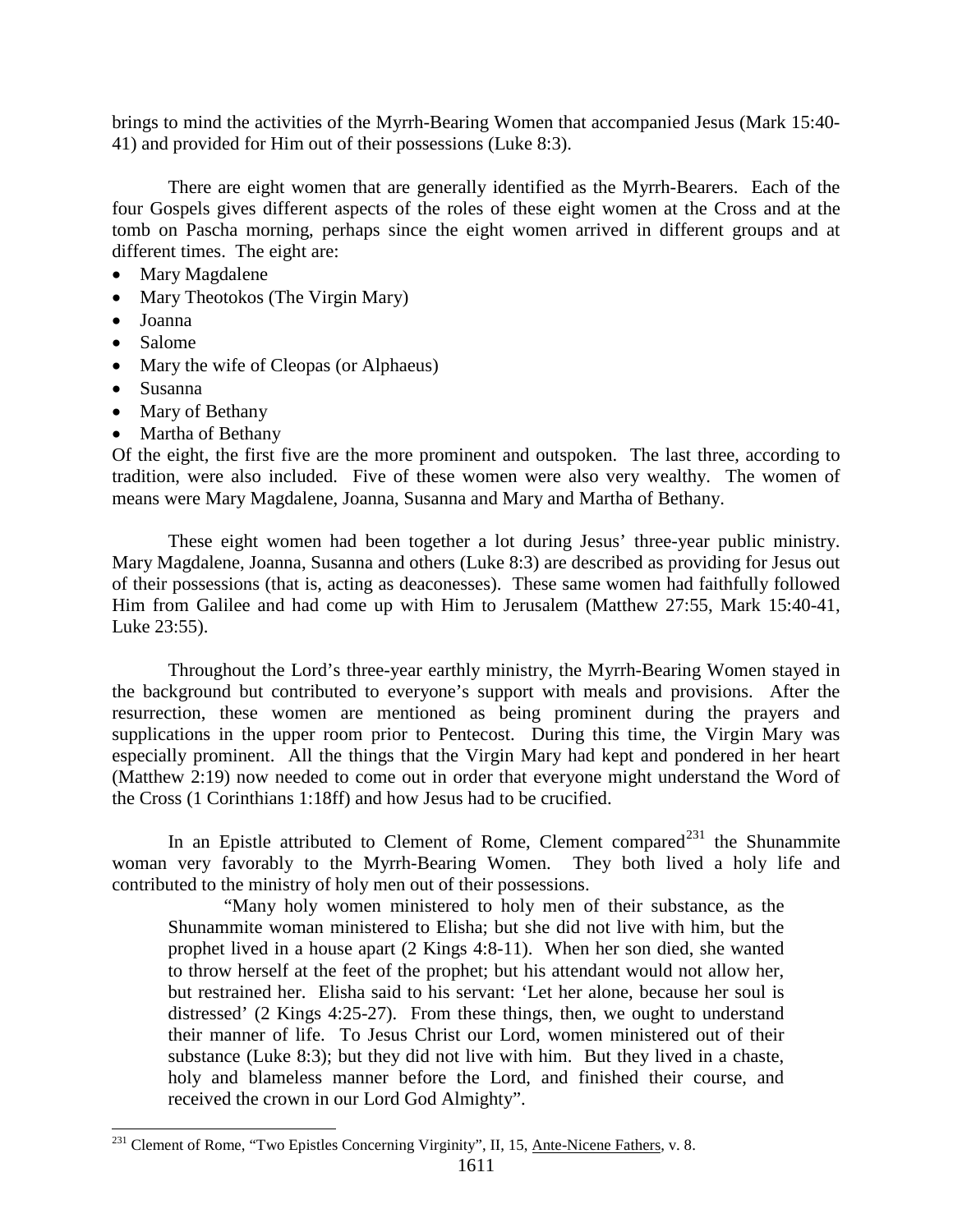### **Holy Relics**

The Reading about Elisha also speaks of the use of Holy Relics. Elisha sent his servant Gehazi ahead to the woman's house to heal her son with his staff, by laying the staff on the child's face. But Gehazi was unable to do so, just like the Twelve were unable to cast out a demon because of their lack of preparation with prayer and fasting (Matthew 17:19-21). Holy relics can be useful, but they are not some kind of magic wand that can be used by anyone.

John Cassian focused<sup>[232](#page-100-0)</sup> on Elisha's use of his staff. The staff is the Cross, and it is useful against the demons that we encounter. Just as Peter's shadow (Acts 5:14-15), Paul's aprons (Acts 19:11-12) and even Elisha's bones (2 Kings 13:20-21) had power because of the effect of the Cross on their owner, so relics of the saints have power to one who believes.

"Elisha teaches the use of a staff; as he says to Gehazi, his servant, when sending him to raise the woman's son to life. 'Take my staff and run and go and place it on the lad's face that he may live' (2 Kings 4:29). The prophet would certainly not have given it to him to take unless he had been in the habit of constantly carrying it about in his hand. The carrying of the staff spiritually teaches that they ought never to walk unarmed among so many barking dogs of faults and invisible beasts of spiritual wickedness. From this, the blessed David, in his longing to be free, says, 'Deliver not to the beasts, O Lord, the soul that trusts in You' (Psalm 74:19 LXX). But when they attack them, they ought to beat them off with the sign of the cross and drive them far away. When they rage furiously against them they should annihilate them by the constant recollection of the Lord's passion and by following the example of His life".

Cyril of Jerusalem pondered<sup>[233](#page-100-1)</sup> how Elisha raised the dead twice. In the second case, it was due to a virtue that resides in his relics due to its close association with his righteous soul for many years.

"I speak of Elisha, who raised the dead twice; once in his lifetime and once after his death. When alive he worked the resurrection by means of his own soul. Not only the souls of the just are honored, but also in the bodies of the just there is a power. The corpse, which was cast into the sepulcher of Elisha, when it touched the dead body of the prophet, was raised (2 Kings 13:20-21); the dead body of the prophet did the work of the soul. That which was dead and buried gave life to the dead, and though it gave life, yet it continued itself among the dead. Why? If Elisha should rise again, the work might be ascribed to his soul alone. This also shows that even though the soul is not present, a virtue resides in the body of the saints, because of the righteous soul which has for so many years dwelt in it, and used it as its servant. Let us not foolishly disbelieve, as though this thing had not happened. If handkerchiefs and aprons, coming from outside, touching the bodies of the diseased, raised up the sick (Acts 19:12), how much more should the actual body of the Prophet raise the dead?"

<span id="page-100-1"></span><span id="page-100-0"></span><sup>&</sup>lt;sup>232</sup> John Cassian, <u>Institutes of the Coenobia</u>, I, 8.<br><sup>233</sup> Cyril of Jerusalem, Catechetical Lectures, XVIII, 16.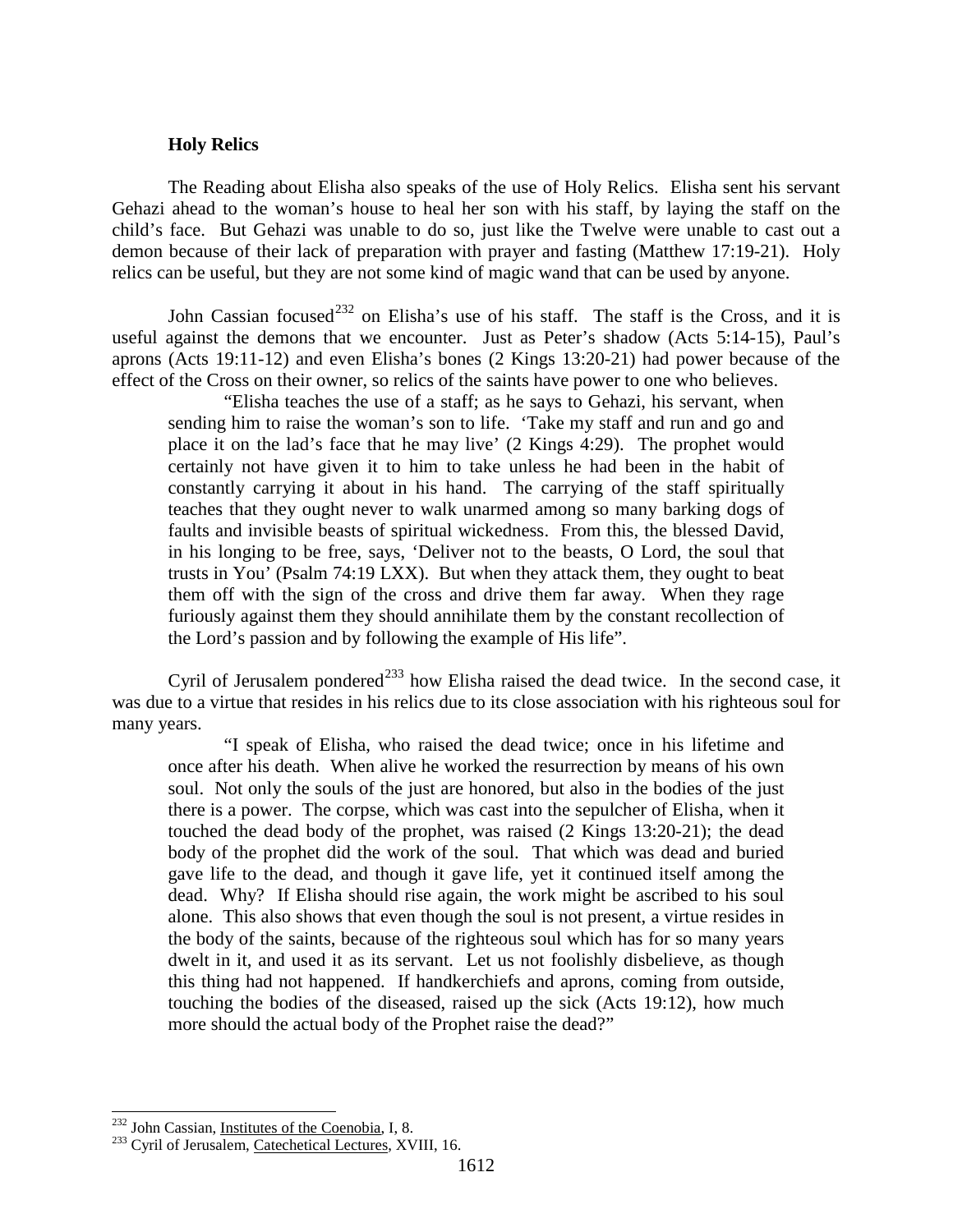Ambrose of Milan noted**[234](#page-101-0)** that in both cases where Elisha raised the dead, it occurred after close contact with his physical body. This foreshadowed the raising of the dead after the death of Christ (Matthew 27:51-53).

"Elijah, then, raised the dead, but he prayed — he did not command. Elisha raised one to life after laying himself upon the dead body (2 Kings 4:34- 35), in accordance with its posture. And, again, the contact of Elisha's corpse gave life to the dead (2 Kings 13:20-21), that the prophet might foreshadow the coming of Him, Who, being sent in the likeness of sinful flesh, should, even after His burial, raise the dead to life" (Matthew 27:51-53).

# **7th Parable from the Old Testament: Zephaniah 3:8-15 "The Remnant"**

Zephaniah was the great-great grandson of King Hezekiah (Zephaniah 1:1), and he prophesied in the days of the righteous King Josiah (Zephaniah 1:1), who instituted many reforms (2 Kings 23:25). Zephaniah, as a prophet and a member of the royal family, was doubtless influential in Josiah's reforms. A contemporary of Zephaniah was Jeremiah (Jeremiah 1:2) and there are many similarities in their descriptions of apostate Israel. Nahum, who prophesied the destruction of Nineveh, was also a contemporary of Zephaniah.

Zephaniah echoed the prophecy of Huldah the prophetess, who prophesied that the Babylonian Captivity would occur after the death of King Josiah, since Josiah's heart was tender toward the Lord (2 Kings 22:13-19).

After this, Zephaniah prophesied that neighboring countries will be destroyed, Philistia (including the cities of Gaza, Ashkelon, Ashdod and Ekron), Moab and Ammon. Philistia will become the pasturage for local shepherds (Zephaniah 2:5-7), which describes its land-use for the last 2000 years by the Palestinians<sup>235</sup>. Moab and Ammon will become an eternal salt desert (Zephaniah 2:9), which is a description<sup>[236](#page-101-2)</sup> of their former territory Southeast of the Dead Sea.

But Zephaniah went beyond the immediate events of his days. He also wrote, "In that day, that I will search Jerusalem with a candle, and will take vengeance on the men that despise the things committed to them. But they say in their hearts, 'The Lord will not do any good, neither will he do any evil'. Their power shall be for a spoil, and their houses for utter desolation. They shall build houses, but shall not dwell in them; and they shall plant vineyards, but shall not drink the wine of them" (Zephaniah 1:12-13). This happened in c. 70 AD as the Romans searched Jerusalem after the siege. Many people had gone into hiding in the caverns, tombs and sewers to escape, hoping to emerge alive after the Romans had destroyed the city. But the Romans were so angry with the Jews that they diligently searched everywhere for remnants. Josephus wrote<sup>[237](#page-101-3)</sup>, "They were not able to lie hidden either from God or from the

<span id="page-101-2"></span>

<span id="page-101-1"></span><span id="page-101-0"></span><sup>&</sup>lt;sup>234</sup> Ambrose of Milan, Exposition of the Christian Faith, III, iv, 30.<br><sup>235</sup> The Hebrew word for "Philistine" is *Pelishti*, from which comes the English word Palestinian.<br><sup>236</sup> In the words of an early explorer of moder Not an inhabited village remains, and not an Ammonite exists on the face of the earth". From Thomson, Land and Book, III, 622; quoted by Merrill Unger, Unger's Bible Dictionary, Moody Press, Chicago, 1967,

<span id="page-101-3"></span>p. 45.  $\frac{237 \text{ Josephus}}{ \text{Wars of the Jews}}$ , VI, vii, 370-373.

Josephus, Wars of the Jews, III, vii, 336.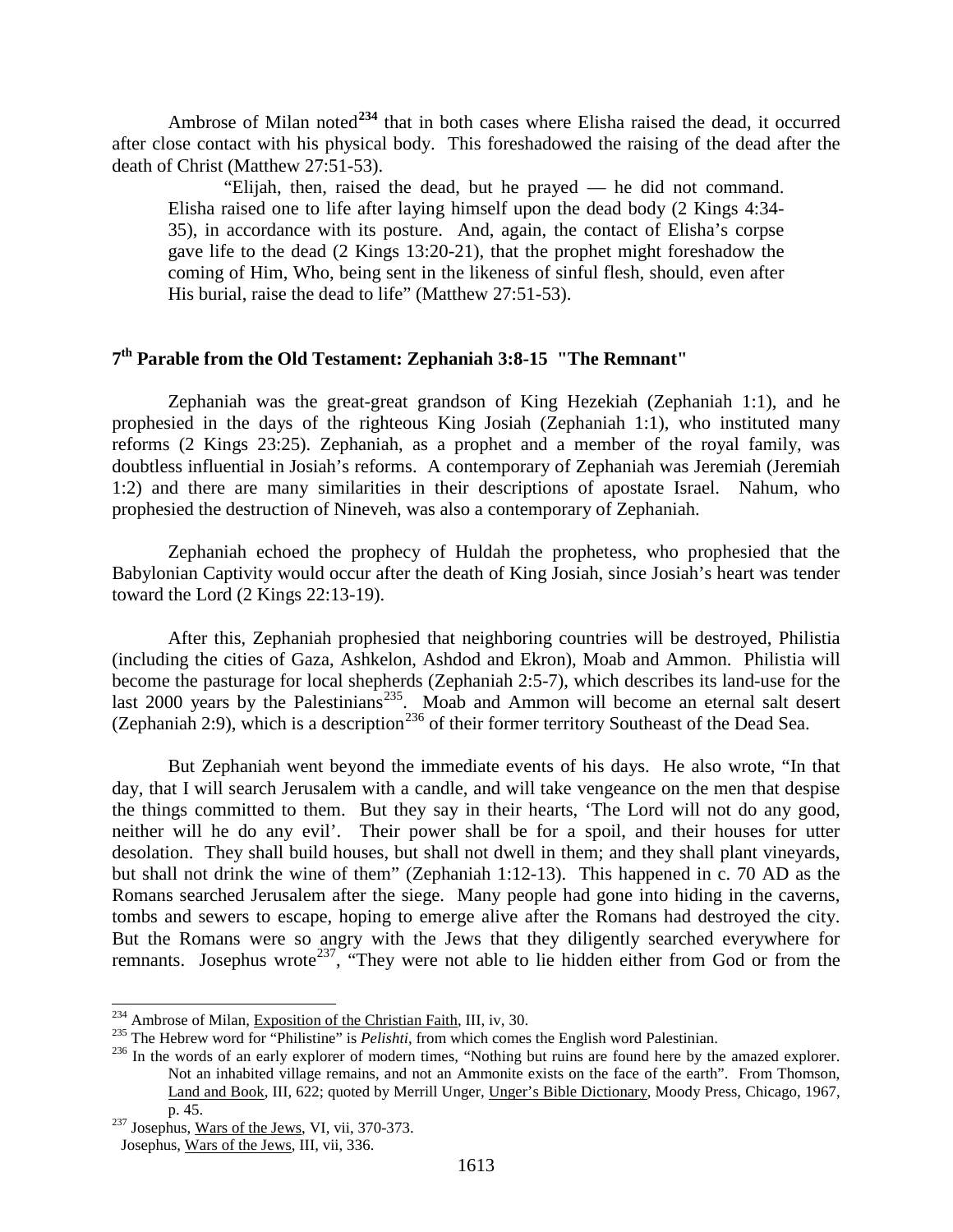Romans". As they had requested, "Christ's blood was on them and on their children" (Matthew 27:25).

Zephaniah also spoke of the events surrounding the Second Coming of Christ, and it is this aspect of his prophecies that is the subject for the Holy Saturday Reading. The Reading is as follows:

Therefore wait upon Me, says the Lord, until the day when I rise up for a witness. Because My judgment *shall be* on the gatherings of the nations, to draw to Me kings, to pour out upon them all *My* fierce anger; for the whole earth shall be consumed with the fire of My jealousy. For then will I turn to the peoples a tongue for her generation, that all may call on the Name of the Lord, to serve Him under one yoke. From the boundaries of the rivers of Ethiopia will I receive My dispersed ones; they shall offer sacrifices to Me. In that day you shall not be ashamed of all your practices, wherein you have transgressed against Me. For then will I take away from you your disdainful pride, and you shall no more magnify yourself upon My holy mountain. And I will leave in you a meek and lowly people. And the remnant of Israel shall fear the Name of the Lord, and shall do no iniquity, neither shall they speak vanity; neither shall a deceitful tongue be found in their mouth. For they shall feed, and lie down, and there shall be none to terrify them.

Rejoice, O daughter of Zion; cry aloud, O daughter of Jerusalem; rejoice and delight yourself with all your heart, O daughter of Jerusalem. The Lord has taken away your iniquities, He has ransomed you from the hand of your enemies. The Lord, the King of Israel, is in the midst of you; you shall not see evil any more. At that time the Lord shall say to Jerusalem, 'Be of good courage, Zion; let not your hands be slack. The Lord your God is in you; the Mighty One shall save you. He shall bring joy upon you, and shall refresh you with His love; and He shall rejoice over you with delight as in a day of feasting'. And I will gather your afflicted ones. Alas! Who has taken up a reproach against her? Behold, I *will*  work in you for your sake at that time, says the Lord. And I will save her that was oppressed, and receive her that was rejected; and I will make them praised and honored in all the earth. And *their enemies* shall be ashamed at that time, when I shall deal well with you, and at the time when I shall receive you. For I will make you honored and praised among all the nations of the earth, when I turn back your captivity before you, says the Lord (Zephaniah 3:8-20).

The Holy Saturday Reading from Zephaniah begins at the Second Coming of Christ with the wrath of God against His enemies (Zephaniah 3:8, Revelation 19:11-21). Peter wrote that, the Word of God created the heavens and the earth out of water; then, they were destroyed by water during the Flood of Noah. The same Word now preserves the heavens and earth, being reserved for fire on Judgment Day (2 Peter 3:5-7). The other Minor Prophets speak of this also. Micah wrote of the Lord's return; the mountains will melt under Him like wax before a fire (Micah 1:4, 7). Zephaniah wrote "all the earth will be devoured in the fire of His jealousy and zeal" (Zephaniah 1:18, 3:8). Nahum, speaking of Nineveh, wrote that the mountains quake and the hills dissolve as His wrath is poured out like fire (Nahum 1:5-6).

Paul refers to the saints "being saved, yet so as through fire", where "the day of the Lord will declare and reveal by fire each one's work of what sort it is". Gold, silver, precious stones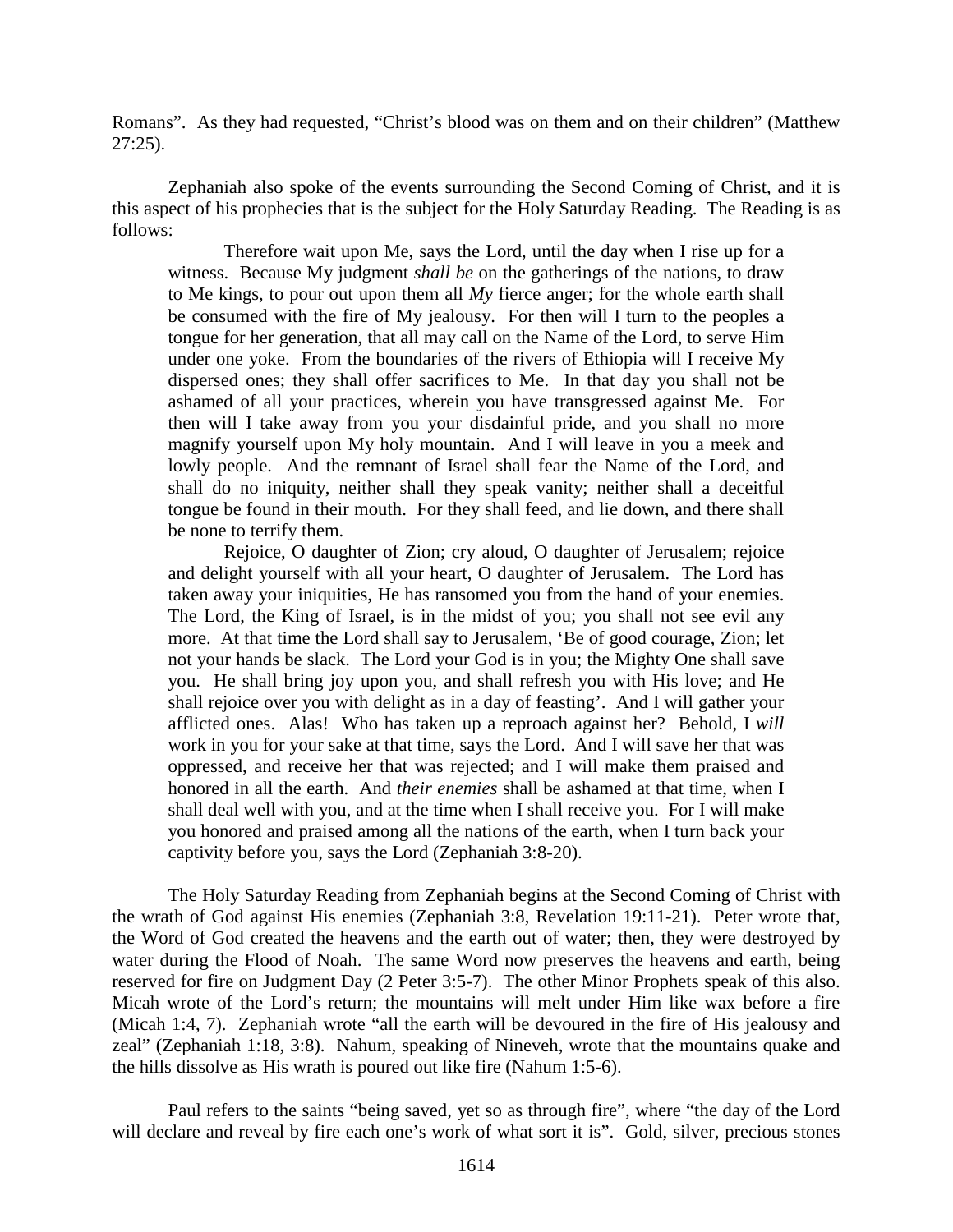will survive the fire; wood, hay, straw will be burned (1 Corinthians 3:11-15). All of the above is a mystery that we are not given a lot of detailed information about. We need to trust the Grace of God in these things.

There are other references to the fire associated with the Lord's judgment at the close of this age. Daniel described the Throne of God as a flame of fire, where a river of fire came out from His Presence (Daniel 7:9-10). All men's works are to be judged by this fire (1 Corinthians 3:12-15), where the fire is an uncreated fire. The uncreated fire of God has already judged some people. Examples of this are the cities of Sodom and Gomorrah (Genesis 19:24), 250 men in Korah's rebellion (Numbers 16:35, 26:10), and the sons of Aaron, Nadab and Abihu (Leviticus 10:2). Others will be judged in the Lake of Fire at the close of this age (Revelation 20:13-15, 21:8).

Prior to this judgment, the saints are told to wait and leave judgment for the Lord at His Second Coming. Cyprian of Carthage quoted<sup>[238](#page-103-0)</sup> Zephaniah and Revelation together in teaching about this:

"I know, beloved brethren, that very many are eager, on account of the burden, to be quickly avenged of those who act harshly and rage against them. We must not withhold the fact that we are placed in the midst of these storms of a jarring world. Moreover, in the persecutions both of Jews, Gentiles and heretics, we may patiently wait for the day of God's vengeance, and not hurry to revenge our suffering with a whining haste. Since it is written, 'Wait upon Me, says the Lord, in the day of My rising up for a testimony; for My judgment is to the congregations of the nations, that I may take hold on the kings, and pour out on them My fury' (Zephaniah 3:8). The Lord commands us to wait, and to bear with brave patience the day of future vengeance. He also speaks in the Apocalypse, saying, 'Do not seal the words of the prophecy of this book, for the time is at hand for them that persevere in injuring to injure, and for him that is filthy to be filthy still. But he who is righteous, let him be righteous still; he who is holy, let him be holy still. Behold, I come quickly; and My reward is with Me, to give to every one according to his deeds' (Revelation 22:10-12). Also the martyrs, crying out and hastening with grief breaking forth to their revenge, are bidden still to wait, and to give patience for the times to be fulfilled and the martyrs to be completed. 'And when He had opened the fifth seal, I saw under the altar of God the souls of those that had been slain for the word of God, and for the testimony, which they held. And they cried with a loud voice, saying, 'How long, O Lord, holy and true, do You not judge and avenge our blood on them that dwell on the earth?' Then a white robe was given to each of them; and it was said to them that they should rest a little while longer, until the number of their fellow-servants and brethren is completed, who afterwards shall be slain after their example'" (Revelation 6:9- 11).

Following this reference to the judgment of God, Zephaniah described the characteristics of what His Kingdom will be like. We have a foretaste of this in the Church.

1. All will call on the Name of the Lord (Zephaniah 3:9, Jeremiah 31:34).

<span id="page-103-0"></span><sup>&</sup>lt;sup>238</sup> Cyprian, Treatises, IX, 21.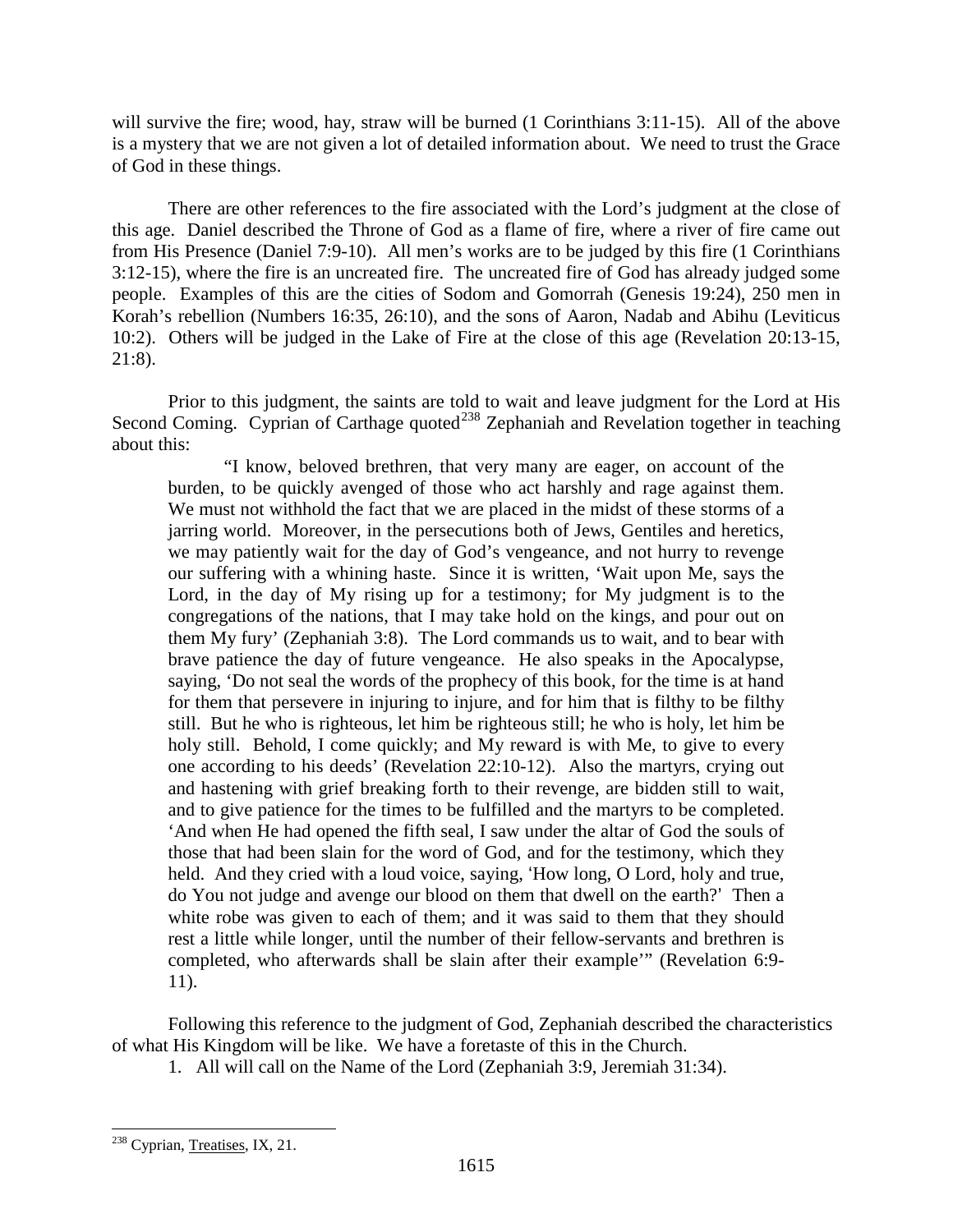- 2. From all parts of the earth, people will bring sacrifices of praise (Zephaniah 3:10, Hebrews 13:15).
- 3. No one will feel shame for what they had done in their life (Zephaniah 3:11, Isaiah 45:17, 54:4).
- 4. Everyone will be humble and lowly; sin will be gone (Zephaniah 3:12-13, Isaiah 11:6-9).
- 5. Everyone will live in safety and security with the Lord in their midst (Zephaniah 3:13-15, Revelation 7:17)

## **2nd Parable from the Old Testament: Isaiah 60:1-16 "The Gathering of the Elect"**

Part of Holy Saturday is a looking forward to the Second Coming of Christ. Isaiah's prophecy is applicable for Holy Saturday in that it addresses mostly events that will occur at the Second Coming of Christ and at the Resurrection of the dead. In these prophecies, when Isaiah speaks of "Jerusalem", he means the "New Jerusalem" (Revelation 21:1-3), and Isaiah's words are strikingly similar to those of John in Revelation. Isaiah uses the same imagery that Paul later used to refer to the gathering of the Just to Christ at His Second Coming. Finally he describes the martyrs, who had been crucified for their faith; they will glorify the New Jerusalem. In between all this, Isaiah mentioned the Magi, who visited Christ as a toddler, and their contribution to the glory of God. This Reading can be divided into three parts:

## **1. The Sons of the Resurrection: Isaiah 60:1-4**

The Reading from Isaiah is: "Be enlightened, be enlightened, O Jerusalem, for your light is come, and the glory of the Lord is risen upon you. Behold, darkness shall cover the earth, and *there shall be* gross darkness on the nations; but the Lord shall appear upon you, and his glory shall be seen upon you. And kings shall walk in your light, and nations in your brightness. Lift up your eyes round about, and behold your children gathered; all your sons have come from far, and your daughters shall be *carried*<sup>[239](#page-104-0)</sup> *on the hip*" (Isaiah 60:1-4 LXX).

Isaiah's words are directed toward events that will occur at the Resurrection of the dead at Christ's return. The "darkness that covers the earth" is the "strong delusion" brought on by the "lawless one" and by the "mystery of lawlessness" (2 Thessalonians 2:7-11) that precedes the Second Coming. During this period, the light of God present within the Church has been available to influence kings and nations.

Isaiah went on to describe "Jerusalem" in words that are very similar to the description of the New Jerusalem by the Apostle John. For example:

- The sun and moon will no longer be needed for light, because the Lord will be an everlasting Light (Isaiah 60:19-20, Revelation 21:23).
- Jerusalem's gates will be open continually (Isaiah 60:11, Revelation 21:25).
- The glory, honor and wealth of the Gentiles will be brought to Jerusalem (Isaiah 60:11-14, Revelation 21:24).

The "children that will be gathered" (Isaiah 60:4) are the "sons of the Resurrection" (Luke 20:36). In explaining to the Sadducees what the Resurrection of the Dead will be like, the

<span id="page-104-0"></span><sup>&</sup>lt;sup>239</sup> "Carried on the hip" is the reading from the Dead Sea Scrolls text.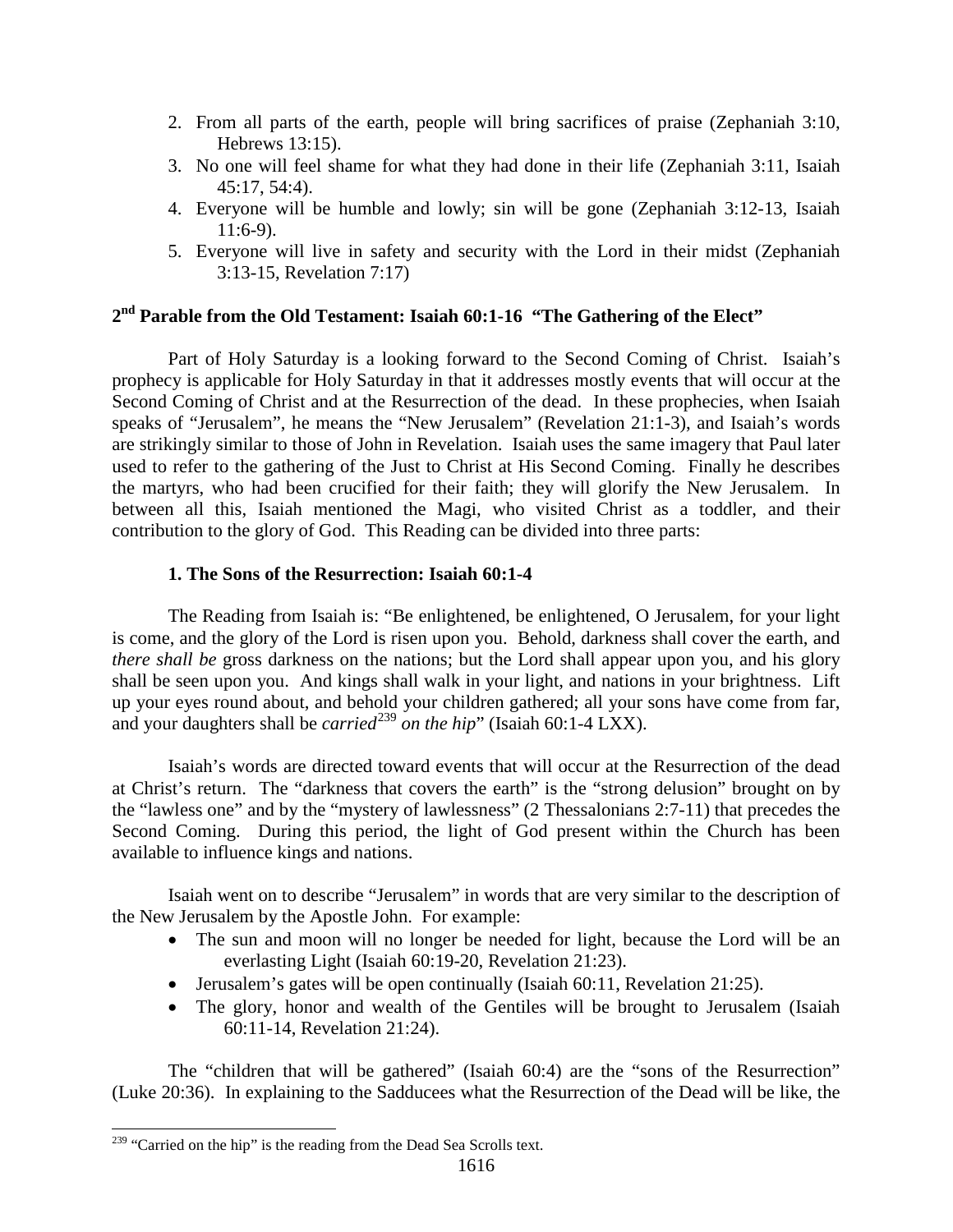Lord referred to the just as being equal to the angels and sons of God (Matthew 22:30). Paul used the term "adoption as sons" to describe how we inherit the Kingdom of God (Ephesians 1:5, Galatians 4:5, Romans 8:15, 23). Paul also quoted part of this text from Isaiah in his letter to the Ephesians:

"But all things that are exposed are made clear by the light, for whatever makes clear is light. Therefore He says, 'Awake, you who sleep; arise from the dead, and Christ will give you light' (Isaiah 60:1 paraphrase). See then that you walk circumspectly, not as fools but as wise, redeeming the time, because the days are evil (Ephesians 5:13-15).

Methodius stated<sup>[240](#page-105-0)</sup> that the "children" are the "sons of the Resurrection" from the Church, who will be raised at the Last Day. Their "light" is a garment of light similar to what Adam and Eve had in the Garden, and this contrasts with the darkness that had covered the earth.

"It is the Church whose children shall come to her with all speed after the resurrection, running to her from all quarters. She rejoices receiving the light, which never goes down, and clothed with the brightness of the Word as with a robe. With what other more precious or honorable ornament was it becoming that the queen should be adorned, to be led as a Bride to the Lord, when she had received a garment of light, and therefore was called by the Father? Come, then, let us go forward in our discourse, and look upon this marvelous woman as upon virgins prepared for a marriage, pure and undefiled, perfect and radiating a permanent beauty, lacking nothing of the brightness of light. Instead of a dress, clothed with light itself; and instead of precious stones, her head adorned with shining stars. Instead of the clothing, which we have, she had light; and for gold and brilliant stones, she had stars. But not stars such as those which are set in the visible heaven, but better and more resplendent, so that those may rather be considered as their images and likeness".

"These promises will be fulfilled after the resurrection. The Holy Spirit does not speak of that well-known town in Judea; but truly of that heavenly city, the blessed Jerusalem. He declares this to be the assembly of the souls which God plainly promises to place first, 'above His chief joy' (Psalm 137:6), in the new dispensation, settling those who are clothed in the pure dwelling of unapproachable light. They had it not in mind to put off their wedding garment — that is, to relax their minds by wandering thoughts".

### **2. The Gathering of the Elect to Christ: Isaiah 60:5-9**

The Reading from Isaiah is: "Then shall you see, and fear, and be amazed in your heart; for the wealth of the sea shall come round to you, and of nations and peoples. Herds of camels shall come to you, and the camels of Midian and Ephah shall cover you. All from Sheba shall come bearing gold, and shall bring frankincense, and they shall publish the salvation of the Lord. All the flocks of Kedar shall be gathered, and the rams of Nebaioth shall come; and acceptable sacrifices shall be offered on my altar, and my house of prayer shall be glorified. Who are these *that* fly as clouds, and as doves with young ones to me? The isles have waited for me; and the ships of Tarshish among the first, to bring your children from afar, and their silver and their gold

<span id="page-105-0"></span><sup>&</sup>lt;sup>240</sup> Methodius, <u>Banquet of the Ten Virgins</u>, VIII, 5. See also Methodius, Banquet of the Ten Virgins, IV, 5.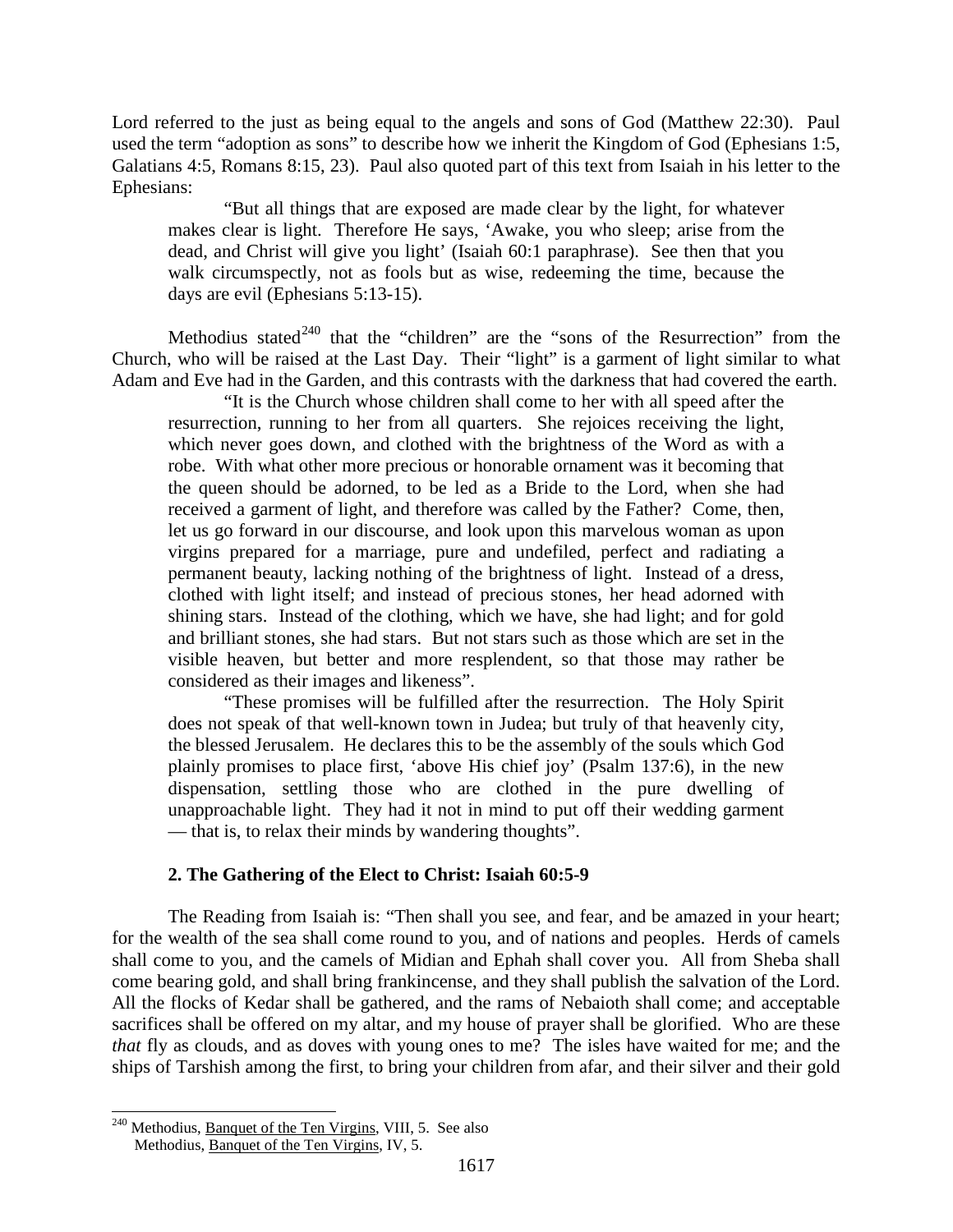with them. All *this is* for the sake of the holy Name of the Lord, and because the Holy One of Israel is glorified" (Isaiah 60:5-9 LXX).

## **The Arrival of the Magi[241:](#page-106-0)**

There are two references to the gathering of the Elect included in Isaiah's prophecy. The first refers to the arrival of the Magi from Persia to visit the toddler Jesus in Bethlehem, which occurred when He was about a year old (Matthew 2:7-11). Their gifts indicate that they knew something about why He had been born, and they had traveled about 800 miles to see Him.

The treasures the Magi gave to the baby Jesus were gold, frankincense and myrrh (Matthew 2:11). It was common for kings to present gifts to other kings when they visited, where there was often some significance to the actual gifts presented. When the Queen of Sheba visited King Solomon, she was very impressed by all he did and by his wisdom. Therefore she presented him with 120 talents (4.5 tons) of gold plus a great deal of spices and precious stones (1 Kings 10:1-10). The gold in the Magi's gifts thus represents earthly royalty visiting heavenly royalty.

Frankincense was a costly gum-resin from plants that grew in certain parts of Arabia. It was to be used only in connection with the worship of God and was customarily beaten very finely (Exodus 30:34-36, Leviticus 2:1-2, 14-16, 6:14-18). For the Magi to give frankincense to Jesus indicated they knew something about His deity and holiness.

Myrrh was made from the gum of an Arabian tree (Balsamodendron Myrrha). It was used both for Holy Oil (Exodus 30:22-33), for cosmetics (Esther 2:12) and for embalming (John 19:39). The Magi giving myrrh to Jesus indicated that they knew He was Messiah and that He planned to give His life for mankind.

Psalm 72 also includes a prophecy regarding the Magi who were to visit Jesus as an infant, "Let the kings of Tarshish and of the islands bring presents; the kings of Sheba and Seba offer gifts. Let all kings bow down before Him; all nations serve Him" (Psalm 72:10, 11).

The "ships of Tarshish" were known from the days of King Solomon, where Solomon used "the ships of Tarshish" as part of a merchant marine (1 Kings 10:22). These "ships of Tarshish" were part of commodity trading and carried refined copper, precious metals and other valuables from one port to another. King Solomon was also sought after for his wisdom by all the earth  $(1$  Kings  $10:24$ ).

The Magi who visited Jesus as an infant brought gold from Sheba, which was on the Western side of the Arabian peninsula next to Ophir. Joseph and Mary used this gold to live on during the Flight to Egypt. According to tradition<sup>242</sup>, the entourage of the Magi included Melchior from Persia, Gaspar from Arabia (Sheba), and Balthazar, a black man from Egypt (Seba). They came to bow down and to worship Him who was born King of the Jews (Matthew  $2:2, 11$ ).

<span id="page-106-0"></span><sup>&</sup>lt;sup>241</sup> For more details on the Magi, see Mark Kern, "The Sunday After Christmas", The Whole Counsel of God, 1996, 1998, pp. 422-425. <sup>242</sup> Nickolai Velimirovic, Prologue From Ochrid, Lazarica Press, Birmingham, 1986, December 25.

<span id="page-106-1"></span>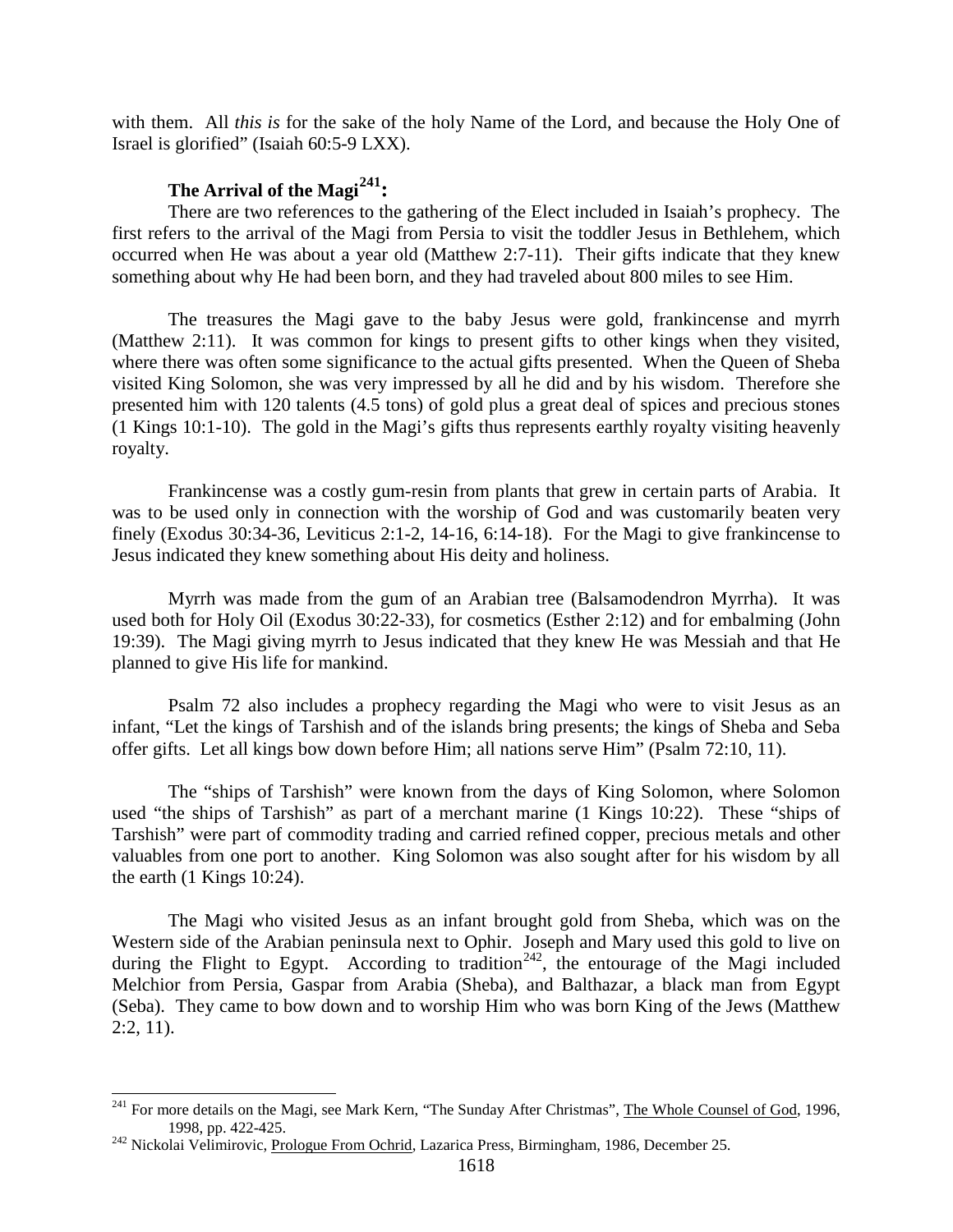Isaiah had also referred to the arrival of the Magi earlier in his prophecy, and Isaiah spoke of the Magi in connection with the coming of the Holy Spirit, even though the Holy Spirit arrived 32 years after the Magi. He had said, "Thus says the Lord, 'In a favorable time I have answered you, and in a day of salvation I have helped you'" (Isaiah 49:8). The help referred to is the Lord's guidance to springs or fountains of water (Isaiah 49:10), which represents the Holy Spirit. Gentiles will be part of this: "Behold, they shall come from afar; and lo, these will come from the North and the West, and these from the land of Persia (Isaiah 49:12 LXX). The Church Fathers have interpreted this as referring to the Magi coming from Persia. In this day of salvation, the Lord will comfort His people (Isaiah 49:13) and have compassion on them (Isaiah 49:10, 13) as a nursing mother does her child (Isaiah 49:14-15). Thus we receive the Comforter (John 14:16, 26; 15:26; 16:7, Acts 9:31, Romans 8:15) with baptism and the newly baptized receive the pure milk of the Word (1 Peter 2:2).

But the wealth brought by the Magi and by the Queen of Sheba does not even compare to all the treasure in heaven that has been brought into the Church by the Gentiles over the last 20 centuries. The Lord encouraged everyone to sell all that they had in order to obtain this treasure (Mark 10:21), because it is the treasure in heaven that is of lasting value (Luke 12:33-34).

#### **The Gathering at the Second Coming of Christ**

The Apostle Paul prophesied of the gathering of the Elect at the Second Coming in these terms:

"For this we say to you by the word of the Lord, that we who are alive *and* remain until the coming of the Lord will by no means precede those who are asleep. For the Lord Himself will descend from heaven with a shout, with the voice of an archangel, and with the trumpet of God. And the dead in Christ will rise first. Then we who are alive *and* remain shall be caught up together with them in the clouds to meet the Lord in the air. And thus we shall always be with the Lord. Therefore comfort one another with these words" (1 Thessalonians 4:15-18).

Tertullian stated<sup>[243](#page-107-0)</sup> that Isaiah's prophecy about "flying as clouds to Me" refers to the same gathering of the Elect that Paul referred to.

"He says that those who 'remain until the coming of Christ', along with 'the dead in Christ, shall rise first', being 'caught up in the clouds to meet the Lord in the air'. I find it was in their foresight of all this, that the heavenly intelligence gazed with admiration on 'the Jerusalem, which is above' (Galatians 4:26), and by the mouth of Isaiah, said long ago, 'Who are these that fly as clouds, and as doves with their young ones, to me?' (Isaiah 60:8 LXX) Now, as Christ has prepared for us this ascension into heaven, He must be the Christ of whom Amos spoke. 'It is He who builds His ascent up to the heavens' (Amos 9:6 LXX), even for Himself and His people.

Gregory of Nyssa applied<sup> $244$ </sup> Isaiah's words to the personal characteristics of those who will be raised:

<span id="page-107-0"></span><sup>&</sup>lt;sup>243</sup> Tertullian, <u>Five Books Against Marcion</u>, II, ii, 5, 15.<br>Tertullian, Five Books Against Marcion, II, ii, 3, 24.

<span id="page-107-1"></span> $T<sup>244</sup>$  Gregory of Nyssa, "On Virginity", II Ascetic and Moral Works, 18.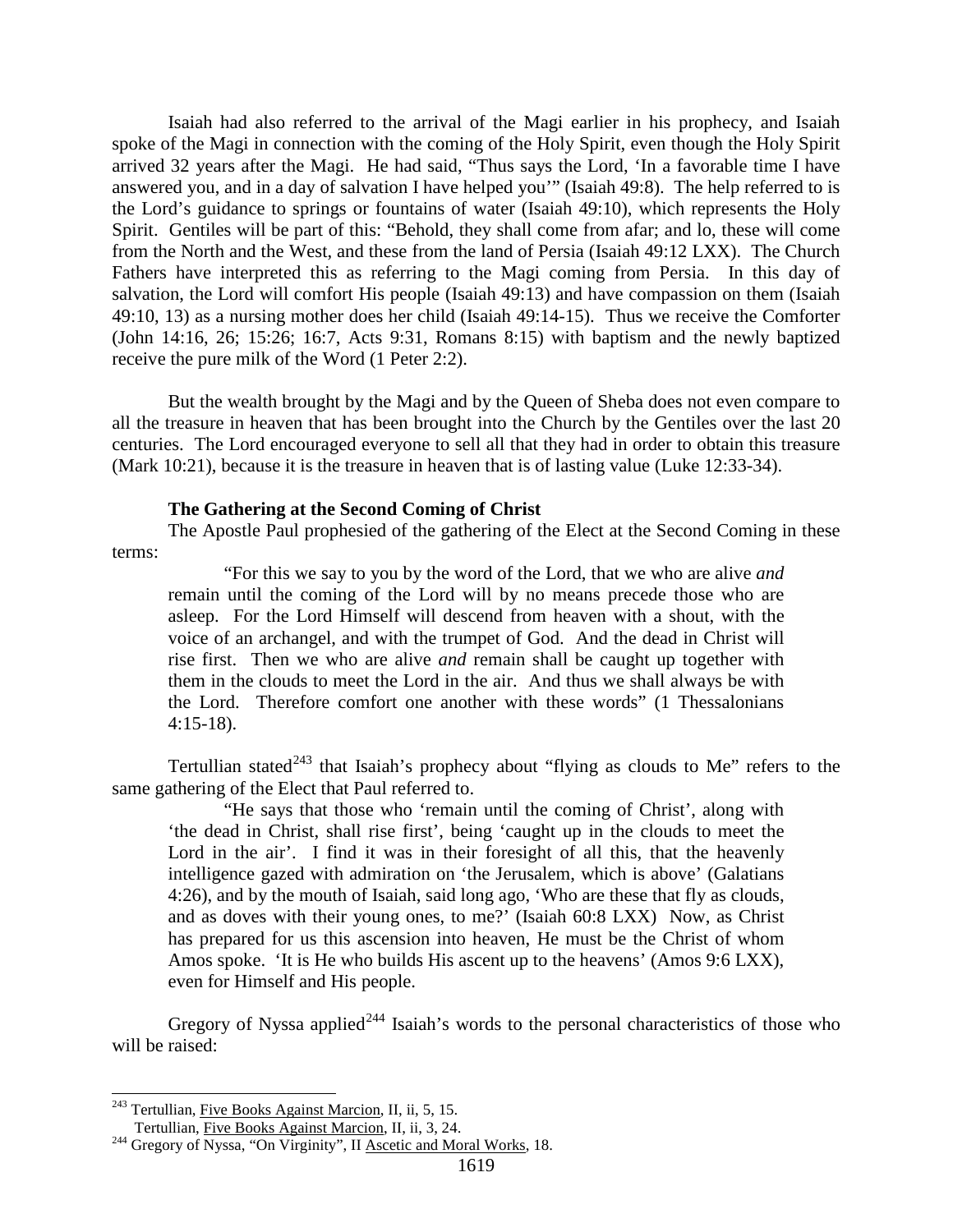"For virtue is a light and buoyant thing, and all who live in her way 'fly like clouds', as Isaiah says, 'and as doves with their young ones' (Isaiah 60:8). But sin is a heavy affair, 'sitting', as another of the prophets says, 'on a talent<sup>[245](#page-108-0)</sup> of lead'" (Zechariah 5:7 LXX).

Cyril of Jerusalem mentioned<sup>[246](#page-108-1)</sup> other words from the prophets that speak of the same events.

"Finally, my brethren rejoice in the Lord always; again I will say, rejoice: for your redemption has drawn near (Philippians 4:4), and the heavenly host of the Angels is waiting for your salvation. There is now the voice of one crying in the wilderness, 'Prepare the way of the Lord' (Isaiah 40:3). The Prophet cries, 'He, that thirsts, come to the water' (Isaiah 55:1); and immediately afterwards, 'Listen to me, and you shall eat that which is good, and your soul shall delight itself in good things' (Isaiah 55:2 LXX). Within a little while you shall hear that excellent lesson which says, 'Shine, shine, O you New Jerusalem; for your light is come' (Isaiah 60:1). Of this Jerusalem the prophet has said, 'Afterwards you shall be called the city of righteousness, Zion, the faithful mother of cities (Isaiah 1:26 LXX). Because of the Law which went forth out of Zion, and the word of the Lord from Jerusalem' (Isaiah 2:3), which word has been showered on the whole world. To her Isaiah says concerning you, 'Lift up your eyes round about, and behold your children gathered together' (Isaiah 49:18 LXX). She answers, saying, 'Who are these that fly as a cloud, and as doves with their young ones to me?' (Isaiah 60:8 LXX) That is, clouds, because of their spiritual nature, and doves, from their purity".

Gregory of Nyssa applied<sup>[247](#page-108-2)</sup> Isaiah's words to the numberless growth of the Church that will "fly to Him" at the Resurrection.

"But now, when I see you thronging here with all your families, I am reminded of the prophetic saying, which Isaiah proclaimed from afar off, addressing by anticipation the Church with her fair and numerous children. 'Who are these that fly as a cloud and as doves with their young to me?' (Isaiah 60:8 LXX) And he adds this also, 'The place is too narrow for me; give room that I may dwell' (Isaiah 49:20 LXX). The power of the Spirit made with reference to these predictions referring to the populous Church of God, which was afterwards to fill the whole world from end to end".

#### **3. The Glory of the Lord in Zion by the Cross: Isaiah 60:11-16:**

The Reading from Isaiah is: "And strangers shall build your walls, and their kings shall wait upon you: for by reason of my wrath I smote you, and by reason of mercy I loved you. And your gates shall be opened continually; they shall not be shut day nor night; to bring in to you the power of the Gentiles, and their kings as captives. For the nations and the kings, which will not serve you shall perish; and those nations shall be made utterly desolate. And the glory of

<span id="page-108-0"></span><sup>&</sup>lt;sup>245</sup> A "talent" was a measure of weight, and is equivalent to about 75 pounds.  $^{246}$  Cyril of Jerusalem, Catechetical Lectures, XVIII, 34.

<span id="page-108-1"></span>

<span id="page-108-2"></span> $^{247}$  Gregory of Nyssa, "On the Baptism of Christ", V Oratorical Works.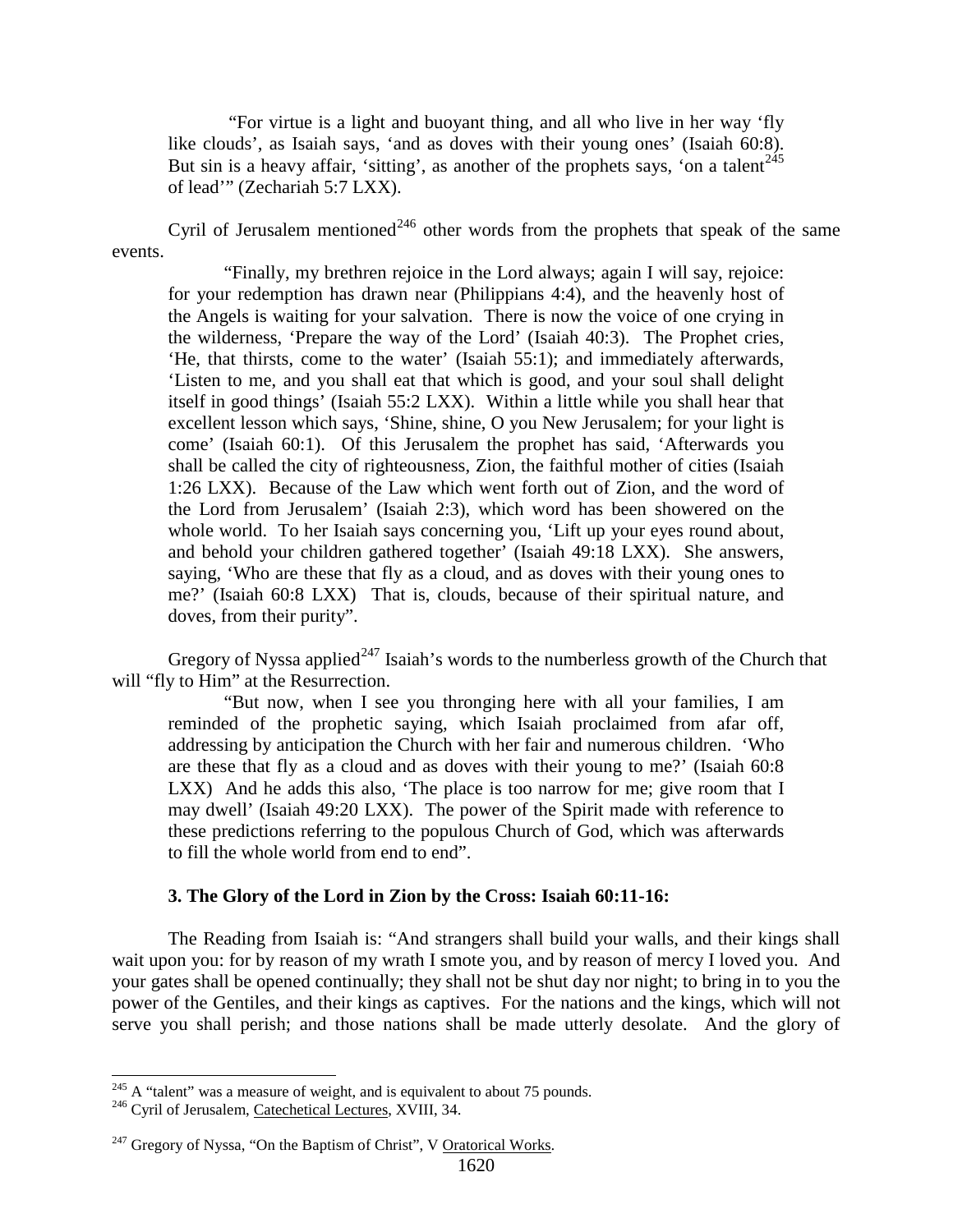Lebanon shall come to you, with the cypress, *and the plane*<sup>[248](#page-109-0)</sup> and the pine together, to glorify My Holy Place. And the sons of them that afflicted you, and of them that provoked you, shall come to you in fear; and you shall be called Zion, the city of the Holy One of Israel".

"Because you have become desolate and hated, and there was no helper, therefore I will make you a perpetual gladness, a joy of many generations. And you shall suck the milk of the Gentiles, and shall eat the wealth of kings; and shall know that I am the Lord that saves you and delivers you, the Holy One of Israel" (Isaiah 60:10-16 LXX).

This Reading speaks about the Kingdom of God restored in glory when the Lord returns. At this time, there will no longer be the sun for light by day or the moon by night, "but you will have the Lord for an everlasting light, and your God for your glory" (Isaiah 60:19). The same description was used by the Apostle John to describe the New Jerusalem (Revelation 21:23).

The dominant theme of this Reading is that the wealth of the nations will be brought to Zion (i.e. the New Jerusalem). There is a hint of judgment also: nations not serving the Lord will perish and those nations will be utterly ruined (Isaiah 60:11-12).

Included in the wealth of the nations are three types of trees. It might help to think of this wealth as "treasure in heaven". These trees will "beautify the place of My sanctuary and make the place of My feet glorious" (Isaiah 60:13). While the Reading states that "the glory of Lebanon will come to you", notably absent are cedars of Lebanon. In Solomon's Temple, cedar wood was used extensively for the roof, walls, etc. (1 Kings 6:9-20, 36). Cyprus was used for the floors and the doors to the nave (1 Kings 6:15, 34), where the floors and walls were overlaid with gold (1 Kings 6:30, 20-22). The doors to the inner sanctuary and the doorposts for the entrance to the nave were olivewood (1 Kings 6:32-33). Yet the three trees mentioned are none of these.

The three trees, representing the wealth of the nations are also mentioned together as being among those that the Lord will cause to grow in the Arabah (Isaiah 41:19). The Arabah is the wilderness region between Israel and the Red Sea where Israel wandered for forty years. It is in this area that numerous monasteries thrived beginning in the 3rd-4th Century; and some still exist. Archaeologists have discovered<sup>[249](#page-109-1)</sup> over 60 such monasteries just in the Arabah of which a number are still active.

The three trees Isaiah mentioned are:

- 1. The *te'ashshuwr*, thought to be similar to a cedar since the word means straight and erect.
- 2. The *tidhar*, a hard wood tree that derives from a word meaning lasting and may be a species of oak.
- 3. The *berowsh*, which was used for lances and may have been a kind of cypress.

These trees are the likely types of trees that would be used to make crosses to execute criminals. To be used for that purpose, the tree would have to be tall, straight and strong; but yet one would not want to use a tree like prime cedar and oak, since they are valuable for other purposes. Thus, the crosses used to execute Jesus and other Christians over the first three centuries were probably made from these three types of trees.

<span id="page-109-0"></span><sup>&</sup>lt;sup>248</sup> "The plane" is the reading from the Dead Sea Scrolls.

<span id="page-109-1"></span><sup>&</sup>lt;sup>249</sup> Biblical Archaeology Review, September/October 1995, pp. 28-37; July/August 1985 pp. 27-41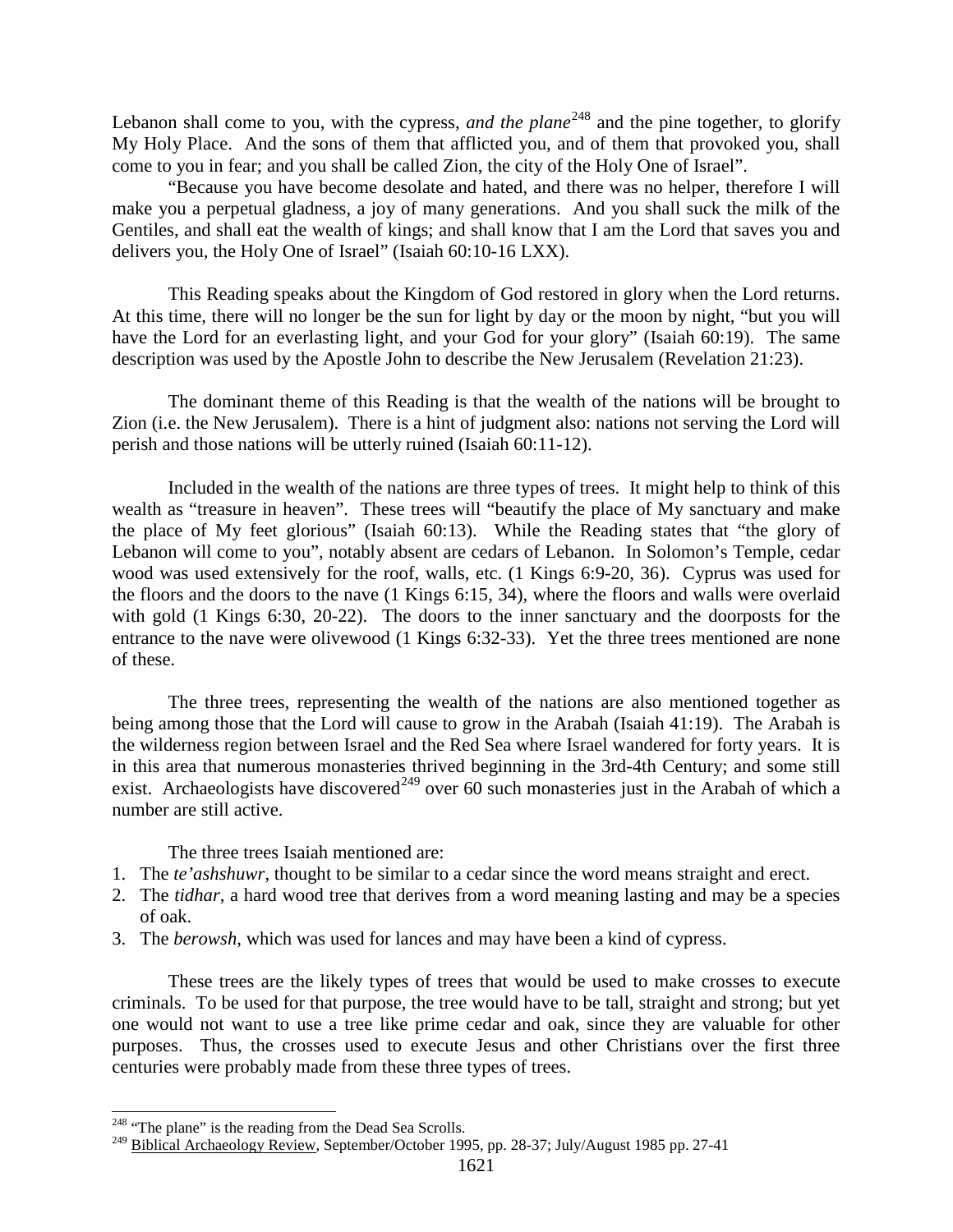These three trees "glorify My Holy Place" (Isaiah 60:13) because the death and martyrdom of the saints is very precious to the Lord (Psalm 116:15). The monks living in the Arabah fit this description also since their goal has always been to die to themselves and take up their crosses in poverty, humility and prayer imitating the Apostle Paul (Mark 2:20, Luke 5:35, Acts 13:2-3, 14:23, Luke 14:26-28, 1 Corinthians 4:11, 2 Corinthians 11:27).

# **13th Parable from the Old Testament: Isaiah 63:11-64:5 "The Second Coming"**

This Reading from Isaiah can be divided into three parts. Isaiah addresses first a remembrance of the days of the Exodus, when Moses and Aaron led God's people like a sheep through the wilderness. Then he contrasts this with his days, where God seems to have abandoned His people due to their idolatry. Finally, Isaiah longs for the Second Coming and the Presence of the Lord.

### **1. Recalling the Days of Old**

The first section of the Reading from Isaiah is as follows: "And he said, Is it not my people? The children surely will not be rebellious. And He became to them deliverance out of all their affliction; not an ambassador, nor a messenger, but Himself saved them, because He loved them and spared them. He himself redeemed them, and took them up, and lifted them up all the days of old".

"But they disobeyed, and provoked His Holy Spirit: so He turned to be an enemy, He himself contended against them. Then He remembered the ancient days, *saying*, 'Where is He that brought up from the sea the shepherd of the sheep? Where is He that put his Holy Spirit in them? Who led Moses with his right hand, the arm of his glory? He forced the water *to separate*  from before him, to make himself an everlasting Name. He led them through the deep, as a horse through the wilderness, and they fainted not, and as cattle through a plain. The Spirit came down from the Lord, and guided them. Thus You led Your people, to make Yourself a glorious Name" (Isaiah 63:8-14).

The section of Isaiah's prophecy just prior<sup>[250](#page-110-0)</sup> to this Reading for Holy Saturday is used for the Feast Day of the Ascension of Christ. As the Lord's disciples stood on the Mount of Olives gazing toward heaven watching the Lord being taken up by a cloud, two angels spoke to them. "This same Jesus who was taken up from you into heaven will so come in like manner as you saw Him go into heaven" (Acts 1:9-11). In this reading from Isaiah for the Ascension, then, the Lord's return is described. He comes as a King, majestic in His apparel, marching in the greatness of His strength (Isaiah 63:1; see also Revelation 19:11, 12, 16).

The Reading for Holy Saturday begins with a response to Israel's rebellion and grieving the Holy Spirit (Isaiah 63:10), where the Holy Spirit became their enemy. During the days of the Exodus, when Moses led His people out of Egypt, the Holy Spirit led them and guided them (Isaiah 63:13-14). The imagery refers to the Lord as "His Glorious Arm" which went "at the right hand of Moses who divided the waters before them to make for Himself an everlasting Name" (Isaiah 63:12).

<span id="page-110-0"></span> <sup>250</sup> That is, Isaiah 62:10-63:9.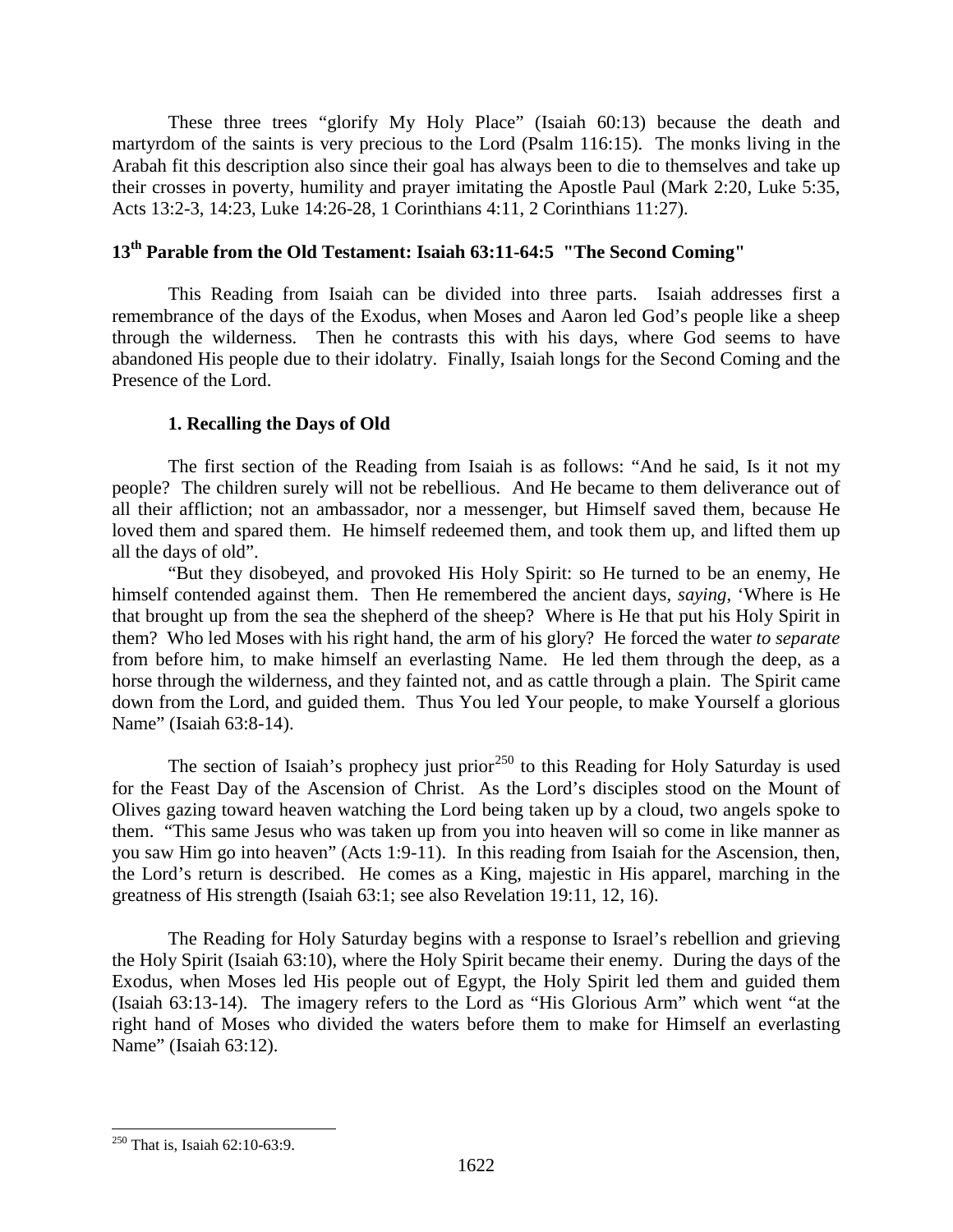These events of the Exodus were known all over the ancient world as a marvel and a wonder from all the spectacular signs, and nations began to be drawn to Israel to find out more about her God. Some examples:

- **Speaking from the Midst of Fire:** The spectacular events associated with the giving of the Law at Mt. Sinai became known to the world (Deuteronomy 4:33). This included the thunder, the lightning, the earthquakes, the smoke, and a huge fire reaching to the heavens (Exodus 19:16-19, Deuteronomy 4:11). God spoke to the people from the midst of the fire (Deuteronomy 4:36), and Moses walked up the mountain right into this fire (Exodus 24:16- 18). Clement of Alexandria referred<sup>[251](#page-111-0)</sup> to this as, "The Lord's Voice, the Word, without shape, the Power of the Word, the luminous Word of the Lord, the Truth from heaven, coming to the assembly of the Church".
- **The Exodus from Egypt:** All the neighboring nations knew how the plagues and the events at the Red Sea decimated Egypt (Joshua 2:9-11). They knew how the Lord had fought for Israel against Amalek in the wilderness (Exodus 17:8-16). They knew how Israel had overrun Og and Sihon, the kings of the Amorites who were both stronger than Israel (Deuteronomy 4:38), and how the hornets had helped (Joshua 2:10, 24:12).
- **These Events Were Unique in World History:** This had never been done before; taking out a nation from within another nation by trials, by signs and by wonders (Deuteronomy 4:34- 37). How could any nation contend with Israel when, with them, the supernatural was normal?

Cyril of Jerusalem used<sup>[252](#page-111-1)</sup> the illustration of Jonah (in the sea monster) and Israel descending into the sea interchangeably with Christ descending into the earth or Hades.

"Of this, the Prophet Jonah formed the type, when he prayed out of the belly of the sea monster, and said, 'I cried in my affliction', and so on; 'out of the belly of hell' (Jonah 2:2 LXX), and yet he was in the sea monster. But though in the sea monster, he says that he is in Hades; for he was a type of Christ, who was to descend into Hades. After a few words, he says, in the person of Christ, prophesying most clearly, 'My head went down to the roots of the mountains' (Jonah 2:6 Dead Sea Scrolls); and yet he was in the belly of the sea monster. What mountains then encompass you? I know, he says, that I am a type of Him, who is to be laid in the Sepulcher hewn out of the rock. Though he was in the sea, Jonah says, 'I went down to the earth', since he was a type of Christ, who went down into the heart of the earth. Foreseeing the deeds of the Jews who persuaded the soldiers to lie, 'Say that they stole Him away' (Matthew 28:13), he says, 'By regarding lying vanities they forsook their own mercy' (Jonah 2:8). He who had mercy on them came, and was crucified, and rose again, giving His own precious blood both for Jews and Gentiles. Yet say they, 'Say that they stole Him away', having regard to lying vanities. But concerning His Resurrection, Isaiah also says, 'He who brought up from the earth the great Shepherd of the sheep' (Isaiah 63:11); he added the word, great, lest He should be thought on a level with the shepherds<sup>[253](#page-111-2)</sup> who had gone before Him".

<span id="page-111-2"></span>

<span id="page-111-1"></span><span id="page-111-0"></span><sup>&</sup>lt;sup>251</sup> Clement of Alexandria, <u>Stromata</u> VI, 3.<br><sup>252</sup> Cyril of Jerusalem, <u>Catechetical Lectures</u>, XIV, 20.<br><sup>253</sup> Moses and Aaron were described as leading Israel like sheep in the wilderness (Psalm 77:20).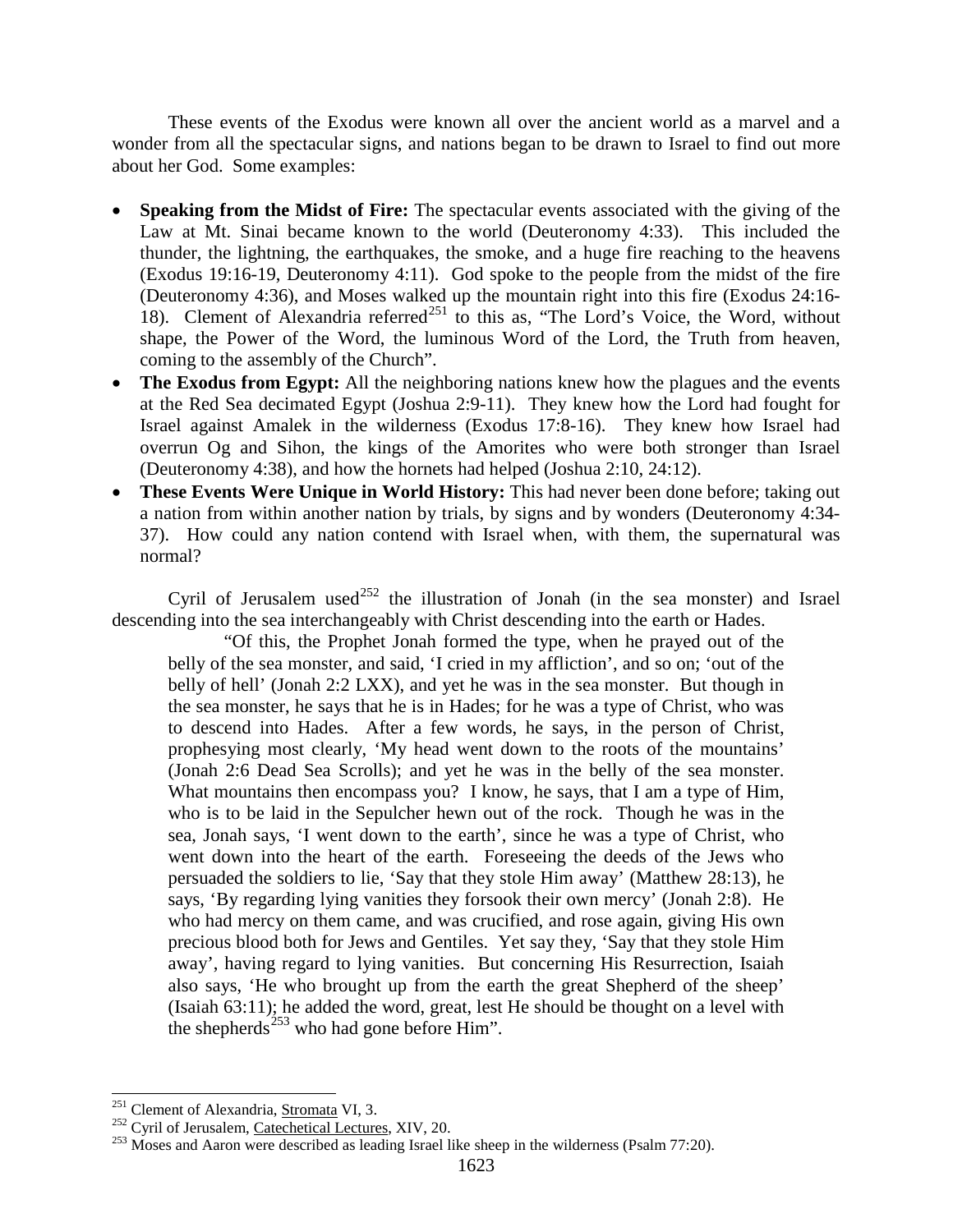The ancient understanding of the abyss (Luke 8:31, Revelation 9:1, 20:3) was the ocean bottom. The waters themselves are not the abyss, but they cover the abyss. When the waters are rolled back, as at the crossing of the Red Sea, the abyss is exposed.

"You led Your people like a flock by the hand of Moses and Aaron" (Psalm 77:20). He led them like a flock to trample on the abyss as they crossed the Red Sea (Isaiah 63:11), which was five to eight miles wide where the crossing occurred. Similarly when the New Jerusalem descends out of heaven, there will no longer be any sea (Revelation 21:1), and the abyss will be exposed.

The Psalmist Asaph stated that "Your way is in the sea and Your path in the great waters; and Your footsteps are not known" (Psalm 77:19). Melito, the  $2<sup>nd</sup>$  Century Bishop of Sardis, wrote<sup>[254](#page-112-0)</sup> that this Psalm refers to the Lord's secret operations. Paul described this as "the mystery which has been hidden from ages and from generations but now has been revealed to His saints" (Colossians 1:26, also Romans 16:25, Ephesians 1:9).

The birth of the Virgin Mary began a process of revealing this mystery to mankind. "But we speak the wisdom of God in a mystery, the hidden wisdom which God ordained before the ages for our glory, which none of the rulers of this age knew; for had they known, they would not have crucified the Lord of Glory. But as it is written: 'Eye has not seen nor ear heard, nor have entered into the heart of man the things which God has prepared for those who love Him'" (1 Corinthians 2:7-9, Isaiah 64:4). John Chrysostom stated<sup>[255](#page-112-1)</sup> that Isaiah's words

"They to whom it was not told about Him shall see, and they who have not heard shall understand," (Isaiah 52:15 LXX; Romans 15:21) refer to the same subject as "the things which eye has not seen, nor ear heard" (Isaiah 64:4).

#### **2. Israel Abandoned by God during Isaiah's Days**

The second section of the Reading from Isaiah is as follows: "Turn from heaven, and look from Your Holy Habitation and *from* Your glory. Where is Your zeal and Your strength? Where is the abundance of Your mercy and of Your compassion, that you have withheld Yourself from us? For you are our Father; for *though* Abraham knew us not, and Israel did not acknowledge us, yet do You, O Lord, our Father, deliver us: Your Name has been upon us from the beginning. Why have You caused us to err, O Lord, from Your way? A*nd* have hardened our hearts, that we should not fear you? Return for Your servants' sake, for the sake of the tribes of Your inheritance, that we may inherit a small part of Your holy mountain. We have become as at the beginning, when You did not rule over us, and Your Name was not called upon us" (Isaiah 63:15-19 LXX).

This part of Isaiah (Isaiah 63:15-64:8) is also used as one of the Readings for the Feast Day of the warrior-martyr Demetrios<sup>256</sup>. Isaiah asked that the Lord look down from heaven at the stirrings of the hearts of the righteous. "Abraham does not know us and Israel does not acknowledge us" (Isaiah 63:15-16 LXX). The nation had departed from the ways of the Lord and the righteous were swept away also, as was the case for Demetrios. "The Lord had hardened

<span id="page-112-2"></span>

<span id="page-112-1"></span><span id="page-112-0"></span><sup>&</sup>lt;sup>254</sup> Melito, Fragments, ix, from <u>The Key</u>.<br><sup>255</sup> John Chrysostom, <u>Homilies on 1 Corinthians</u>, VII, 6.<br><sup>256</sup> For a Study on the Warrior-Martyr Demetrios, see <u><http://www.stathanasius.org/site/content/biblestudy></u> for October 26.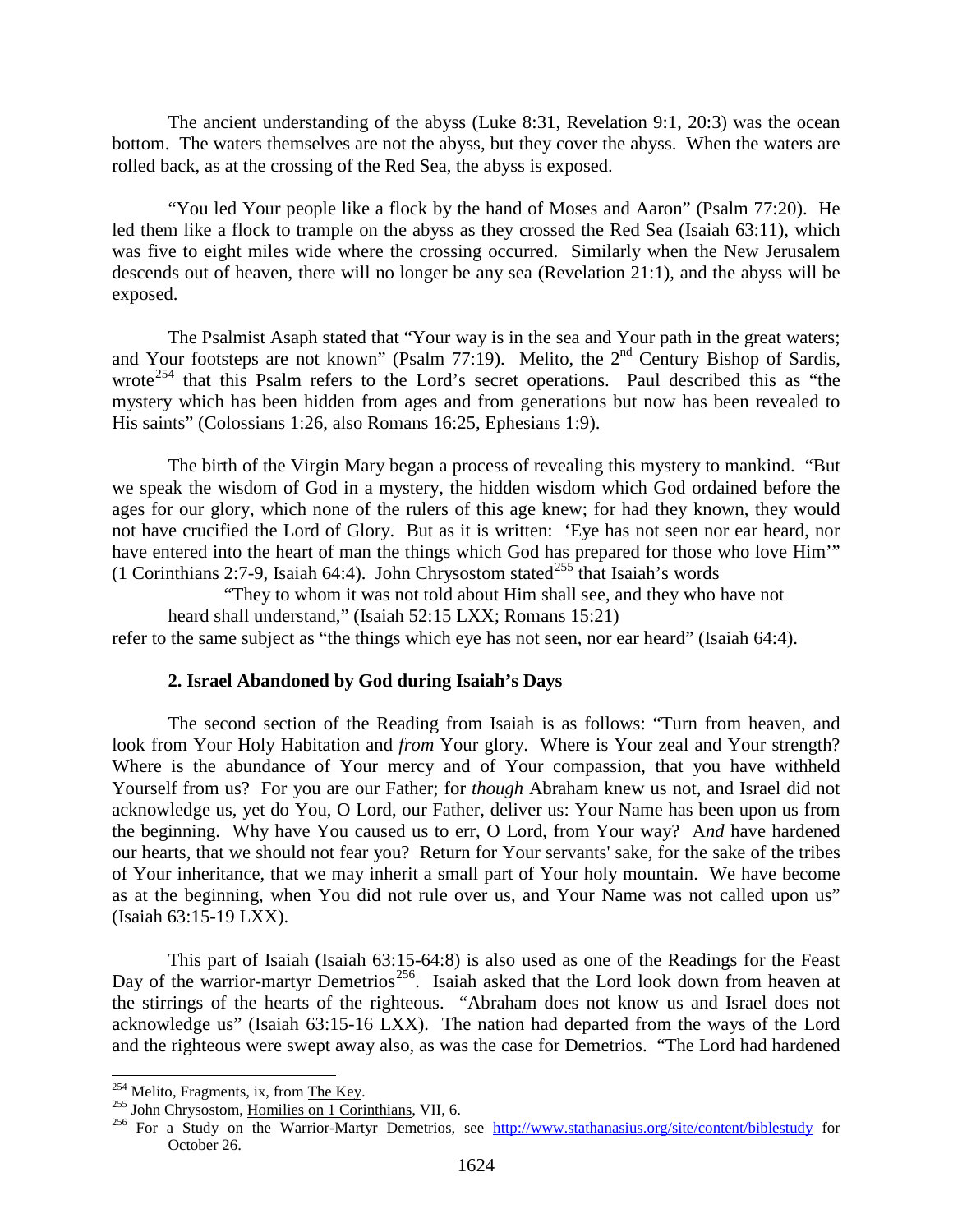their hearts and they had become like those over whom the Lord had never ruled" (Isaiah 63:18- 19 LXX).

Isaiah refers to the Lord as "our Father" (Isaiah 63:16), even though "Abraham does not know us and Israel does not recognize us". Those who are expected to know God don't recognize the prophet as one of them. The prophet was asking the Lord to straighten this out.

Cyril of Jerusalem noted $^{257}$  $^{257}$  $^{257}$  that God is called the Father of men not because He begot them Himself, but because He cares for them as adopted sons.

God is called the Father of men in an improper sense. When in Isaiah God is addressed thus, 'You are our Father, though Abraham is ignorant of us' (Isaiah 63:16), and 'Sarah travailed not with us' (Isaiah 51:2); need we inquire further on this point? The Psalmist says, 'Let them be troubled from His countenance, the Father of the fatherless, and Judge of the widows' (Psalm 68:5 LXX, Isaiah 63:16). Is it not clear to all, that when God is called the Father of orphans who have lately lost their own fathers, He is so named not as begetting them of Himself, but as caring for them and shielding them? But whereas God is in an improper sense the Father of men, of Christ alone is He the Father by nature, not by adoption. He is the Father of men in time, but of Christ before all time, as He said, 'Now, O Father, glorify Me with Your own self, with the glory which I had with You before the world was'" (John 17:5).

Isaiah concluded, "All of us have become like one who is unclean and all our righteous deeds are like a filthy<sup>[258](#page-113-1)</sup> rag" (Isaiah 64:6 LXX). This was the reason the Law a contained detailed requirement for blood sacrifices and this is why Moses wrote "that you may observe it" (Deuteronomy 30:12, 13, 14). One of the purposes of the Law was to identify what is sin in order that repentance and faith might be forthcoming (Romans 7:7ff).

When the Light of God (John 1:4-5) exposes sin in peoples' lives (John 1:9-11) and they reject the light because they love darkness rather than light (John 3:19-21), they open themselves up for demonic activity. Sometimes, as in the case of King Nebuchadnezzar of Babylon, being given over to the demonic activity produced a gratitude for the things of God. King Nebuchadnezzar was given over to demons for seven years and lived like an animal, eating grass like a cow. Following that seven years, he repented and his kingdom was restored to him (Daniel 4:28-37). Similarly, Paul delivered one of the men of Corinth over to Satan in order that his spirit might be saved (1 Corinthians 5:1-5). The man repented and was restored to the Church (2 Corinthians 2:5-11). In other cases, however, the demonic activity only produced blasphemy against the Holy Spirit (Matthew 12:24, 31-32, Matthew 12:14, 1 Corinthians 2:8) and a continued zeal to establish one's own righteousness apart from God (Romans 10:3).

Justin Martyr, the  $2^{nd}$  Century theologian, in his long discussion with a learned Jew<sup>[259](#page-113-2)</sup> of his day, applied<sup>[260](#page-113-3)</sup> Isaiah's words to the Jews following Bar Cochba's rebellion against Rome a

<span id="page-113-0"></span><sup>&</sup>lt;sup>257</sup> Cyril of Jerusalem, <u>Catechetical Lectures</u>, VII, 10.<br><sup>258</sup> Literally as a menstruous cloth.

<span id="page-113-2"></span><span id="page-113-1"></span><sup>&</sup>lt;sup>259</sup> Trypho described himself as a "Hebrew of Hebrews" (Justin Martyr, <u>Dialogue with Trypho</u>, 1) similar to the way Paul described himself (Philippians 3:5).<br><sup>260</sup> Justin Martyr, <u>Dialogue with Trypho</u>, 25-26.

<span id="page-113-3"></span>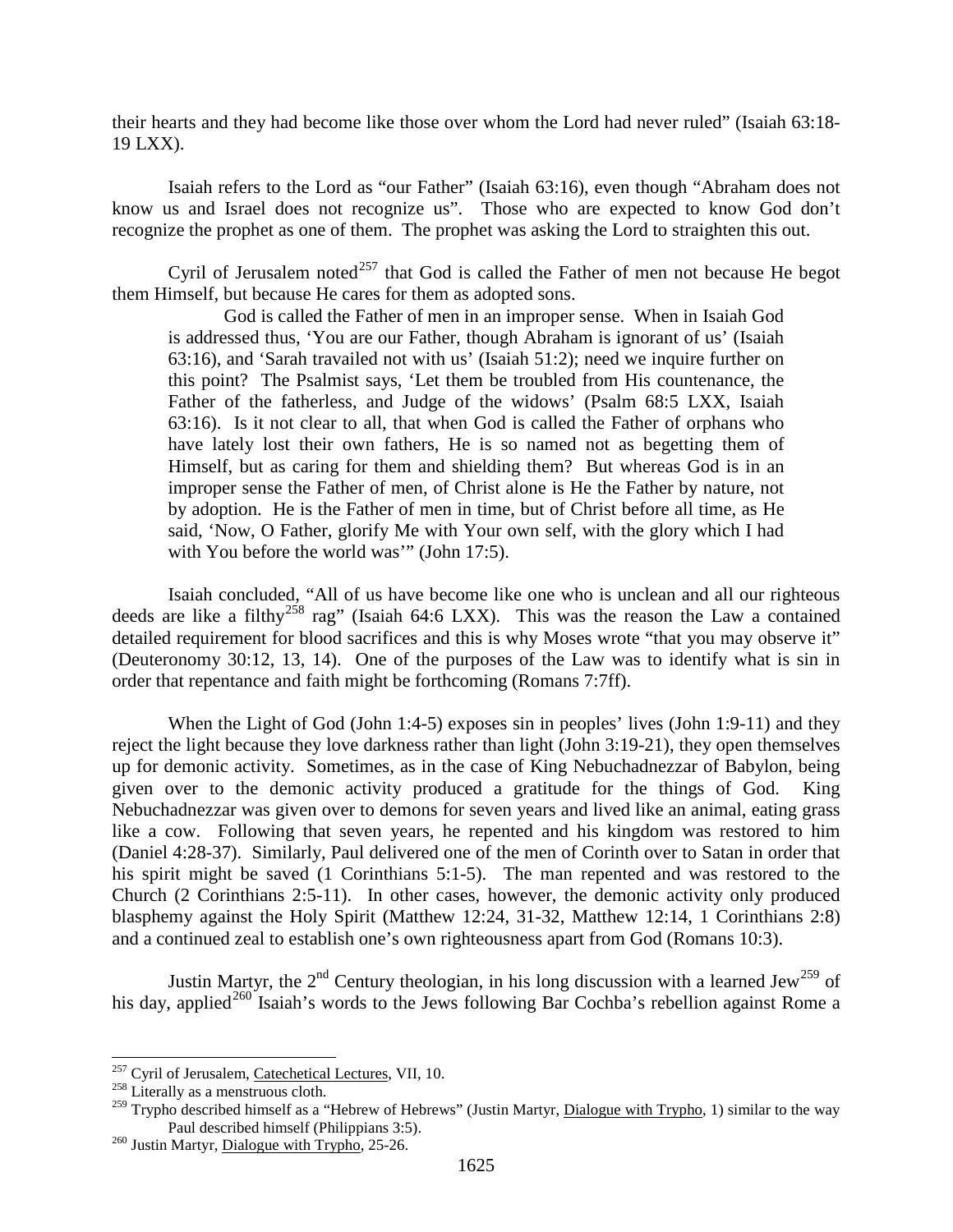few years earlier in 135  $AD^{261}$  $AD^{261}$  $AD^{261}$  and to the subsequent leveling of Jerusalem. By analogy, Isaiah's words also apply to the people of God in any age when they abandon their Master for the things of this world.

"'The city of Your holiness has become desolate. Zion has become as a wilderness, Jerusalem a curse. The house, our holiness, and the glory which our fathers blessed, has been burned with fire; and all our glorious things have gone to ruin' (Isaiah 64:10-11 LXX). And in addition to these misfortunes, O Lord, You have refrained Yourself, and are silent, and have humbled us very much' (Isaiah  $63:15$ )."

"And Trypho remarked, 'What is this you say? That none of us shall inherit anything on the holy mountain of God?'"

"And I replied, 'I do not say so; but those who have persecuted Christ, if they do not repent, shall not inherit anything on the holy mountain. But the Gentiles, who have believed on Him, and have repented of the sins which they have committed, they shall receive the inheritance. They will inherit along with the patriarchs, the prophets, and the just men who are descended from Jacob, even though they do not keep the Sabbath, are not circumcised, and do not observe the Hebrew Feast Days. Assuredly they shall receive the holy inheritance of God. God speaks by Isaiah, 'I, the Lord God, have called You in righteousness, and will hold Your hand, and will strengthen You. I have given You for a covenant of the people, for a light of the Gentiles, to open the eyes of the blind, to bring out them that are bound from the chains, and those who sit in darkness<sup>[262](#page-114-1)</sup> from the prison-house'" (Isaiah 42:6, 7).

### **3. Eye Has Not Seen the Blessings for the Righteous**

The third section of the Reading from Isaiah is as follows: "If You would open the heaven, trembling will take hold upon the mountains from You, and they shall melt, as wax melts before the fire. Fire shall burn up the enemies, and Your Name shall be manifest among the adversaries. At Your presence the nations shall be troubled, whenever You shall work gloriously; trembling from You shall take hold upon the mountains. From of old we have not heard, neither have our eyes seen a God beside You, and Your works which You will perform to them that wait for mercy. These blessings shall happen to them that work righteousness, and they shall remember Your ways. Behold, You were angry and we have sinned; therefore we have erred, and we are all become as unclean, and all our righteousness as a filthy rag. We have fallen as leaves because of our iniquities; thus the wind shall carry us *away*'" (Isaiah 64:1-6 LXX).

In the above, Isaiah describes where the Church is now, awaiting the Lord's return at the Second Coming. The Lord will remember those who work righteousness and who remember His ways (Isaiah 64:5). Isaiah was very humble about his situation and concluded that "You are our Father, and we are clay, all *of us* the work of Your hands" (Isaiah 64:8 LXX).

<span id="page-114-0"></span><sup>&</sup>lt;sup>261</sup> Trypho introduced himself to Justin as having recently escaped from the war (Justin Martyr, *Dialogue with* Trypho, 1). <sup>262</sup> Compare also Christ's reading from Isaiah 49 in Luke 4:18-21.

<span id="page-114-1"></span>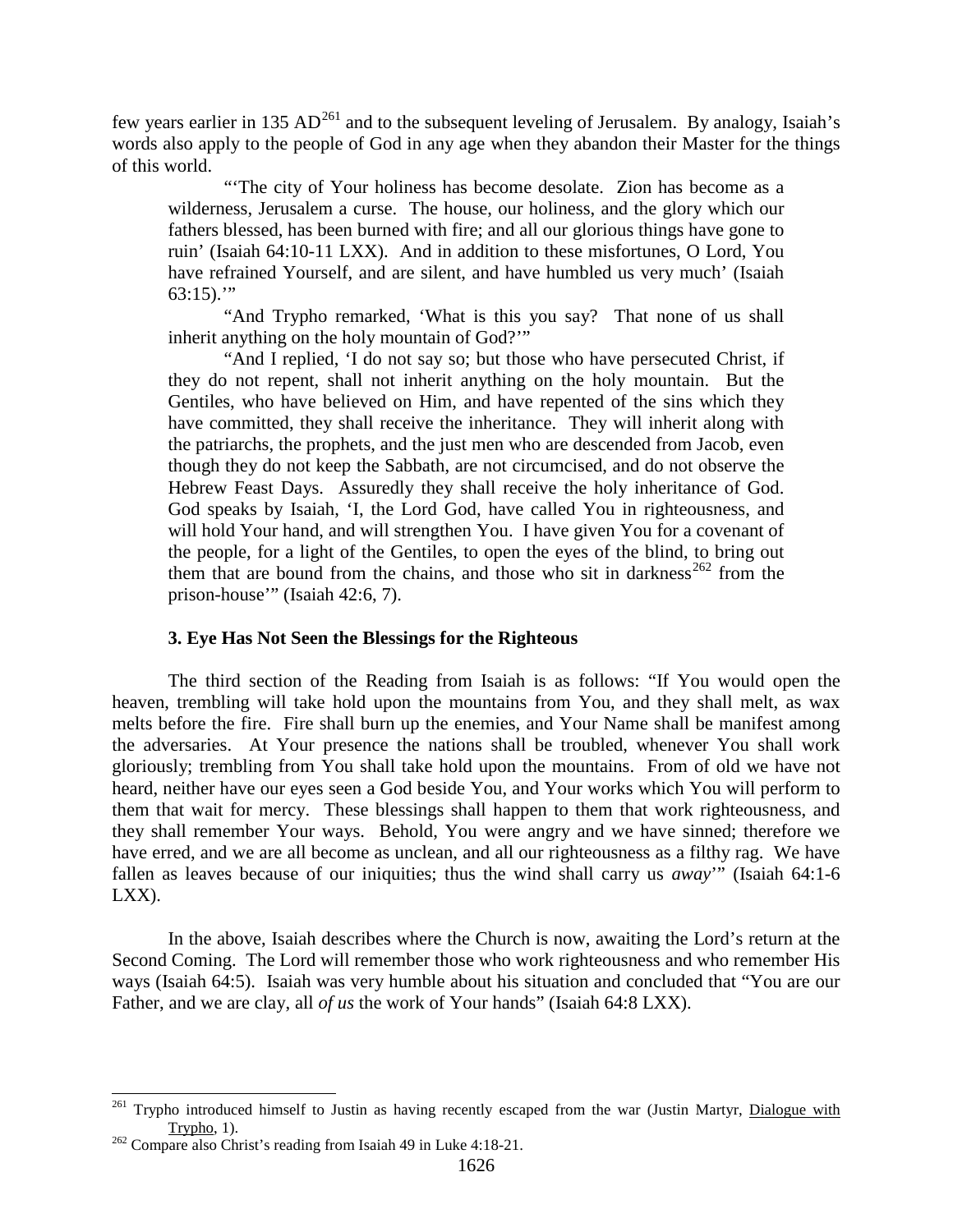Cyril of Jerusalem wrote<sup>[263](#page-115-0)</sup> that the heavens veil the abode of God in order that all might not perish from curiously looking in. Even the saints have difficulty seeing mere angels, where they only reflect Him in His glory.

"For this cause God of His great loving-kindness spread out the heaven as a veil of His proper Godhead that we should not perish. The word is not mine, but the Prophet's. 'If You shall tear open the heavens, trembling will take hold of the mountains at sight of You, and they will flow down' (Isaiah 64:1). Why do you wonder that Ezekiel fell down on seeing 'the likeness of the glory?' (Ezekiel 1:28) Daniel, at the sight of Gabriel, who was just a servant of God, immediately shuddered and fell on his face. Even though Daniel was a prophet, he dared not answer him, until the Angel transformed himself into the likeness of a son of man (Daniel 8:15-19). Now if the appearing of Gabriel caused trembling in the Prophets, had God Himself been seen as He is, would not all have perished?"

John Chrysostom compared<sup>[264](#page-115-1)</sup> those things that "eye has not seen" to an infant in the womb. We who have been perfectly formed will behold the next life when we are delivered at the Second Coming. Those who miscarry will go from darkness into darkness.

"Now if these things uplift those who possess them to such a pitch of joy, what do you suppose is the condition of those souls who are invited to enjoy the countless blessings in Heaven which are always securely fixed and stable? In their quantity and quality they excel present things to such an extent as never entered even the heart of man. At the present time like an infant in the womb, we dwell in this world confined in a narrow space, and unable to behold the splendor and the freedom of the world to come. But when the time of travail arrives and the present life is delivered at the Day of Judgment of all men whom it has contained, those who have been miscarried go from darkness into darkness, and from affliction into more grievous affliction. But those which are perfectly formed and have preserved the marks of the royal image will be presented to the king, and will take on themselves that service which angels and archangels minister to the God of all".

Gregory of Nyssa spoke<sup>[265](#page-115-2)</sup> of the things that "eye has not seen" also in terms of punishment for the wicked. The "fire" and the "worm" are something beyond this present life, and were mentioned to wean us from all experience of evil in this life.

"Those good things, which are held out in the Gospels to those who have led a godly life, are not such as can be precisely described. How is that possible with things which 'eye has not seen, neither ear heard, neither have entered into the heart of man'? (Isaiah 64:4) Indeed, the sinner's life of torment presents no equivalent to any kind of pain we experience here. Even if one of the punishments in that other were to be named in terms that are well known here, the distinction is still not small. When you hear the word fire, you have been taught to think of a fire other than the fire we see, owing to something being added to that fire; for that fire is never quenched (Mark 9:43-48), whereas experience has discovered many ways of quenching this fire. There is a great difference between a fire, which can be extinguished, and one that cannot. That fire, therefore, is

<span id="page-115-2"></span>

<span id="page-115-1"></span><span id="page-115-0"></span><sup>&</sup>lt;sup>263</sup> Cyril of Jerusalem, <u>Catechetical Lectures</u>, IX, 1.<br><sup>264</sup> John Chrysostom, <u>Exhortation to Theodore After His Fall</u>, I, 13.<br><sup>265</sup> Gregory of Nyssa, "The Great Catechism", Apologetic Works, IV, 40.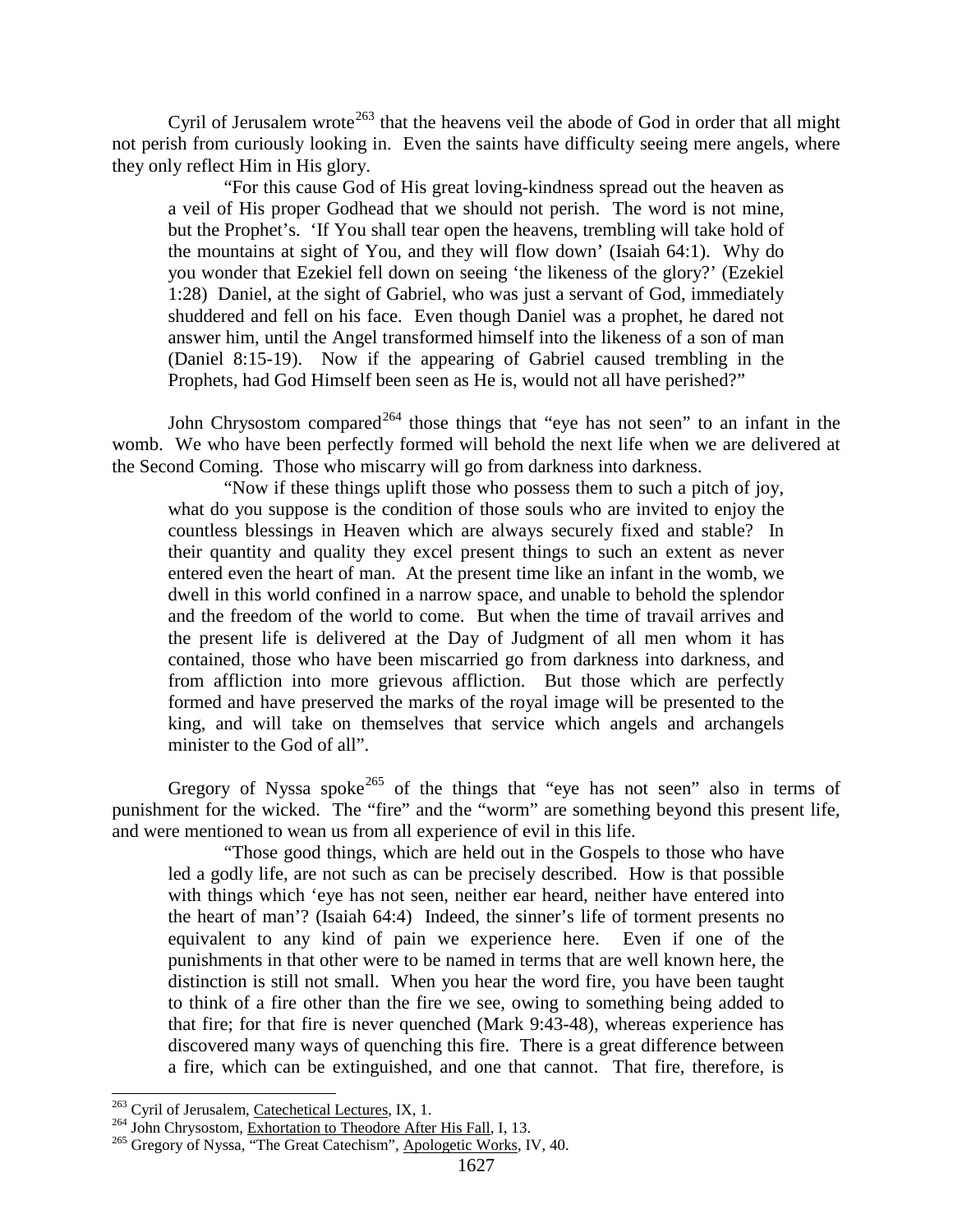something other than this. If, again, a person hears the word 'worm' (Mark 9:43- 48), let not his thoughts be carried to the creature here that crawls upon the ground. The addition that it 'dies not' suggests the thought of another reptile than that known here. These things are set before us as to be expected in the life that follows this, being the natural outgrowth according to the righteous judgment of God, in the life of each, of his particular disposition. It is the part of the wise not to regard the present, but that which follows after, and to lay down the foundations for that unspeakable blessedness during this short and fleeting life. By a good choice, we wean ourselves from all experience of evil, now in our lifetime here; hereafter will be our eternal recompense".

## **9th Parable from the Old Testament: Isaiah 61:10-62:5 "The Garment of Salvation"**

This Reading from Isaiah is as follows: "They shall greatly rejoice in the Lord. Let my soul rejoice in the Lord; for He has clothed me with the robe of salvation, and the garment of joy. He has put a mitre on me as on a bridegroom, and adorned me with ornaments as a bride. As the earth puts forth her flowers, and as a garden its seed; so shall the Lord cause righteousness to spring forth, and exultation before all nations".

"For Zion's sake I will not hold my peace, and for Jerusalem's sake I will not rest, until her righteousness goes forth as light, and my salvation burns as a torch. The Gentiles shall see your righteousness, and kings your glory; one shall call you *by* a new name, which the Lord shall name. You shall be a crown of beauty in the Hand of the Lord, and a royal diadem in the Hand of your God. You shall no more be called Forsaken; and your land shall no more be called Desert. You shall be called My Pleasure, and your land Inhabited; for the Lord has taken pleasure in you, and your land shall be inhabited. As a young man lives with a virgin, so shall your sons dwell in *you*; and it shall come to pass *that* as a bridegroom will rejoice over a bride, so will the Lord rejoice over you" (Isaiah 61:10-62:5 LXX).

In this Reading, the people of God are clothed with the garment of salvation and wrapped with a robe of righteousness (Isaiah 61:10) such that Jerusalem's righteousness goes forth like brightness and her salvation like a burning torch (62:1). Other details:

- The Gentiles will see their righteousness and glory (Isaiah 62:1)
- They will be called by a new name (Isaiah 62:2)
- They will be the Lord's crown (Isaiah 62:3)
- They and the Land will be married to the Lord (Isaiah 62:4)
- Their God will rejoice over them as a bridegroom rejoices over his bride (Isaiah 62:5)

All this sounds very much like the Apostle John's vision of the end of time regarding the New Jerusalem (Revelation 21:2), but major aspects are already present. We acquired the garment of salvation with our baptism, and we need to keep it separate from the things of this world. In an Epistle attributed<sup>[266](#page-116-0)</sup> to Clement of Rome, Clement encourages us to keep the things of the Lord private, so that we don't cast pearls before swine. Our garment of righteousness has nothing in common with the wicked.

"Let 'all those who see us acknowledge that we are a blessed seed' (Isaiah 61:9), and 'sons of the living God' (Hosea 1:10, Romans 9:26). In everything, in all our words, in purity, in humility, forasmuch as we do not copy the heathen in

<span id="page-116-0"></span><sup>&</sup>lt;sup>266</sup> Clement of Rome, "2<sup>nd</sup> Epistle Concerning Virginity", VI, Ante-Nicene Fathers, Volume 8.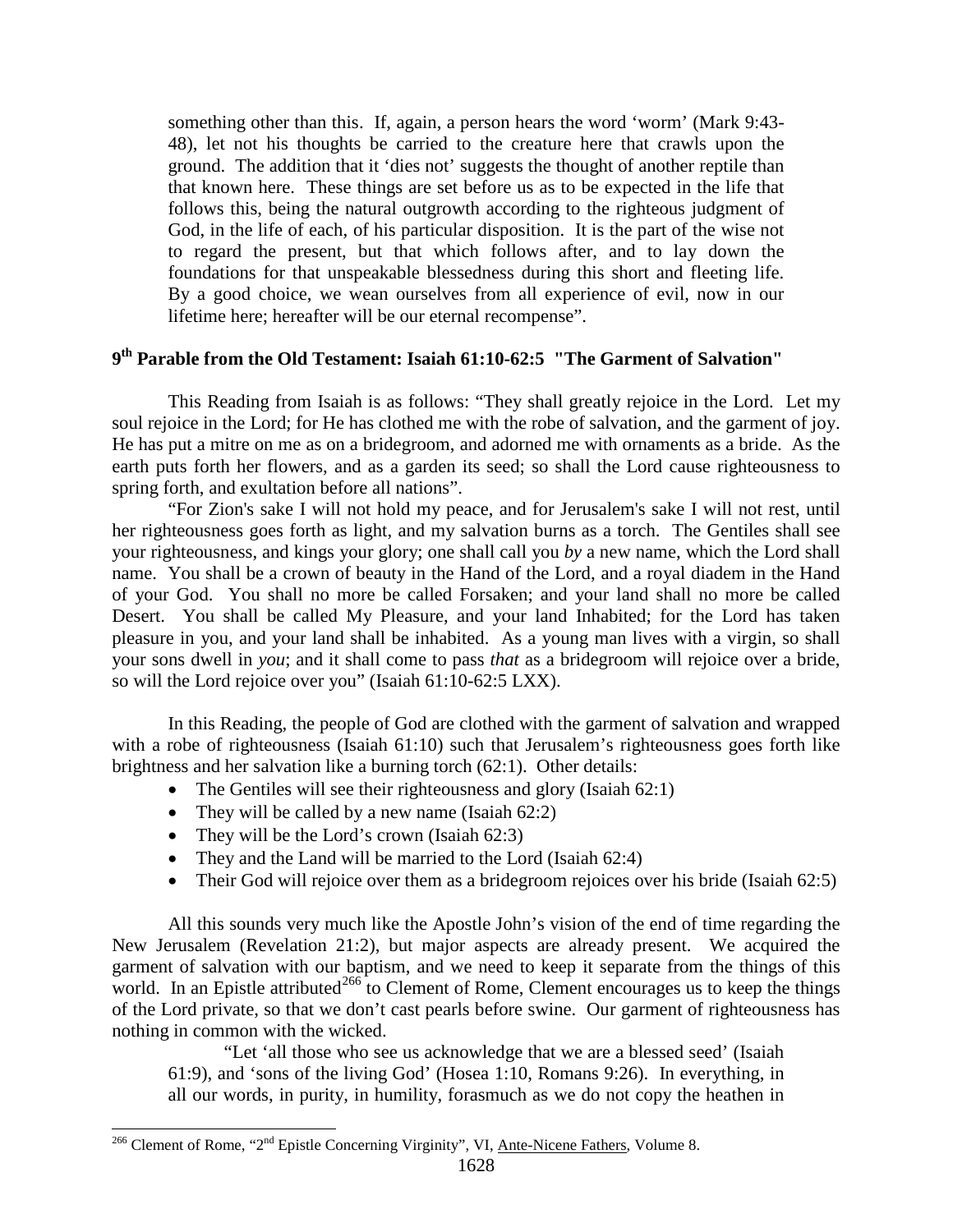anything, nor are as believers like other men, but in everything are estranged from the wicked. We 'do not cast that which is holy before dogs, nor pearls before swine' (Matthew 7:6), but with all possible self-restraint, with all discretion, with all fear of God, and with earnestness of mind we praise God. We do not serve where heathens are drinking and blaspheming in their feasts with words of impurity, because of their wickedness. Therefore we do not sing Psalms to the heathen, nor do we read to them the Scriptures, that we may not be like common singers, either those who play on the lyre, or those who sing with the voice, or like soothsayers. Many follow these practices and do these things, that they may satisfy themselves with a paltry mouthful of bread, and for the sake of a sorry cup of wine, go about 'singing the songs of the Lord in the strange land' (Psalm 137:4), doing what is not right. Do not so, my brethren; let not these deeds be done among you; but put away those who choose thus to behave themselves with infamy and disgrace".

Ignatius of Antioch stated<sup>[267](#page-117-0)</sup> that the new Name, by which the Lord's people were to be called, was the term "Christians". Ignatius' predecessor, Evodius, the 2nd Bishop of Antioch, first coined the term Christian<sup>268</sup>.

"Let us not, therefore, be insensible to His kindness. Were He to reward us according to our works, we should cease to be. 'If You, Lord, shall mark iniquities, O Lord, who shall stand?' (Psalm 130:3) Let us therefore prove ourselves worthy of that Name which we have received. Whoever is called by any other name besides this, he is not of God; for he has not received the prophecy, which speaks thus concerning us. 'The people shall be called by a new Name, which the Lord shall name them, and shall be a holy people' (Isaiah 62:2, 12). This was first fulfilled in Syria; for 'the disciples were called Christians at Antioch' (Acts 11:26), when Paul and Peter were laying the foundations of the Church. Lay aside, therefore, the evil, the old, the corrupt leaven, and be changed into the new leaven of grace".

Cyril of Jerusalem refers<sup>[269](#page-117-2)</sup> to the garment of righteousness as the wedding garment that the Apostle John saw at the end times. Presently we stand outside the door waiting, and we have washed our robes in repentance. Some may come to the figurative marriage without the proper garment, but they will be separated from those who are properly clothed.

"Make ready the vessels of the soul, cleansed by unfeigned faith, for reception of the Holy Spirit. Begin at once to wash your robes in repentance, that when called to the bride-chamber you may be found clean. The Bridegroom invites all without distinction, because His grace is bounteous; and the cry of loud-voiced heralds assembles them all. But the same Bridegroom afterwards separates those who have come in to the figurative marriage. O may none of those whose names have now been enrolled hear the words, 'Friend, how did you come in here, not having a wedding garment?' (Matthew 22:12) But may you all hear, 'Well done, good and faithful servant; you were faithful over a few things, I

<span id="page-117-1"></span><span id="page-117-0"></span><sup>&</sup>lt;sup>267</sup> Ignatius of Antioch, *Epistle to the Magnesians*, X.<br><sup>268</sup> Evodius (or Euodius), one of the original Seventy Apostles (Luke 10:1-20) was ordained Bishop of Antioch by the Apostle Peter shortly after Peter arrived in Antioch, where Peter had recently escaped from Herod (Acts 12:3-17).

<span id="page-117-2"></span><sup>&</sup>lt;sup>269</sup> Cyril of Jerusalem, Catechetical Lectures, III, 2.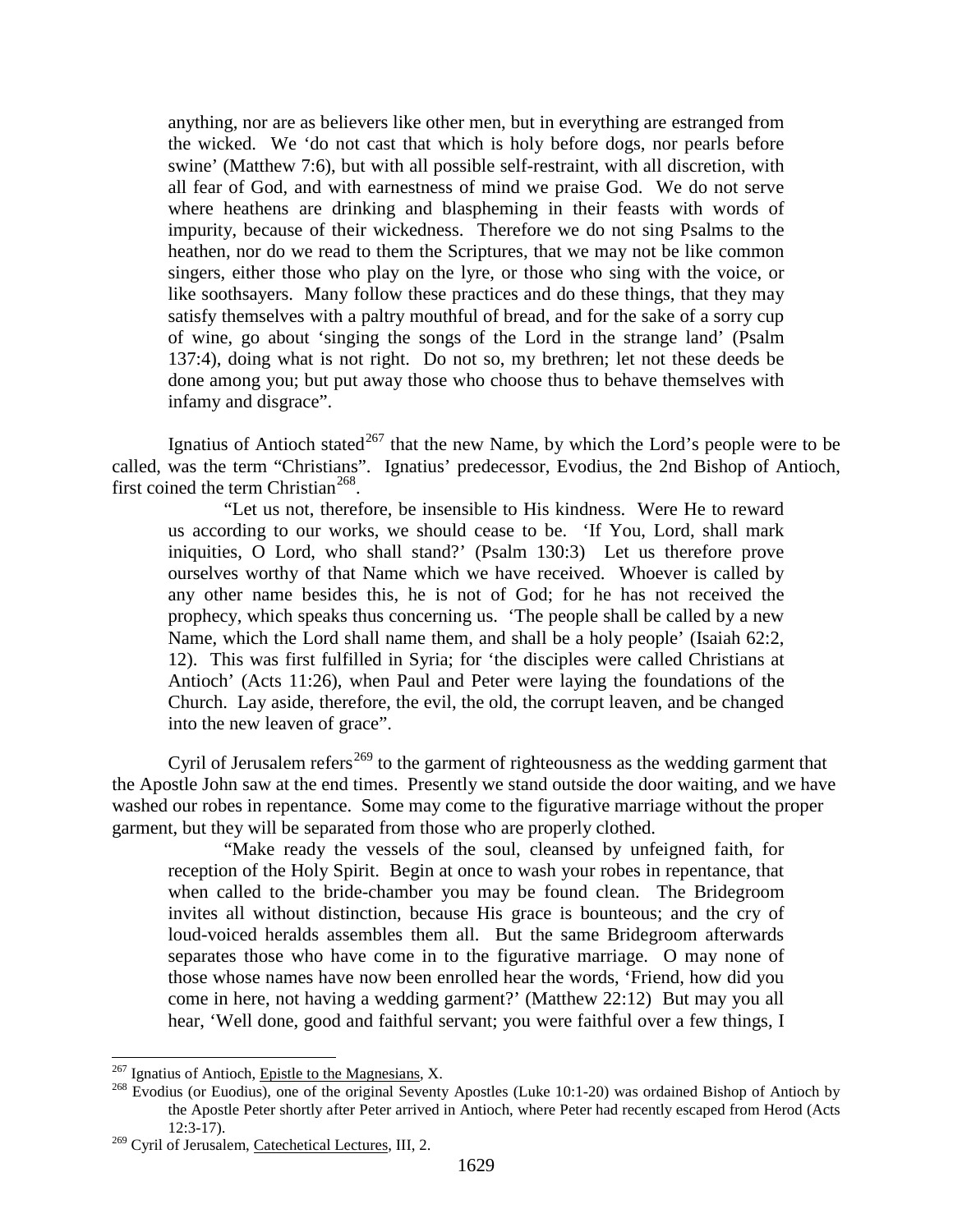will set you over many things: enter you into the joy of your Lord'" (Matthew  $25:21$ ).

"Now meanwhile you stand outside the door. But God grant that you all may say, 'The King has brought me into His chamber' (Song of Solomon 1:4). Let my soul rejoice in the Lord; for He has covered me with a garment of salvation, and a robe of gladness. He has crowned me with a garland as a bridegroom' (Isaiah 61:10, Song of Solomon 3:11), and decked me with ornaments as a bride. That the soul of every one of you may be found not having spot or wrinkle or any such thing (Ephesians 5:27)! I do not mean before you have received the grace, for how could that be? It is for remission of sins that you have been called".

In his repentance, the Prodigal Son's father gave him a robe for righteousness when he returned (Luke 15:22). The Prodigal realized that he'd sinned against heaven and against his father (Luke 15:18). He sinned against heaven by joining the Temple of the Holy Spirit to harlots (1 Corinthians 6:15-20); he sinned against his father by squandering the gifts he had been given. In planning his return to his father, he made his confession to God. When he came to his father, he also made his confession to him. That his confession was genuine is indicated by his humility and sense of unworthiness, "I am no longer worthy to be called your son" (Luke 15:21), as opposed to his previous arrogance and independence, "Give me the portion of goods that falls to me" (Luke 15:12). The Prodigal's father responded with love.

John Chrysostom insisted<sup>[270](#page-118-0)</sup> that once we put on the "garment of righteousness" at baptism, we should never take it off. What we are clothed with also affects our inner man. If we strip ourselves of this garment of righteousness, we are naked before the Lord and His angels, and subject to attack by the devil. The clothing of wealth can become thorns to tear the garment of righteousness, fire to burn it or a moth to eat it.

"Our part then is, never to put off the garment of righteousness, which also the Prophet calls, 'the garment of salvation' (Isaiah 61:10), that we may be made like God. He indeed has put on righteousness. This garment let us put on. Now the word, 'put on', plainly declares nothing else, than that we should never put it off. Listen to the Prophet, where he says, 'He clothed himself also with cursing as with his garment, and it came into his inward parts' (Psalm 109:18). And again, 'Who covers Thyself with light as with a garment' (Psalm 104:2). Again, it is usual with us to speak concerning men, such a one has 'put on' such a one. So then it is not for one day, nor for two, nor for three, but he would have us always arrayed in virtue, and never stripped of this garment. A man is not so disfigured when he is stripped of his clothing, as when he is stripped of his virtue. In the former case his fellow servants behold his nakedness, in the latter his Lord and the Angels. If ever you happen to see anyone going out naked through the public square, aren't you distressed? When then you go about stripped of this garment, what shall we say? We do not excuse those who have lost their clothes by gambling; how then, if we lose this garment, shall God pardon us? Whenever the devil sees a man stripped of his virtue, he immediately disguises and disfigures his face, and wounds him, and drives him to great distress."

<span id="page-118-0"></span> <sup>270</sup> John Chrysostom, Homilies on Ephesians, XIII, v. 4:24.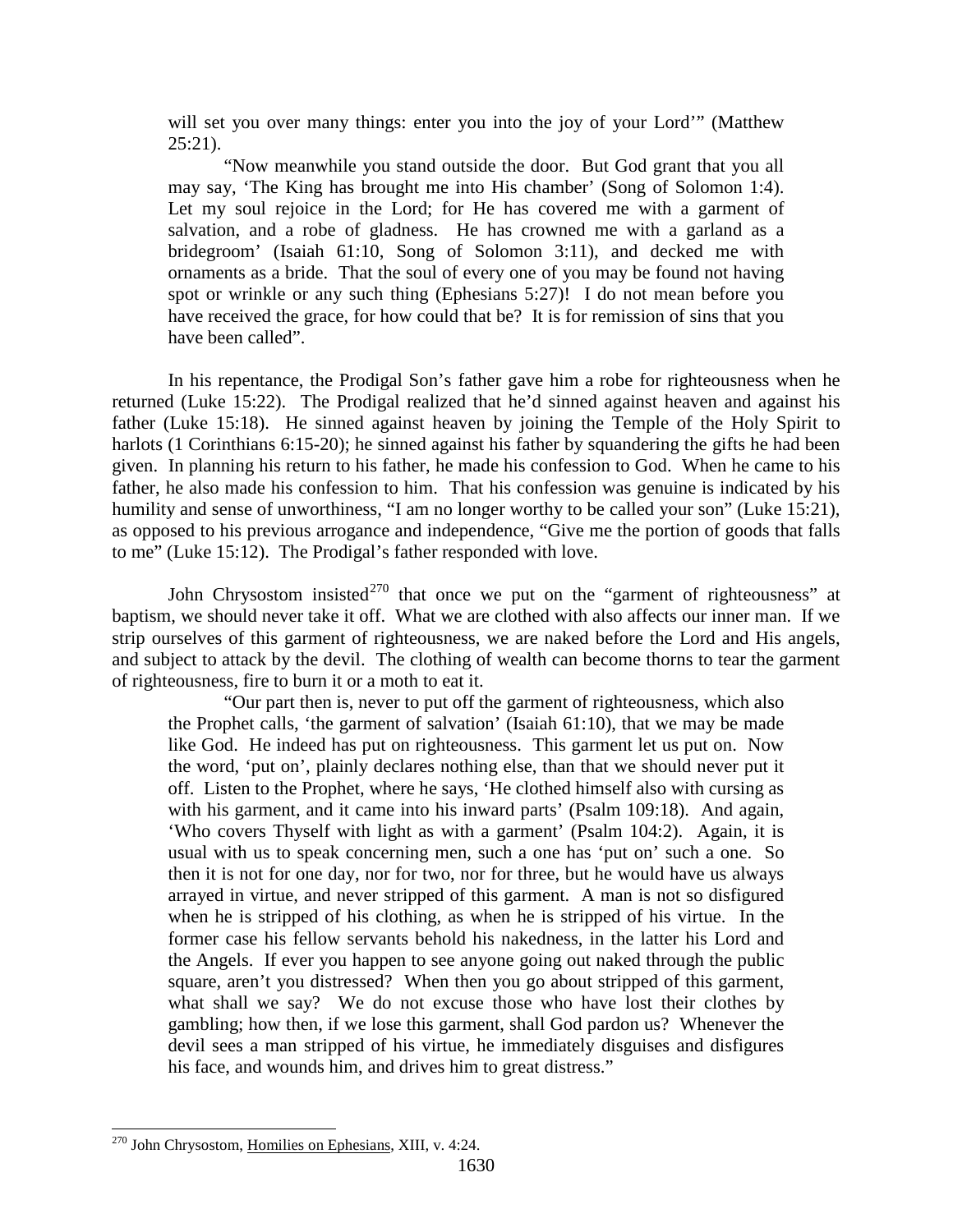"Let us strip ourselves of our riches, that we be not stripped of righteousness. The garb of wealth mars this garment. It is a robe of thorns. Thorns are of this nature; and the more closely they are wrapped around us, the more naked are we made. Lasciviousness strips us of this garment; for it is a fire, and the fire will consume this garment. Wealth is a moth; and the moth eats through all things alike, and does not spares even silken garments. All these therefore let us put off, that we may become righteous, that we may 'put on the new man' (Ephesians 4:24, 2:15, Colossians 3:10). Let us keep nothing old, nothing outward, nothing that is 'corrupt'" (Ephesians 4:25-32).

Cyril of Jerusalem connected<sup>[271](#page-119-0)</sup> the garment of salvation to the Eucharistic Feast described in Psalm 23, where the "table prepared" is the Lord's Table, the "anointing" is the Holy Chrism, and the "cup" is the Lord's blood.

"The blessed David shall advise you of the meaning of this, saying, 'You have prepared a table before me in the presence of them that afflict me' (Psalm 23:5 LXX). What he says, is to this effect. Before Your coming, the evil spirits prepared a table for men, polluted, defiled and full of devilish influence (1 Corinthians 10:21); but since Your coming, O Lord, You have prepared a table before me. When the man says to God, You have prepared before me a table, what does he indicate but that mystical and spiritual Table, which God has prepared for us, over against that of the evil spirits? That table had communion with devils, but this, with God. 'You have anointed my head with oil' (Psalm 23:5). With oil He anointed your head upon your forehead, for the seal which you have of God; that you may be made the engraving of God's signet (Exodus 28:36, Ecclesiaticus 45:12 LXX). 'And your cup cheers me like the best wine' (Psalm 23:5 LXX). You see that cup here spoken of, which Jesus took in His hands, and gave thanks, and said, 'This is My blood, which is shed for many for the remission of sins'" (Matthew 26:28).

"Therefore Solomon, also hinting at this grace, says, 'Come here, eat your bread with joy' (that is, the spiritual bread; Come here, he calls with the call to salvation and blessing), 'and drink your wine with a merry heart' (that is, the spiritual wine). 'And let oil be poured out upon your head' (you see he alludes even to the mystic Chrism); 'and let your garments be always white, for the Lord is well pleased with your works' (Ecclesiastes 9:7-8 LXX). Before you came to Baptism, your works were vanity of vanities. But now, having put off your old garments, and put on those, which are spiritually white, you must be continually robed in white. Of course we do not mean that you are always to wear white clothing. But you must be clad in the garments that are truly white and shining and spiritual that you may say with the blessed Isaiah, 'My soul shall be joyful in my God. He has clothed me with a garment of salvation, and put a robe of gladness around me'" (Isaiah 61:10).

<span id="page-119-0"></span><sup>&</sup>lt;sup>271</sup> Cyril of Jerusalem, Catechetical Lectures, XXII, 7-8.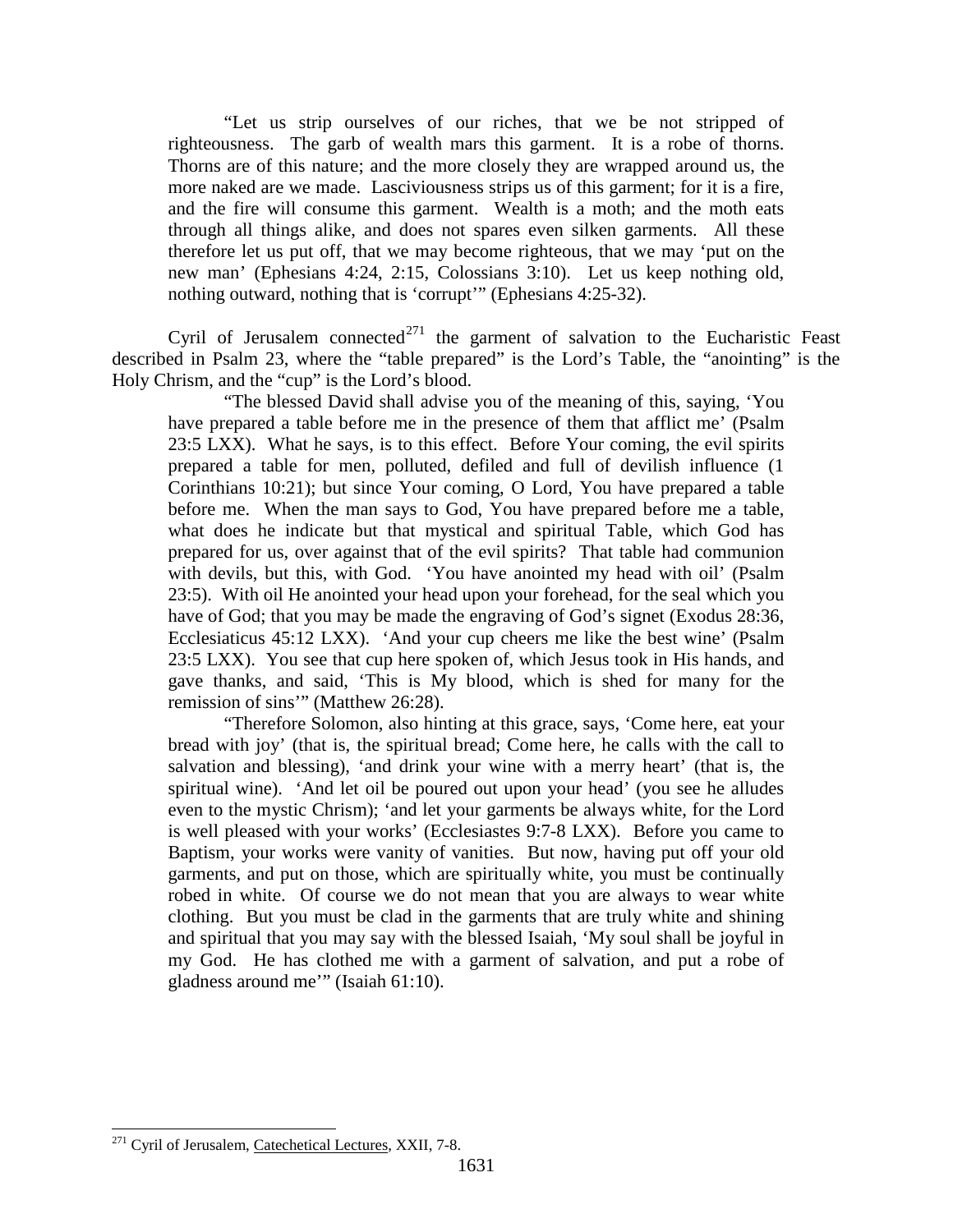## **APPENDIX G SUMMARY OF THE GOSPEL OF NICODEMUS Part II: The Descent into Hell**

Three different versions of the Descent into Hell exist, one in Greek, two in Latin. Some details differ from one version to another, but this synopsis attempts to summarize what is a consensus of all three accounts. In the following, the Greek text of the Descent into Hell is summarized by chapter. Some details that are mentioned only in the two Latin texts are also included.

**Chapter 14**: Phineas (a priest); Haggai (a Levite) and Adas (a soldier or teacher) came from Galilee and reported to the Pharisees that Jesus was teaching His disciples in Galilee in the days following the crucifixion. They also reported seeing people long dead, including Karinus and Leucius, two sons of the righteous Simeon who held Christ as a baby (Luke 2:25-32).

**Chapter 15**: Nicodemus testified that this is not incredible; Elijah had done that too. Nicodemus counseled that they send soldiers to Galilee to try to find Jesus and ask His pardon for the evil they'd done to Him. This they did. They didn't find Jesus, but they did find Joseph of Arimathea who had been locked in a windowless room by the Sanhedrin for his part in the burial of Jesus, but who had disappeared. They invited Joseph to speak to them: he testified how the Lord appeared to him and had taken him out of the locked room to Arimathea.

**Chapter 16**: They found three priests from Galilee who witnessed the Ascension. Their testimony agreed and by the Mosaic Law, they were legally bound to accept this as factual (Deuteronomy 19:15). Joseph and Nicodemus testified that they had indeed buried Him.

**Chapter 17**: Joseph testified that there were others raised with Jesus, some of whom they know: Simeon and his two sons (Karinus and Leucius) who were buried in the recent past. Joseph suggested going to Arimathea to see them. Thus Annas, Caiaphas, Joseph, Nicodemus, Gamaliel and others went to Arimathea and brought Karinus and Leucius to Jerusalem.

**Chapter 18**: Asked to give an account of their resurrection, Karinus and Leucius separately wrote an account. In Hades, they were with all the righteous that had fallen asleep, when a great light lit up Hades. Isaiah, in Hades, testified that this is what he wrote of (Isaiah 9:1-2) that Zebulon and Naphtali would see a great light. Then John the Baptist arrived in Hades, testifying that he had been preparing the way for the Son of God (Matthew 3:3, Mark 1:4, John 1:29, Luke 3:22). John continued that he had been sent to preach similarly in Hades.

**Chapter 19**: Adam, the first created, then asked his son Seth to tell everyone of an angelic visit by Michael that occurred just before Adam died. Seth explained how the angel told him that 5,500 years after the Creation; the Son of God would become incarnate and would raise up Adam and all those out of him into Paradise. All the patriarchs and prophets exulted greatly.

**Chapter 20**: Then Satan came and said to Hades to be sure to be ready to secure Jesus when He arrived. Hades cautioned Satan that if Jesus could raise the dead with just a single word, how could he withstand Him? Satan called Hades a coward. Hades reminded Satan that Lazarus had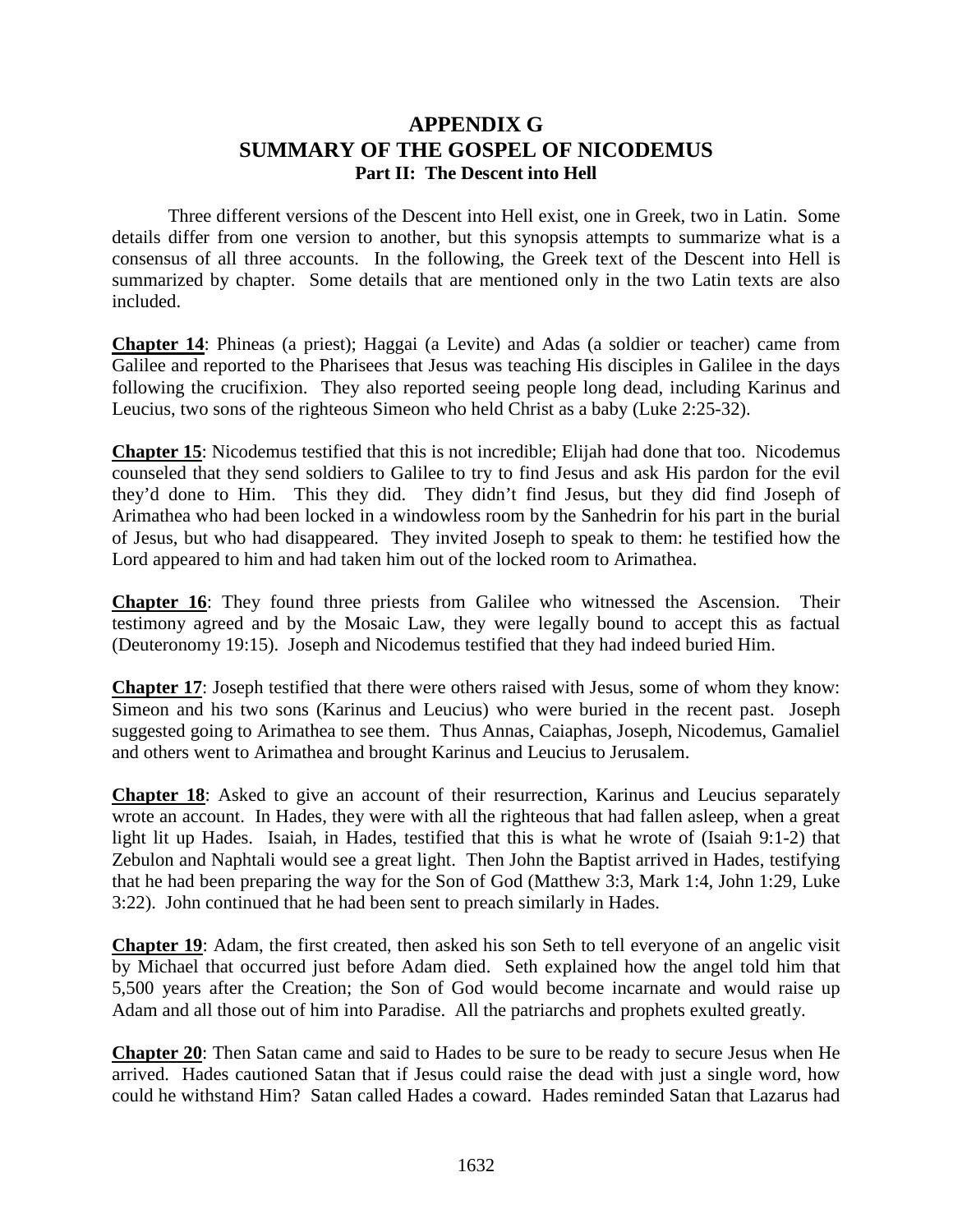been in Hades' bowels but had been dragged out by force like the flight of an eagle. Hades feared that if Jesus came, He might drag out all the rest from there also.

**Chapter 21**: As they were speaking there was a great voice like thunder: "Life up your gates O ye rulers; and be ye lifted up, ye everlasting gates; and the King of Glory shall come in" (Psalm 24:7). Hades, Satan and their demons immediately went to secure the "gates of brass and bars of iron". The forefathers mocked Satan and David reminded him of his prophecy concerning what was happening here. For example, David had prophesied, "Lift up your heads, O gates, and be lifted up, O ancient doors that the King of Glory may come in! Who is the King of Glory? The Lord strong and mighty, the Lord mighty in battle. Lift up your heads, O gates, and lift them up, O ancient doors, that the King of Glory may come in! Who is this King of Glory? The Lord of Hosts; He is the King of Glory" (Psalm 24:7-10). These ancient doors (Hebrew: *olam*: long duration, antiquity, futurity) have very little meaning aside from the events of Holy Saturday. Again David had prophesied: "He brought them out of darkness and the shadow of death and broke their bands apart. Let them give thanks to the Lord for His loving kindness and for His wonders to the sons of men! For He has shattered gates of bronze and cut bars of iron asunder" (Psalm 107:14-16). These people David also referred to as "prisoners" and "the sons of death" (Psalm 79:11, 102:20).

Again a voice of thunder cried, "Lift up the gates". Satan answered, "Who is this King of Glory?" The angels answered, "The Lord strong and mighty, the Lord mighty in battle!" (Psalm 24:8). Immediately the gates of brass were shattered and the iron bars were broken. The King of Glory came in the form of a man and lit up all the dark places of Hades.

**Chapter 22**: Then the King of Glory trampled on death by His Majesty and seized Satan by the head and delivered him to His angels to be bound in Hades until His second appearing.

**Chapter 23**: As Hades received Satan, he criticized him saying, "Through what necessity did you have to crucify the King of Glory that He might come here and deprive us of our power? Like a fool, you didn't know what you were doing (compare 1 Corinthians 2:8). Look and see; not one of the dead has been left in here. All that you gained by the tree of knowledge you lost by the tree of the Cross. Now that I have received you, by experience you will learn how many evils I shall do to you."

**Chapter 24**: Then the King of Glory raised Adam and embraced him along with Eve and all the rest of the patriarchs, prophets, martyrs, forefathers and saints. As He was bringing them all out, Adam was filled with joy and said, "I thank Your Majesty, O Lord, that You have brought me up out of the lowest Hades" (Psalm 86:13). "I will extol You, O Lord; for You have lifted me up, and have not made my foes to rejoice over me. O Lord God, I cried unto You and You have healed me. O Lord, You have brought out my soul from the powers below; You have saved me from them that go down into the pit. Sing praises to the Lord, all His saints, and confess to the memory of His holiness; since there is anger in His indignation and life in His goodwill" (Psalm 30:1-6). All the prophets and saints said, "We thank You, O Christ, Savior of the world, for You have brought our life up out of destruction" (compare Psalm 103:4). As they went, they continued to say, "Blessed is He that comes in the Name of the Lord" (Psalm 118:26, compare Matthew 21:9, 23:39, Mark 11:9, Luke 13:35, 19:38, John 12:13). David sang, "Sing to the Lord